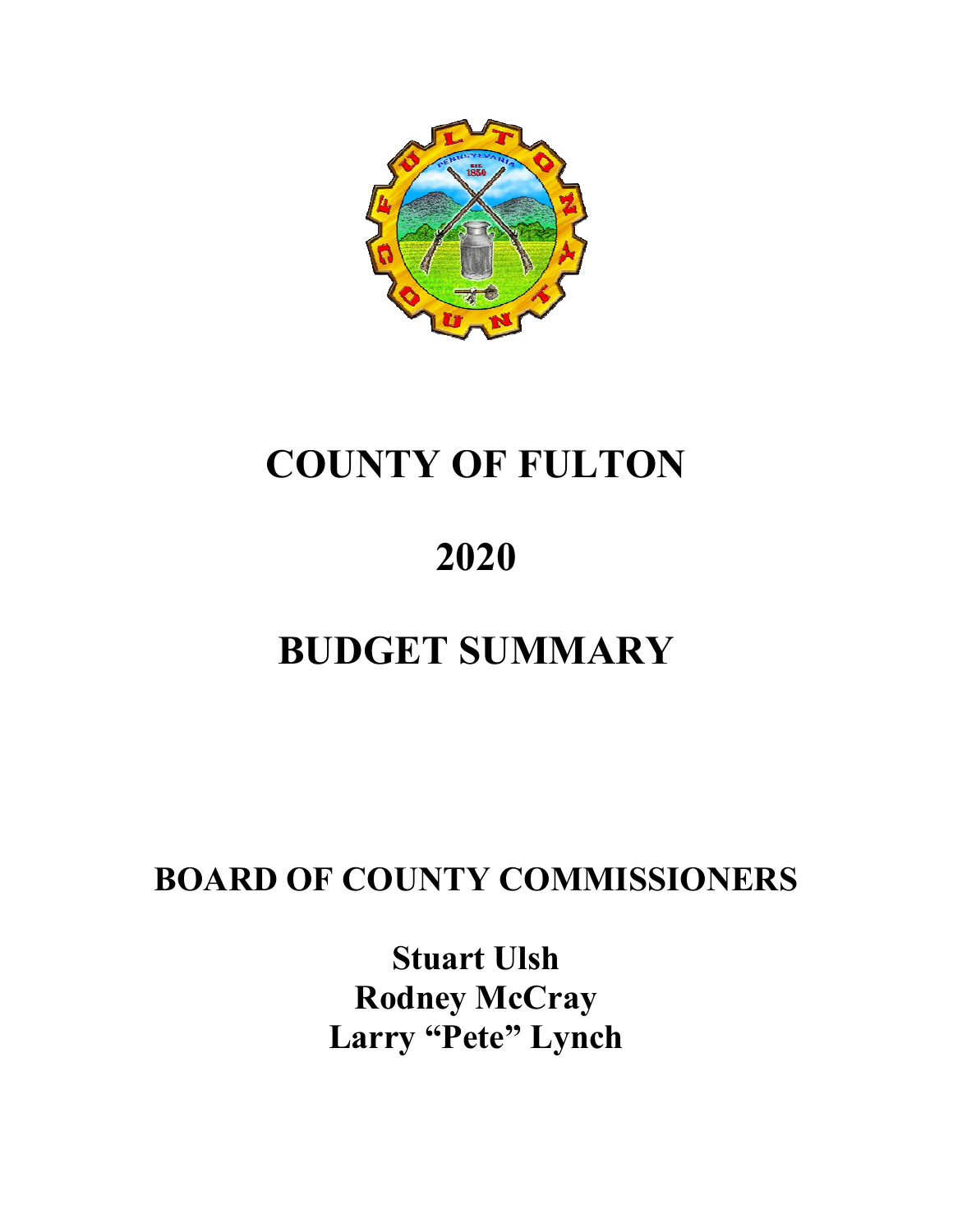# **2020 Budget Summary**

The vast majority of the expenditures of the County are required under the laws of the Commonwealth of Pennsylvania. All Counties are seeing services being mandated, which are then underfunded by the Commonwealth. The end result is that local citizens incur the cost of these services.

When preparing the 2020 budget the department managers were informed that if any of the 2020 budget expenditures exceeded the 2019 budget level, then justification was needed for the cost increase with appropriate documentation. When the 2020 budget was completed, the General Fund reports a balanced budget without a tax increase. The 2020 budget millage rate on real estate will remain the same at 12.40.

The General Fund budget for 2020 is balanced at \$7,253,695. Key initiatives contained within the County 2020 budget include the following:

1) During 2020, the County will discontinue its contract with Bedford County for 911 Communication Services and start providing its own communication services. The County's General Fund will provide an initial contribution of \$972,000 from cash reserves to cover initial start-up costs for capital equipment and the emergency service personnel needed.

In looking at options for Fulton County to be able to receive a vital service in regards to the public safety of citizens, visitors and emergency responders, the decision to open a Public Safety Answering Point (PSAP) was made by the Board of Commissioners. By providing our own PSAP, Fulton County is in complete control of the quality of these services and has direct oversight of being able to correct any flaws, rather than having to accept what we get from contracting the service out. Also, by placing the PSAP in Fulton County, it creates employment opportunities for our citizens, rather than sending our money into another County. Having your own PSAP in the County, allows you to have employees that are familiar with Fulton County, which is beneficial in an emergency situation. The dispatchers will better understand the location of an anxious caller, due to being familiar with County roads and landmarks.

- 2) In August 2019, Fulton County was awarded \$1.5 million of Redevelopment Assistance Capital Program (RACP) funding for the County's Public Safety Radio System Upgrades that occurred during 2017 and 2018. The Radio System Upgrades were partially financed with \$1.8 million in Bonds. The RACP funds awarded will be used to pay-off those Bonds in 2020.
- 3) The County will continue to contract with Bedford County for prison services, which has generated significant savings of approximately \$100,000 per year. Prior to October 1, 2016, the County contracted with Franklin County for prison services at a daily rate \$71/day per inmate. The daily rate per inmate per day increased \$2/day from \$63/day in 2019 to \$65/day 2020. The County is currently averaging 22-24 inmates per month. While the contract with Bedford County continues to be economical, we estimate costs to increase approximately 13% or \$61,950 for 2020.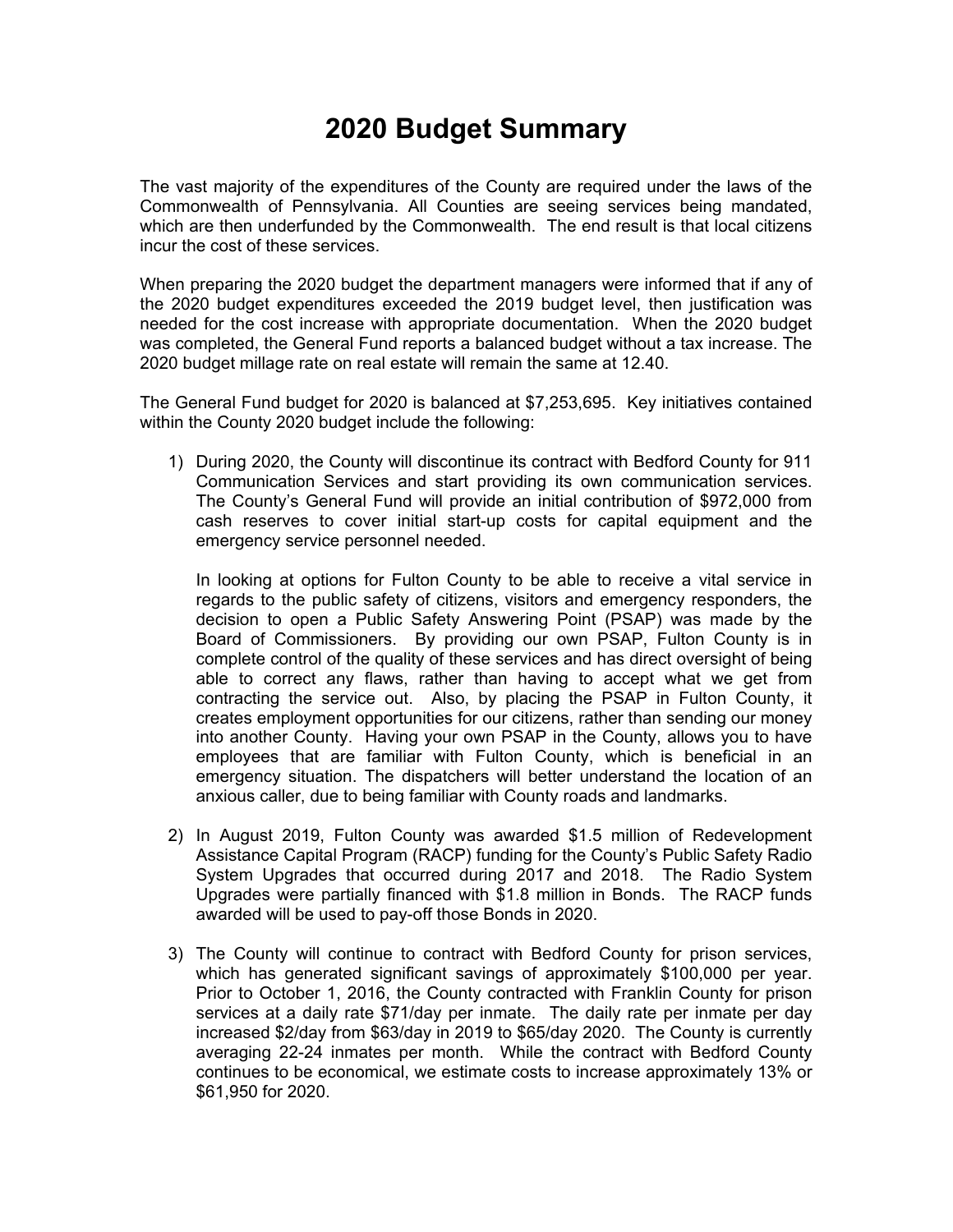- 4) The County received \$38,500 Safety Grants funds in 2019. The County will continue to apply for Safety Grants in order to provide much needed upgrades without requiring the use of local property tax dollars.
- 5) The County continues to review all current contracts as their term expires to look for additional cost savings.
- 6) In 2019, the County's health insurance increase was minimal. However, the County's health insurance is currently projected to increase by up to **27%** for 2020. A final increase won't be known until closer to our renewal period in the March of 2020.
- 7) The Annual Required Contribution (ARC) for 2020 is expected to be \$401,587 which is higher than the 2019 ARC amount of \$375,946. This increase is due to anticipated withdrawals from terminated employees as well as additional full-time staff that will be hired in 2020.
- 8) During 2019, the County purchased Election Machines, which were financed over an eight (8) year period, with an annual cost of \$45,000. The \$45,000 financing costs continue to be built into the 2020 budget.

While the County has taken many steps to actively monitor expenditures in the future, Personnel and benefit costs remain a significant part of the operating budget and are expected to continue to increase in 2020.

Real estate tax revenue for the County is almost flat for the 2019 year. Normally, tax revenue would be increasing even without a millage adjustment; however the taxable property values have remained flat. Flat tax revenue indicates little economic growth in the County. Real estate taxes are the main source of the County's revenue and represent approximately 63% of total revenue.

During 2020 the County will continue to look for opportunities to control government costs while maintaining a professional staff that can deliver the services that are needed in Fulton County.

Contact Information:

Wessel & Company 215 Main Street Johnstown, PA 15901 (814)-536-7864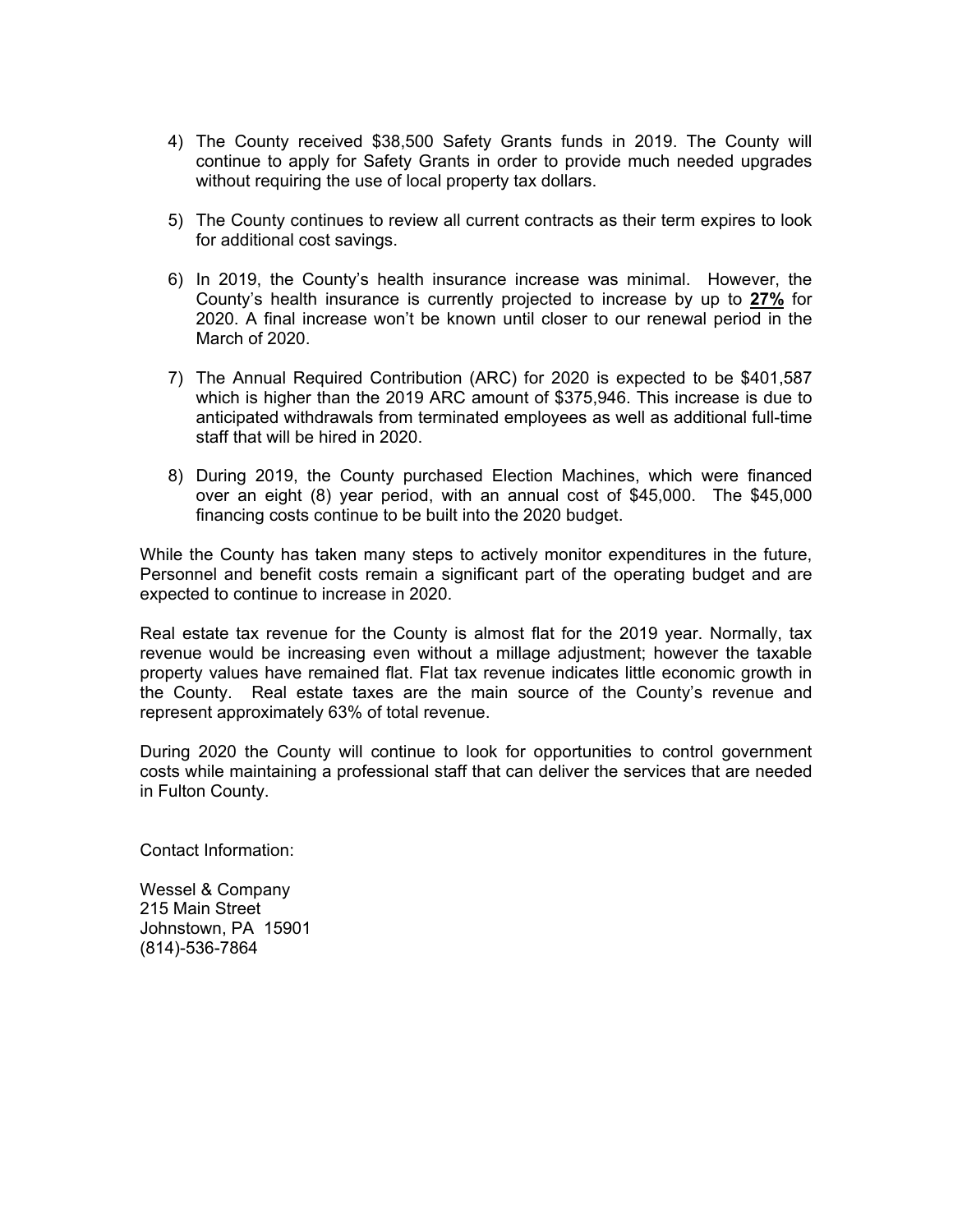# **COUNTY OF FULTON 2020 GENERAL FUND BUDGET**

|                          |       |        |                                     |                 |                 | <b>BUDGET</b><br>SURPLUS / |
|--------------------------|-------|--------|-------------------------------------|-----------------|-----------------|----------------------------|
| <b>FUND 100</b>          |       |        |                                     | <b>REVENUE</b>  | <b>EXPENSES</b> | (DEFICIT)                  |
|                          |       |        |                                     |                 |                 |                            |
| Department               | 40000 | A      | <b>GENERAL GOVERNMENT</b>           | \$<br>4,726,536 | \$              | \$<br>4,726,536            |
| Department               | 40110 | Α      | <b>COMMISSIONERS</b>                | \$              | \$<br>244,968   | (244, 968)                 |
| Department               | 40210 | Α      | <b>ELECTIONS</b>                    | \$              | \$<br>84,670    | (84, 670)                  |
| Department               | 40220 | Α      | <b>VOTER REGISTRATION</b>           |                 | \$<br>2,800     | (2,800)                    |
| Department               | 40310 | Α      | <b>INFORMATION TECHNOLOGY</b>       |                 | \$<br>121,450   | (121, 450)                 |
| Department               | 40320 | Α      | <b>BUSINESS OFFICE</b>              |                 | \$<br>208,550   | (208, 550)                 |
| Department               | 40330 | Α      | <b>AUDITORS</b>                     |                 | \$<br>29,408    | (29, 408)                  |
| Department               | 40360 | Α      | <b>TAX ASSESSMENT</b>               | 50,310          | \$<br>110,030   | (59, 720)                  |
| Department               | 40370 | Α      | <b>TAX COLLECTORS</b>               |                 | \$<br>48,488    | (48, 488)                  |
| Department               | 40380 | Α      | <b>TAX CLAIM</b>                    | \$<br>386,950   | \$<br>33,814    | 353,136                    |
| Department               | 40390 | Α      | <b>TREASURER</b>                    | \$<br>15,139    | \$<br>97,345    | (82, 206)                  |
| Department               | 40510 | Α      | <b>SOLICITOR</b>                    |                 | \$              |                            |
| Department               | 40530 | Α      | RECORDER OF DEEDS                   | 48,500          | \$<br>21,800    | 26,700                     |
| Department               | 40531 | Α      | <b>REGISTER OF WILLS</b>            | 36,000          | \$<br>3,026     | 32,974                     |
| Department               | 40532 | Α      | PROTHONOTARY                        | 43,805          | \$<br>186,942   | (143, 137)                 |
| Department               | 40600 | Α      | <b>CORONER</b>                      | 1,610           | \$<br>75,074    | (73, 464)                  |
| Department               | 40710 | Α      | PLANNING & MAPPING                  | 1,300           | \$<br>71,948    | (70, 648)                  |
| Department               | 40712 | Α      | HAZARD MITIGATION PLAN              | \$<br>5,000     | \$<br>5,000     |                            |
| Department               | 40720 | Α      | PROJECT DEVELOPMENT                 |                 | \$<br>44,719    | (44, 719)                  |
| Department               | 40725 | Α      | <b>RECYCLING</b>                    | 9,800           | \$<br>15,445    | (5,645)                    |
| Department               | 40730 | Α      | <b>VETERANS AFFAIRS</b>             |                 | \$<br>11,347    | (11, 347)                  |
| Department               | 40740 | Α      | <b>MAINTENANCE</b>                  | 2,000           | \$<br>216,429   | (214, 429)                 |
| Department               | 40744 | Α      | SAFETY PROGRAM 2018-2019            | 30,000          | \$<br>30,000    |                            |
| Department               | 40750 | Α      | <b>SENIOR CENTERS</b>               |                 | \$<br>14,640    | (14, 640)                  |
| Department               | 40900 | Α      | PUBLIC DEFENDER                     |                 | \$<br>86,943    | (86, 943)                  |
| Department               | 40910 | Α      | <b>COURTS</b>                       | 20,742          | \$<br>294,632   | (273, 890)                 |
| Department               | 40921 | Α      | DISTRICT COURT 39-4-01              | 60,000          | \$<br>99,129    | (39, 129)                  |
| Department               | 40922 | Α      | DISTRICT COURT 39-4-02              | 28,000          | \$<br>66,080    | (38,080)                   |
| Department               | 40923 | Α      | DISTRICT COURT 39-4-03              | 66,500          | \$<br>98,721    | (32, 221)                  |
| Department               | 40940 | Α      | <b>DISTRICT ATTORNEY</b>            | 118,000         | \$<br>293,659   | (175, 659)                 |
| Department               | 40945 | Α      | <b>CLERK OF COURTS</b>              | 64,000          | \$<br>3,565     | 60,435                     |
| Department               | 40970 | Α      | <b>SHERIFF</b>                      | 35,500          | \$<br>241,567   | (206, 067)                 |
| Department               | 40980 | Α      | <b>JURY COMMISSIONERS</b>           |                 | \$<br>15,031    | (15,031)                   |
| Department               | 40985 | Α      | <b>CLERK OF ORPHANS COURT</b>       | 5,000           | \$<br>2,368     | 2,632                      |
| Department               | 41320 | Α      | ADULT CORRECTIONAL INSTIT \$        |                 | \$<br>531,250   | (531, 250)                 |
| Department               | 41340 | Α      | HOUSE ARREST / ADULT PROE \$        | 4,000           | 14,450          | (10, 450)                  |
| Department               | 41350 | A      | ADULT COMMUNITY SERV PRC \$         |                 | \$<br>40,020    | (40, 020)                  |
| Department               | 41360 | Α      | ADULT PROBATION AND PARC \$         | 116,800         | \$<br>541,343   | (424, 543)                 |
| Department               | 41370 | Α      | <b>JUVENILE PROBATION AND PA \$</b> | 900             | \$<br>94,383    | (93, 483)                  |
| Department               | 41910 | Α      | <b>EMERGENCY MANAGEMENT</b>         | \$<br>42,500    | \$<br>43,697    | (1, 197)                   |
| Department               | 42200 | A      | <b>CHILDREN SERVICES</b>            | 1,140,348       | \$<br>1,161,177 | (20, 829)                  |
| Department               | 42300 | Α      | HUMAN SERVICES ADMINISTR \$         | 42,500          | \$<br>43,050    | (550)                      |
| Department               | 46150 | Α      | GYPSY MOTH SUPPRESSION              | \$              | \$              |                            |
| Department               | 46175 | A      | PENN STATE EXTENSION                |                 | \$<br>54,675    | (54, 675)                  |
| Department               | 48100 | A      | <b>EMPLOYEE BENEFITS</b>            |                 | \$<br>1,024,505 | (1,024,505)                |
| Department               | 48600 | Α      | <b>INSURANCE</b>                    |                 | \$<br>63,425    | (63, 425)                  |
| Department               | 48900 | A      | <b>COUNTY GRANTS</b>                |                 | \$<br>47,965    | (47, 965)                  |
|                          | 48901 |        | OTHER ADMINISTRATIVE                |                 | \$              |                            |
| Department<br>Department | 49200 | A<br>Α | INTERFUND OPERATING TRAN \$         | 151,955         | \$<br>1,686,331 | (1,534,376)                |
|                          |       |        |                                     | \$<br>7,253,695 | \$<br>8,225,859 | (972, 164)                 |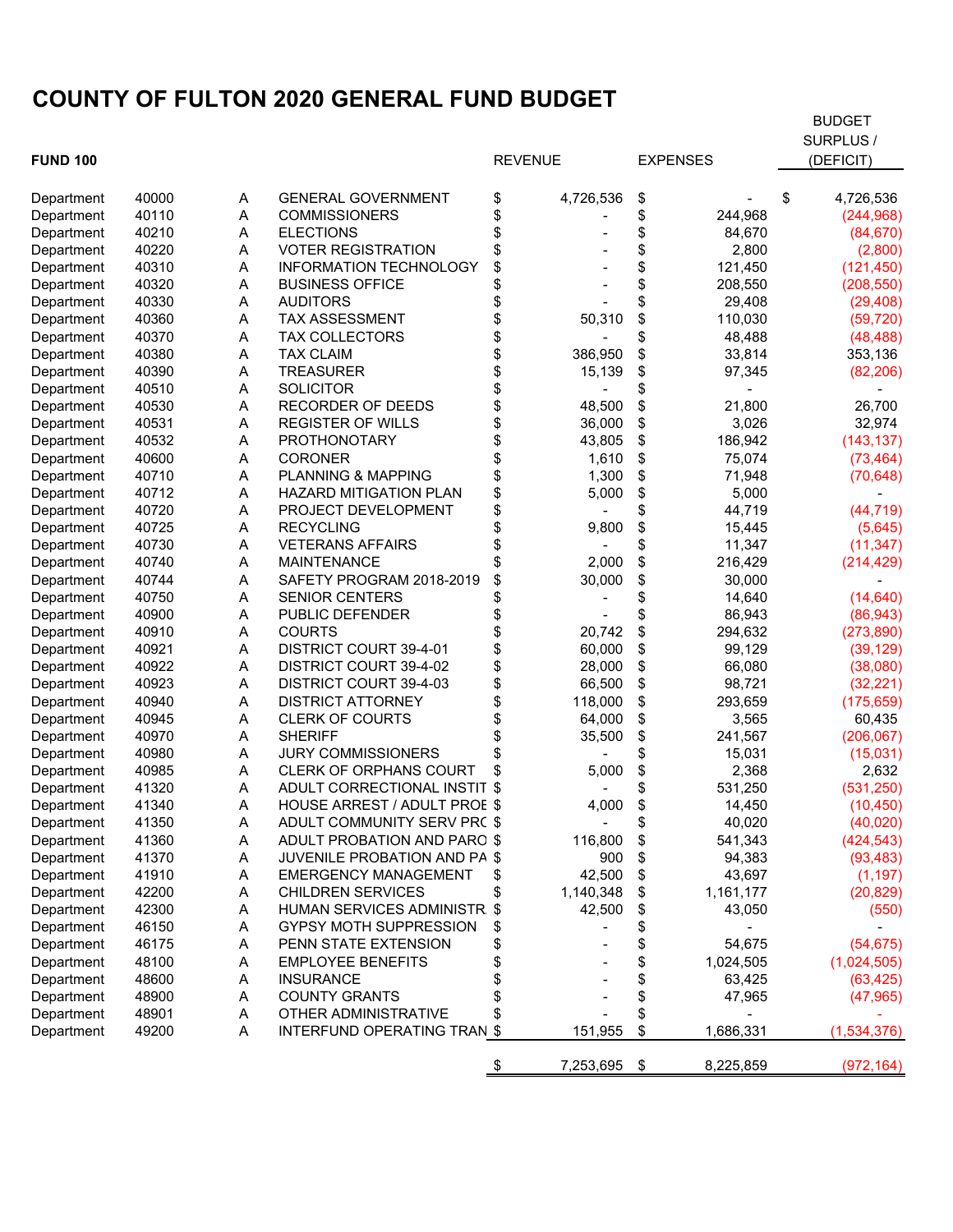| in Fund<br><b>Balance</b><br><b>Expenditures</b><br><b>Revenue</b><br><b>General Fund</b><br><b>Fund 100</b><br>7,253,695<br>8,225,859<br>(972, 164)<br><b>Liquid Fuels</b><br><b>Fund 201</b><br>35,010<br>35,500<br>(490)<br><b>Fund 204</b><br>3,810<br>3,810<br><b>County Records Improvement</b><br><b>Fund 205</b><br><b>Prothonotary Automation</b><br>1,701<br>1,700<br><b>Clerk of Court</b><br><b>Fund 206</b><br>850<br>850<br><b>Adoption Counseling</b><br><b>Fund 210</b><br>2 | 1<br>$\overline{2}$ |
|----------------------------------------------------------------------------------------------------------------------------------------------------------------------------------------------------------------------------------------------------------------------------------------------------------------------------------------------------------------------------------------------------------------------------------------------------------------------------------------------|---------------------|
|                                                                                                                                                                                                                                                                                                                                                                                                                                                                                              |                     |
|                                                                                                                                                                                                                                                                                                                                                                                                                                                                                              |                     |
|                                                                                                                                                                                                                                                                                                                                                                                                                                                                                              |                     |
|                                                                                                                                                                                                                                                                                                                                                                                                                                                                                              |                     |
|                                                                                                                                                                                                                                                                                                                                                                                                                                                                                              |                     |
|                                                                                                                                                                                                                                                                                                                                                                                                                                                                                              |                     |
|                                                                                                                                                                                                                                                                                                                                                                                                                                                                                              |                     |
|                                                                                                                                                                                                                                                                                                                                                                                                                                                                                              |                     |
| Independent Living IV-E<br><b>Fund 211</b><br>49,425<br>49,425                                                                                                                                                                                                                                                                                                                                                                                                                               |                     |
| Recorder of Deeds Improvement<br><b>Fund 212</b><br>5,500<br>5,500                                                                                                                                                                                                                                                                                                                                                                                                                           |                     |
| <b>Liquid Fuels Bridge</b><br><b>Fund 214</b><br>3,762<br>3,762                                                                                                                                                                                                                                                                                                                                                                                                                              |                     |
| <b>Clerk of Orphans Court Automation</b><br><b>Fund 218</b><br>506<br>506                                                                                                                                                                                                                                                                                                                                                                                                                    |                     |
| <b>Register of Wills Automation</b><br><b>Fund 219</b><br>303<br>303                                                                                                                                                                                                                                                                                                                                                                                                                         |                     |
| 50<br>\$5 Vehicle Registration Fee<br><b>Fund 220</b>                                                                                                                                                                                                                                                                                                                                                                                                                                        | 50                  |
| <b>Fund 221</b><br>6,525<br>Act 89 Transportation Fund<br>6,525                                                                                                                                                                                                                                                                                                                                                                                                                              |                     |
| <b>SFC IT Grant</b><br><b>Fund 227</b><br>72,324<br>72,324                                                                                                                                                                                                                                                                                                                                                                                                                                   |                     |
| Human Service Development<br><b>Fund 229</b><br>656,606<br>656,606                                                                                                                                                                                                                                                                                                                                                                                                                           |                     |
| <b>Fund 231</b><br><b>SFC - Special Grants</b><br>204,500<br>204,500                                                                                                                                                                                                                                                                                                                                                                                                                         |                     |
| <b>Victims of Juvenile Offenders</b><br><b>Fund 233</b><br>5,956<br>5,956                                                                                                                                                                                                                                                                                                                                                                                                                    |                     |
| <b>Victim Witness/RASA</b><br><b>Fund 234</b><br>32,294<br>32,294                                                                                                                                                                                                                                                                                                                                                                                                                            |                     |
| <b>Fund 235</b><br>49,439<br>Law Library<br>49,439                                                                                                                                                                                                                                                                                                                                                                                                                                           |                     |
| 911 Fund<br><b>Fund 238</b><br>1,478,264<br>(10, 399)<br>1,488,663                                                                                                                                                                                                                                                                                                                                                                                                                           |                     |
| <b>HazMat Fund</b><br><b>Fund 240</b><br>8,080<br>6,470<br>1,610                                                                                                                                                                                                                                                                                                                                                                                                                             |                     |
| <b>Fund 243</b><br>16,000<br>16,000<br><b>Offender Supervision</b>                                                                                                                                                                                                                                                                                                                                                                                                                           |                     |
| Juvenile Probation<br><b>Fund 244</b><br>37,511<br>37,511                                                                                                                                                                                                                                                                                                                                                                                                                                    |                     |
| <b>Substance Abuse</b><br><b>Fund 245</b><br>300<br>4,550<br>4,250                                                                                                                                                                                                                                                                                                                                                                                                                           |                     |
| <b>CDBG Fund</b><br><b>Fund 247</b><br>461,700<br>461,700                                                                                                                                                                                                                                                                                                                                                                                                                                    |                     |
| <b>Domestic Incentive</b><br><b>Fund 255</b><br>20,510<br>3,000<br>17,510                                                                                                                                                                                                                                                                                                                                                                                                                    |                     |
| <b>Fund 256</b><br>201,588<br>6,768<br><b>Domestic Relations</b><br>194,820                                                                                                                                                                                                                                                                                                                                                                                                                  |                     |
| <b>Farmland Preservation</b><br><b>Fund 261</b><br>1,713<br>1,713                                                                                                                                                                                                                                                                                                                                                                                                                            |                     |
| Act 13 Marcellus Shale Recreational<br><b>Fund 262</b><br>25,080<br>51,200<br>(26, 120)                                                                                                                                                                                                                                                                                                                                                                                                      |                     |
| 5,000<br>Act 13 Marcellus Shale Bridge<br><b>Fund 263</b><br>40,048<br>35,048                                                                                                                                                                                                                                                                                                                                                                                                                |                     |
| <b>Caseworker Visitation Grant</b><br><b>Fund 272</b><br>2,000<br>2,000                                                                                                                                                                                                                                                                                                                                                                                                                      |                     |
| 421,801<br><b>MATP</b><br><b>Fund 275</b><br>421,801                                                                                                                                                                                                                                                                                                                                                                                                                                         |                     |
| <b>Capital Project Reserve Fund</b><br><b>Fund 300</b><br>225,028<br>225,028                                                                                                                                                                                                                                                                                                                                                                                                                 |                     |
| <b>Debt Service</b><br><b>Fund 400</b><br>1,853,379<br>1,853,379                                                                                                                                                                                                                                                                                                                                                                                                                             |                     |
| Pass Thru Grants<br><b>Fund 801</b><br>24,000<br>24,000                                                                                                                                                                                                                                                                                                                                                                                                                                      |                     |
| 13,203,510<br><b>Total</b><br>13,913,557<br>(710, 047)                                                                                                                                                                                                                                                                                                                                                                                                                                       |                     |

General Fund Capital Contribution for 911 Center **972,000 PM** 972,164

Total County Operating Surplus/(Deficit) 262,117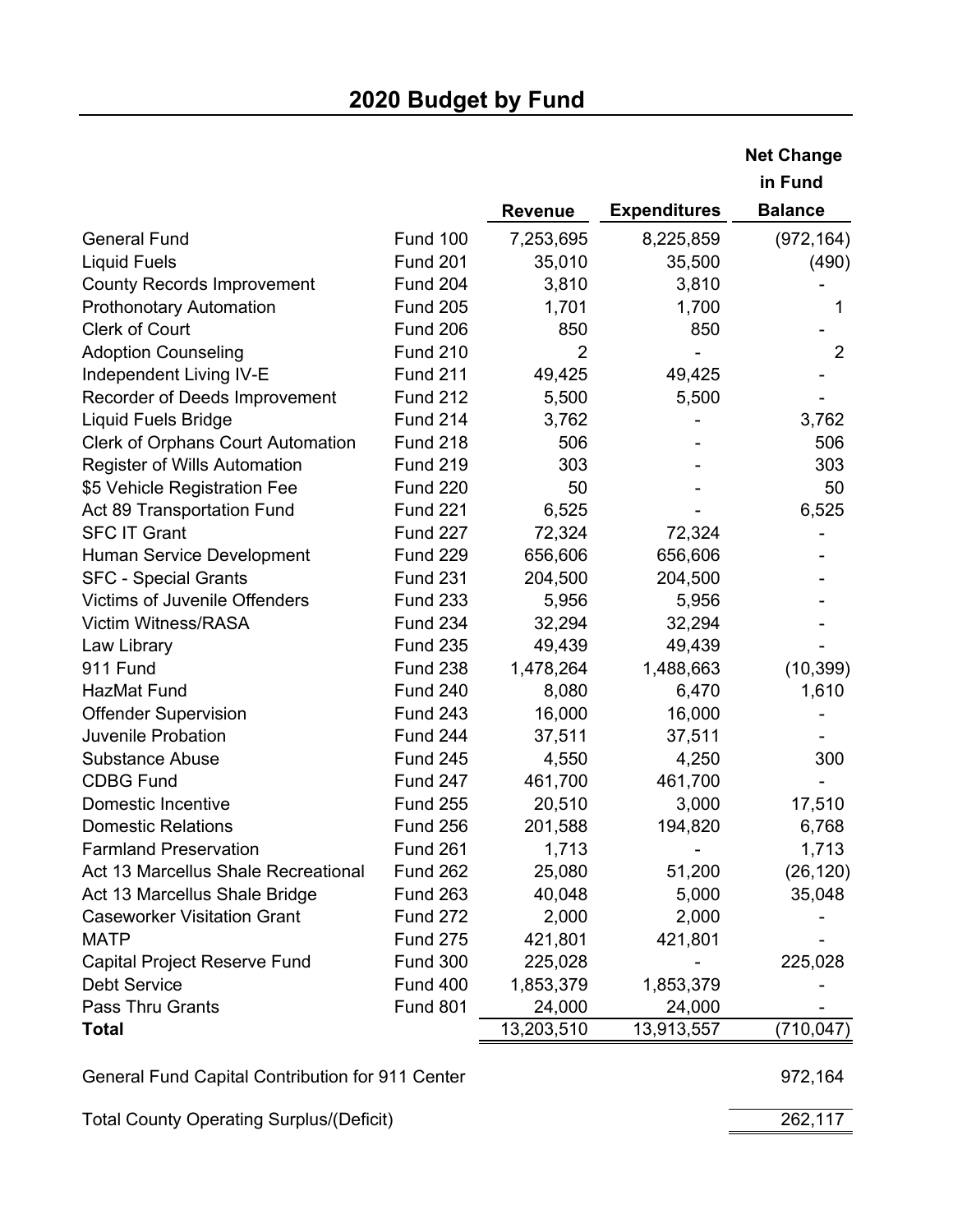#### *40000 - GENERAL GOVERNMENT*

|          |                                          | 2019 Original Budget | 2020 Proposed Budget |
|----------|------------------------------------------|----------------------|----------------------|
| Revenues |                                          |                      |                      |
| 301100   | <b>TAXES RE CURRENT YEAR</b>             | 4,289,567.00         | 4,299,355.00         |
| 301200   | <b>TAXES RE PRIOR YEAR</b>               | 218,768.00           | 226,394.00           |
| 301250   | REFUND OF PRIOR YEAR TAXES               | 0.00                 | 0.00                 |
| 305100   | TAXES CURRENT YEAR OCCUPATION            | 0.00                 | 0.00                 |
| 305200   | <b>TAXES PRIOR YEAR - OCCUPATION</b>     | 0.00                 | 0.00                 |
| 341005   | <b>GAIN/LOSS - INVESTMENT ACCOUNTS</b>   | 0.00                 | 0.00                 |
| 341010   | <b>INTEREST EARNINGS</b>                 | 30,000.00            | 35,000.00            |
| 342200   | RENTS COUNTY BUILDINGS - (UTIL, MAINT, 1 | 10,280.00            | 9,080.00             |
| 356200   | SOG GAMELANDS PMT IN LIEU TAXES          | 22,329.00            | 22,329.00            |
| 356500   | SOG DEPT. ENVIRONMENTAL RESOURCES        | 35,616.00            | 59,378.00            |
| 356600   | SOG PUC PMT LIEU TAXES                   | 6,793.00             | 5,000.00             |
| 361020   | OTHER MISC REIMBURSEMENTS                | 0.00                 | 0.00                 |
| 361028   | HEALTH INSURANCE REIMBURSEMENT           | 79,000.00            | 70,000.00            |
|          | <b>Total Revenues</b>                    | 4,692,353.00         | 4,726,536.00         |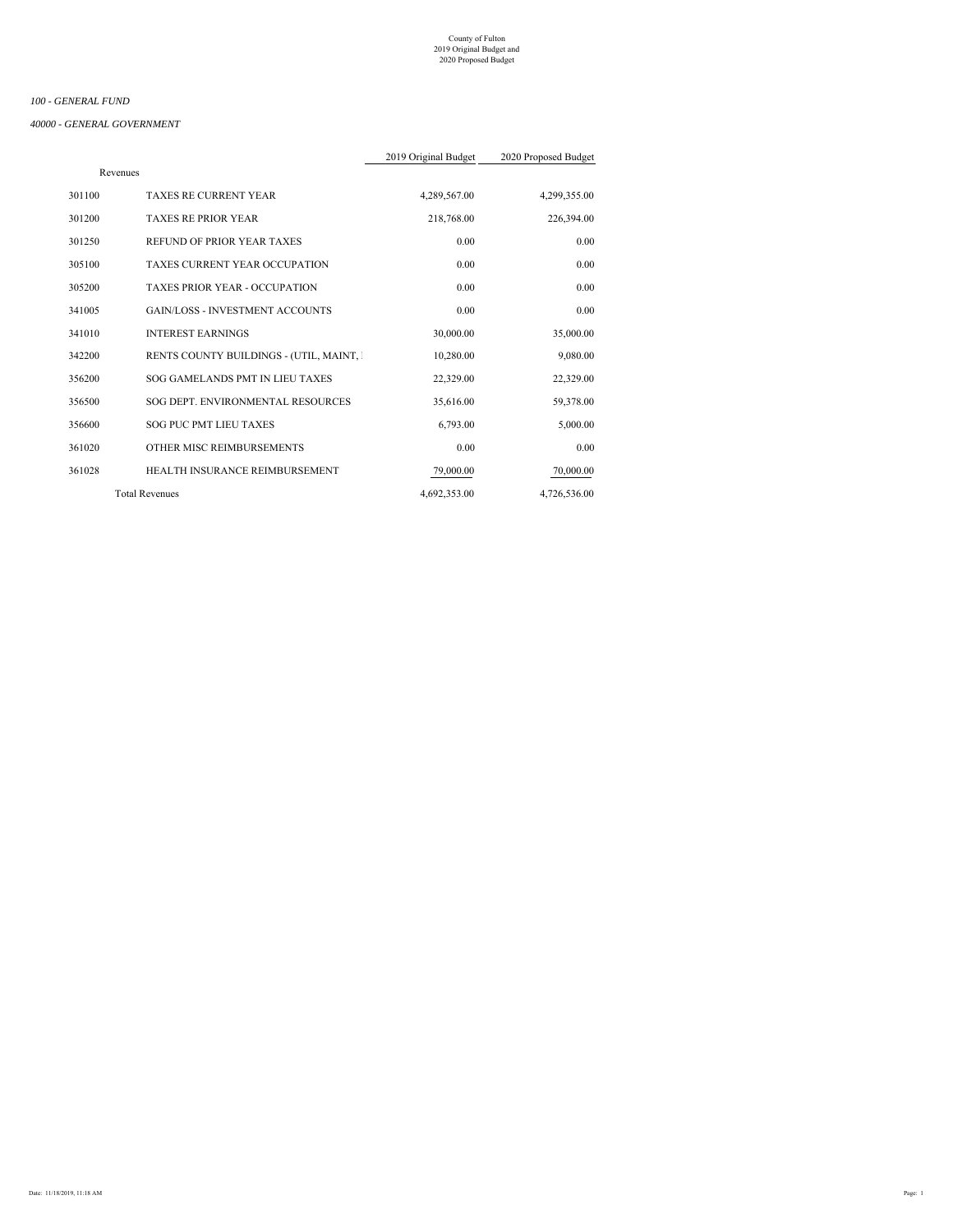#### Expenses

| 0.00         | 0.00         | REPAIRS & MAINTENANCE BUILDINGS | 545300 |
|--------------|--------------|---------------------------------|--------|
| 0.00         | 0.00         | <b>BANK FEES</b>                | 548505 |
| 0.00         | 0.00         | <b>Total Expenses</b>           |        |
| 4,726,536.00 | 4,692,353.00 | Net Income over/under Expenses  |        |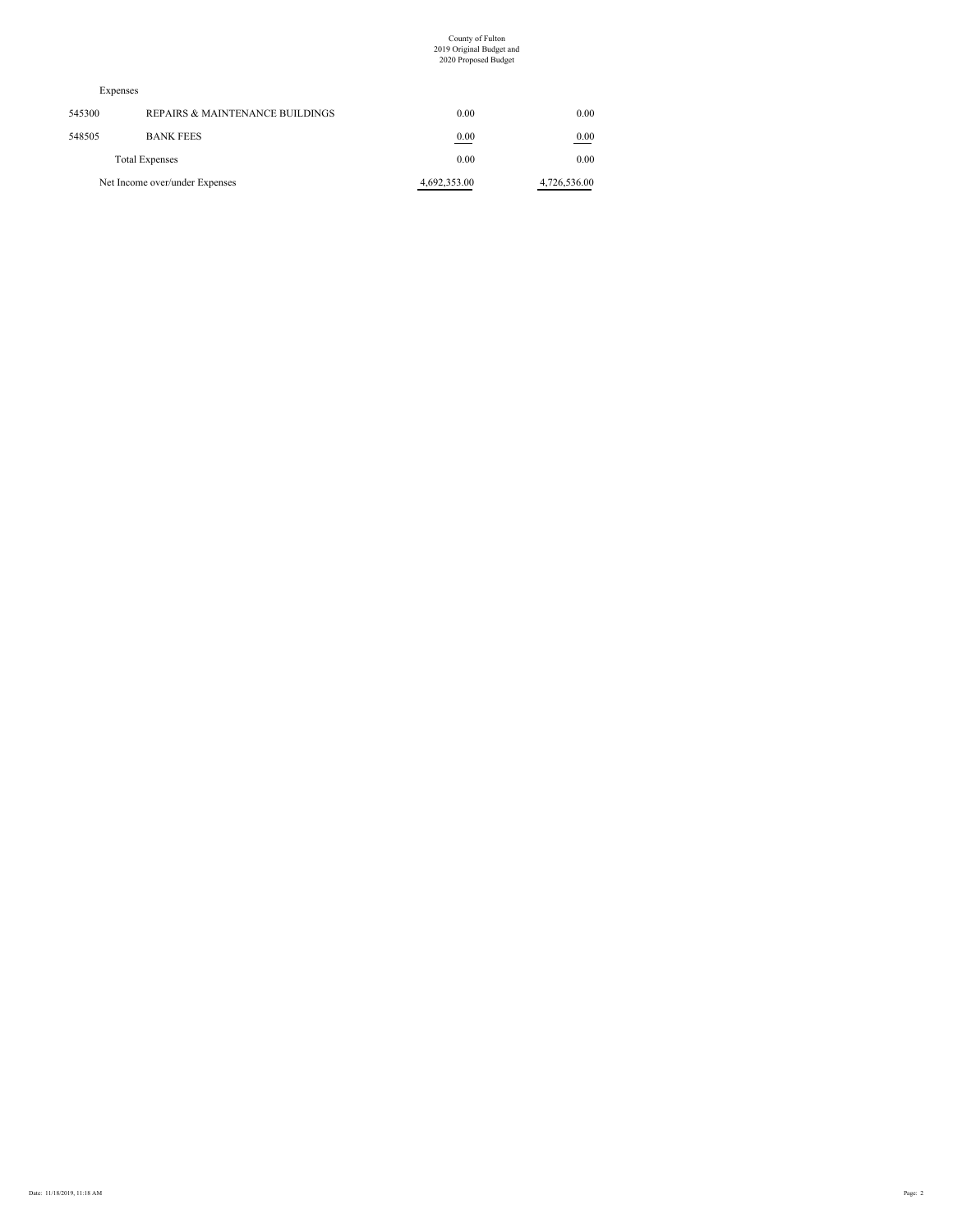#### *40110 - COMMISSIONERS*

|        | Revenues |                                      |               |              |
|--------|----------|--------------------------------------|---------------|--------------|
| 361003 |          | <b>CS OTHER REVENUES</b>             | 0.00          | 0.00         |
| 361020 |          | OTHER MISC REIMBURSEMENTS            | 0.00          | 0.00         |
|        |          | <b>Total Revenues</b>                | 0.00          | 0.00         |
|        | Expenses |                                      |               |              |
| 510500 |          | <b>SALARY ELECTED OFFICIALS</b>      | 143,108.00    | 143,108.00   |
| 511000 |          | SALARY DEPARTMENT HEAD               | 38,372.00     | 38,372.00    |
| 511200 |          | <b>SALARY STAFF</b>                  | 0.00          | 0.00         |
| 511500 |          | <b>SALARY STAFF PT</b>               | 14,346.00     | 0.00         |
| 519200 |          | <b>FICA</b>                          | 14,981.00     | 13,883.00    |
| 519400 |          | UNEMPLOYMENT COMP                    | 406.00        | 205.00       |
| 521000 |          | <b>SUPPLIES OFFICE</b>               | 500.00        | 500.00       |
| 521500 |          | <b>POSTAGE</b>                       | 100.00        | 100.00       |
| 524100 |          | <b>SUPPLIES GENERAL</b>              | 100.00        | 0.00         |
| 530000 |          | PROFESSIONAL SERVICES - OTHER        | 750.00        | 750.00       |
| 531000 |          | PROF SER SOLICITOR                   | 0.00          | 10,000.00    |
| 531400 |          | PROF SER LEGAL SERVICES              |               | 18,000.00    |
| 532100 |          | <b>TELEPHONE</b>                     | 1,600.00      | 1,600.00     |
| 533100 |          | <b>TRAVEL EXPENSE</b>                | 2,000.00      | 1,500.00     |
| 534000 |          | <b>ADVERTISING</b>                   | 1,000.00      | 675.00       |
| 535200 |          | <b>INSURANCE LIABILITY</b>           | 0.00          | 4,300.00     |
| 538400 |          | RENTALS/LEASE OF MACHINERY AND EQUII | 1,700.00      | 900.00       |
| 542000 |          | DUES SUBSCRIPTIONS MEMBERSHIPS       | 10,000.00     | 10,000.00    |
| 545000 |          | CONTRACTED SERVICES                  | 0.00          | 0.00         |
| 546000 |          | <b>CONTINUING EDUCATION</b>          | 1,000.00      | 1,000.00     |
| 546110 |          | <b>MEALS</b>                         | 75.00         | 75.00        |
| 548505 |          | <b>BANK FEES</b>                     | 0.00          | 0.00         |
|        |          | <b>Total Expenses</b>                | 230,038.00    | 244,968.00   |
|        |          | Net Income over/under Expenses       | (230, 038.00) | (244,968.00) |
|        |          |                                      |               |              |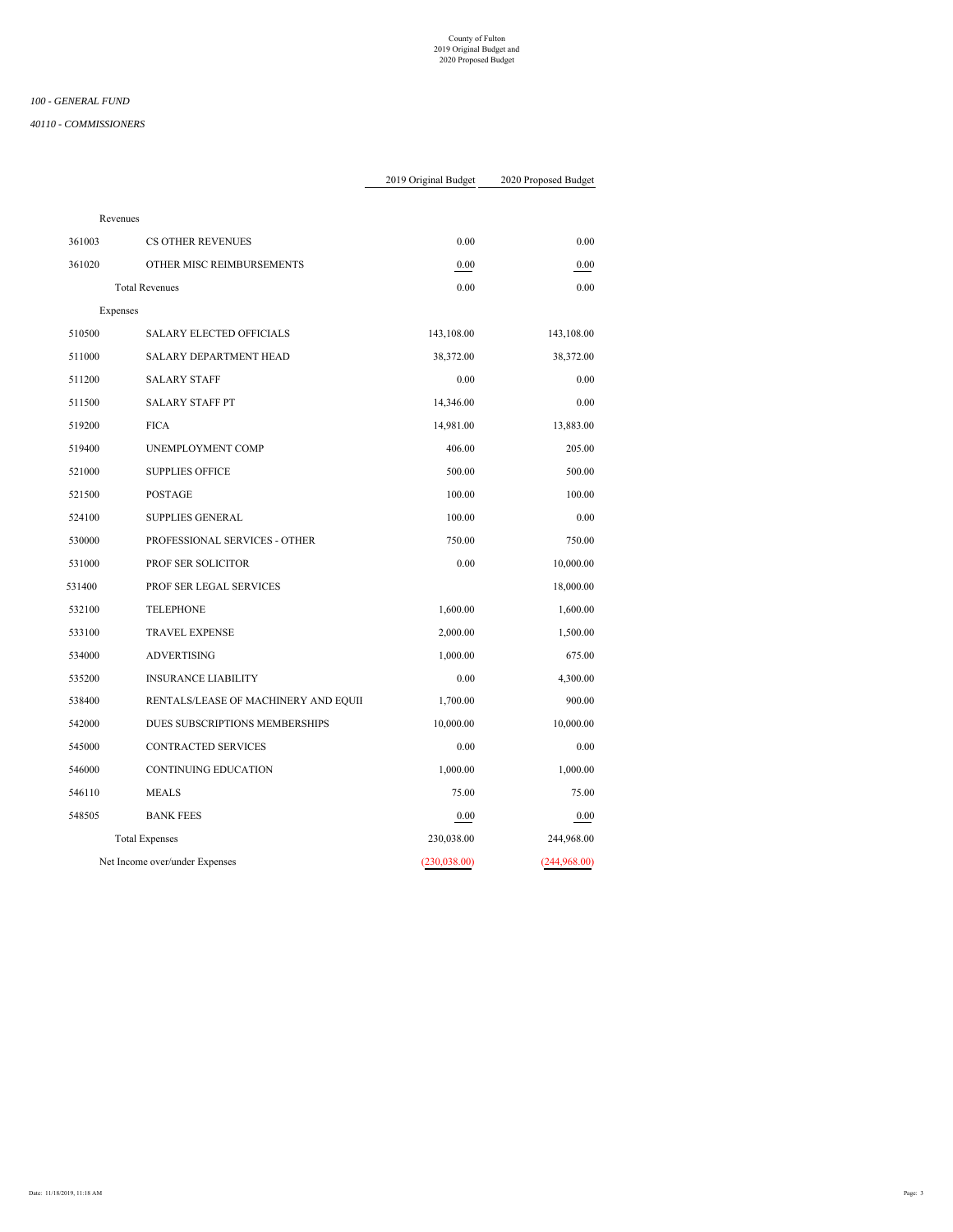#### *100 - GENERAL FUND*

#### *40210 - ELECTIONS*

|        | 2019 Original Budget                |              | 2020 Proposed Budget |
|--------|-------------------------------------|--------------|----------------------|
|        | Revenues                            |              |                      |
| 361020 | OTHER MISC REIMBURSEMENTS           | 0.00         | 0.00                 |
| 361021 | VOTER REGISTRATION FILES            | 0.00         | 0.00                 |
| 361031 | <b>ELECTION FILING FEES</b>         | 1,000.00     | 0.00                 |
| 361036 | LATE CAMPAIGN FILING PENALTY        | 0.00         | 0.00                 |
|        | <b>Total Revenues</b>               | 1,000.00     | 0.00                 |
|        | Expenses                            |              |                      |
| 511200 | <b>SALARY STAFF</b>                 | 0.00         | 0.00                 |
| 519200 | <b>FICA</b>                         | 0.00         | 0.00                 |
| 521000 | <b>SUPPLIES OFFICE</b>              | 350.00       | 350.00               |
| 521500 | POSTAGE                             | 225.00       | 500.00               |
| 524100 | <b>SUPPLIES GENERAL</b>             | 3,000.00     | 3,000.00             |
| 531000 | PROF SER SOLICITOR                  | 0.00         | 300.00               |
| 532100 | <b>TELEPHONE</b>                    | 80.00        | 80.00                |
| 533100 | <b>TRAVEL EXPENSE</b>               | 1,950.00     | 1,950.00             |
| 534000 | <b>ADVERTISING</b>                  | 2,000.00     | 2,000.00             |
| 534200 | PRINTING                            | 0.00         | 0.00                 |
| 537600 | REPAIR & MAINTENANCE EQUIPMENT      | 1,000.00     | 0.00                 |
| 538300 | <b>RENTALS OF BUILDINGS</b>         | 840.00       | 840.00               |
| 545000 | CONTRACTED SERVICES                 | 30,000.00    | 0.00                 |
| 545005 | CONTRACTED ELECTION WORKER SERVICE: | 29,300.00    | 30,000.00            |
| 545200 | COMPUTER/SOFTWARE SUPPORT           | 0.00         | 0.00                 |
| 546000 | <b>CONTINUING EDUCATION</b>         | 500.00       | 500.00               |
| 546110 | <b>MEALS</b>                        | 150.00       | 150.00               |
| 574000 | CAPITAL PURCHASE EQUIPMENT          | 45,000.00    | 45,000.00            |
|        | <b>Total Expenses</b>               | 114,395.00   | 84,670.00            |
|        | Net Income over/under Expenses      | (113,395.00) | (84,670.00)          |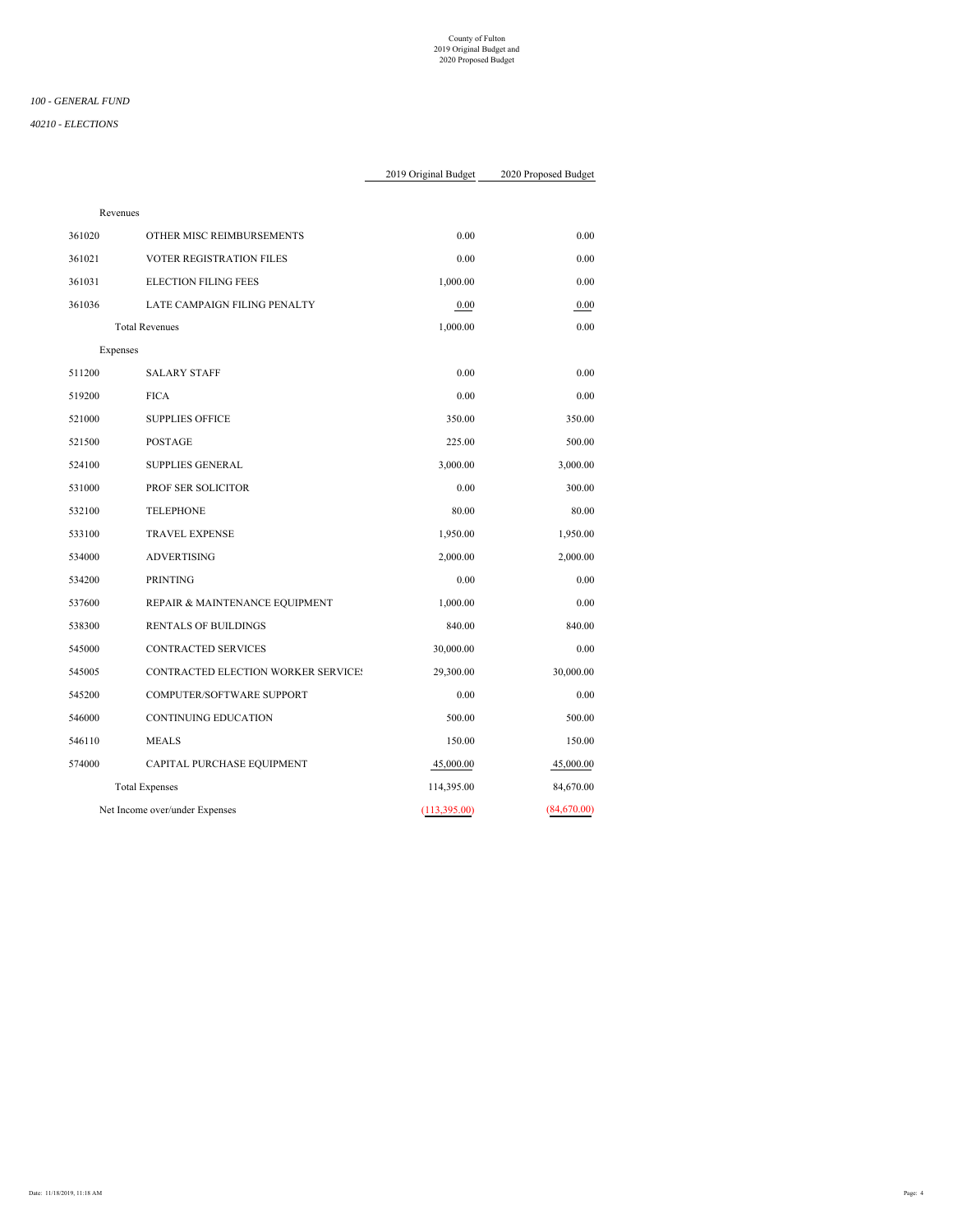#### *100 - GENERAL FUND*

#### *40220 - VOTER REGISTRATION*

|          |                                | 2019 Original Budget | 2020 Proposed Budget |
|----------|--------------------------------|----------------------|----------------------|
|          |                                |                      |                      |
| Expenses |                                |                      |                      |
| 521000   | <b>SUPPLIES OFFICE</b>         | 500.00               | 500.00               |
| 521500   | POSTAGE                        | 1,500.00             | 1,500.00             |
| 534000   | <b>ADVERTISING</b>             | 200.00               | 200.00               |
| 534200   | <b>PRINTING</b>                | 600.00               | 600.00               |
|          | <b>Total Expenses</b>          | 2,800.00             | 2,800.00             |
|          | Net Income over/under Expenses | (2,800.00)           | (2,800.00)           |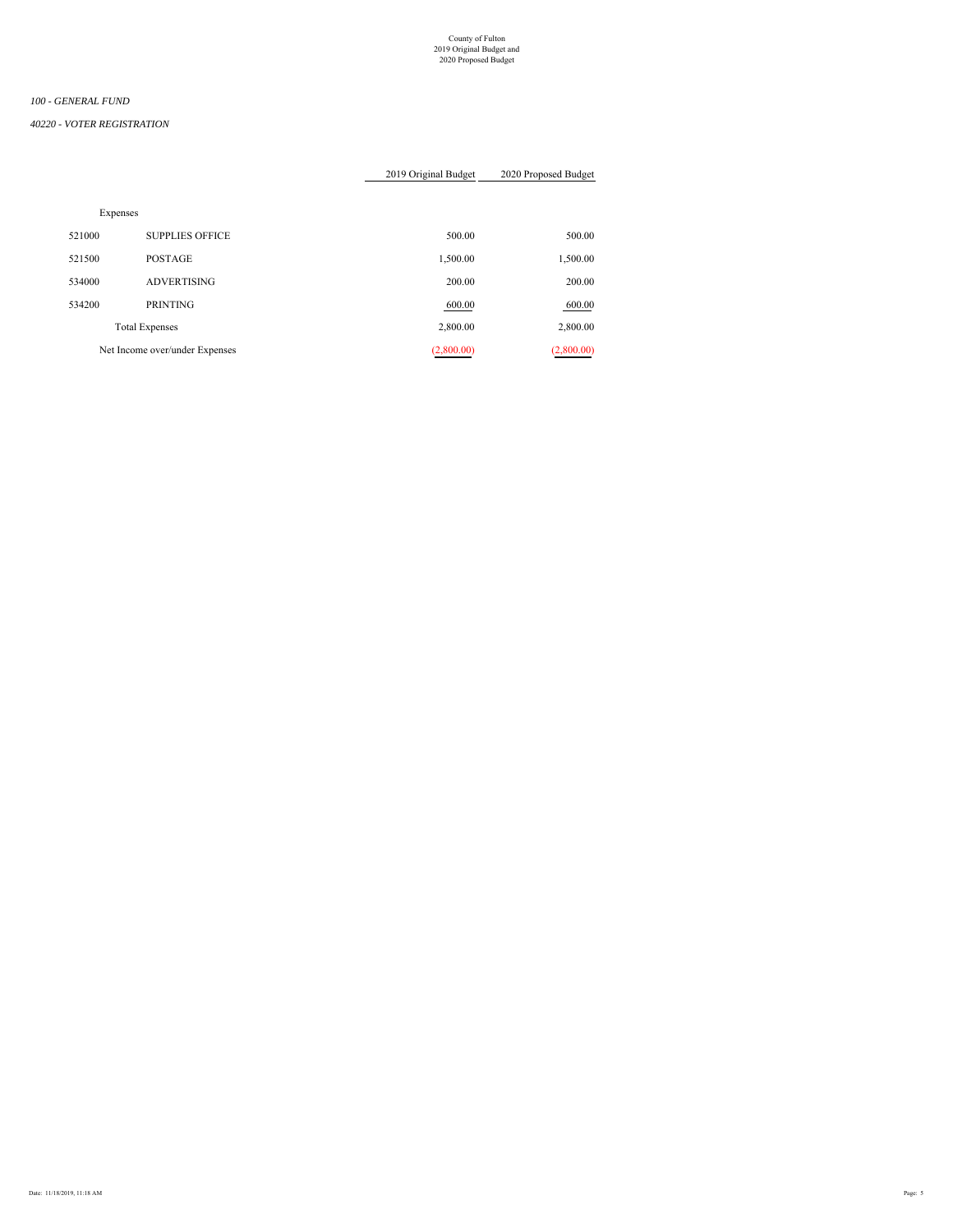#### *40310 - INFORMATION TECHNOLOGY*

|          |                                | 2019 Original Budget | 2020 Proposed Budget |
|----------|--------------------------------|----------------------|----------------------|
|          |                                |                      |                      |
| Expenses |                                |                      |                      |
| 521000   | <b>SUPPLIES OFFICE</b>         | 100.00               | 100.00               |
| 521300   | SUPPLIES MINOR EQUIPMENT       | 1,000.00             | 1,000.00             |
| 521500   | <b>POSTAGE</b>                 | 150.00               | 150.00               |
| 532100   | <b>TELEPHONE</b>               | 9,000.00             | 9,000.00             |
| 533100   | <b>TRAVEL EXPENSE</b>          | 200.00               | 200.00               |
| 545000   | <b>CONTRACTED SERVICES</b>     | 66,000.00            | 68,000.00            |
| 545200   | COMPUTER/SOFTWARE SUPPORT      | 27,000.00            | 27,000.00            |
| 574000   | CAPITAL PURCHASE EQUIPMENT     | 16,000.00            | 16,000.00            |
|          | <b>Total Expenses</b>          | 119,450.00           | 121,450.00           |
|          | Net Income over/under Expenses | (119, 450.00)        | (121, 450.00)        |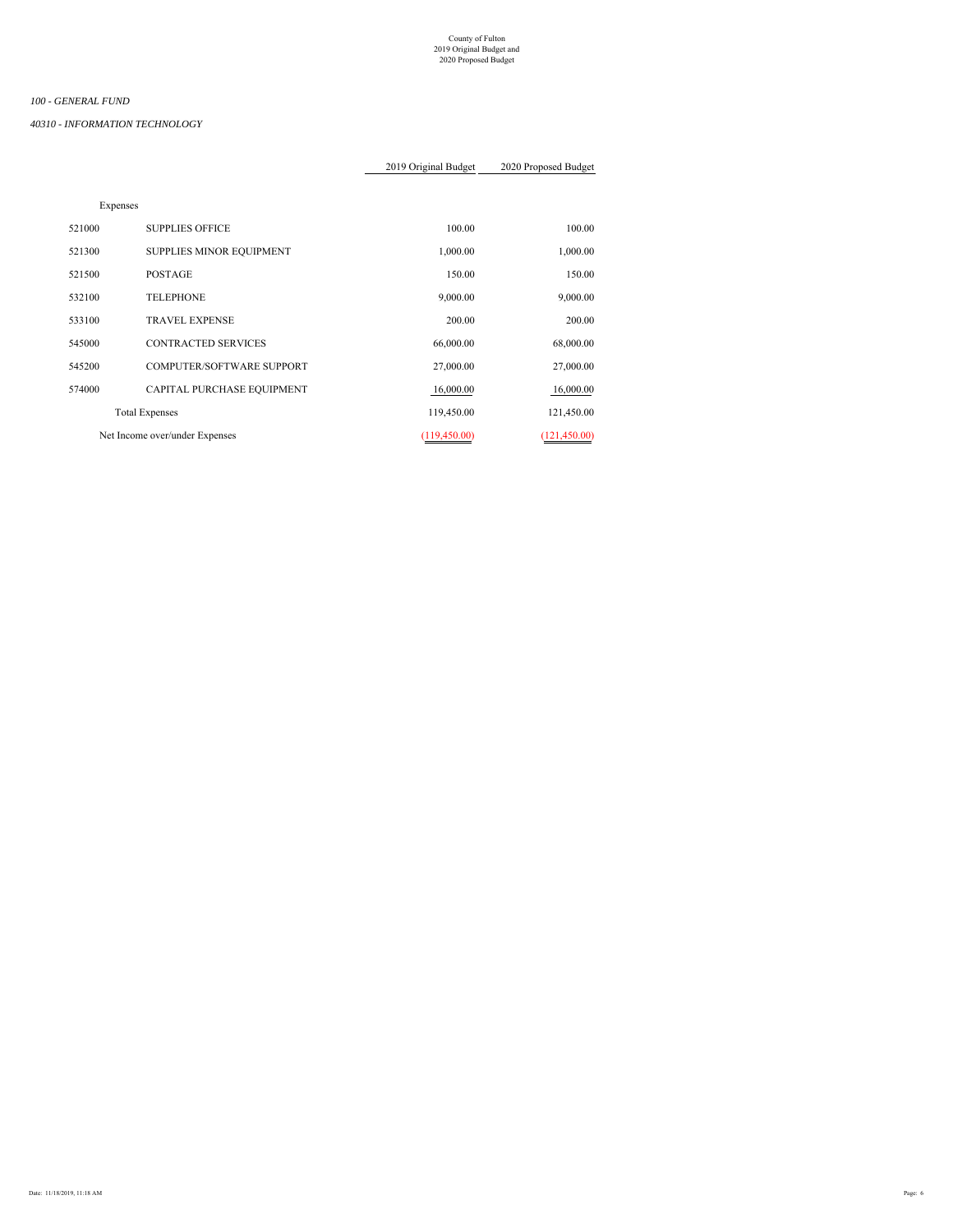#### *40320 - BUSINESS OFFICE*

|          |                                   | 2019 Original Budget<br>2020 Proposed Budget |               |
|----------|-----------------------------------|----------------------------------------------|---------------|
| Revenues |                                   |                                              |               |
| 361003   | <b>CS OTHER REVENUES</b>          | 0.00                                         | 0.00          |
|          |                                   |                                              |               |
| 361020   | OTHER MISC REIMBURSEMENTS         | 0.00                                         | 0.00          |
| 371020   | DONATIONS - RETENTION COMMITTEE   | 0.00                                         | 0.00          |
|          | <b>Total Revenues</b>             | 0.00                                         | 0.00          |
| Expenses |                                   |                                              |               |
| 511000   | SALARY DEPARTMENT HEAD            | 0.00                                         | 0.00          |
| 511200   | <b>SALARY STAFF</b>               | 64,784.00                                    | 64,784.00     |
| 511800   | <b>OVERTIME COMPENSATION</b>      | 2,350.00                                     | 2,350.00      |
| 519200   | <b>FICA</b>                       | 4,956.00                                     | 4,956.00      |
| 519400   | UNEMPLOYMENT COMP                 | 406.00                                       | 410.00        |
| 521000   | <b>SUPPLIES OFFICE</b>            | 2,500.00                                     | 2,500.00      |
| 521300   | SUPPLIES MINOR EQUIPMENT          | 200.00                                       | 200.00        |
| 521500   | <b>POSTAGE</b>                    | 1,400.00                                     | 1,400.00      |
| 531100   | PROF SER ACCOUNTING & AUDITING    | 30,000.00                                    | 30,000.00     |
| 531400   | PROF SER SPEC. LEGAL SERVICES     | 7,500.00                                     | 7,500.00      |
| 531500   | PROF SER MEDICAL                  | 375.00                                       | 375.00        |
| 533100   | <b>TRAVEL EXPENSE</b>             | 400.00                                       | 300.00        |
| 534000   | <b>ADVERTISING</b>                | 500.00                                       | 500.00        |
| 538605   | WATER COOLER EQUIPMENT & SUPPLIES | 200.00                                       | 200.00        |
| 542000   | DUES SUBSCRIPTIONS MEMBERSHIPS    | 625.00                                       | 625.00        |
| 545000   | CONTRACTED SERVICES               | 62,000.00                                    | 67,000.00     |
| 545200   | COMPUTER/SOFTWARE SUPPORT         | 17,000.00                                    | 17,780.00     |
| 546000   | <b>CONTINUING EDUCATION</b>       | 1,000.00                                     | 1,000.00      |
| 546110   | <b>MEALS</b>                      | 100.00                                       | 100.00        |
| 546200   | <b>EMPLOYEE RETENTION</b>         | 0.00                                         | 0.00          |
| 548505   | <b>BANK FEES</b>                  | 6,500.00                                     | 6,600.00      |
|          | <b>Total Expenses</b>             | 202,796.00                                   | 208,580.00    |
|          | Net Income over/under Expenses    | (202, 796.00)                                | (208, 580.00) |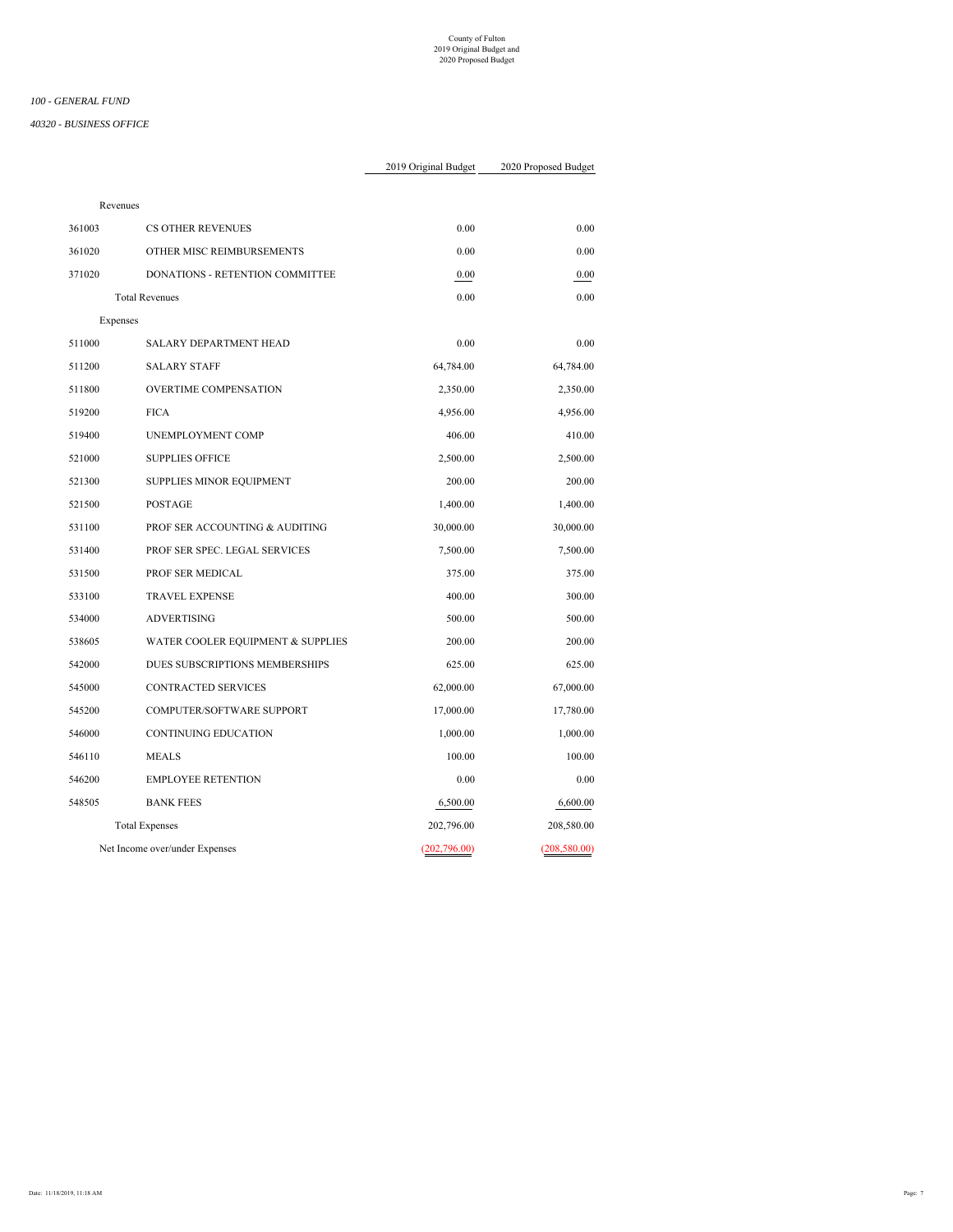|              |              | Revenues                              |        |
|--------------|--------------|---------------------------------------|--------|
| 0.00         | 0.00         | OTHER MISC REIMBURSEMENTS             | 361020 |
| 0.00         | 0.00         | <b>Total Revenues</b>                 |        |
|              |              | Expenses                              |        |
| 22,084.00    | 22,084.00    | <b>SALARY ELECTED OFFICIALS</b>       | 510500 |
| 1,689.00     | 1,689.00     | <b>FICA</b>                           | 519200 |
| 165.00       | 165.00       | <b>SUPPLIES OFFICE</b>                | 521000 |
| 0.00         | 0.00         | SUPPLIES MINOR EQUIPMENT              | 521300 |
| 10.00        | 0.00         | <b>POSTAGE</b>                        | 521500 |
| 1,000.00     | 1,000.00     | PROF SER ACCOUNTING & AUDITING        | 531100 |
| 2,450.00     | 1,650.00     | <b>TRAVEL EXPENSE</b>                 | 533100 |
| 335.00       | 335.00       | <b>ADVERTISING</b>                    | 534000 |
| 400.00       | 400.00       | <b>DUES SUBSCRIPTIONS MEMBERSHIPS</b> | 542000 |
| 600.00       | 600.00       | <b>CONTINUING EDUCATION</b>           | 546000 |
| 675.00       | 0.00         | <b>MEALS</b>                          | 546110 |
| 29,408.00    | 27,923.00    | <b>Total Expenses</b>                 |        |
| (29, 408.00) | (27, 923.00) | Net Income over/under Expenses        |        |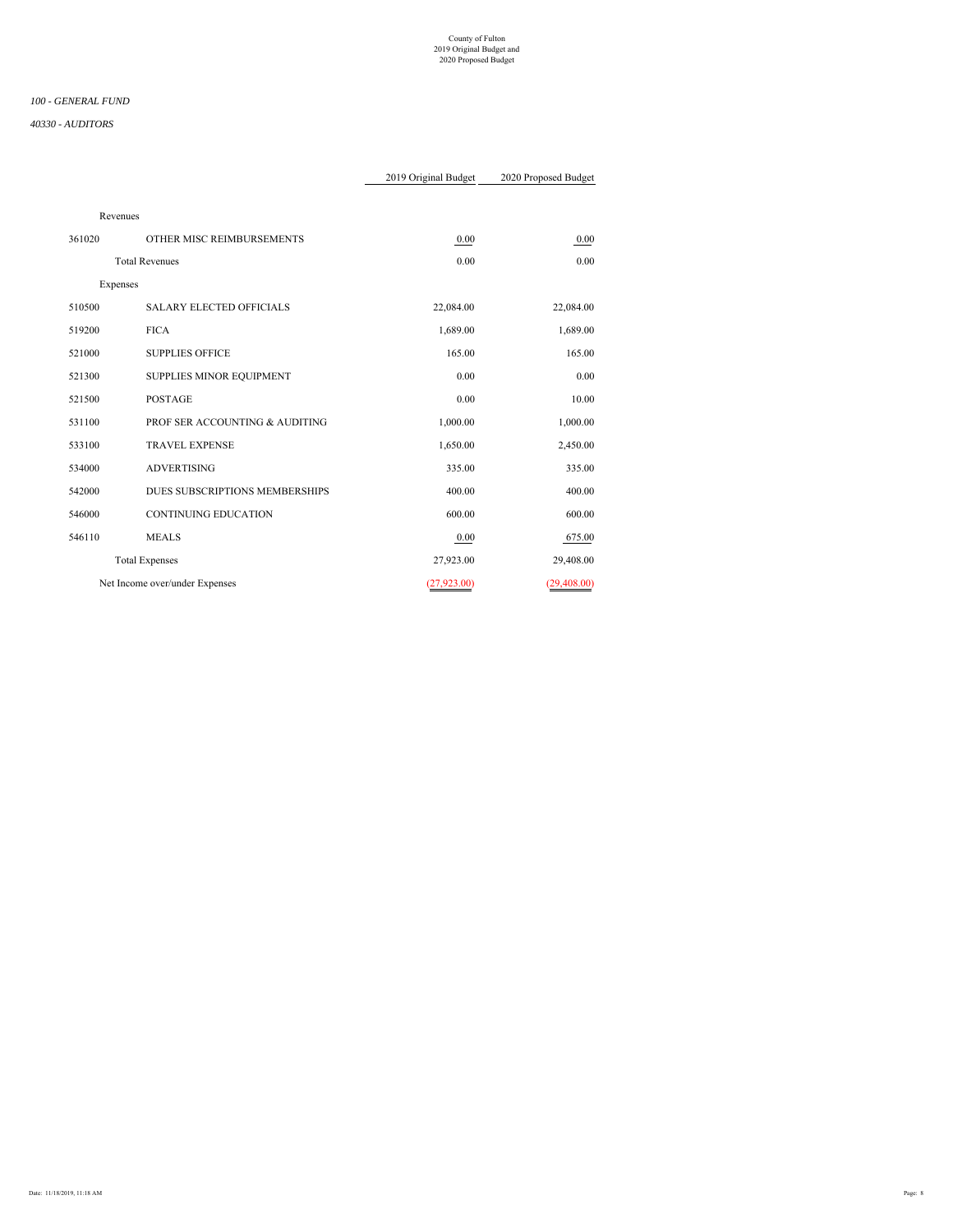#### *100 - GENERAL FUND*

#### *40360 - TAX ASSESSMENT*

|              |              | Revenues                              |        |
|--------------|--------------|---------------------------------------|--------|
| 280.00       | 120.00       | <b>CLEAN AND GREEN FEES</b>           | 301600 |
| 30.00        | 30.00        | CS D ASSMT STATE TAX EQUAL FEE (STEB) | 354102 |
| 1,400.00     | 1,400.00     | <b>CS OTHER REVENUES</b>              | 361003 |
| 40,800.00    | 40,800.00    | CS UPI                                | 361033 |
| 800.00       | 1,000.00     | <b>CS COPIES</b>                      | 361711 |
| 7,000.00     | 7,000.00     | CS TAX NOTICE PRINTING REIMBURSEMENT  | 361712 |
| 50,310.00    | 50,350.00    | <b>Total Revenues</b>                 |        |
|              |              | Expenses                              |        |
| 50,461.00    | 50,461.00    | <b>SALARY DEPARTMENT HEAD</b>         | 511000 |
| 28,683.00    | 28,683.00    | <b>SALARY STAFF</b>                   | 511200 |
| 6,055.00     | 6,055.00     | <b>FICA</b>                           | 519200 |
| 410.00       | 406.00       | UNEMPLOYMENT COMP                     | 519400 |
| 2,100.00     | 2,100.00     | <b>SUPPLIES OFFICE</b>                | 521000 |
| 700.00       | 700.00       | <b>POSTAGE</b>                        | 521500 |
| 0.00         | 0.00         | <b>SUPPLIES GENERAL</b>               | 524100 |
| 0.00         | 0.00         | PROFESSIONAL SERVICES - OTHER         | 530000 |
| 2,000.00     | 0.00         | PROF SER SOLICITOR                    | 531000 |
| 600.00       | 600.00       | <b>TELEPHONE</b>                      | 532100 |
| 2,000.00     | 2,200.00     | <b>TRAVEL EXPENSE</b>                 | 533100 |
| 3,400.00     | 2,800.00     | <b>PRINTING</b>                       | 534200 |
| 180.00       | 100.00       | DUES SUBSCRIPTIONS MEMBERSHIPS        | 542000 |
| 0.00         | 0.00         | CONTRACTED SERVICES                   | 545000 |
| 12,500.00    | 12,000.00    | COMPUTER/SOFTWARE SUPPORT             | 545200 |
| 291.00       | 291.00       | <b>INFOCON SERVICES</b>               | 545400 |
| 500.00       | 500.00       | <b>CONTINUING EDUCATION</b>           | 546000 |
| 150.00       | 175.00       | <b>MEALS</b>                          | 546110 |
| 0.00         | 0.00         | CAPITAL PURCHASE EQUIPMENT            | 574000 |
| 110,030.00   | 107,071.00   | <b>Total Expenses</b>                 |        |
| (59, 720.00) | (56, 721.00) | Net Income over/under Expenses        |        |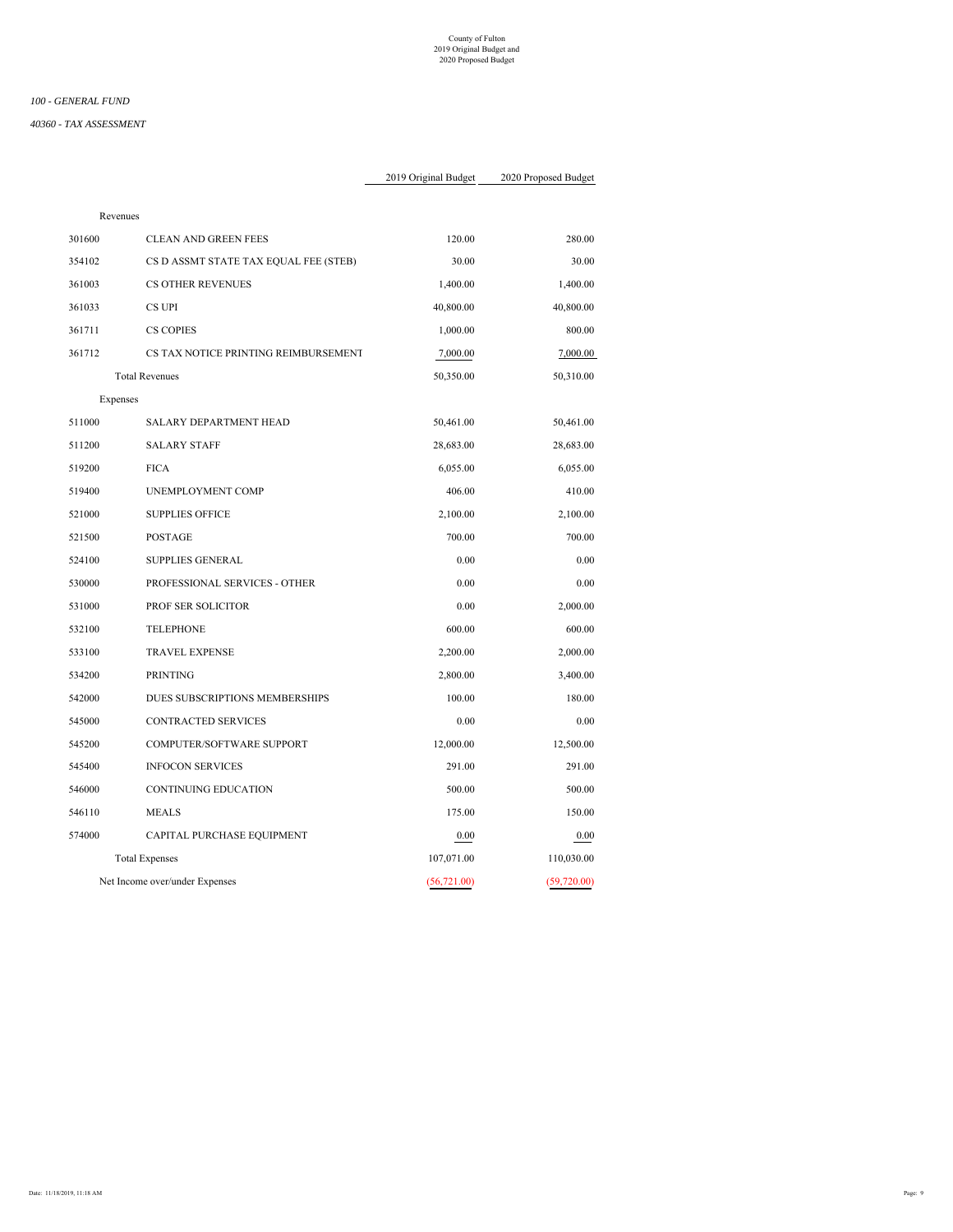#### *100 - GENERAL FUND*

#### *40370 - TAX COLLECTORS*

#### 2019 Original Budget 2020 Proposed Budget

Expenses

| 38,540.00    | 38,540.00   | <b>SALARY ELECTED OFFICIALS</b>  | 510500 |
|--------------|-------------|----------------------------------|--------|
| 2,948.00     | 2,948.00    | <b>FICA</b>                      | 519200 |
| 4,000.00     | 3,600.00    | <b>SUPPLIES OFFICE</b>           | 521000 |
| 0.00         | 0.00        | <b>BOND INSURANCE</b>            | 535300 |
| 3,000.00     | 3,850.00    | <b>COMPUTER/SOFTWARE SUPPORT</b> | 545200 |
| 0.00         | 0.00        | <b>CONTINUING EDUCATION</b>      | 546000 |
| 48,488.00    | 48,938.00   | <b>Total Expenses</b>            |        |
| (48, 488.00) | (48,938.00) | Net Income over/under Expenses   |        |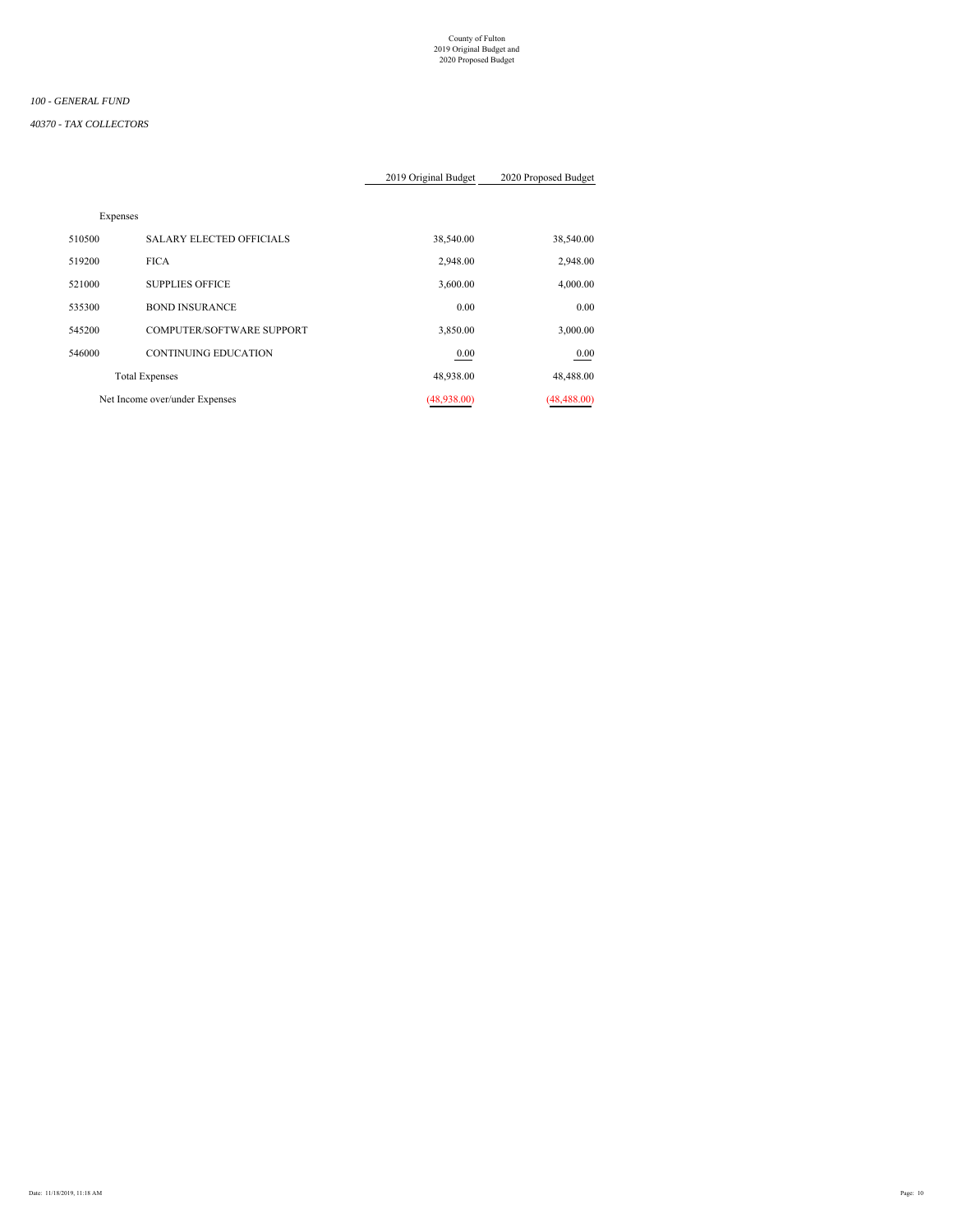#### *100 - GENERAL FUND*

#### *40380 - TAX CLAIM*

| Revenues |                                |            |            |
|----------|--------------------------------|------------|------------|
| 301250   | REFUND OF PRIOR YEAR TAXES     | 0.00       | 0.00       |
| 301300   | TAXES RE DELINQUENT TAX CLAIM  | 280,000.00 | 280,000.00 |
| 305300   | TAXES DELINQUENT OCCUPATION    | 500.00     | 0.00       |
| 319010   | TAXES RE PENALTIES TAX CLAIM   | 62,500.00  | 62,500.00  |
| 320006   | <b>COMMISSIONS HUNTING</b>     | 0.00       | 0.00       |
| 361001   | CSD TAX CLAIM COMMISSION FEES  | 42,000.00  | 42,000.00  |
| 361002   | <b>TAX CERTIFICATES</b>        | 500.00     | 400.00     |
| 361003   | <b>CS OTHER REVENUES</b>       | 2,500.00   | 2,000.00   |
| 361009   | CS D TREASURER NSF FEES        | 50.00      | 50.00      |
|          | <b>Total Revenues</b>          | 388,050.00 | 386,950.00 |
| Expenses |                                |            |            |
| 511000   | SALARY DEPARTMENT HEAD         | 10,157.00  | 10,157.00  |
| 519200   | <b>FICA</b>                    | 777.00     | 777.00     |
| 521000   | <b>SUPPLIES OFFICE</b>         | 3,000.00   | 5,000.00   |
| 521500   | POSTAGE                        | 9,000.00   | 9,500.00   |
| 531000   | PROF SER SOLICITOR             | 0.00       | 2,000.00   |
| 531400   | PROF SER SPEC. LEGAL SERVICES  | 250.00     | 250.00     |
| 531820   | PROF SERVICES AUCTIONEER       | 200.00     | 100.00     |
| 533100   | <b>TRAVEL EXPENSE</b>          | 100.00     | 0.00       |
| 534000   | <b>ADVERTISING</b>             | 1,000.00   | 1,000.00   |
| 542000   | DUES SUBSCRIPTIONS MEMBERSHIPS | 125.00     | 200.00     |
| 545200   | COMPUTER/SOFTWARE SUPPORT      | 4,800.00   | 4,800.00   |
| 548505   | <b>BANK FEES</b>               | 30.00      | 30.00      |
|          | <b>Total Expenses</b>          | 29,439.00  | 33,814.00  |
|          | Net Income over/under Expenses | 358,611.00 | 353,136.00 |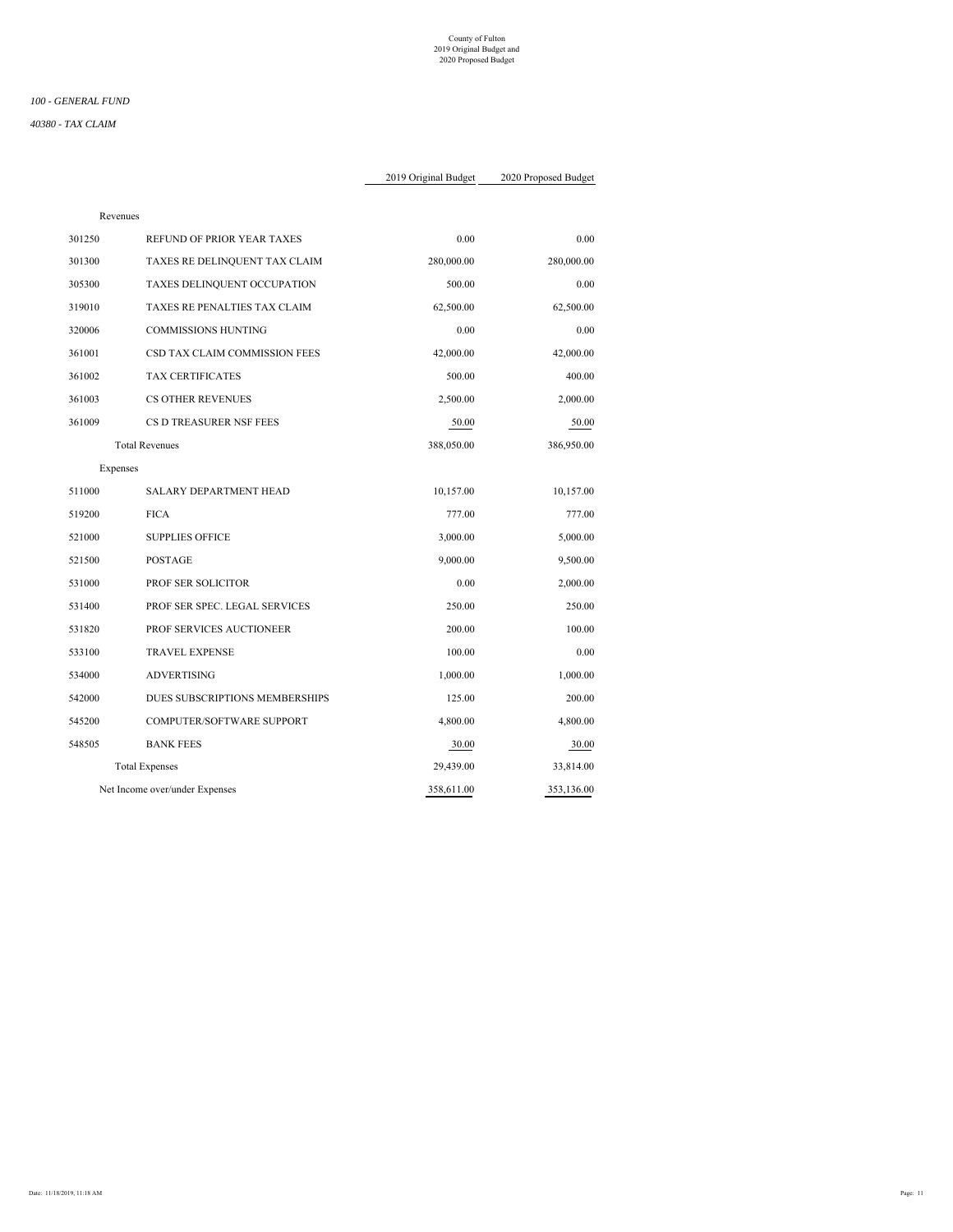#### *100 - GENERAL FUND*

#### *40390 - TREASURER*

|              |             | Revenues                             |        |
|--------------|-------------|--------------------------------------|--------|
| 6,000.00     | 5,000.00    | <b>COMMISSIONS HUNTING</b>           | 320006 |
| 325.00       | 300.00      | <b>COMMISSIONS FISHING</b>           | 320007 |
| 3,100.00     | 3,100.00    | <b>COMMISSIONS DOG</b>               | 320008 |
| 40.00        | 50.00       | <b>COMMISSIONS BOAT</b>              | 320009 |
| 600.00       | 600.00      | <b>BINGO</b>                         | 320010 |
| 3,300.00     | 3,300.00    | <b>SMALL GAMES OF CHANCE</b>         | 320011 |
| 24.00        | 24.00       | PISTOL PERMITS                       | 320012 |
| 100.00       | 50.00       | <b>CS OTHER REVENUES</b>             | 361003 |
| 50.00        | 50.00       | CS D TREASURER NSF FEES              | 361009 |
| 1,600.00     | 1,600.00    | POSTAGE REIMBURSEMENT                | 361030 |
| 15,139.00    | 14,074.00   | <b>Total Revenues</b>                |        |
|              |             | Expenses                             |        |
| 47,703.00    | 47,703.00   | <b>SALARY ELECTED OFFICIALS</b>      | 510500 |
| 25,025.00    | 25,025.00   | <b>SALARY STAFF</b>                  | 511200 |
| 13,417.00    | 13,417.00   | <b>SALARY STAFF PT</b>               | 511500 |
| 6,590.00     | 6,590.00    | <b>FICA</b>                          | 519200 |
| 410.00       | 406.00      | UNEMPLOYMENT COMP                    | 519400 |
| 500.00       | 500.00      | <b>SUPPLIES OFFICE</b>               | 521000 |
| 1,300.00     | 1,300.00    | POSTAGE                              | 521500 |
| 100.00       | 200.00      | <b>TRAVEL EXPENSE</b>                | 533100 |
| 0.00         | 0.00        | <b>PRINTING</b>                      | 534200 |
| 1,300.00     | 1,500.00    | RENTALS/LEASE OF MACHINERY AND EQUII | 538400 |
| 500.00       | 400.00      | DUES SUBSCRIPTIONS MEMBERSHIPS       | 542000 |
| 0.00         | 0.00        | <b>CONTINUING EDUCATION</b>          | 546000 |
| 500.00       | $0.00\,$    | <b>CAPITAL PURCHASE</b>              | 574000 |
| 97,345.00    | 97,041.00   | <b>Total Expenses</b>                |        |
| (82, 206.00) | (82,967.00) | Net Income over/under Expenses       |        |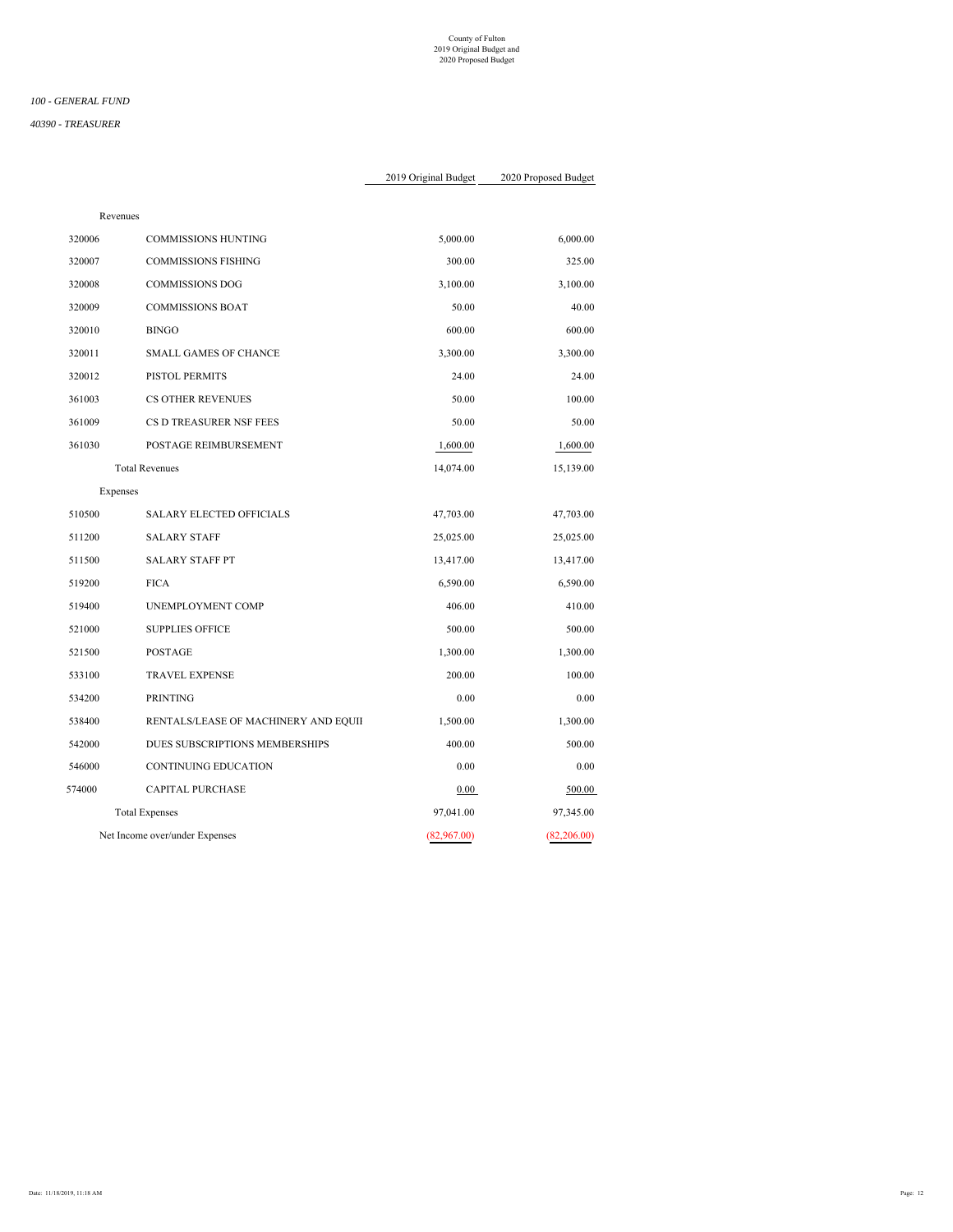#### *40530 - RECORDER OF DEEDS*

#### 2019 Original Budget 2020 Proposed Budget

Revenues

| 361012   | CS RECORDER OF DEEDS           | 45,000.00 | 48,500.00 |
|----------|--------------------------------|-----------|-----------|
|          | <b>Total Revenues</b>          | 45,000.00 | 48,500.00 |
| Expenses |                                |           |           |
| 521000   | <b>SUPPLIES OFFICE</b>         | 300.00    | 300.00    |
| 533100   | <b>TRAVEL EXPENSE</b>          | 150.00    | 150.00    |
| 542000   | DUES SUBSCRIPTIONS MEMBERSHIPS | 400.00    | 500.00    |
| 545400   | <b>INFOCON SERVICES</b>        | 20,850.00 | 20,850.00 |
|          | <b>Total Expenses</b>          | 21,700.00 | 21,800.00 |
|          | Net Income over/under Expenses | 23,300.00 | 26,700.00 |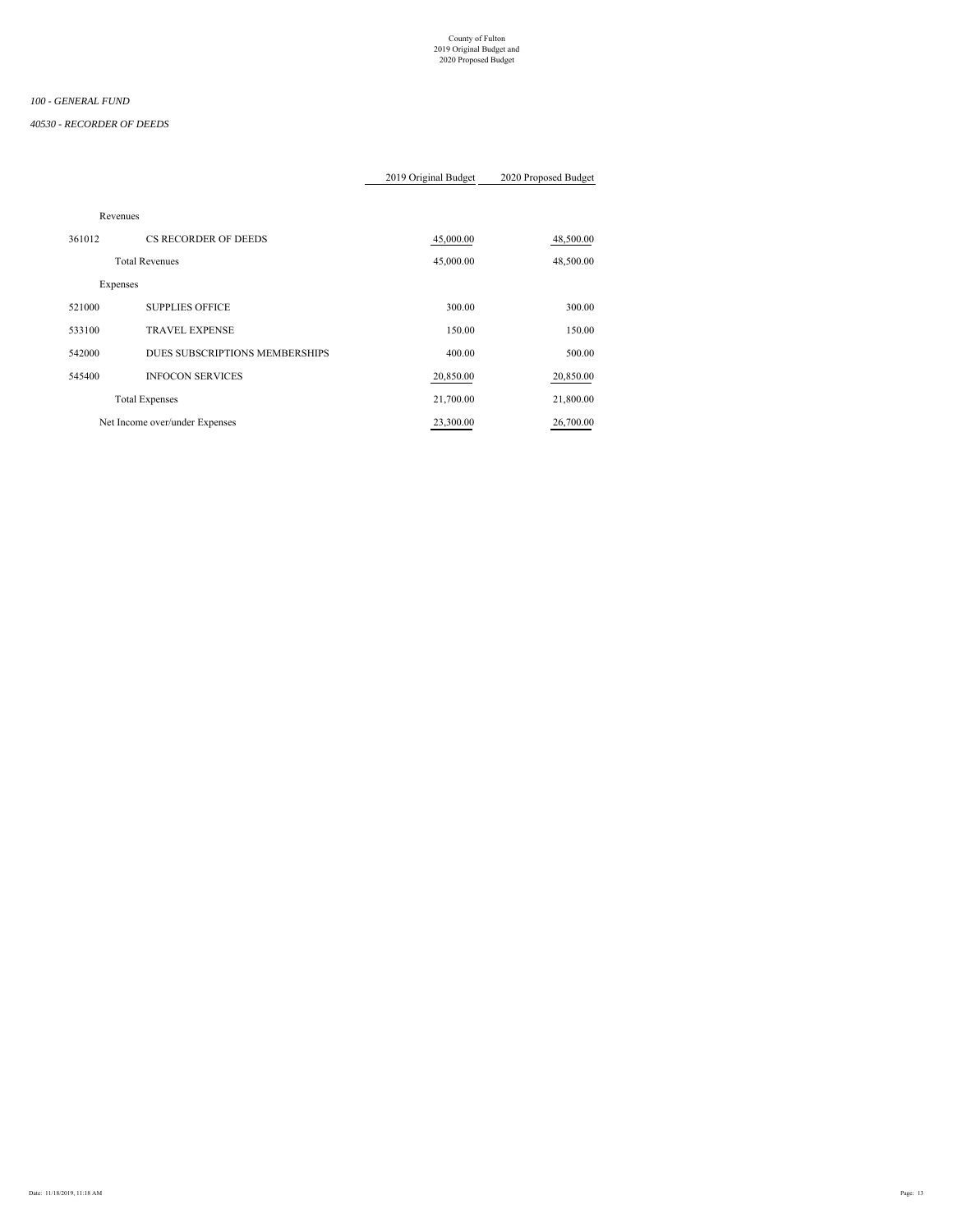#### *40531 - REGISTER OF WILLS*

#### 2019 Original Budget 2020 Proposed Budget

#### Revenues

| 361000   | CS-D REGISTER OF WILLS         | 33,000.00 | 36,000.00 |
|----------|--------------------------------|-----------|-----------|
|          | <b>Total Revenues</b>          | 33,000.00 | 36,000.00 |
| Expenses |                                |           |           |
| 521000   | <b>SUPPLIES OFFICE</b>         | 100.00    | 100.00    |
| 542000   | DUES SUBSCRIPTIONS MEMBERSHIPS | 400.00    | 500.00    |
| 545400   | <b>INFOCON SERVICES</b>        | 2,426.00  | 2,426.00  |
|          | <b>Total Expenses</b>          | 2,926.00  | 3,026.00  |
|          | Net Income over/under Expenses | 30,074.00 | 32,974.00 |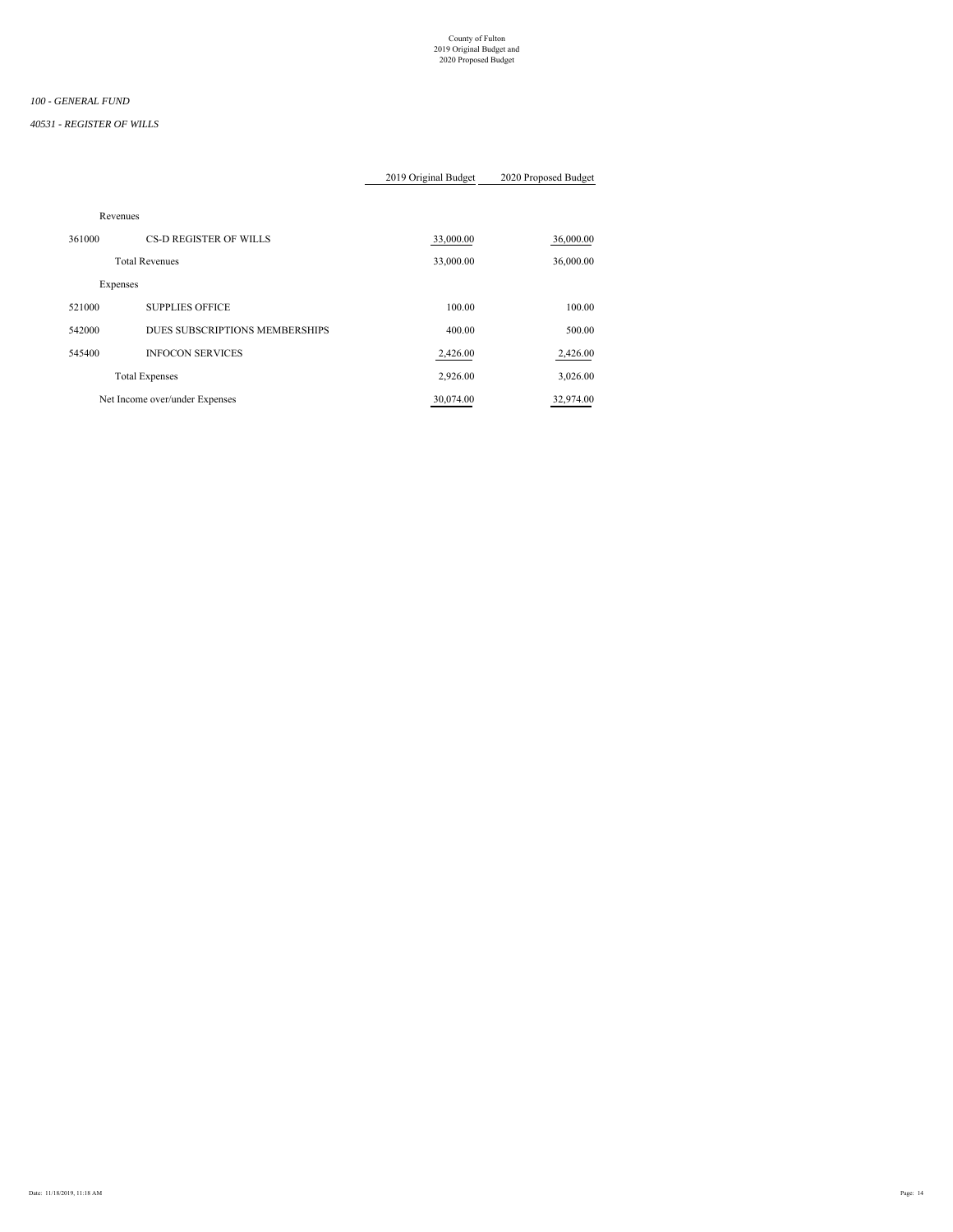#### *100 - GENERAL FUND*

#### *40532 - PROTHONOTARY*

|               |               | Revenues                             |        |
|---------------|---------------|--------------------------------------|--------|
| 36,000.00     | 35,000.00     | CS JUD PROTHONOTARY COMMON PLEAS     | 361006 |
| 5.00          | 5.00          | <b>COMMISSION WRIT TAX</b>           | 361008 |
| 6,000.00      | 5,000.00      | <b>INTERNET FEES</b>                 | 361010 |
| 1,800.00      | 2,000.00      | <b>MASTER FEES</b>                   | 361011 |
| 43,805.00     | 42,005.00     | <b>Total Revenues</b>                |        |
|               |               | Expenses                             |        |
| 54,260.00     | 54,260.00     | <b>SALARY ELECTED OFFICIALS</b>      | 510500 |
| 8,013.00      | 8,013.00      | <b>SALARY DEPARTMENT HEAD</b>        | 511000 |
| 74,893.00     | 74,893.00     | <b>SALARY STAFF</b>                  | 511200 |
| 11,856.00     | 13,417.00     | <b>SALARY STAFF PT</b>               | 511500 |
| 11,400.00     | 11,520.00     | <b>FICA</b>                          | 519200 |
| 820.00        | 813.00        | UNEMPLOYMENT COMP                    | 519400 |
| 4,500.00      | 3,000.00      | <b>SUPPLIES OFFICE</b>               | 521000 |
| 3,000.00      | 3,000.00      | <b>POSTAGE</b>                       | 521500 |
| 0.00          | 0.00          | PROF SER SOLICITOR                   | 531000 |
| 600.00        | 600.00        | PROF SER SPEC. LEGAL SERVICES        | 531400 |
| 2,000.00      | 2,000.00      | <b>MASTER FEES</b>                   | 531830 |
| 600.00        | 600.00        | <b>TELEPHONE</b>                     | 532100 |
| 200.00        | 200.00        | <b>TRAVEL EXPENSE</b>                | 533100 |
| 0.00          | 0.00          | <b>ADVERTISING</b>                   | 534000 |
| 400.00        | 400.00        | REPAIR & MAINTENANCE EQUIPMENT       | 537600 |
| 2,900.00      | 2,900.00      | RENTALS/LEASE OF MACHINERY AND EQUII | 538400 |
| 500.00        | 400.00        | DUES SUBSCRIPTIONS MEMBERSHIPS       | 542000 |
| 11,000.00     | 11,000.00     | <b>INFOCON SERVICES</b>              | 545400 |
| 0.00          | 0.00          | <b>MEALS</b>                         | 546110 |
| 186,942.00    | 187,016.00    | <b>Total Expenses</b>                |        |
| (143, 137.00) | (145, 011.00) | Net Income over/under Expenses       |        |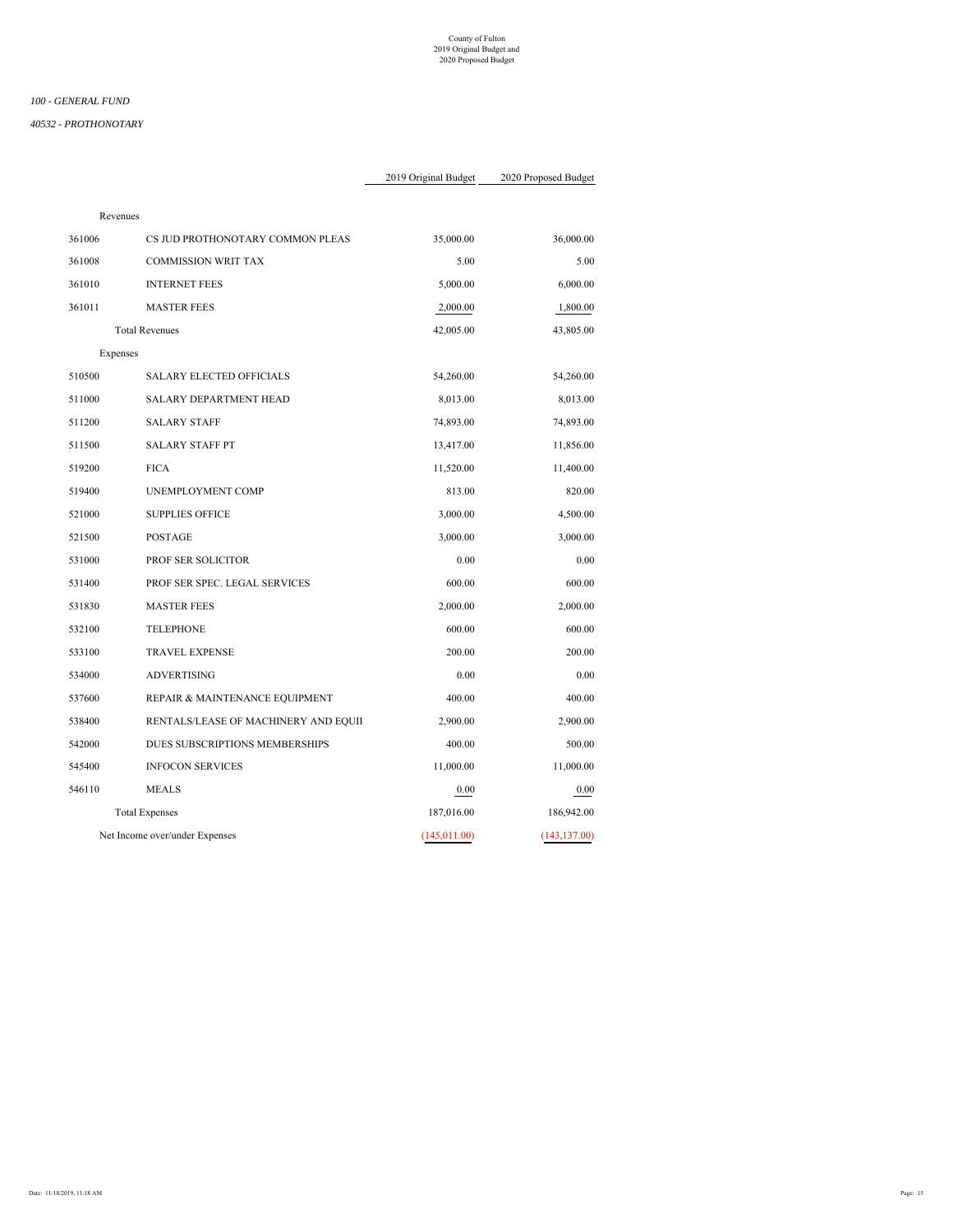#### *100 - GENERAL FUND*

#### *40600 - CORONER*

| 354900<br>361004<br>361713 | <b>SOG- VARIOUS GRANTS</b><br>CS-AUTOPSY, TOXOLOGY, FIELD REPORT, CI<br><b>CS REPORTS &amp; PHOTOS</b><br><b>Total Revenues</b> | 1,100.00<br>500.00<br>0.00 | 1,110.00<br>500.00<br>0.00 |
|----------------------------|---------------------------------------------------------------------------------------------------------------------------------|----------------------------|----------------------------|
|                            |                                                                                                                                 |                            |                            |
|                            |                                                                                                                                 |                            |                            |
|                            |                                                                                                                                 |                            |                            |
|                            |                                                                                                                                 | 1,600.00                   | 1,610.00                   |
|                            | Expenses                                                                                                                        |                            |                            |
| 510500                     | <b>SALARY ELECTED OFFICIALS</b>                                                                                                 | 18,740.00                  | 18,740.00                  |
| 519200                     | <b>FICA</b>                                                                                                                     | 1,434.00                   | 1,434.00                   |
| 521000                     | <b>SUPPLIES OFFICE</b>                                                                                                          | 600.00                     | 600.00                     |
| 521300                     | SUPPLIES MINOR EQUIPMENT                                                                                                        | 3,000.00                   | 3,000.00                   |
| 521500                     | <b>POSTAGE</b>                                                                                                                  | 100.00                     | 100.00                     |
| 523800                     | <b>SUPPLIES CLOTHING &amp; UNIFORMS</b>                                                                                         | 500.00                     | 500.00                     |
| 524100                     | <b>SUPPLIES GENERAL</b>                                                                                                         | 600.00                     | 600.00                     |
| 531000                     | PROF SER SOLICITOR                                                                                                              | 300.00                     | 300.00                     |
| 531452                     | DOUBLE HOMICIDE - 2015 CASE                                                                                                     | 0.00                       | 0.00                       |
| 531500                     | PROF SER MEDICAL                                                                                                                | 5,000.00                   | 5,000.00                   |
| 531550                     | PROF SER REMOVAL OF BODIES                                                                                                      | 8,000.00                   | 8,000.00                   |
| 531660                     | PROF SER AUTOPSIES                                                                                                              | 25,000.00                  | 27,000.00                  |
| 532100                     | <b>TELEPHONE</b>                                                                                                                | 1,400.00                   | 1,400.00                   |
| 532800                     | SUPPLIES - CLOTHING & UNIFORMS                                                                                                  | 0.00                       | 0.00                       |
| 533100                     | <b>TRAVEL EXPENSE</b>                                                                                                           | 2,800.00                   | 3,000.00                   |
| 538600                     | RENTALS OF MISC. ITEMS                                                                                                          | 0.00                       | 0.00                       |
| 542000                     | DUES SUBSCRIPTIONS MEMBERSHIPS                                                                                                  | 600.00                     | 650.00                     |
| 546000                     | <b>CONTINUING EDUCATION</b>                                                                                                     | 3,000.00                   | 4,000.00                   |
| 546110                     | <b>MEALS</b>                                                                                                                    | 500.00                     | 750.00                     |
|                            | <b>Total Expenses</b>                                                                                                           | 71,574.00                  | 75,074.00                  |
|                            | Net Income over/under Expenses                                                                                                  | (69, 974.00)               | (73, 464.00)               |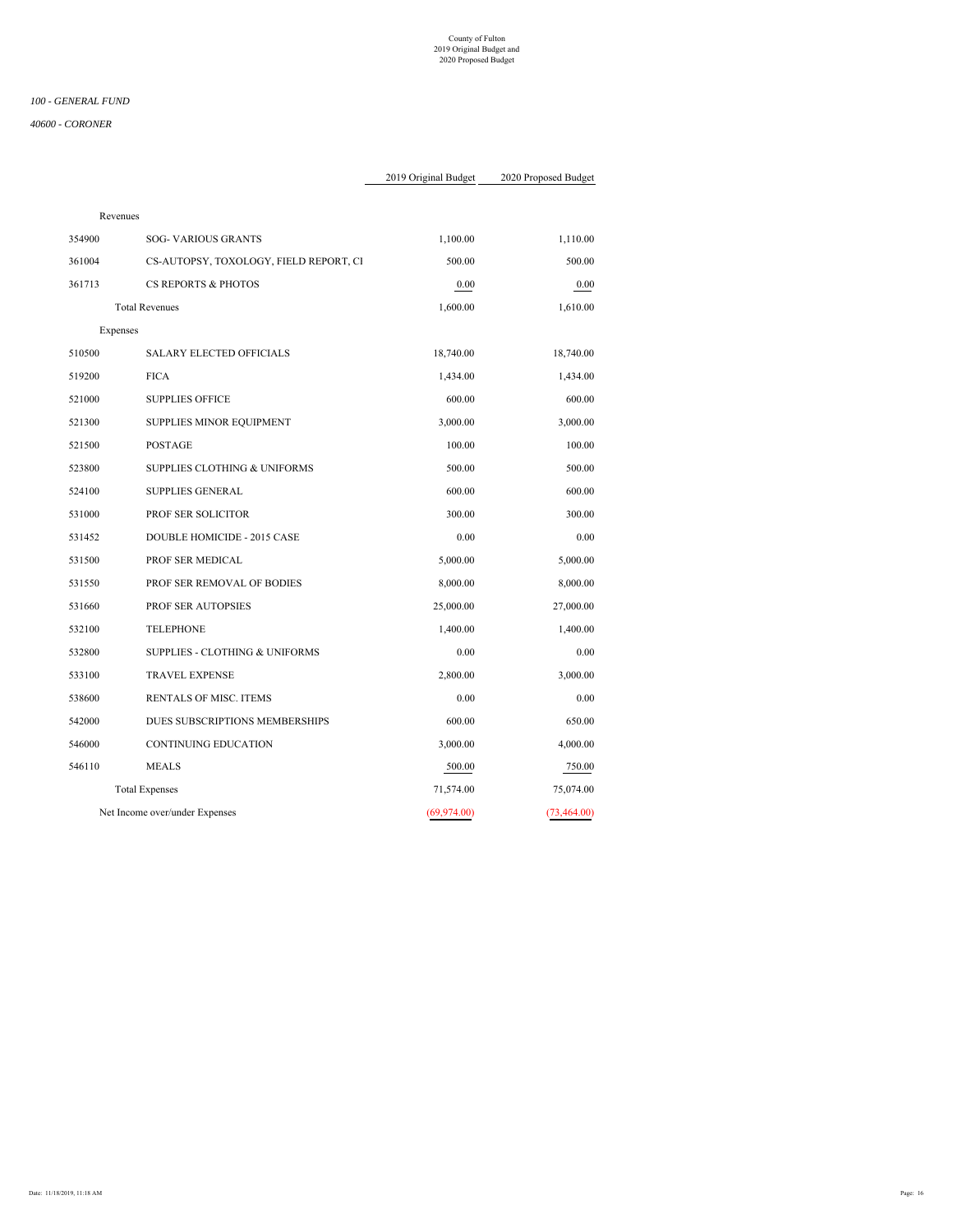#### *40710 - PLANNING & MAPPING*

|              |             | Revenues                             |        |
|--------------|-------------|--------------------------------------|--------|
| 800.00       | 800.00      | <b>PLAN REVIEW FEES</b>              | 361400 |
| 500.00       | 500.00      | CS D PLANNING SALES MAPS             | 361500 |
| 1,300.00     | 1,300.00    | <b>Total Revenues</b>                |        |
|              |             | Expenses                             |        |
| 49,745.00    | 49,745.00   | <b>SALARY DEPARTMENT HEAD</b>        | 511000 |
| 3,805.00     | 3,805.00    | <b>FICA</b>                          | 519200 |
| 205.00       | 203.00      | UNEMPLOYMENT COMP                    | 519400 |
| 850.00       | 850.00      | <b>SUPPLIES OFFICE</b>               | 521000 |
| 410.00       | 410.00      | SUPPLIES MINOR EQUIPMENT             | 521300 |
| 165.00       | 165.00      | POSTAGE                              | 521500 |
| 2,000.00     | 2,000.00    | PROF SER MANAG CONSULTING            | 531200 |
| 0.00         | 50.00       | <b>TELEPHONE</b>                     | 532100 |
| 2,900.00     | 2,900.00    | <b>TRAVEL EXPENSE</b>                | 533100 |
| 500.00       | 500.00      | <b>ADVERTISING</b>                   | 534000 |
| 100.00       | 100.00      | PRINTING                             | 534200 |
| 1,368.00     | 1,368.00    | RENTALS/LEASE OF MACHINERY AND EQUII | 538400 |
| 610.00       | 900.00      | DUES SUBSCRIPTIONS MEMBERSHIPS       | 542000 |
| 6,900.00     | 6,900.00    | COMPUTER/SOFTWARE SUPPORT            | 545200 |
| 290.00       | 0.00        | <b>INFOCON SERVICES</b>              | 545400 |
| 1,800.00     | 1,800.00    | <b>CONTINUING EDUCATION</b>          | 546000 |
| 300.00       | 300.00      | <b>MEALS</b>                         | 546110 |
| 71,948.00    | 71,996.00   | <b>Total Expenses</b>                |        |
| (70, 648.00) | (70,696.00) | Net Income over/under Expenses       |        |
|              |             |                                      |        |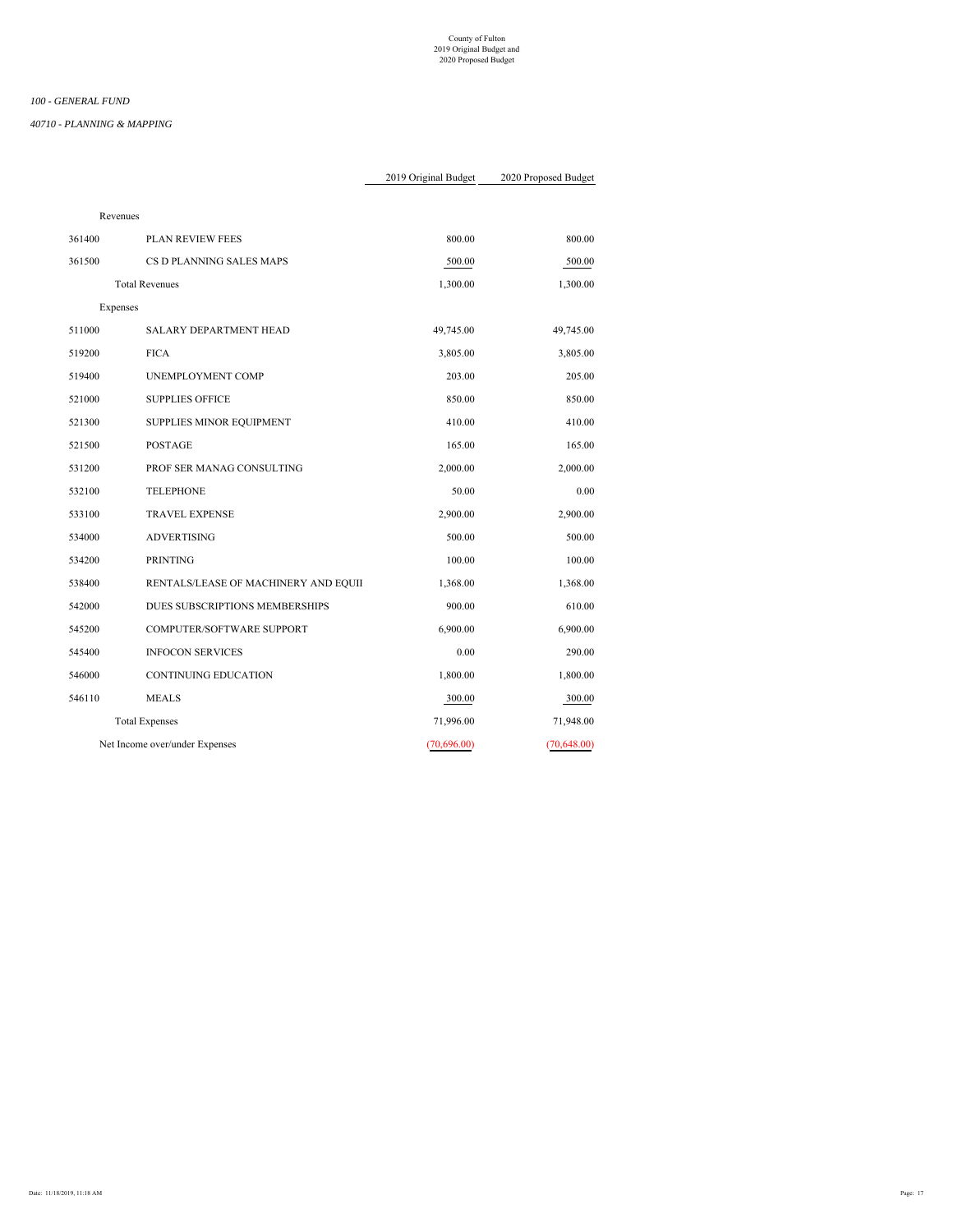#### *40712 - HAZARD MITIGATION PLAN*

|          |                                | 2019 Original Budget | 2020 Proposed Budget |
|----------|--------------------------------|----------------------|----------------------|
| Revenues |                                |                      |                      |
| 362201   | HAZARD MITIGATION GRANT - FEMA | 25,000.00            | 5,000.00             |
|          | <b>Total Revenues</b>          | 25,000.00            | 5,000.00             |
| Expenses |                                |                      |                      |
| 531210   | <b>HAZARD MITIGATION PLAN</b>  | 25,000.00            | 5,000.00             |
|          | <b>Total Expenses</b>          | 25,000.00            | 5,000.00             |
|          | Net Income over/under Expenses | 0.00                 | 0.00                 |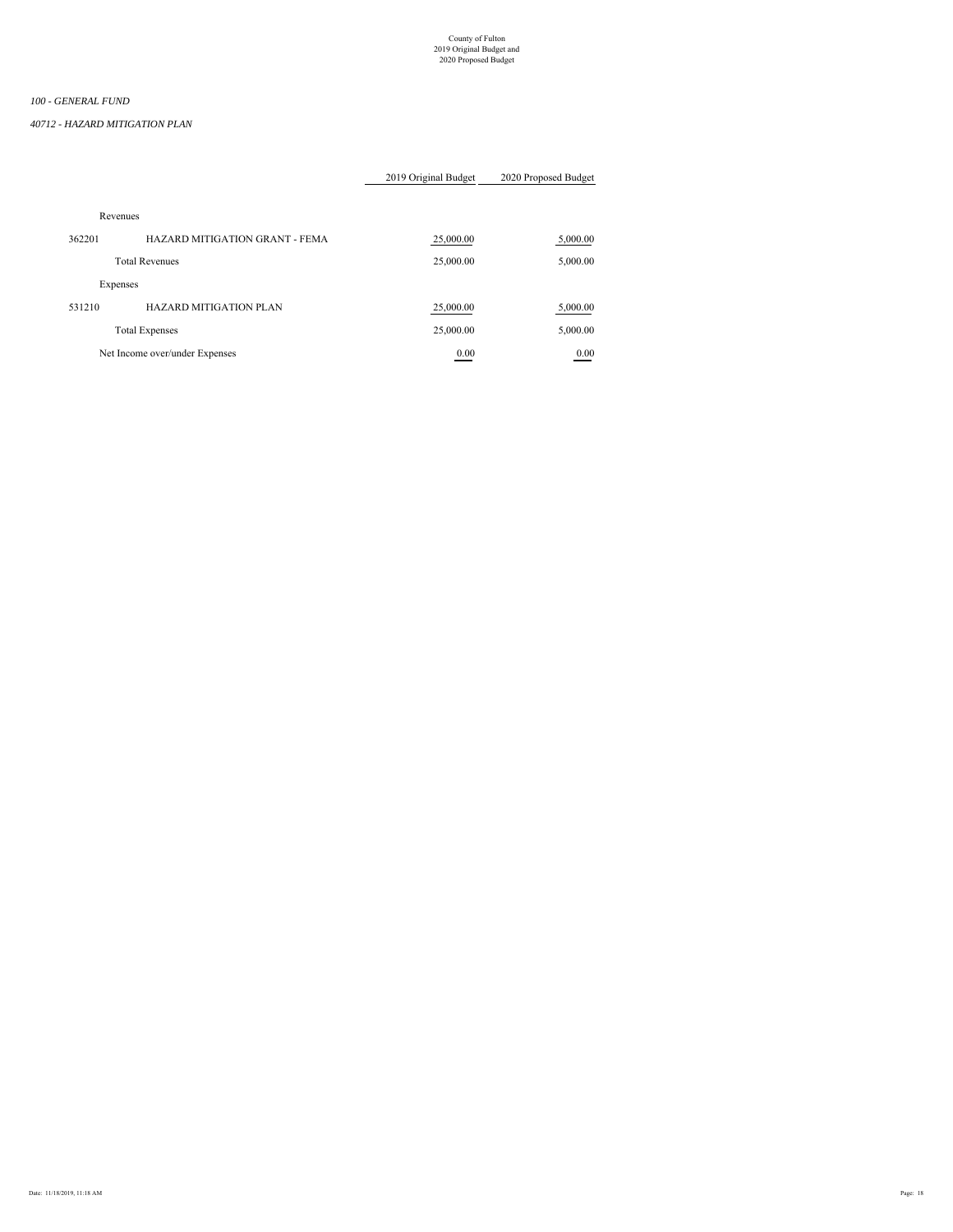#### *40720 - PROJECT DEVELOPMENT*

|        |                                | 2019 Original Budget | 2020 Proposed Budget |
|--------|--------------------------------|----------------------|----------------------|
|        | Revenues                       |                      |                      |
| 361020 | OTHER MISC REIMBURSEMENTS      | 0.00                 | 0.00                 |
| 392247 | <b>TRANSFER FROM FUND 247</b>  | 0.00                 | 0.00                 |
|        | <b>Total Revenues</b>          | 0.00                 | 0.00                 |
|        | Expenses                       |                      |                      |
| 511200 | <b>SALARY STAFF</b>            | 40,747.00            | 40,747.00            |
| 519200 | <b>FICA</b>                    | 3,117.00             | 3,117.00             |
| 519400 | UNEMPLOYMENT COMP              | 203.00               | 205.00               |
| 521000 | <b>SUPPLIES OFFICE</b>         | 350.00               | 350.00               |
| 521500 | POSTAGE                        | 100.00               | 200.00               |
| 521800 | SUPPLIES MAINTENANCE           | 0.00                 | 0.00                 |
| 533100 | <b>TRAVEL EXPENSE</b>          | 0.00                 | 0.00                 |
| 534000 | <b>ADVERTISING</b>             | 50.00                | 50.00                |
| 546000 | <b>CONTINUING EDUCATION</b>    | 0.00                 | 0.00                 |
| 546110 | <b>MEALS</b>                   | 100.00               | 50.00                |
| 548505 | <b>BANK FEES</b>               | 0.00                 | 0.00                 |
|        | <b>Total Expenses</b>          | 44,667.00            | 44,719.00            |
|        | Net Income over/under Expenses | (44, 667.00)         | (44,719.00)          |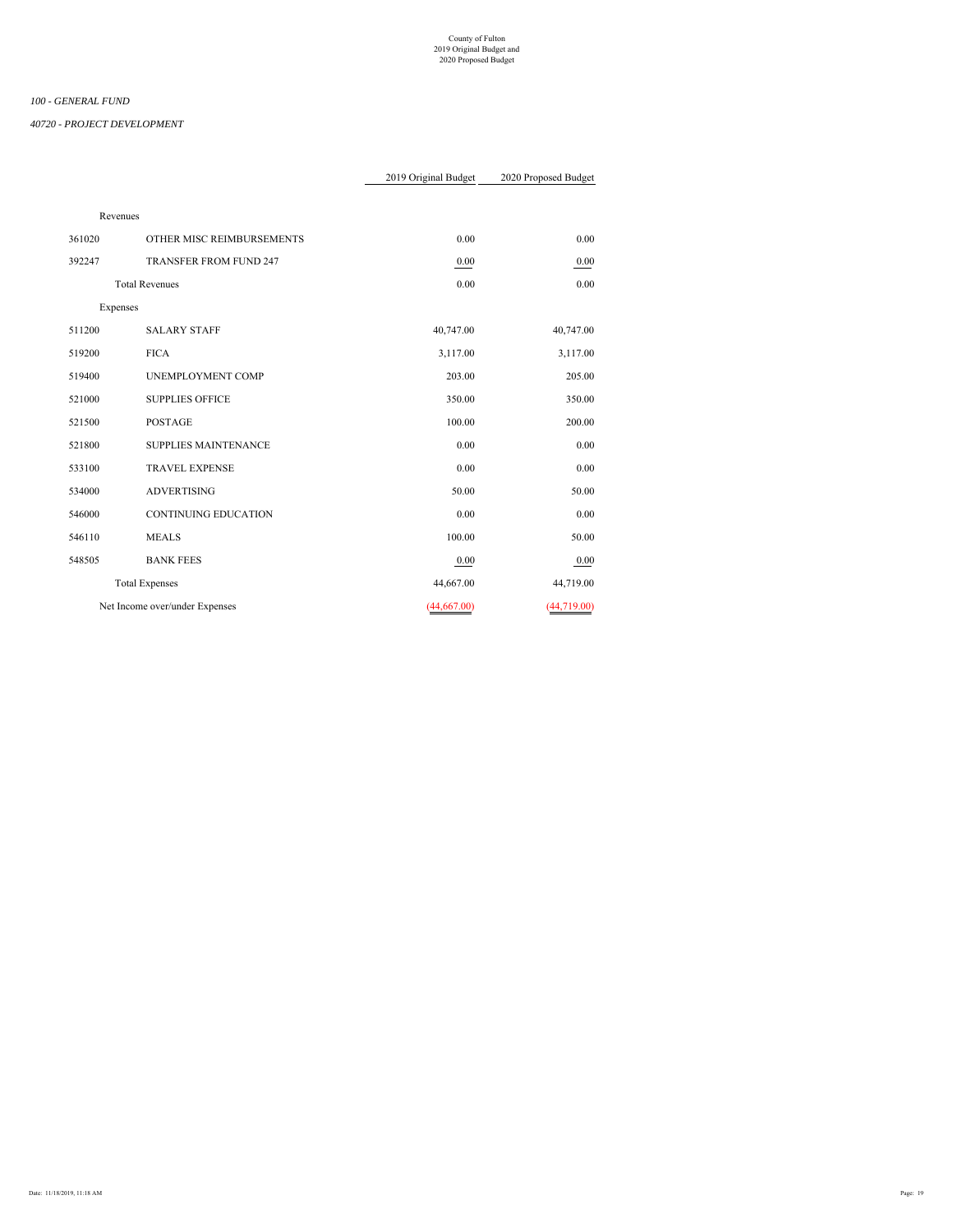#### *100 - GENERAL FUND*

#### *40725 - RECYCLING*

| Revenues |                                |            |            |
|----------|--------------------------------|------------|------------|
| 354900   | <b>SOG-VARIOUS GRANTS</b>      | 6,800.00   | 6,800.00   |
| 361020   | OTHER MISC REIMBURSEMENTS      | 0.00       | 3,000.00   |
|          | <b>Total Revenues</b>          | 6,800.00   | 9,800.00   |
| Expenses |                                |            |            |
| 511200   | <b>SALARY STAFF</b>            | 0.00       | 2,500.00   |
| 511500   | <b>SALARY STAFF PT</b>         | 14,346.00  | 7,500.00   |
| 519200   | <b>FICA</b>                    | 0.00       | 765.00     |
| 519400   | UNEMPLOYMENT COMP              | 0.00       | 205.00     |
| 524100   | <b>SUPPLIES GENERAL</b>        | 0.00       | 0.00       |
| 530000   | PROFESSIONAL SERVICES - OTHER  | 0.00       | 4,000.00   |
| 533100   | <b>TRAVEL EXPENSE</b>          | 0.00       | 100.00     |
| 534000   | <b>ADVERTISING</b>             | 0.00       | 325.00     |
| 546000   | <b>CONTINUING EDUCATION</b>    | 0.00       | 0.00       |
| 546110   | <b>MEALS</b>                   | 0.00       | 50.00      |
|          | <b>Total Expenses</b>          | 14,346.00  | 15,445.00  |
|          | Net Income over/under Expenses | (7,546.00) | (5,645.00) |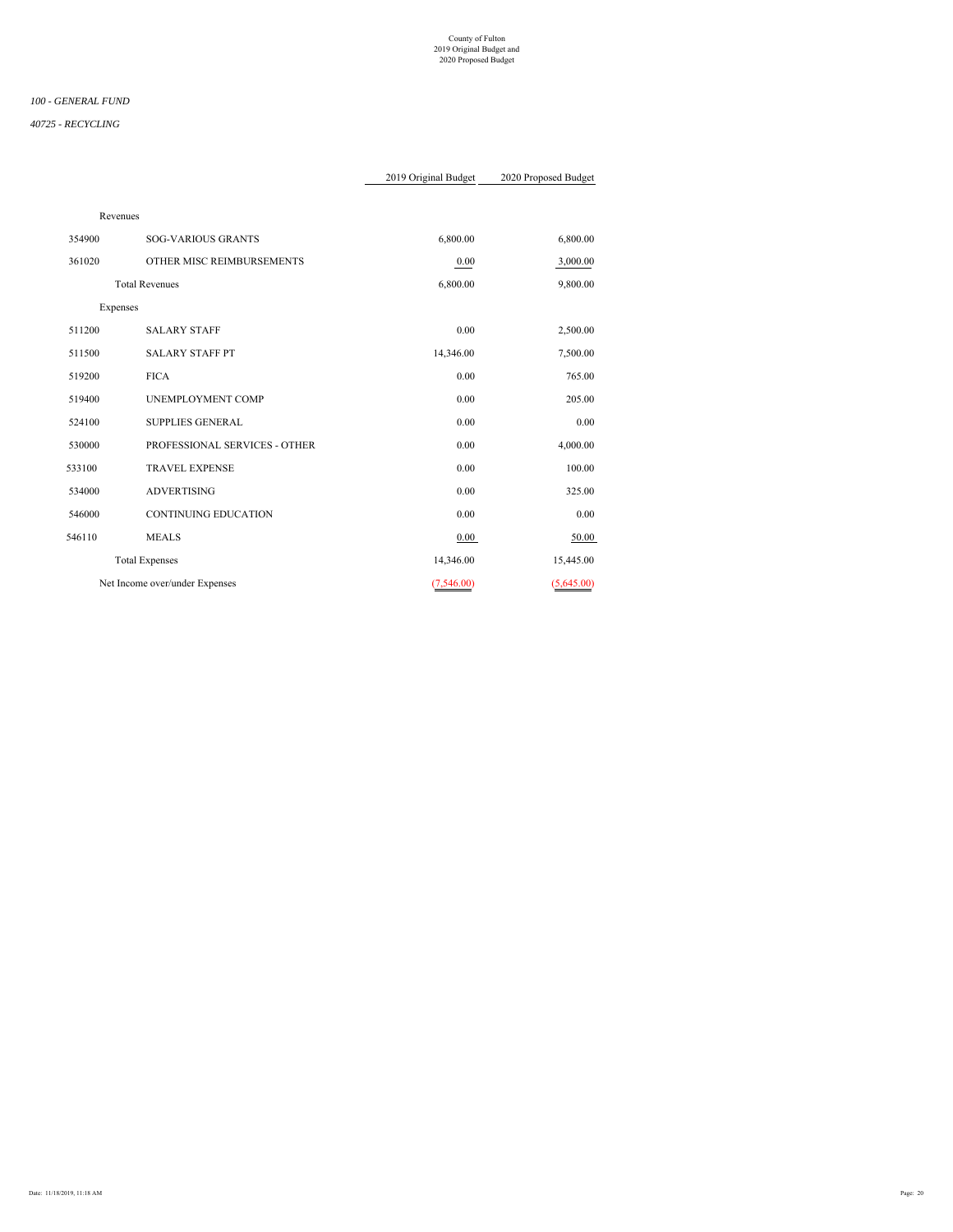#### *40730 - VETERANS AFFAIRS*

|          |                                | 2019 Original Budget | 2020 Proposed Budget |
|----------|--------------------------------|----------------------|----------------------|
|          |                                |                      |                      |
| Expenses |                                |                      |                      |
| 511000   | <b>SALARY DEPARTMENT HEAD</b>  | 5,366.00             | 5,366.00             |
| 519200   | <b>FICA</b>                    | 411.00               | 411.00               |
| 519400   | UNEMPLOYMENT COMP              | 103.00               | 115.00               |
| 521000   | <b>SUPPLIES OFFICE</b>         | 50.00                | 50.00                |
| 521500   | <b>POSTAGE</b>                 | 50.00                | 55.00                |
| 524100   | <b>SUPPLIES GENERAL</b>        | 2,750.00             | 2,750.00             |
| 542000   | DUES SUBSCRIPTIONS MEMBERSHIPS | 200.00               | 200.00               |
| 551000   | <b>BURIAL ALLOWANCE</b>        | 1,200.00             | 2,400.00             |
|          | <b>Total Expenses</b>          | 10,130.00            | 11,347.00            |
|          | Net Income over/under Expenses | (10, 130.00)         | (11,347.00)          |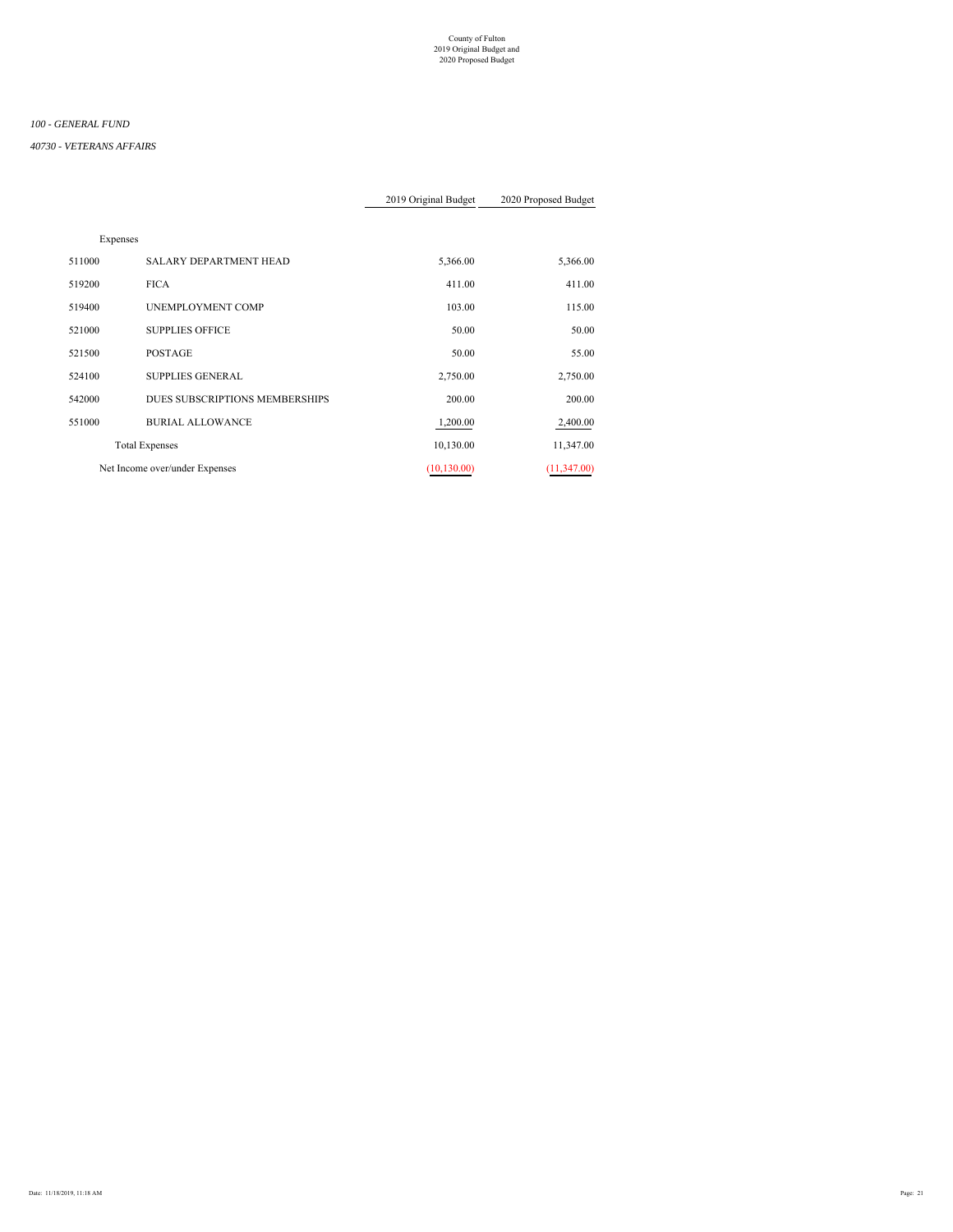#### *40740 - BUILDINGS & GROUNDS*

|        | Revenues                                  |           |           |
|--------|-------------------------------------------|-----------|-----------|
| 351606 | FOG-MISC                                  | 0.00      | 0.00      |
| 361020 | OTHER MISC REIMBURSEMENTS                 | 0.00      | 2,000.00  |
|        | <b>Total Revenues</b>                     | 0.00      | 2,000.00  |
|        | Expenses                                  |           |           |
| 511000 | SALARY DEPARTMENT HEAD                    | 44,117.00 | 44,117.00 |
| 511200 | <b>SALARY STAFF</b>                       | 31,907.00 | 31,907.00 |
| 511500 | <b>SALARY STAFF PT</b>                    | 10,008.00 | 10,008.00 |
| 519200 | <b>FICA</b>                               | 6,582.00  | 6,582.00  |
| 519400 | UNEMPLOYMENT COMP                         | 610.00    | 615.00    |
| 521000 | <b>SUPPLIES OFFICE</b>                    | 0.00      | $0.00\,$  |
| 521300 | SUPPLIES MINOR EQUIPMENT                  | 1,500.00  | 1,500.00  |
| 521800 | SUPPLIES MAINTENANCE                      | 8,500.00  | 9,000.00  |
| 523100 | SUPPLIES CO VEHICLE FUEL                  | 1,500.00  | 1,600.00  |
| 523800 | <b>SUPPLIES CLOTHING &amp; UNIFORMS</b>   | 450.00    | 450.00    |
| 533100 | <b>TRAVEL EXPENSE</b>                     | 0.00      | 0.00      |
| 536100 | ELECTRICITY - MAINTENANCE                 | 0.00      | 0.00      |
| 536110 | ELECTRICITY - ANNEX 1-DJ 39-4-02          | 2,800.00  | 2,800.00  |
| 536125 | ELECTRICITY - WALNUT STREET GARAGE        | 1,200.00  | 1,000.00  |
| 536130 | ELECTRICITY - NEIGHBORHOOD SVC BLDG       | 8,500.00  | 9,000.00  |
| 536135 | ELECTRICITY - ASSESSMENT/PLANNING/EM/     | 5,000.00  | 5,000.00  |
| 536140 | ELECTRICITY - BANDSHELL                   | 1,000.00  | 1,000.00  |
| 536155 | ELECTRICITY - 122 WEST MARKET ST          | 1,950.00  | 1,950.00  |
| 536160 | ELECTRICITY -N. SECOND STREET (OLD PS E   | 0.00      | 0.00      |
| 536165 | ELECTRICITY - 610 E NORTH ST (PS EXT)     | 2,000.00  | 2,000.00  |
| 536175 | ELECTRICITY - 318 N FIRST ST (MILROTH BLI | 5,000.00  | 5,000.00  |
| 536180 | ELECTRICITY - COURT HOUSE                 | 14,000.00 | 14,000.00 |
| 536185 | ELECTRICITY - SHERIFF/JAIL                | 1,750.00  | 1,750.00  |
| 536400 | PUBLIC UTILITY SEWER                      | 3,500.00  | 3,600.00  |
| 536500 | PUBLIC UTILITY SOLID WASTE                | 1,320.00  | 1,400.00  |
| 536600 | PUBLIC UTILITY WATER-COURTHOUSE           | 2,500.00  | 2,500.00  |
| 536610 | PUBLIC UTILITY WATER - DJ 39-4-02         | 250.00    | 300.00    |
| 536630 | PUBLIC UTILITY WATER - NEIGHBORHOOD S     | 450.00    | 450.00    |
| 536655 | PUBLIC UTILITY WATER - 122 W MARKET ST    | 225.00    | 250.00    |
| 536665 | PUBLIC UTILITY WATER - 610 E NORTH ST (P  | 175.00    | 200.00    |
| 536685 | PUBLIC UTILITY WATER - 207 N SECOND ST (  | 400.00    | 400.00    |
| 536690 | PUBLIC UTILITY WATER - 318 N FIRST ST (PR | 500.00    | 500.00    |
| 536700 | PUBLIC UTILITY FUEL OIL                   | 2,500.00  | 2,800.00  |
| 537400 | REPAIR & MAINTENANCE VEHICLES             | 1,500.00  | 1,700.00  |
| 538300 | <b>RENTALS OF BUILDINGS</b>               | 0.00      | 0.00      |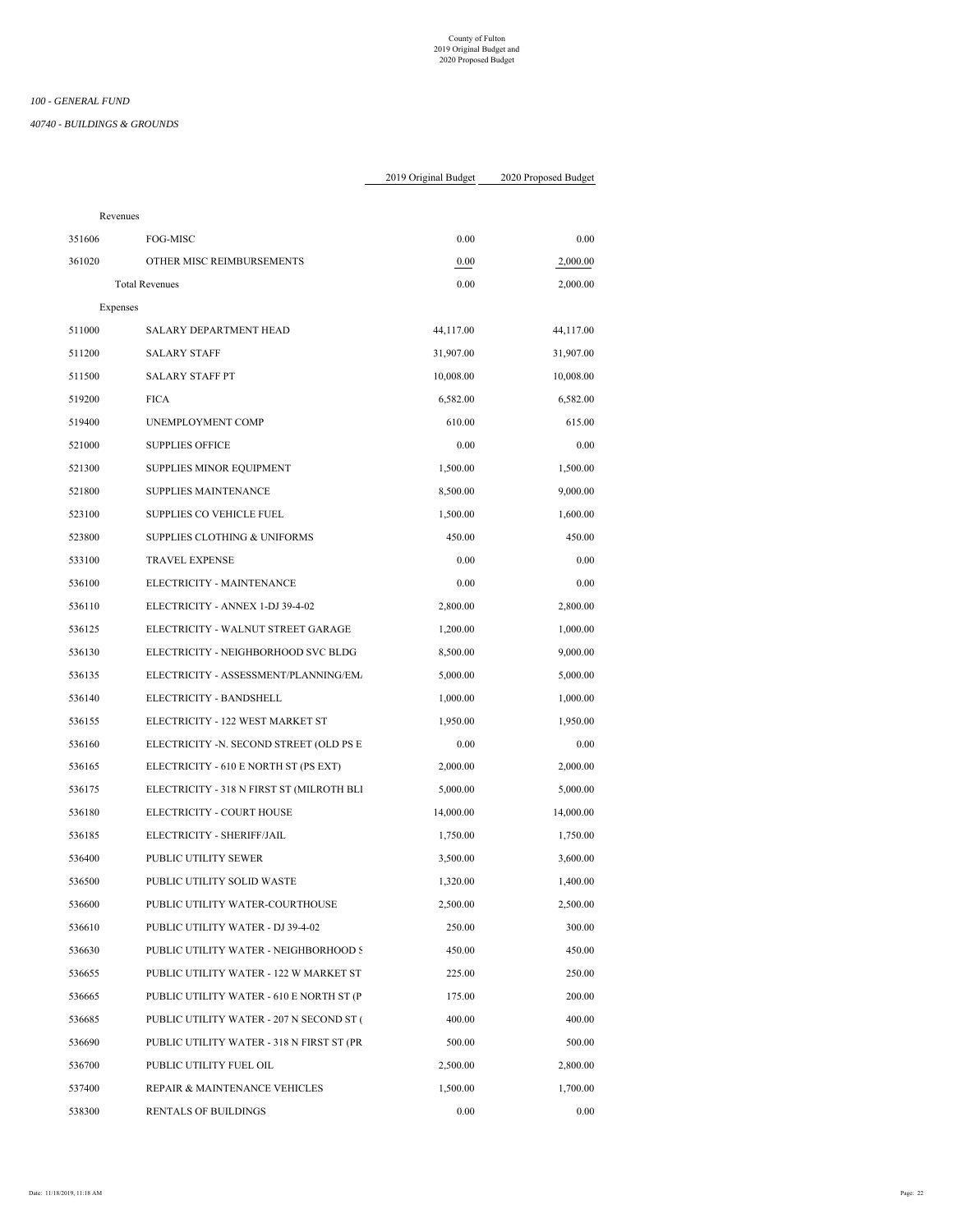| 450.00        | 400.00       | WATER COOLER EQUIPMENT & SUPPLIES   | 538605 |
|---------------|--------------|-------------------------------------|--------|
| 5,500.00      | 5,000.00     | <b>CONTRACTED SERVICES</b>          | 545000 |
| 0.00          | 0.00         | CONTRACTED SERVICES R & M EQUIPMENT | 545010 |
| 25,000.00     | 25,000.00    | REPAIRS & MAINTENANCE BUILDINGS     | 545300 |
| 2,000.00      | 2,000.00     | CONTRACTED SERVICES SNOW REMOVAL    | 545500 |
| 100.00        | 0.00         | <b>CONTINUING EDUCATION</b>         | 546000 |
| 20,000.00     | 60,000.00    | <b>CAPITAL PURCHASE BUILDINGS</b>   | 573000 |
| 0.00          | 0.00         | CAPITAL PURCHASE EQUIPMENT          | 574000 |
| 216,429.00    | 254,094.00   | <b>Total Expenses</b>               |        |
| (214, 429.00) | (254.094.00) | Net Income over/under Expenses      |        |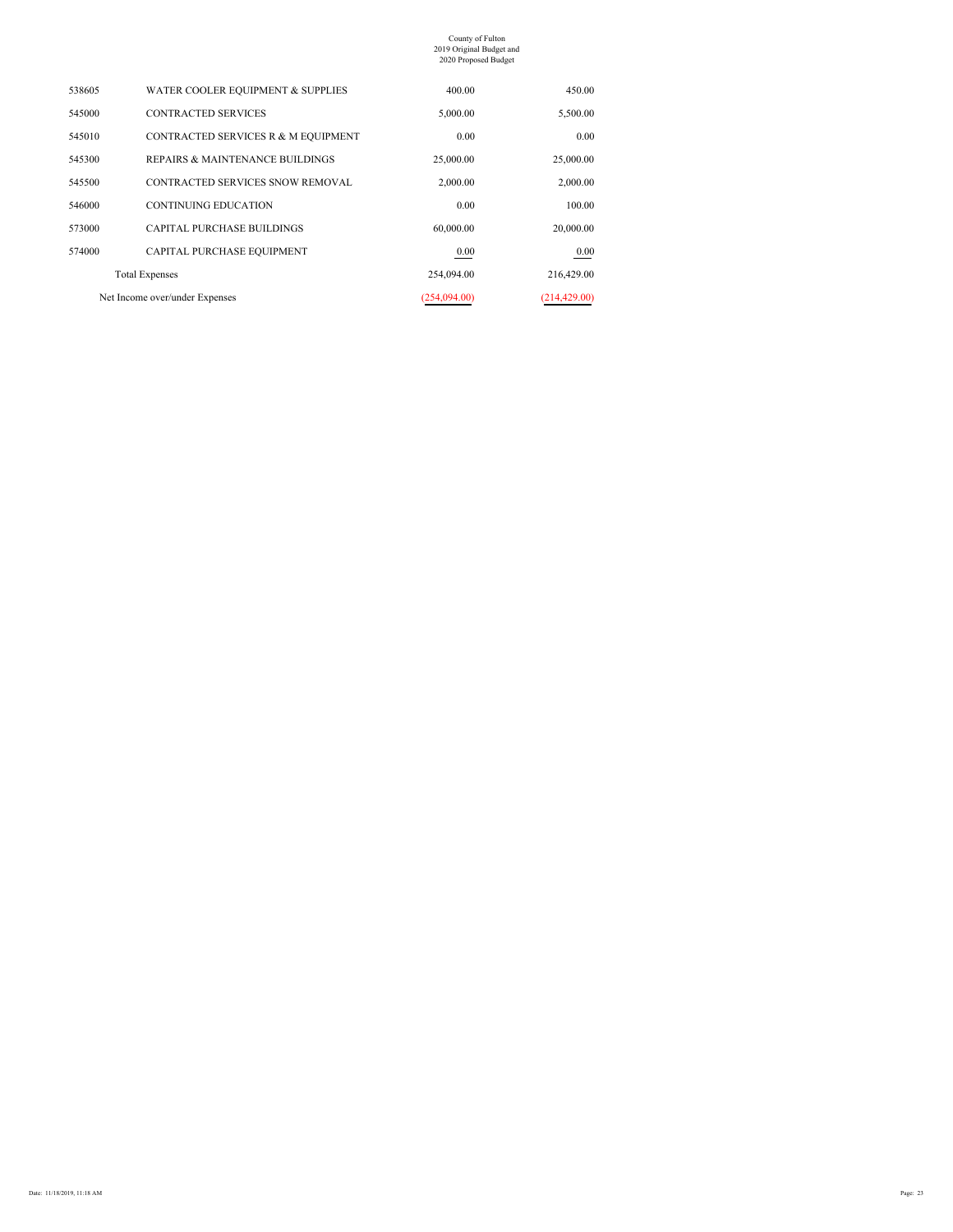#### *40744 - SAFETY PROGRAM*

|        |                                       | 2019 Original Budget | 2020 Proposed Budget |
|--------|---------------------------------------|----------------------|----------------------|
|        | Revenues                              |                      |                      |
| 365010 | SAFETY GRANT - PCORP & PCOMP          | 40,000.00            | 30,000.00            |
|        | <b>Total Revenues</b>                 | 40,000.00            | 30,000.00            |
|        | Expenses                              |                      |                      |
| 541510 | <b>SAFETY GRANT-PCORP &amp; PCOMP</b> | 40,000.00            | 30,000.00            |
|        | <b>Total Expenses</b>                 | 40,000.00            | 30,000.00            |
|        | Net Income over/under Expenses        | 0.00                 | 0.00                 |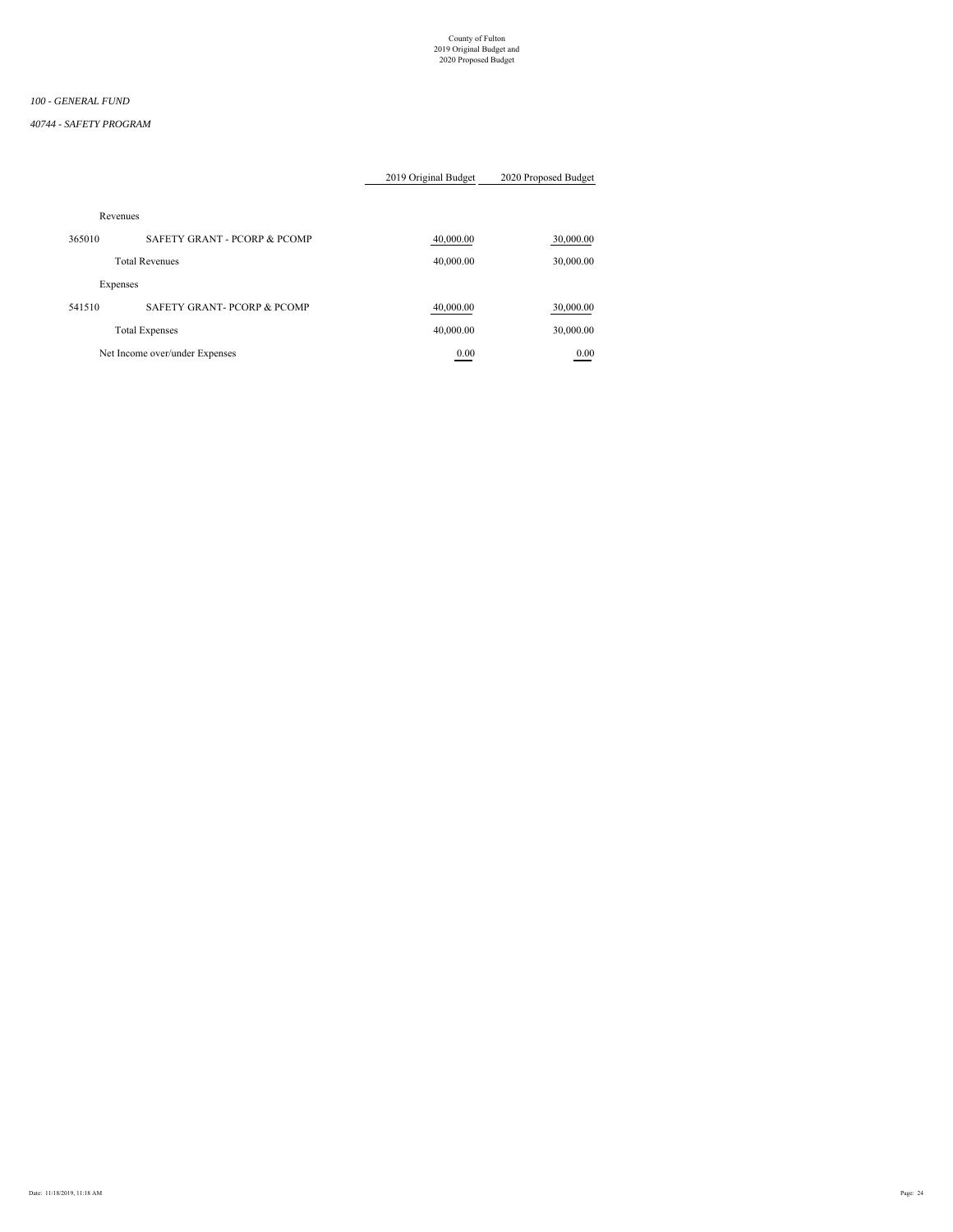#### *100 - GENERAL FUND*

#### *40745 - AOPC GRANT*

|          |                                | 2019 Original Budget             | 2020 Proposed Budget |
|----------|--------------------------------|----------------------------------|----------------------|
| Revenues |                                |                                  |                      |
| 354609   | <b>AOPC/OCFC Grant</b>         | 0.00                             | 0.00                 |
|          | <b>Total Revenues</b>          | 0.00                             | 0.00                 |
| Expenses |                                |                                  |                      |
| 531513   | <b>AOPC/OCFC Grant</b>         | 0.00                             | 0.00                 |
|          | <b>Total Expenses</b>          | 0.00                             | 0.00                 |
|          | Net Income over/under Expenses | 0.00<br><b>Contract Contract</b> | 0.00                 |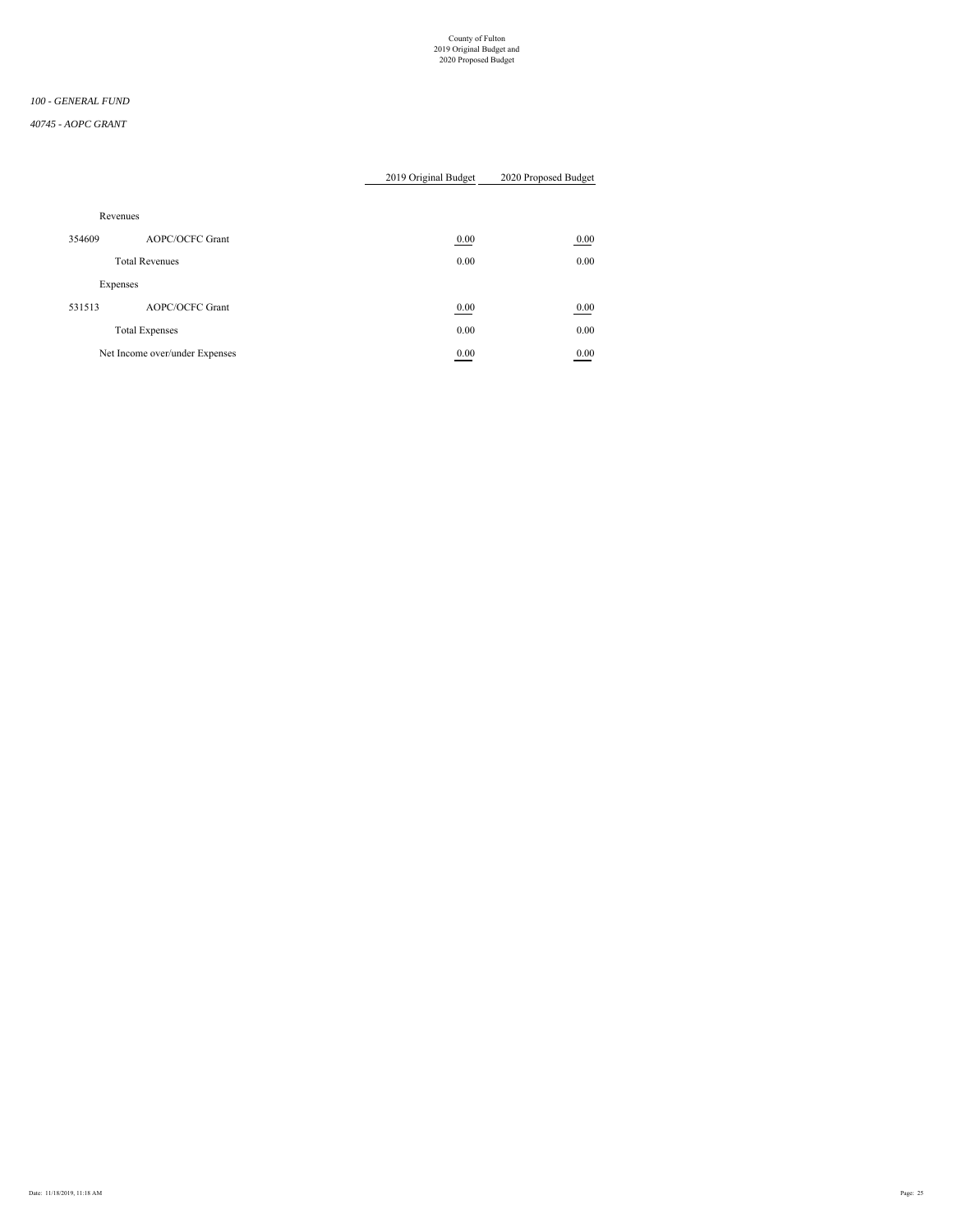*40750 - SENIOR CITIZEN CENTERS*

|          |                                        | 2019 Original Budget | 2020 Proposed Budget |
|----------|----------------------------------------|----------------------|----------------------|
| Expenses |                                        |                      |                      |
|          |                                        |                      |                      |
| 536400   | PUBLIC UTILITY SEWER                   | 1,440.00             | 1,440.00             |
| 536620   | PUBLIC UTILITIY WATER - MCCBG SENIOR C | 1,200.00             | 1,200.00             |
| 545300   | REPAIRS & MAINTENANCE BUILDINGS        | 3,000.00             | 3,000.00             |
| 552350   | SENIOR CENTER ALLOTMENT                | 9,000.00             | 9,000.00             |
|          | <b>Total Expenses</b>                  | 14,640.00            | 14,640.00            |
|          |                                        |                      |                      |
|          | Net Income over/under Expenses         | (14,640,00)          | (14,640,00)          |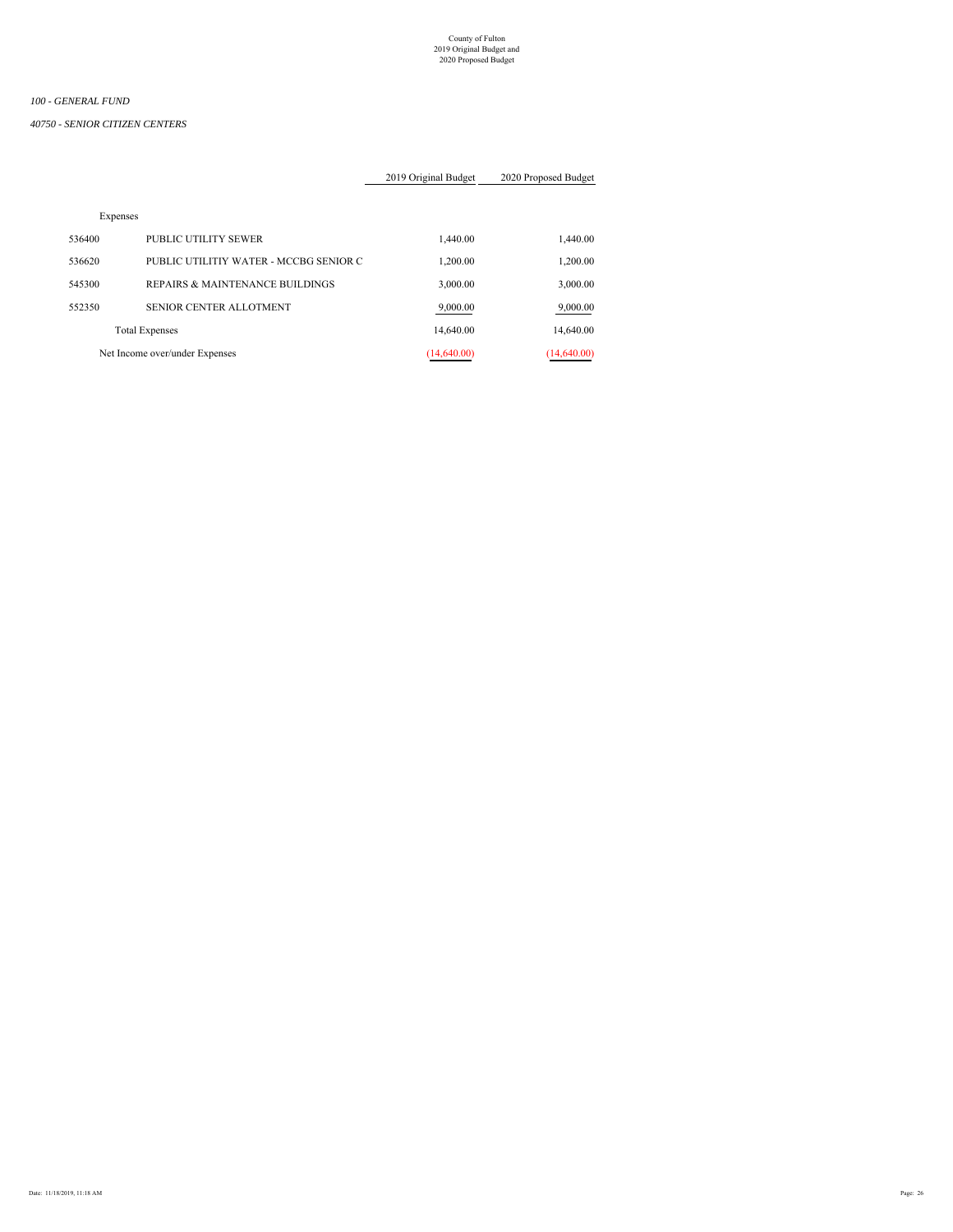#### *100 - GENERAL FUND*

#### *40900 - PUBLIC DEFENDER*

|             |              |                                      | Expenses |
|-------------|--------------|--------------------------------------|----------|
| 54,711.00   | 54,710.00    | <b>SALARY DEPARTMENT HEAD</b>        | 511000   |
| 0.00        | 12,231.00    | <b>SALARY STAFF</b>                  | 511200   |
| 12,231.00   | 12,231.00    | <b>SALARY STAFF PT</b>               | 511500   |
| 5,121.00    | 5,121.00     | <b>FICA</b>                          | 519200   |
| 410.00      | 406.00       | UNEMPLOYMENT COMP                    | 519400   |
| 605.00      | 550.00       | <b>SUPPLIES OFFICE</b>               | 521000   |
| 0.00        | 0.00         | SUPPLIES MINOR EQUIPMENT             | 521300   |
| 385.00      | 350.00       | <b>POSTAGE</b>                       | 521500   |
| 300.00      | 300.00       | PROF SER SPEC. LEGAL SERVICES        | 531400   |
| 10,000.00   | 10,000.00    | PROF SER SLS COURT APPOINTED COUNCIL | 531450   |
| 100.00      | 100.00       | PROF SER MEDICAL                     | 531500   |
| 180.00      | 180.00       | <b>TELEPHONE</b>                     | 532100   |
| 900.00      | 900.00       | <b>TRAVEL EXPENSE</b>                | 533100   |
| 2,000.00    | 1,850.00     | DUES SUBSCRIPTIONS MEMBERSHIPS       | 542000   |
| 86,943.00   | 98,929.00    | <b>Total Expenses</b>                |          |
| (86,943.00) | (98, 929.00) | Net Income over/under Expenses       |          |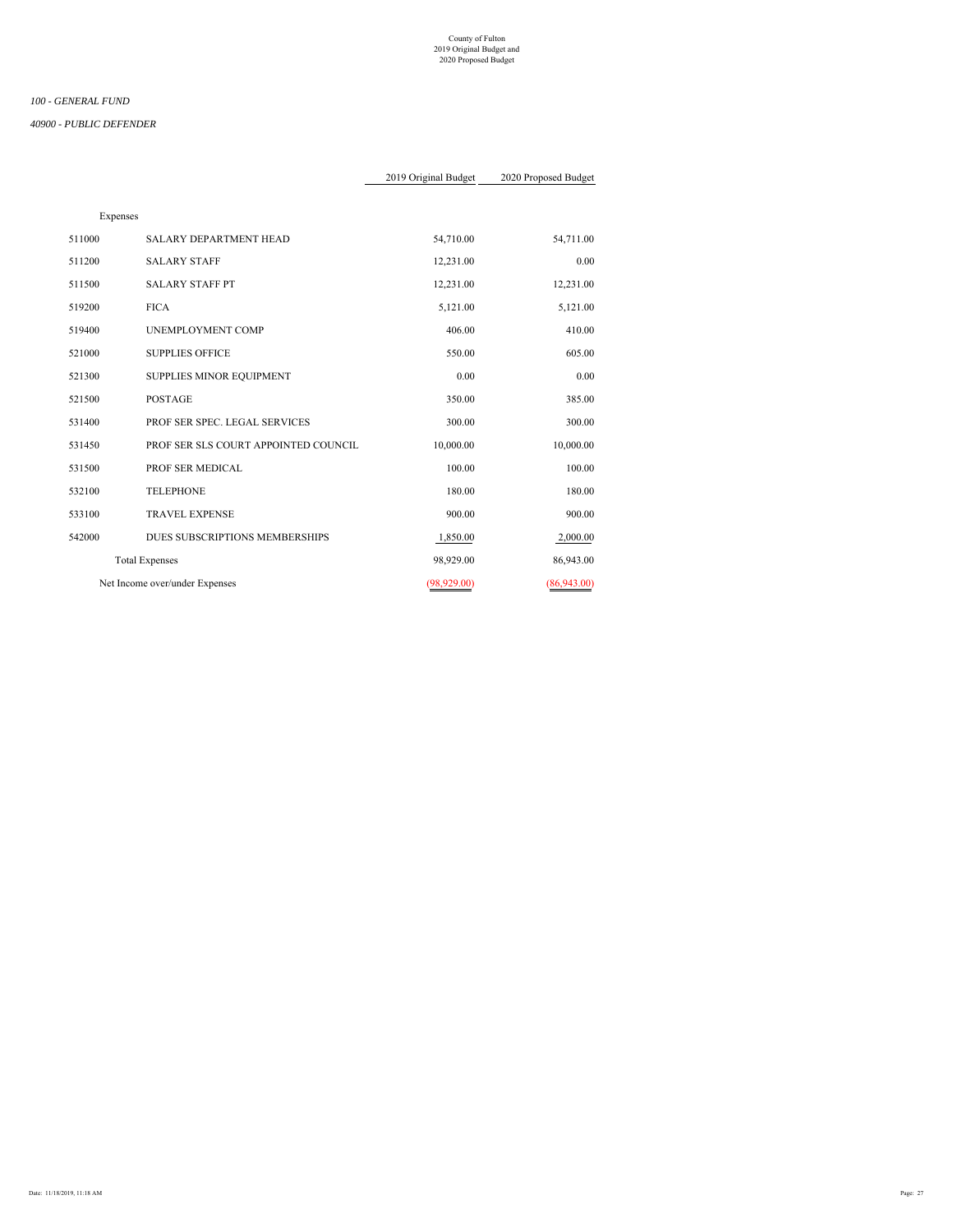*40910 - COURTS*

|          |                                      | 2019 Original Budget | 2020 Proposed Budget |
|----------|--------------------------------------|----------------------|----------------------|
| Revenues |                                      |                      |                      |
| 354213   | SOG PS COURTS APPORTIONMENT-ANNUAL   | 20,742.00            | 20,742.00            |
| 361020   | OTHER MISC REIMBURSEMENTS            | 0.00                 | 0.00                 |
|          | <b>Total Revenues</b>                | 20,742.00            | 20,742.00            |
| Expenses |                                      |                      |                      |
| 511000   | SALARY DEPARTMENT HEAD               | 0.00                 | 0.00                 |
| 511200   | <b>SALARY STAFF</b>                  | 12,338.00            | 12,338.00            |
| 511400   | SALARY PROFESSIONAL STAFF            | 176,000.00           | 181,800.00           |
| 519200   | <b>FICA</b>                          | 944.00               | 944.00               |
| 519400   | UNEMPLOYMENT COMP                    | 250.00               | 250.00               |
| 521000   | <b>SUPPLIES OFFICE</b>               | 100.00               | 100.00               |
| 524100   | <b>SUPPLIES GENERAL</b>              | 250.00               | 250.00               |
| 531400   | PROF SER SPEC. LEGAL SERVICES        | 6,200.00             | 5,000.00             |
| 531445   | COURT APPOINTED - GUARDIANSHIP COUNS | 0.00                 | 2,000.00             |
| 531450   | PROF SER SLS COURT APPOINTED COUNCIL | 25,000.00            | 25,000.00            |
| 531451   | COURT APPOINTED-PARENT COUNSEL DEPE  | 4,000.00             | 4,000.00             |
| 531452   | DOUBLE HOMICIDE - 2015 CASE          | 25,000.00            | 23,000.00            |
| 531460   | PROF SER JURY FEES                   | 7,500.00             | 7,500.00             |
| 531470   | PROF SER WITNESS FEES                | 25,000.00            | 25,000.00            |
| 531500   | PROF SER MEDICAL                     | 500.00               | 500.00               |
| 531501   | OFFENDER TRANSPORTATION COSTS        | 2,000.00             | 2,000.00             |
| 532100   | <b>TELEPHONE</b>                     | 1,800.00             | 1,800.00             |
| 533100   | <b>TRAVEL EXPENSE</b>                | 2,500.00             | 3,000.00             |
| 534000   | <b>ADVERTISING</b>                   | 150.00               | 150.00               |
| 542000   | DUES SUBSCRIPTIONS MEMBERSHIPS       | 0.00                 | 0.00                 |
| 545400   | <b>INFOCON SERVICES</b>              | 0.00                 | 0.00                 |
| 546110   | <b>MEALS</b>                         | 0.00                 | 0.00                 |
|          | <b>Total Expenses</b>                | 289,532.00           | 294,632.00           |
|          | Net Income over/under Expenses       | (268,790.00)         | (273,890.00)         |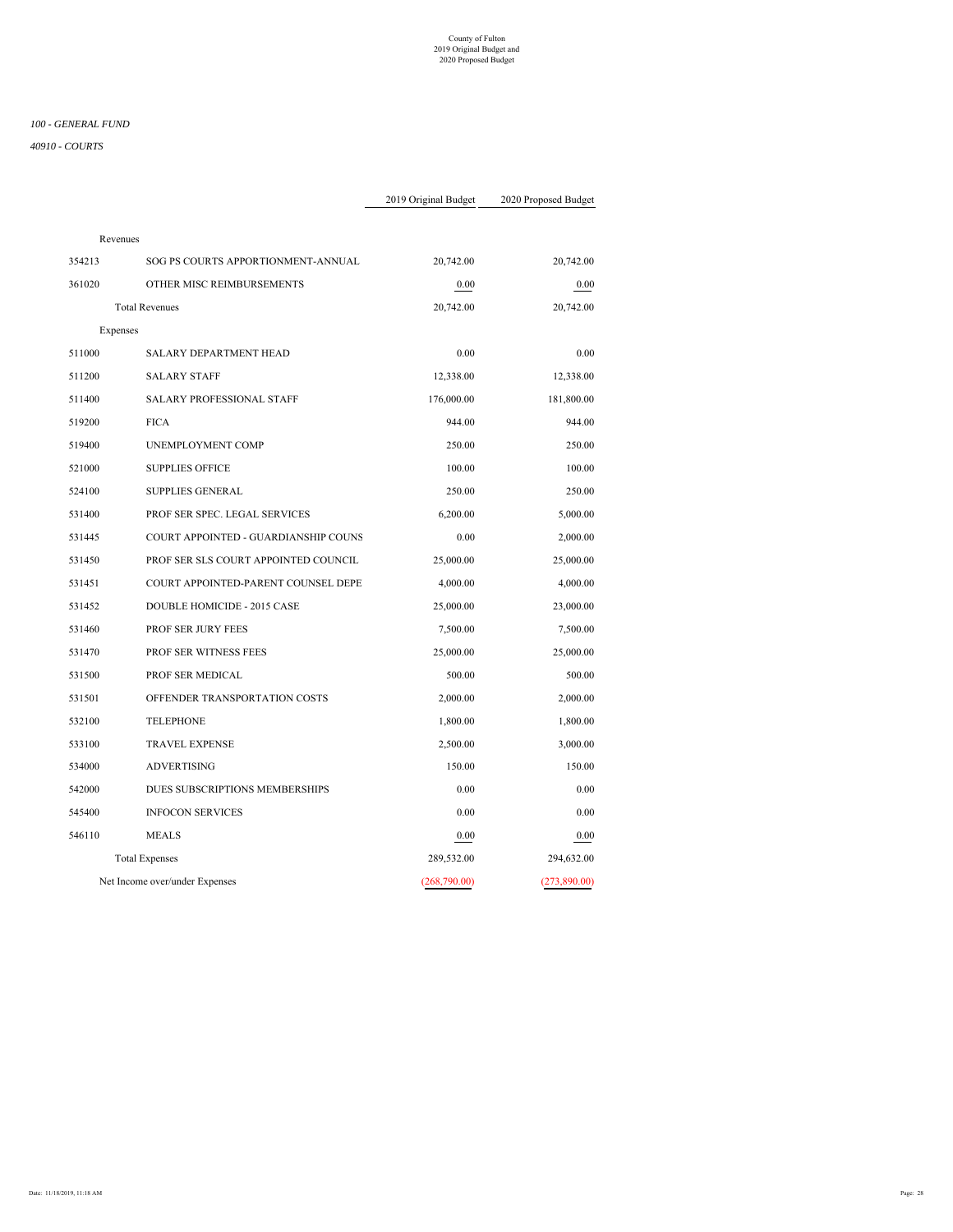*40921 - DISTRICT COURT 39-4-01 HUSTONTOWN*

|              |              | Revenues                             |        |
|--------------|--------------|--------------------------------------|--------|
| 60,000.00    | 60,000.00    | F & F DISTRICT JUSTICE               | 331100 |
| 0.00         | 0.00         | OTHER MISC REIMBURSEMENTS            | 361020 |
| 60,000.00    | 60,000.00    | <b>Total Revenues</b>                |        |
|              |              | Expenses                             |        |
| 34,950.00    | 34,950.00    | <b>SALARY STAFF</b>                  | 511200 |
| 28,565.00    | 28,565.00    | <b>SALARY STAFF PT</b>               | 511500 |
| 4,859.00     | 4,859.00     | <b>FICA</b>                          | 519200 |
| 615.00       | 610.00       | UNEMPLOYMENT COMP                    | 519400 |
| 4,000.00     | 4,000.00     | <b>SUPPLIES OFFICE</b>               | 521000 |
| 3,300.00     | 3,300.00     | <b>POSTAGE</b>                       | 521500 |
| 0.00         | 0.00         | <b>SUPPLIES CO VEHICLE FUEL</b>      | 523100 |
| 900.00       | 900.00       | PROF SER CONSTABLE FEES              | 531480 |
| 675.00       | 675.00       | PROF SER CONSTABLE MILEAGE           | 531490 |
| 3,000.00     | 3,000.00     | <b>TELEPHONE</b>                     | 532100 |
| 2,000.00     | 2,000.00     | <b>TRAVEL EXPENSE</b>                | 533100 |
| 0.00         | 0.00         | <b>INSURANCE LIABILITY</b>           | 535200 |
| 0.00         | 0.00         | REPAIR & MAINTENANCE EQUIPMENT       | 537600 |
| 13,800.00    | 13,800.00    | <b>RENTALS OF BUILDINGS</b>          | 538300 |
| 300.00       | 300.00       | RENTALS/LEASE OF MACHINERY AND EQUII | 538400 |
| 90.00        | 90.00        | <b>RENTALS OF MISC. ITEMS</b>        | 538600 |
| 240.00       | 240.00       | WATER COOLER EQUIPMENT & SUPPLIES    | 538605 |
| 850.00       | 850.00       | DUES SUBSCRIPTIONS MEMBERSHIPS       | 542000 |
| 960.00       | 960.00       | <b>CLEANING OF BUILDINGS</b>         | 545305 |
| 25.00        | 25.00        | <b>MEALS</b>                         | 546110 |
| 99,129.00    | 99,124.00    | <b>Total Expenses</b>                |        |
| (39, 129.00) | (39, 124.00) | Net Income over/under Expenses       |        |
|              |              |                                      |        |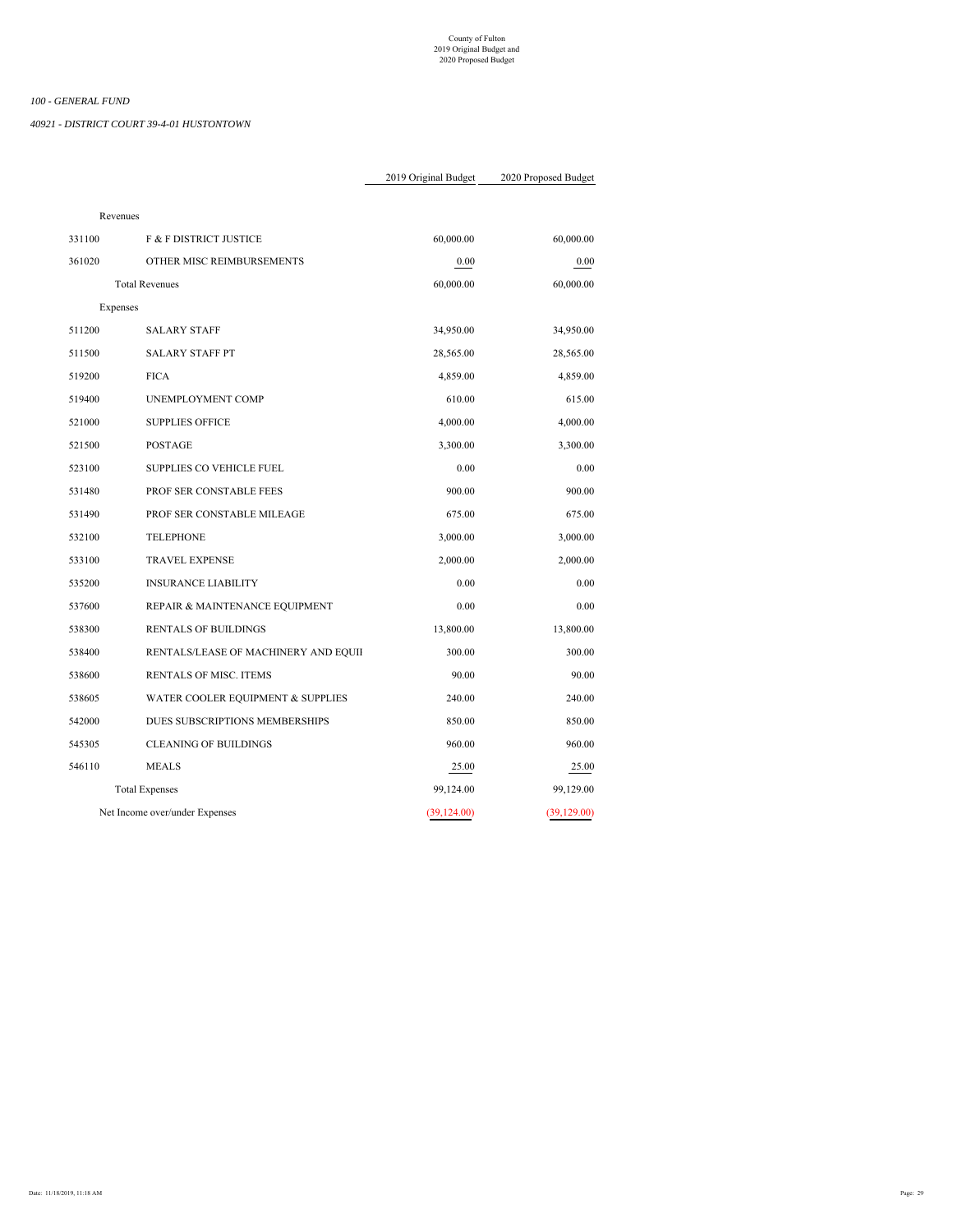*40922 - DISTRICT COURT 39-4-02 MCCONNELLSBURG*

| Revenues |                                      |             |             |
|----------|--------------------------------------|-------------|-------------|
| 331100   | F & F DISTRICT JUSTICE               | 26,000.00   | 28,000.00   |
|          | <b>Total Revenues</b>                | 26,000.00   | 28,000.00   |
| Expenses |                                      |             |             |
| 511200   | <b>SALARY STAFF</b>                  | 33,584.00   | 33,584.00   |
| 511500   | <b>SALARY STAFF PT</b>               | 15,848.00   | 15,848.00   |
| 519200   | <b>FICA</b>                          | 3,782.00    | 3,782.00    |
| 519400   | UNEMPLOYMENT COMP                    | 406.00      | 410.00      |
| 521000   | <b>SUPPLIES OFFICE</b>               | 2,300.00    | 2,300.00    |
| 521500   | <b>POSTAGE</b>                       | 2,000.00    | 2,000.00    |
| 531400   | PROF SER SPEC. LEGAL SERVICES        | 200.00      | 200.00      |
| 531480   | PROF SER CONSTABLE FEES              | 1,500.00    | 1,500.00    |
| 531490   | PROF SER CONSTABLE MILEAGE           | 1,000.00    | 1,000.00    |
| 532100   | <b>TELEPHONE</b>                     | 2,200.00    | 2,200.00    |
| 533100   | <b>TRAVEL EXPENSE</b>                | 100.00      | 100.00      |
| 534000   | <b>ADVERTISING</b>                   | 200.00      | 200.00      |
| 535300   | <b>BOND INSURANCE</b>                | 0.00        | 0.00        |
| 538400   | RENTALS/LEASE OF MACHINERY AND EQUII | 1,056.00    | 1,056.00    |
| 538605   | WATER COOLER EQUIPMENT & SUPPLIES    | 200.00      | 200.00      |
| 542000   | DUES SUBSCRIPTIONS MEMBERSHIPS       | 1,400.00    | 1,400.00    |
| 546000   | CONTINUING EDUCATION                 | 250.00      | 250.00      |
| 546110   | <b>MEALS</b>                         | 50.00       | 50.00       |
| 574000   | CAPITAL PURCHASE EQUIPMENT           | 0.00        | 0.00        |
|          | <b>Total Expenses</b>                | 66,076.00   | 66,080.00   |
|          | Net Income over/under Expenses       | (40,076.00) | (38,080.00) |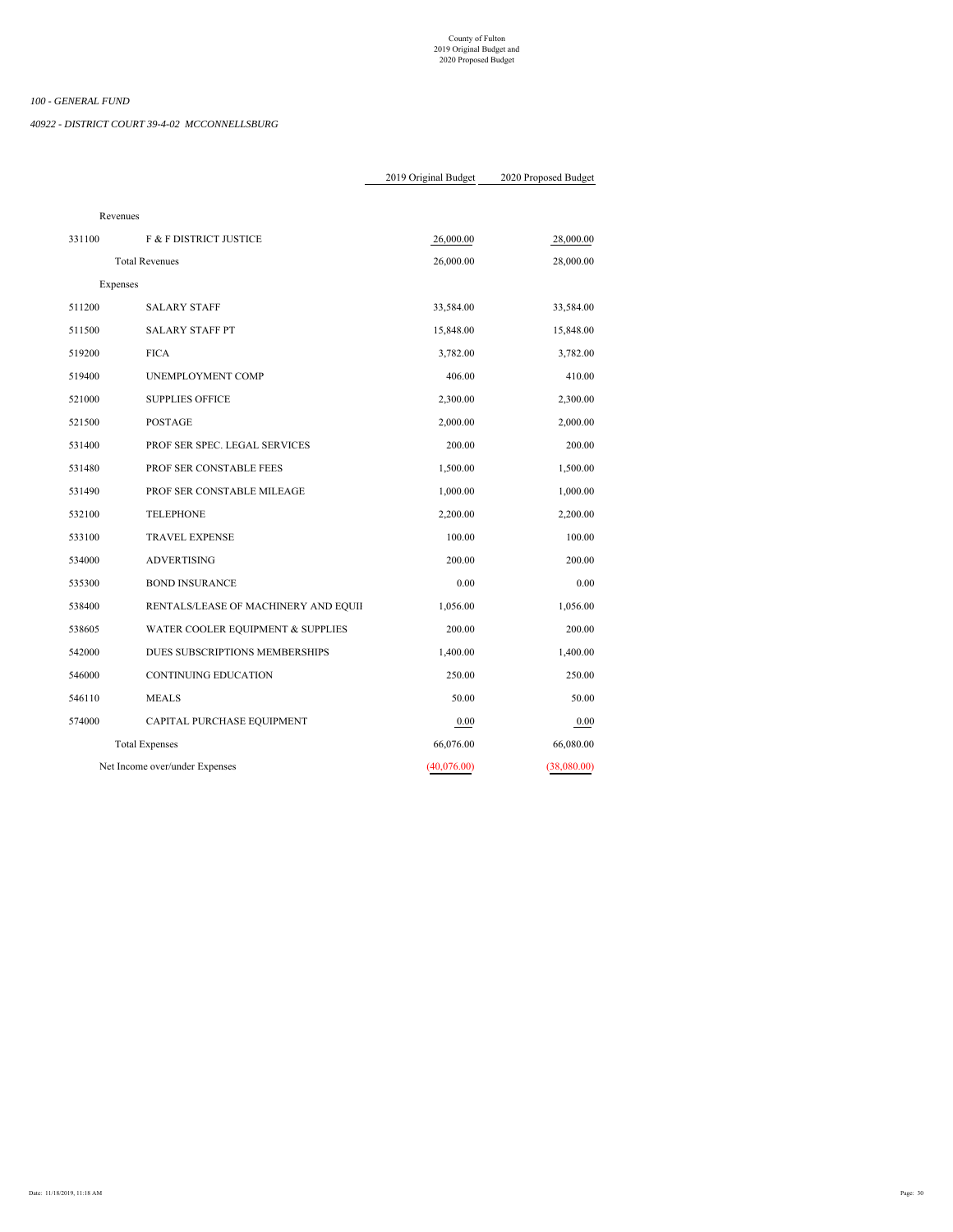*40923 - DISTRICT COURT 39-4-03 NEEDMORE*

|              |             | Revenues                             |        |
|--------------|-------------|--------------------------------------|--------|
| 66,500.00    | 70,000.00   | F & F DISTRICT JUSTICE               | 331100 |
| 66,500.00    | 70,000.00   | <b>Total Revenues</b>                |        |
|              |             | Expenses                             |        |
| 55,767.00    | 55,767.00   | <b>SALARY STAFF</b>                  | 511200 |
| 4,266.00     | 4,266.00    | <b>FICA</b>                          | 519200 |
| 410.00       | 406.00      | UNEMPLOYMENT COMP                    | 519400 |
| 2,000.00     | 1,500.00    | <b>SUPPLIES OFFICE</b>               | 521000 |
| 3,000.00     | 3,000.00    | <b>POSTAGE</b>                       | 521500 |
| 600.00       | 600.00      | PROF SER CONSTABLE FEES              | 531480 |
| 800.00       | 800.00      | PROF SER CONSTABLE MILEAGE           | 531490 |
| 3,152.00     | 3,152.00    | <b>TELEPHONE</b>                     | 532100 |
| 3,000.00     | 3,000.00    | <b>TRAVEL EXPENSE</b>                | 533100 |
| 0.00         | 0.00        | <b>INSURANCE LIABILITY</b>           | 535200 |
| 0.00         | 0.00        | ELECTRICITY - MAINTENANCE            | 536100 |
| 2,700.00     | 2,100.00    | ELECTRICITY - DJ 39-4-03 NEEDMORE    | 536115 |
| 18,000.00    | 18,000.00   | <b>RENTALS OF BUILDINGS</b>          | 538300 |
| 1,626.00     | 1,626.00    | RENTALS/LEASE OF MACHINERY AND EQUII | 538400 |
| 150.00       | 150.00      | WATER COOLER EQUIPMENT & SUPPLIES    | 538605 |
| 1,200.00     | 1,200.00    | DUES SUBSCRIPTIONS MEMBERSHIPS       | 542000 |
| 500.00       | 500.00      | <b>CONTRACTED SERVICES</b>           | 545000 |
| 0.00         | 0.00        | CONTRACTED SERVICES R & M EQUIPMENT  | 545010 |
| 1,200.00     | 1,200.00    | <b>CLEANING OF BUILDINGS</b>         | 545305 |
| 300.00       | 300.00      | CONTINUING EDUCATION                 | 546000 |
| 50.00        | 50.00       | <b>MEALS</b>                         | 546110 |
| 98,721.00    | 97,617.00   | <b>Total Expenses</b>                |        |
| (32, 221.00) | (27,617.00) | Net Income over/under Expenses       |        |
|              |             |                                      |        |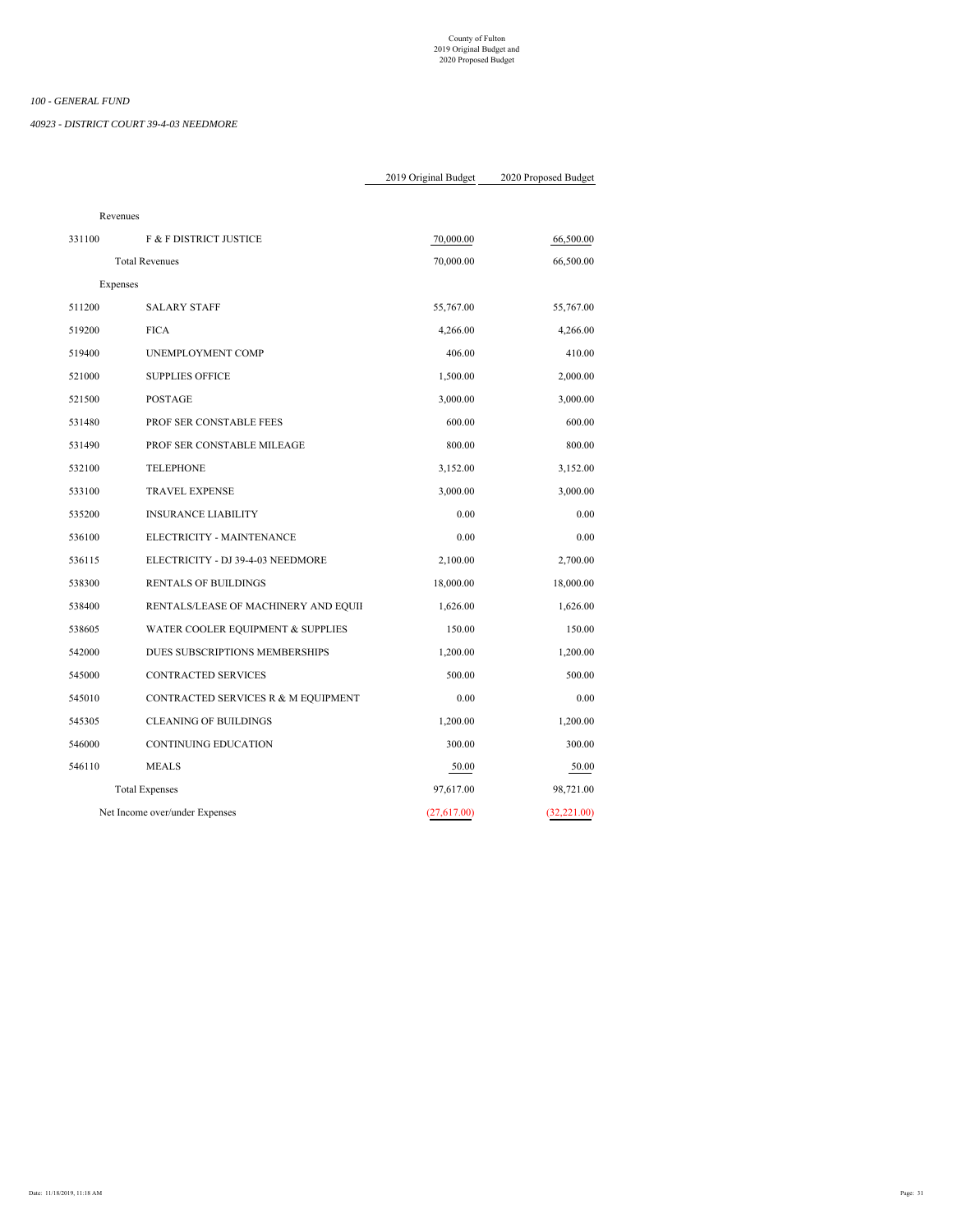#### *40940 - DISTRICT ATTORNEY*

|        | Revenues |                                      |              |               |
|--------|----------|--------------------------------------|--------------|---------------|
| 361026 |          | SALARY REIMBURSEMENT                 | 115,000.00   | 118,000.00    |
|        |          | <b>Total Revenues</b>                | 115,000.00   | 118,000.00    |
|        | Expenses |                                      |              |               |
| 510500 |          | <b>SALARY ELECTED OFFICIALS</b>      | 181,092.00   | 184,006.00    |
| 511200 |          | <b>SALARY STAFF</b>                  | 48,093.00    | 48,093.00     |
| 519200 |          | <b>FICA</b>                          | 17,533.00    | 14,970.00     |
| 519400 |          | UNEMPLOYMENT COMP                    | 406.00       | 410.00        |
| 521000 |          | <b>SUPPLIES OFFICE</b>               | 2,600.00     | 1,000.00      |
| 521500 |          | <b>POSTAGE</b>                       | 600.00       | 600.00        |
| 532100 |          | <b>TELEPHONE</b>                     | 3,600.00     | 3,600.00      |
| 531501 |          | OFFENDER TRANSPORTATION COSTS        | 0.00         | 2,000.00      |
| 533100 |          | <b>TRAVEL EXPENSE</b>                | 300.00       | 300.00        |
| 538300 |          | <b>RENTALS OF BUILDINGS</b>          | 13,200.00    | 13,200.00     |
| 538400 |          | RENTALS/LEASE OF MACHINERY AND EQUII | 2,100.00     | 2,100.00      |
| 542000 |          | DUES SUBSCRIPTIONS MEMBERSHIPS       | 7,885.00     | 7,885.00      |
| 545000 |          | <b>CONTRACTED SERVICES</b>           | 14,495.00    | 14,495.00     |
| 546000 |          | <b>CONTINUING EDUCATION</b>          | 950.00       | 950.00        |
| 546110 |          | <b>MEALS</b>                         | 50.00        | 50.00         |
| 574000 |          | CAPITAL PURCHASE EQUIPMENT           | 0.00         | 0.00          |
|        |          | <b>Total Expenses</b>                | 292,904.00   | 293,659.00    |
|        |          | Net Income over/under Expenses       | (177,904.00) | (175, 659.00) |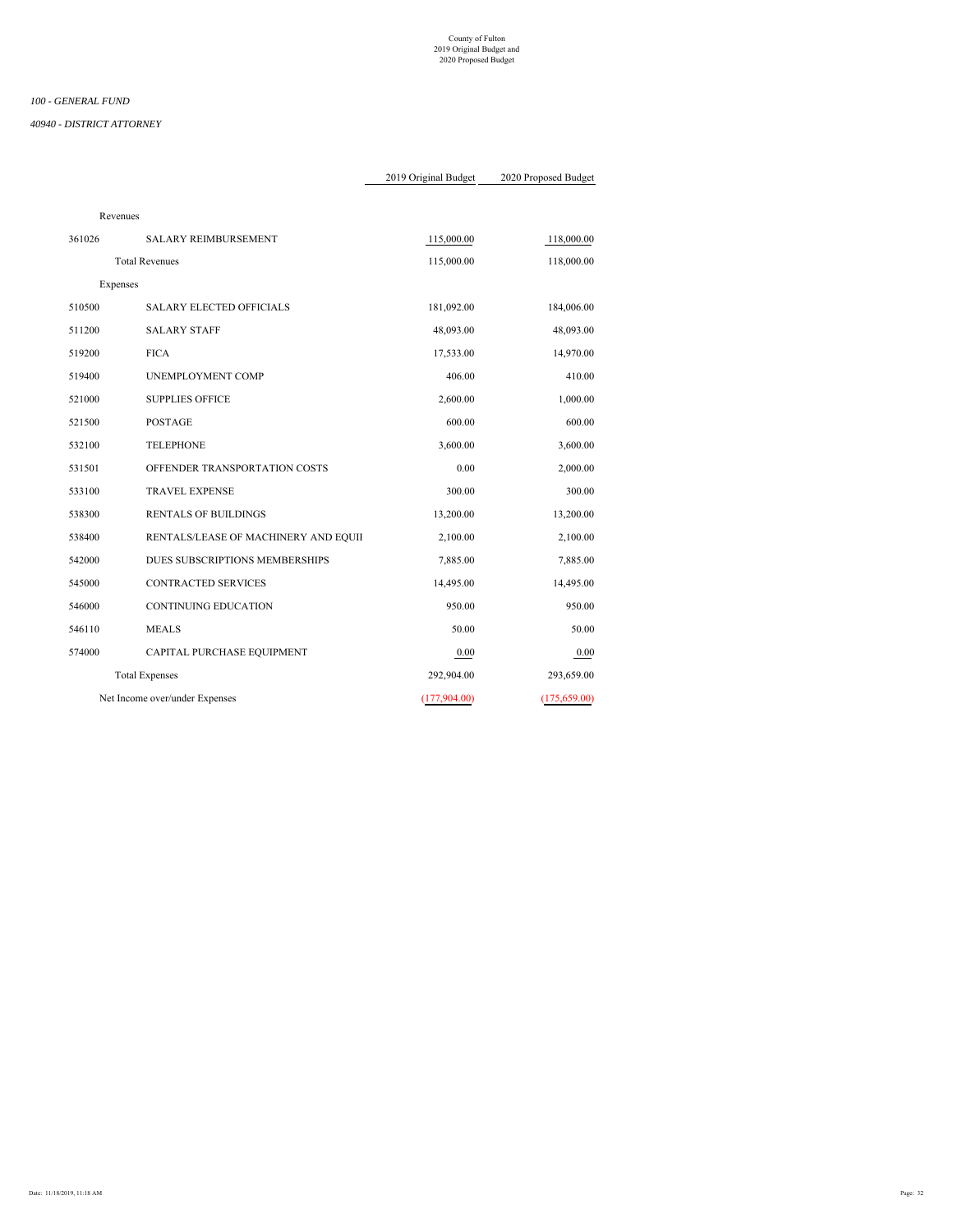#### *40945 - CLERK OF COURTS*

# 2019 Original Budget 2020 Proposed Budget

# Revenues 361005 CLERK OF COURTS FILING FEES 55,000.00 55,000.00 64,000.00 Total Revenues 64,000.00 64,000.00 64,000.00 64,000.00 64,000.00 64,000.00 64,000.00 64,000.00 64,000 64,000 64,000 64,000 64,000 64,000 64,000 64,000 64,000 64,000 64,000 64,000 64,000 64,000 64,000 64,000 64,000 64,000 6 Expenses 521000 SUPPLIES OFFICE 100.00 100.00 545400 INFOCON SERVICES 3,465.00 3,465.00 Total Expenses 3,565.00 3,565.00

Net Income over/under Expenses 51,435.00 60,435.00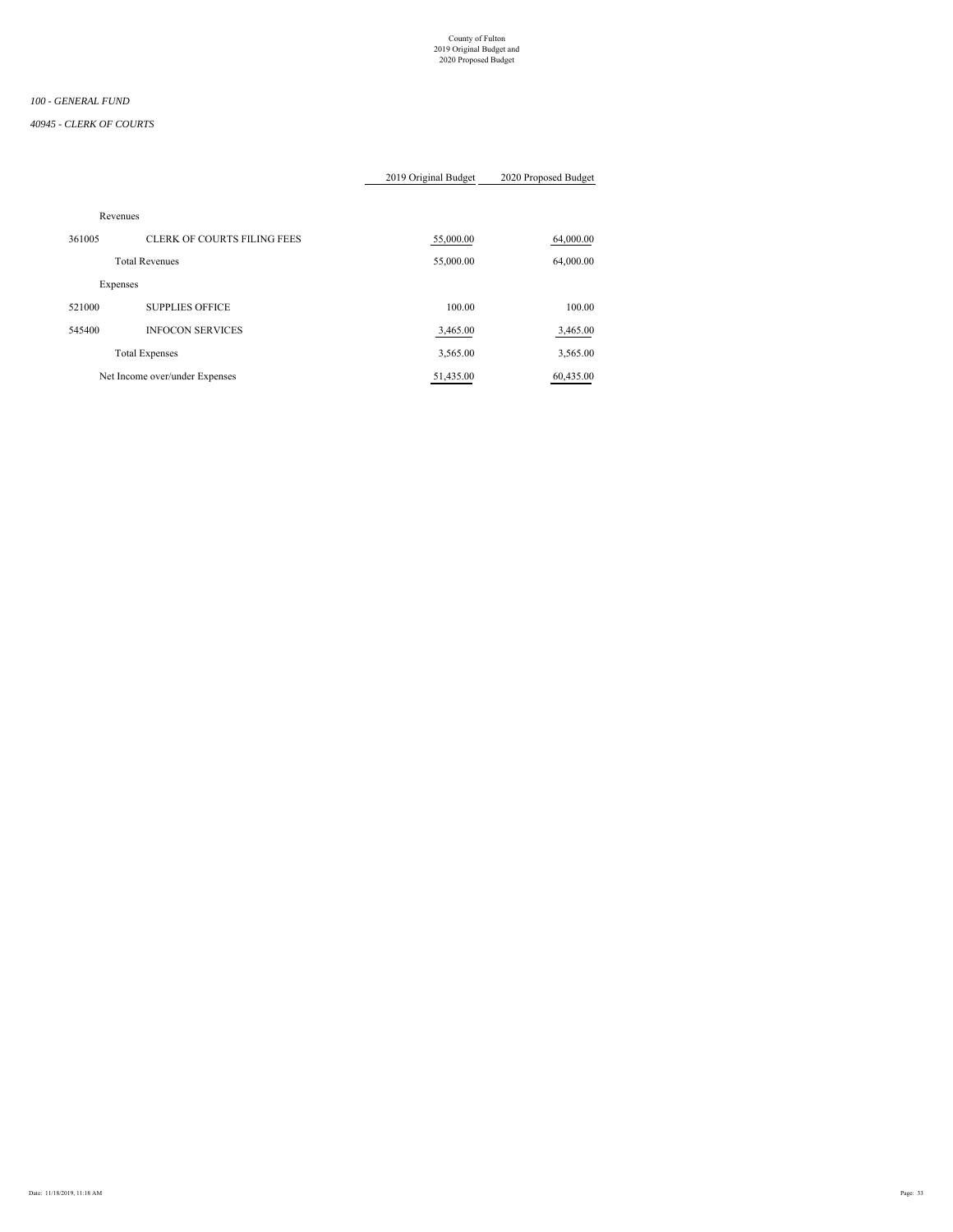# *100 - GENERAL FUND*

| Revenues |          |                                         |              |               |
|----------|----------|-----------------------------------------|--------------|---------------|
|          | 320005   | L&P SHERIFF PISTOL PERMITS              | 10,500.00    | 10,500.00     |
|          | 351606   | FOG-MISC                                | 0.00         | 0.00          |
|          | 361003   | <b>CS OTHER REVENUES</b>                | 10,000.00    | 10,000.00     |
|          | 361014   | CS PS SHERIFF SALE                      | 8,000.00     | 8,000.00      |
|          | 361015   | CS PS SHERIFF COURT COSTS REIMBURSEME   | 7,000.00     | 7,000.00      |
|          | 361020   | OTHER MISC REIMBURSEMENTS               | 0.00         | 0.00          |
|          |          | <b>Total Revenues</b>                   | 35,500.00    | 35,500.00     |
|          | Expenses |                                         |              |               |
|          | 510500   | <b>SALARY ELECTED OFFICIALS</b>         | 47,703.00    | 47,703.00     |
|          | 511200   | <b>SALARY STAFF</b>                     | 112,632.00   | 112,632.00    |
|          | 511500   | <b>SALARY STAFF PT</b>                  | 43,365.00    | 36,355.00     |
|          | 519200   | <b>FICA</b>                             | 15,583.00    | 15,047.00     |
|          | 519400   | UNEMPLOYMENT COMP                       | 1,422.00     | 1,230.00      |
|          | 521000   | <b>SUPPLIES OFFICE</b>                  | 2,000.00     | 2,000.00      |
|          | 521300   | SUPPLIES MINOR EQUIPMENT                | 4,600.00     | 4,000.00      |
|          | 521500   | <b>POSTAGE</b>                          | 800.00       | 800.00        |
|          | 522900   | <b>JAIL MEALS PRISONERS</b>             | 0.00         | 0.00          |
|          | 523100   | <b>SUPPLIES CO VEHICLE FUEL</b>         | 7,000.00     | 7,000.00      |
|          | 523800   | <b>SUPPLIES CLOTHING &amp; UNIFORMS</b> | 1,000.00     | 1,100.00      |
|          | 531400   | PROF SER SPEC. LEGAL SERVICES           | 0.00         | 0.00          |
|          | 532100   | <b>TELEPHONE</b>                        | 1,500.00     | 1,800.00      |
|          | 533100   | <b>TRAVEL EXPENSE</b>                   | 1,000.00     | 1,000.00      |
|          | 534000   | <b>ADVERTISING</b>                      | 300.00       | 300.00        |
|          | 536100   | ELECTRICITY - MAINTENANCE               | 0.00         | 0.00          |
|          | 536185   | ELECTRICITY - SHERIFF/JAIL              | 1,700.00     | 1,700.00      |
|          | 537400   | REPAIR & MAINTENANCE VEHICLES           | 5,000.00     | 5,000.00      |
|          | 538400   | RENTALS/LEASE OF MACHINERY AND EQUII    | 1,400.00     | 1,400.00      |
|          | 542000   | DUES SUBSCRIPTIONS MEMBERSHIPS          | 900.00       | 1,200.00      |
|          | 546000   | <b>CONTINUING EDUCATION</b>             | 1,000.00     | 1,000.00      |
|          | 546110   | <b>MEALS</b>                            | 300.00       | 300.00        |
|          | 574000   | CAPITAL PURCHASE EQUIPMENT              | 50,000.00    | 0.00          |
|          |          | <b>Total Expenses</b>                   | 299,205.00   | 241,567.00    |
|          |          | Net Income over/under Expenses          | (263,705.00) | (206, 067.00) |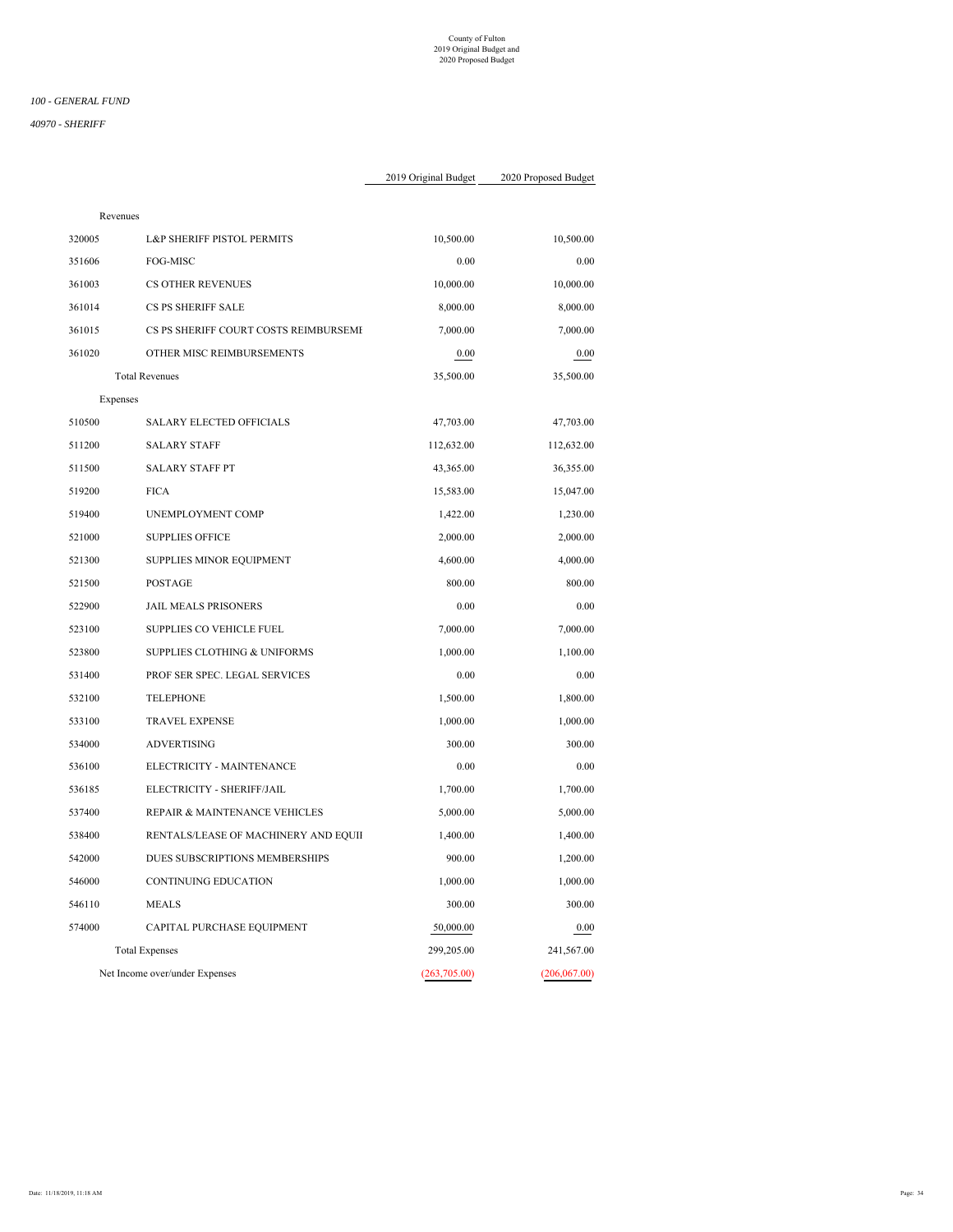# *100 - GENERAL FUND*

#### *40980 - JURY COMMISSIONERS*

# 2019 Original Budget 2020 Proposed Budget

Expenses

| 10,340.00   | 10,340.00   | <b>SALARY STAFF</b>            | 511200 |
|-------------|-------------|--------------------------------|--------|
| 791.00      | 791.00      | <b>FICA</b>                    | 519200 |
| 300.00      | 300.00      | <b>SUPPLIES OFFICE</b>         | 521000 |
| 600.00      | 600.00      | <b>POSTAGE</b>                 | 521500 |
| 3,000.00    | 3,000.00    | COMPUTER/SOFTWARE SUPPORT      | 545200 |
| 0.00        | 0.00        | CAPITAL PURCHASE EQUIPMENT     | 574000 |
| 15.031.00   | 15.031.00   | <b>Total Expenses</b>          |        |
| (15,031.00) | (15,031.00) | Net Income over/under Expenses |        |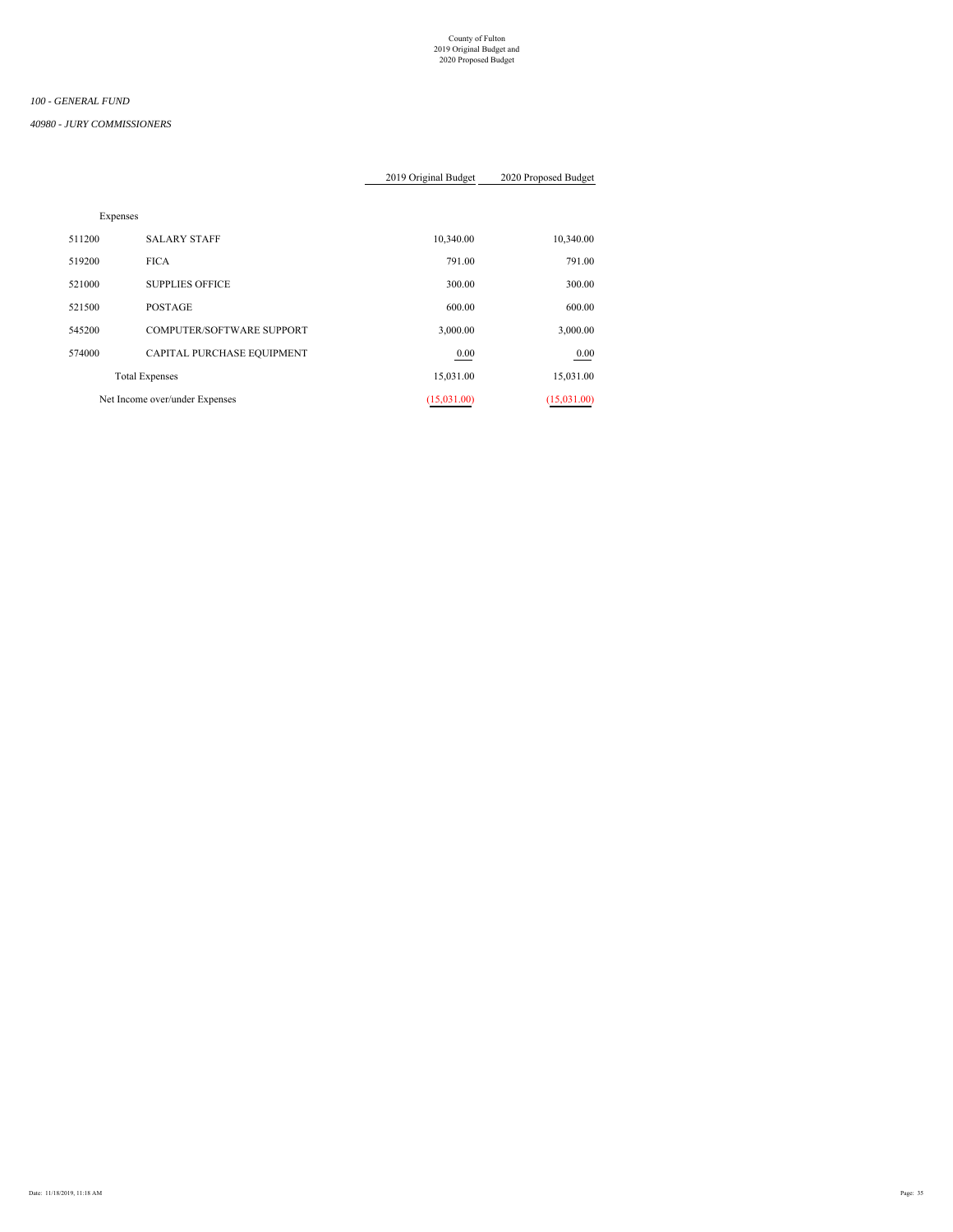#### *40985 - CLERK OF ORPHANS COURT*

|          |                                  | 2019 Original Budget | 2020 Proposed Budget |
|----------|----------------------------------|----------------------|----------------------|
| Revenues |                                  |                      |                      |
| 361013   | CS-D CLERK OF ORPHANS COURT FEES | 5,000.00             | 5,000.00             |
|          | <b>Total Revenues</b>            | 5,000.00             | 5,000.00             |
| Expenses |                                  |                      |                      |
| 521000   | <b>SUPPLIES OFFICE</b>           | 150.00               | 150.00               |
| 545400   | <b>INFOCON SERVICES</b>          | 2,218.00             | 2,218.00             |
|          | <b>Total Expenses</b>            | 2,368.00             | 2,368.00             |
|          | Net Income over/under Expenses   | 2.632.00             | 2,632.00             |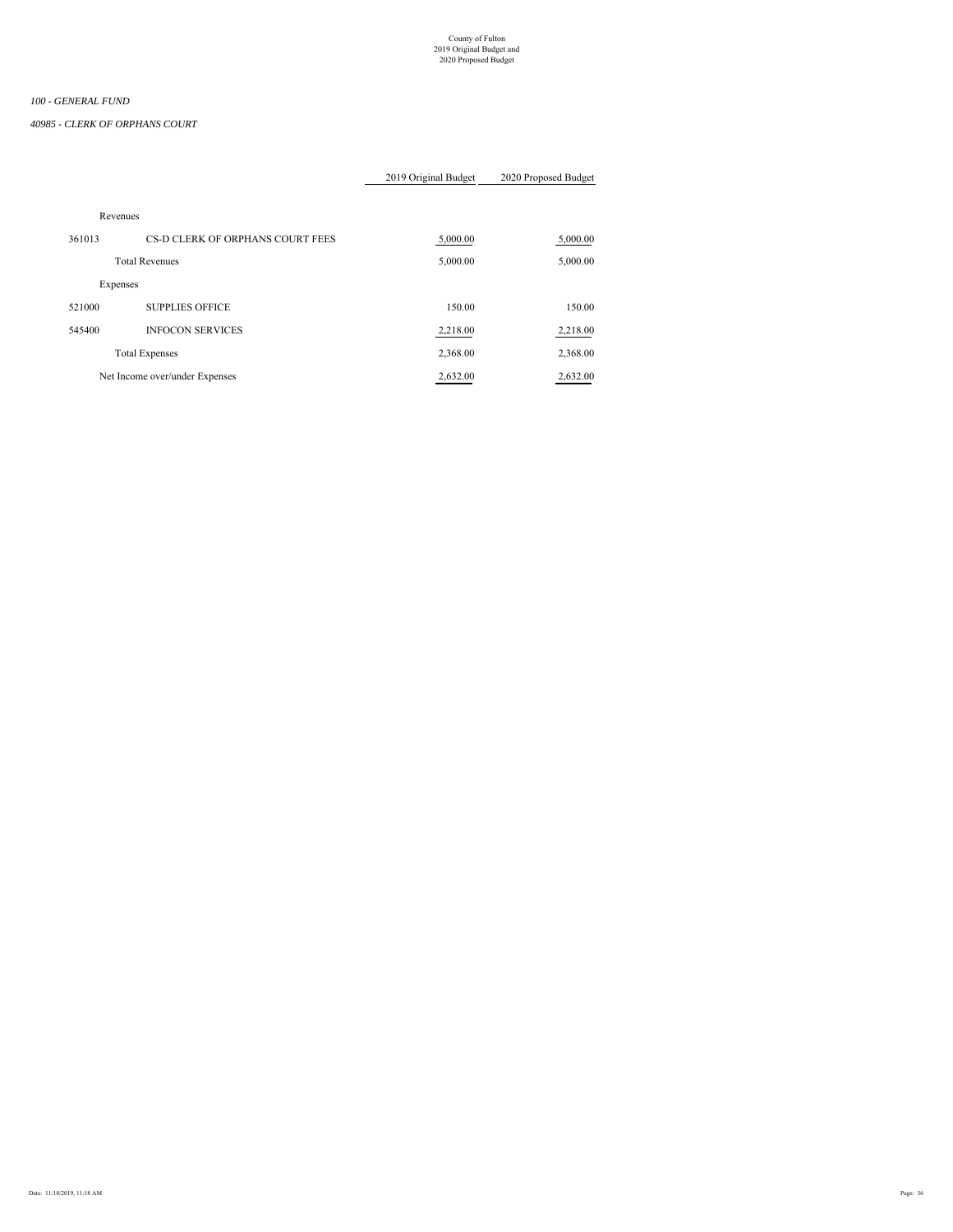#### *41320 - ADULT CORRECTIONAL INSTITUTIONS*

|        |                                       | 2019 Original Budget | 2020 Proposed Budget |  |
|--------|---------------------------------------|----------------------|----------------------|--|
|        |                                       |                      |                      |  |
|        | Revenues                              |                      |                      |  |
| 361020 | OTHER MISC REIMBURSEMENTS             | 0.00                 | $0.00\,$             |  |
|        | <b>Total Revenues</b>                 | 0.00                 | 0.00                 |  |
|        | Expenses                              |                      |                      |  |
| 522900 | <b>JAIL MEALS PRISONERS</b>           | 300.00               | 300.00               |  |
| 523100 | <b>SUPPLIES CO VEHICLE FUEL</b>       | 0.00                 | 0.00                 |  |
| 531500 | PROF SER MEDICAL                      | 8,000.00             | 8,000.00             |  |
| 531501 | OFFENDER TRANSPORTATION COSTS         | 1,000.00             | 1,000.00             |  |
| 531701 | PROF SER OUT of CNTY HOUSING          | 460,000.00           | 521,950.00           |  |
| 531702 | PROF SER FRANKLIN OUT of CNTY HOUSING | 0.00                 | 0.00                 |  |
|        | <b>Total Expenses</b>                 | 469,300.00           | 531,250.00           |  |
|        | Net Income over/under Expenses        | (469,300.00)         | (531, 250.00)        |  |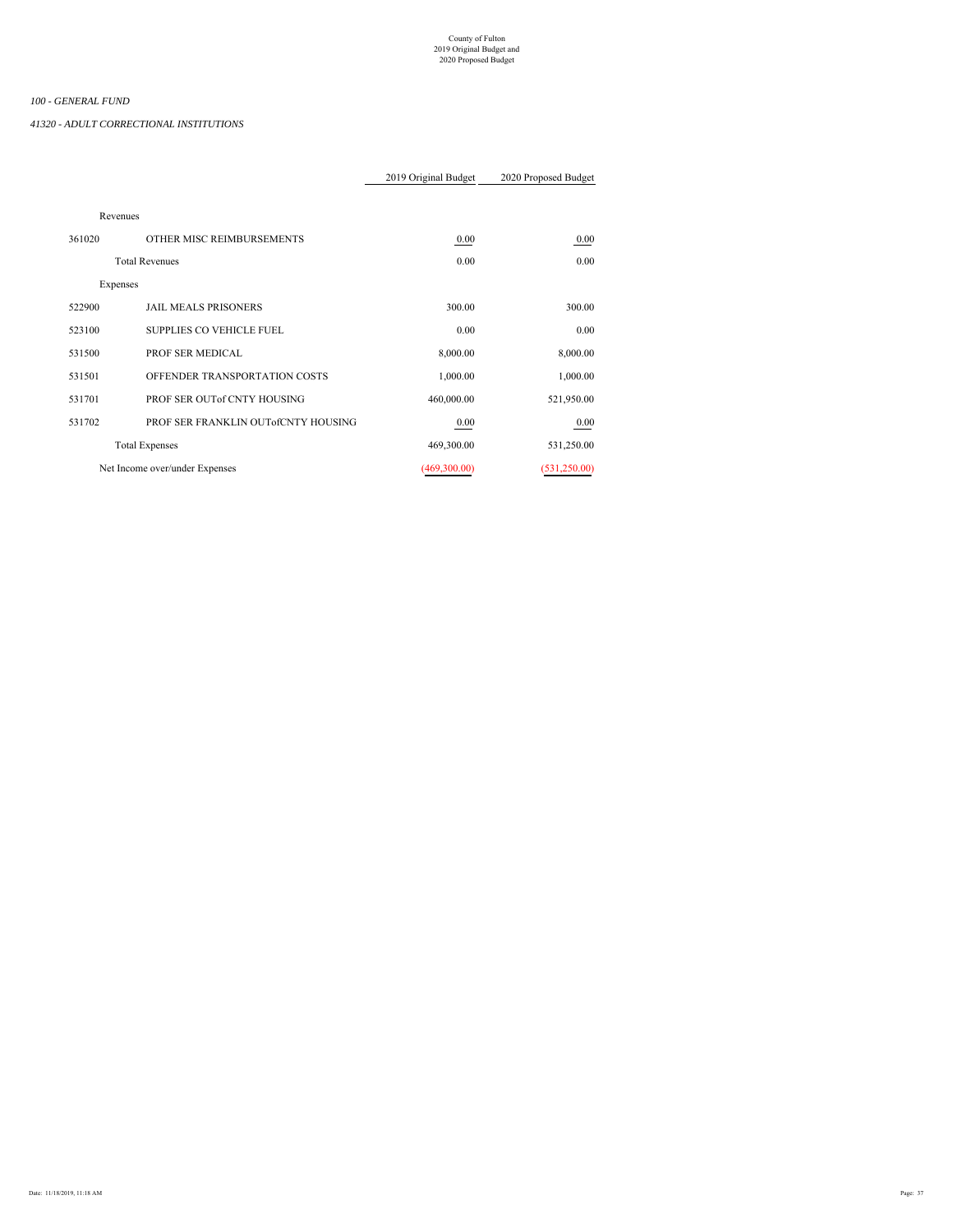*41340 - HOUSE ARREST / ADULT PROBATION*

|          |                                | 2019 Original Budget | 2020 Proposed Budget |
|----------|--------------------------------|----------------------|----------------------|
|          |                                |                      |                      |
| Revenues |                                |                      |                      |
| 361020   | OTHER MISC REIMBURSEMENTS      | 0.00                 | 0.00                 |
| 362100   | <b>ELECTRONIC MONITOR</b>      | 4,000.00             | 4,000.00             |
|          | <b>Total Revenues</b>          | 4,000.00             | 4,000.00             |
| Expenses |                                |                      |                      |
| 521000   | <b>SUPPLIES OFFICE</b>         | 150.00               | 150.00               |
| 521300   | SUPPLIES MINOR EQUIPMENT       | 100.00               | 100.00               |
| 545000   | <b>CONTRACTED SERVICES</b>     | 14,000.00            | 14,000.00            |
| 546000   | <b>CONTINUING EDUCATION</b>    | 200.00               | 200.00               |
|          | <b>Total Expenses</b>          | 14,450.00            | 14,450.00            |
|          | Net Income over/under Expenses | (10, 450.00)         | (10, 450.00)         |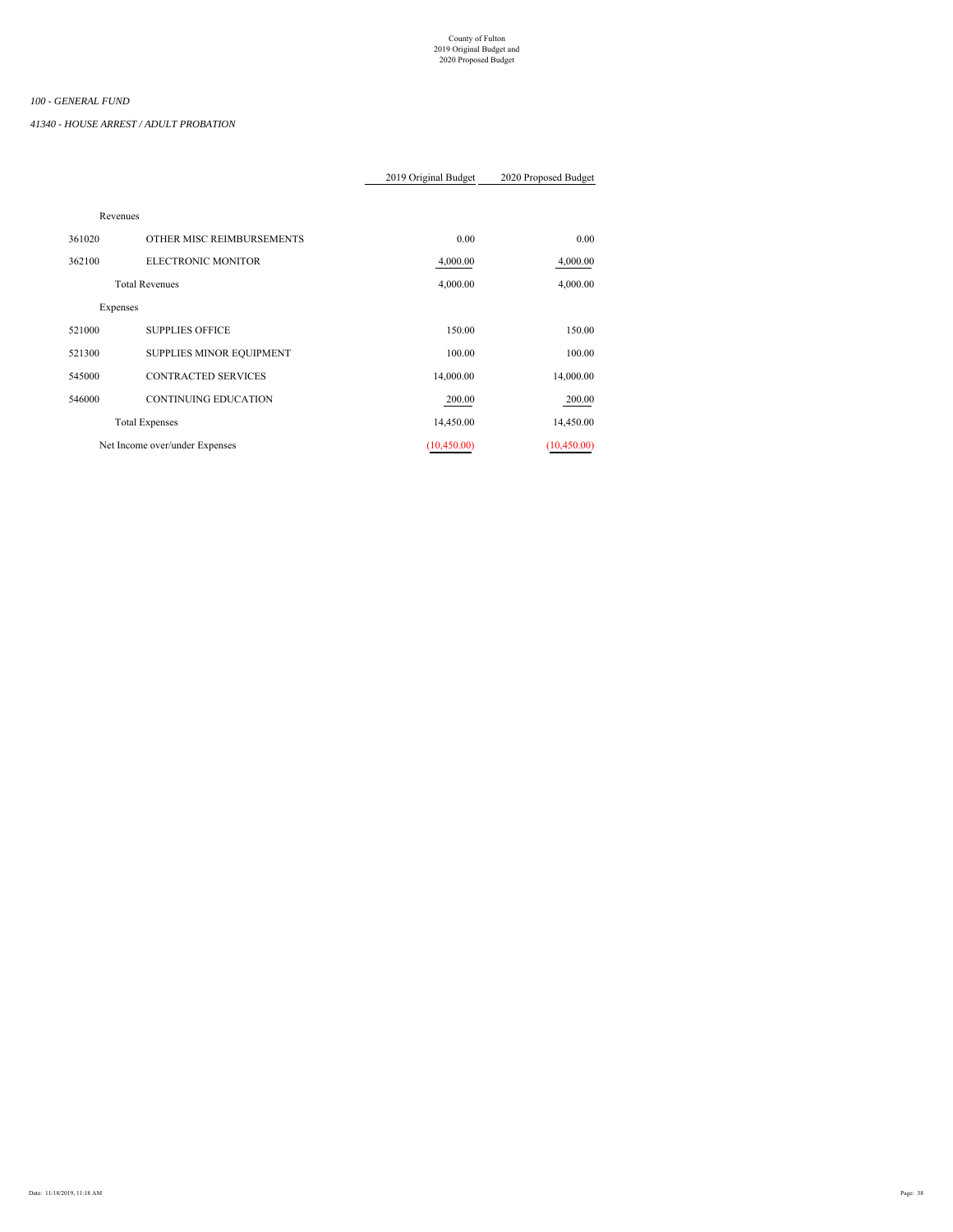*41350 - ADULT COMMUNITY SERV PROGRAM*

|          |                                             | 2019 Original Budget | 2020 Proposed Budget |
|----------|---------------------------------------------|----------------------|----------------------|
|          |                                             |                      |                      |
| Expenses |                                             |                      |                      |
| 511200   | <b>SALARY STAFF</b>                         | 34,710.00            | 34,710.00            |
| 519200   | <b>FICA</b>                                 | 2,655.00             | 2,655.00             |
| 519400   | <b>UNEMPLOYMENT COMP</b>                    | 203.00               | 205.00               |
| 521300   | SUPPLIES MINOR EQUIPMENT                    | 100.00               | 100.00               |
| 523100   | <b>SUPPLIES CO VEHICLE FUEL</b>             | 1,500.00             | 1,500.00             |
| 535200   | <b>INSURANCE LIABILITY</b>                  | 450.00               | 450.00               |
| 545100   | <b>CONTRACTED SERVICES R&amp;M VEHICLES</b> | 400.00               | 400.00               |
| 574000   | CAPITAL PURCHASE EQUIPMENT                  | 0.00                 | 0.00                 |
|          | <b>Total Expenses</b>                       | 40,018.00            | 40,020.00            |
|          | Net Income over/under Expenses              | (40, 018.00)         | (40,020.00)          |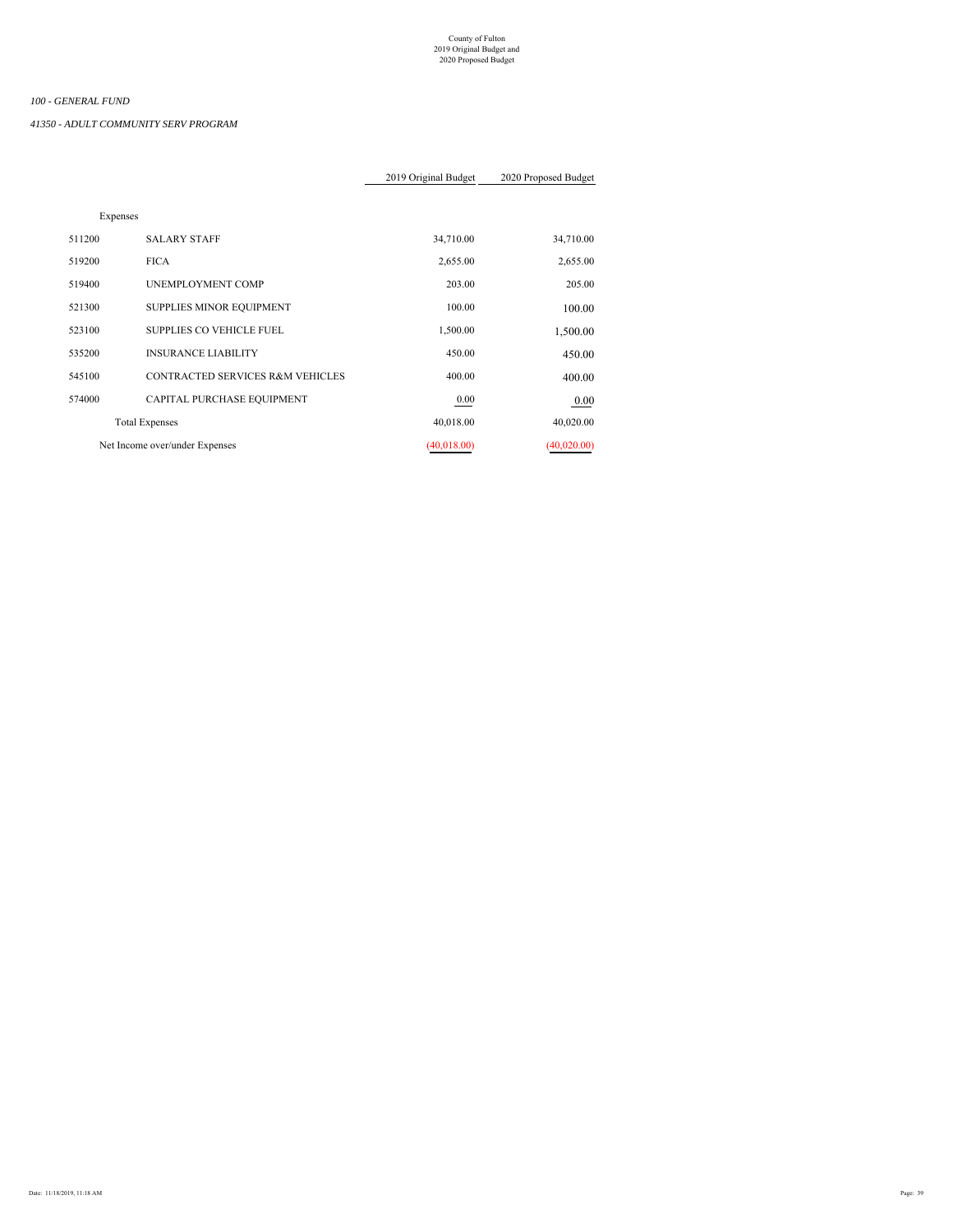*41360 - ADULT PROBATION AND PAROLE*

| Revenues |                                      |            |            |
|----------|--------------------------------------|------------|------------|
| 351606   | FOG-MISC                             | 0.00       | 0.00       |
| 354201   | SOG PS PP ADULT GRANT IN AID         | 36,000.00  | 36,000.00  |
| 354202   | SOG PS PP SBS PCCD 93DS11 4618       | 50,000.00  | 50,000.00  |
| 361020   | OTHER MISC REIMBURSEMENTS            | 0.00       | 0.00       |
| 361022   | COMMUNITY SERVICE PROGRAM -MEDICAL   | 300.00     | 300.00     |
| 361026   | <b>SALARY REIMBURSEMENT</b>          | 0.00       | 0.00       |
| 362101   | CS JUD PP WORK RELEASE               | 0.00       | 0.00       |
| 362102   | CS JUD PP ACT 35 PROBATION           | 15,000.00  | 15,000.00  |
| 362103   | CS ALCOHOL MONITORING                | 15,000.00  | 15,000.00  |
| 362106   | WEEKENDER FEE                        | 300.00     | 500.00     |
|          | <b>Total Revenues</b>                | 116,600.00 | 116,800.00 |
| Expenses |                                      |            |            |
| 511000   | <b>SALARY DEPARTMENT HEAD</b>        | 63,785.00  | 63,785.00  |
| 511200   | <b>SALARY STAFF</b>                  | 114,641.00 | 114,641.00 |
| 511400   | SALARY PROFESSIONAL STAFF            | 213,057.00 | 217,991.00 |
| 511700   | ON-CALL COMPENSATION                 | 21,304.00  | 21,784.00  |
| 519200   | <b>FICA</b>                          | 31,578.00  | 31,992.00  |
| 519400   | UNEMPLOYMENT COMP                    | 2,032.00   | 2,050.00   |
| 521000   | <b>SUPPLIES OFFICE</b>               | 3,500.00   | 3,500.00   |
| 521300   | SUPPLIES MINOR EQUIPMENT             | 7,000.00   | 7,000.00   |
| 521500   | <b>POSTAGE</b>                       | 1,500.00   | 1,500.00   |
| 521910   | <b>SUPPLIES PROBATION</b>            | 3,500.00   | 3,500.00   |
| 523100   | SUPPLIES CO VEHICLE FUEL             | 2,500.00   | 2,500.00   |
| 531500   | PROF SER MEDICAL                     | 500.00     | 500.00     |
| 531501   | OFFENDER TRANSPORTATION COSTS        | 500.00     | 500.00     |
| 531502   | ADULT PROGRAMMING EXPENDITURES       | 2,500.00   | 2,100.00   |
| 531504   | ALCOHOL MONITORING                   | 35,000.00  | 35,000.00  |
| 531505   | DRUG & ALCOHOL SERVICES              | 500.00     | 500.00     |
| 531705   | FRANKLIN CNTY DRC                    | 0.00       | 0.00       |
| 532100   | <b>TELEPHONE</b>                     | 13,000.00  | 13,000.00  |
| 533100   | TRAVEL EXPENSE                       | 1,000.00   | 1,000.00   |
| 537400   | REPAIR & MAINTENANCE VEHICLES        | 2,500.00   | 2,500.00   |
| 538400   | RENTALS/LEASE OF MACHINERY AND EQUII | 3,000.00   | 2,500.00   |
| 538605   | WATER COOLER EQUIPMENT & SUPPLIES    | 400.00     | 400.00     |
| 542000   | DUES SUBSCRIPTIONS MEMBERSHIPS       | 200.00     | 600.00     |
| 545200   | COMPUTER/SOFTWARE SUPPORT            | 4,000.00   | 4,000.00   |
| 546000   | CONTINUING EDUCATION                 | 1,500.00   | 1,700.00   |
| 546110   | MEALS                                | 500.00     | 800.00     |
| 548505   | <b>BANK FEES</b>                     | 0.00       | 0.00       |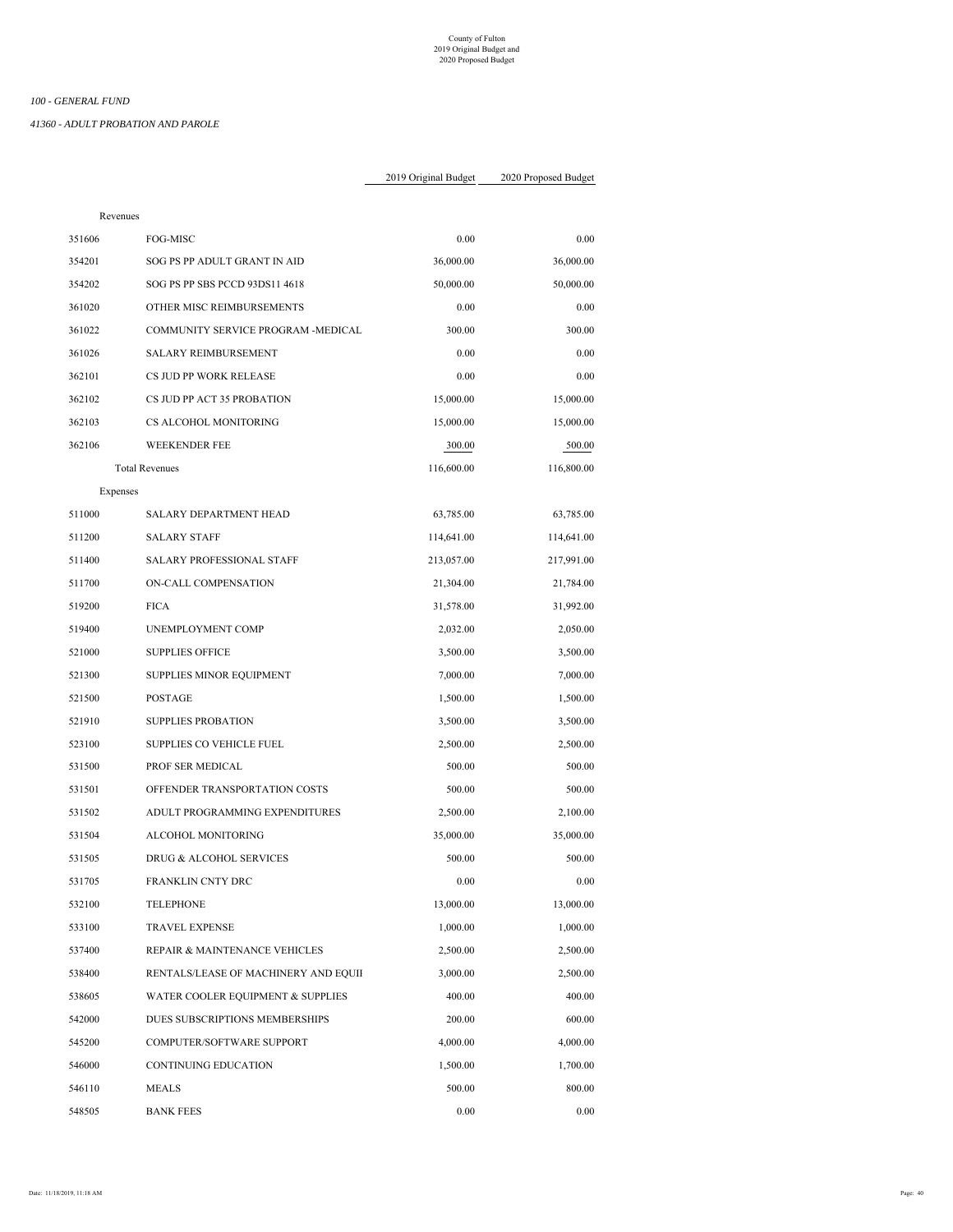| 574000 | CAPITAL PURCHASE EQUIPMENT     | 6,000.00     | 6,000.00      |
|--------|--------------------------------|--------------|---------------|
|        | <b>Total Expenses</b>          | 535,497.00   | 541,343.00    |
|        | Net Income over/under Expenses | (418,897.00) | (424, 543.00) |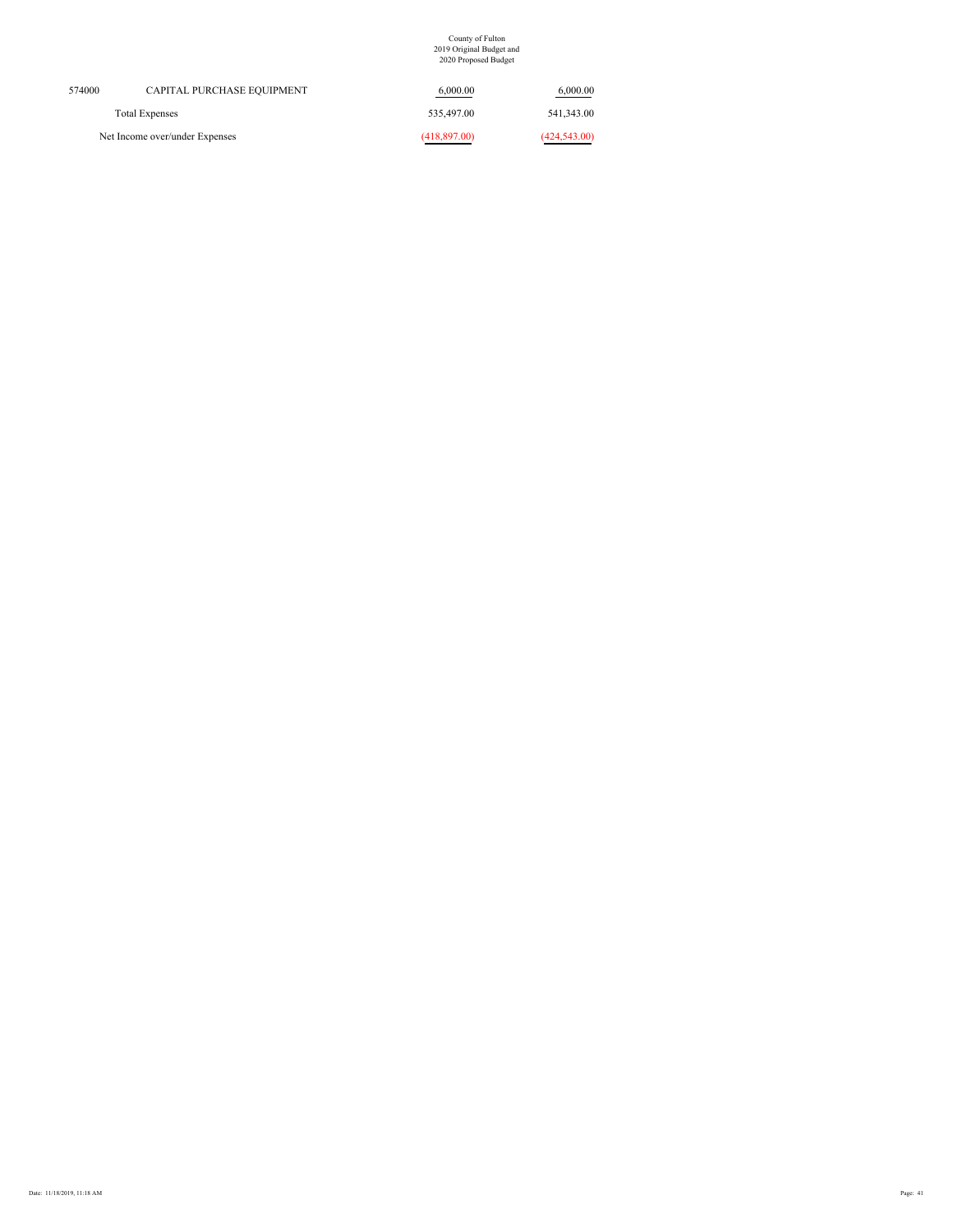*41370 - JUVENILE PROBATION AND PAROLE*

| Revenues |                                        |              |              |
|----------|----------------------------------------|--------------|--------------|
| 354204   | SOG PS PP JUVENILE TRAINING AL         | 1,200.00     | 900.00       |
|          | <b>Total Revenues</b>                  | 1,200.00     | 900.00       |
| Expenses |                                        |              |              |
| 511400   | <b>SALARY PROFESSIONAL STAFF</b>       | 78,390.00    | 81,861.00    |
| 519200   | <b>FICA</b>                            | 5,997.00     | 6,262.00     |
| 519400   | UNEMPLOYMENT COMP                      | 406.00       | 410.00       |
| 521000   | <b>SUPPLIES OFFICE</b>                 | 0.00         | 0.00         |
| 521500   | <b>POSTAGE</b>                         | 350.00       | 350.00       |
| 521910   | <b>SUPPLIES PROBATION</b>              | 1,000.00     | 700.00       |
| 521920   | ART / JUVENILE PROGRAMMING             | 900.00       | 900.00       |
| 523100   | SUPPLIES CO VEHICLE FUEL               | 500.00       | 500.00       |
| 531502   | ADULT PROGRAMMING EXPENDITURES         | 0.00         | 0.00         |
| 533100   | <b>TRAVEL EXPENSE</b>                  | 550.00       | 550.00       |
| 537400   | REPAIR & MAINTENANCE VEHICLES          | 350.00       | 550.00       |
| 542000   | DUES SUBSCRIPTIONS MEMBERSHIPS         | 200.00       | 300.00       |
| 546000   | <b>CONTINUING EDUCATION</b>            | 1,500.00     | 1,500.00     |
| 546015   | TUITION FEES & BOOKS - EMPLOYEE EDUCA' | 0.00         | 0.00         |
| 546110   | <b>MEALS</b>                           | 500.00       | 500.00       |
|          | <b>Total Expenses</b>                  | 90,643.00    | 94,383.00    |
|          | Net Income over/under Expenses         | (89, 443.00) | (93, 483.00) |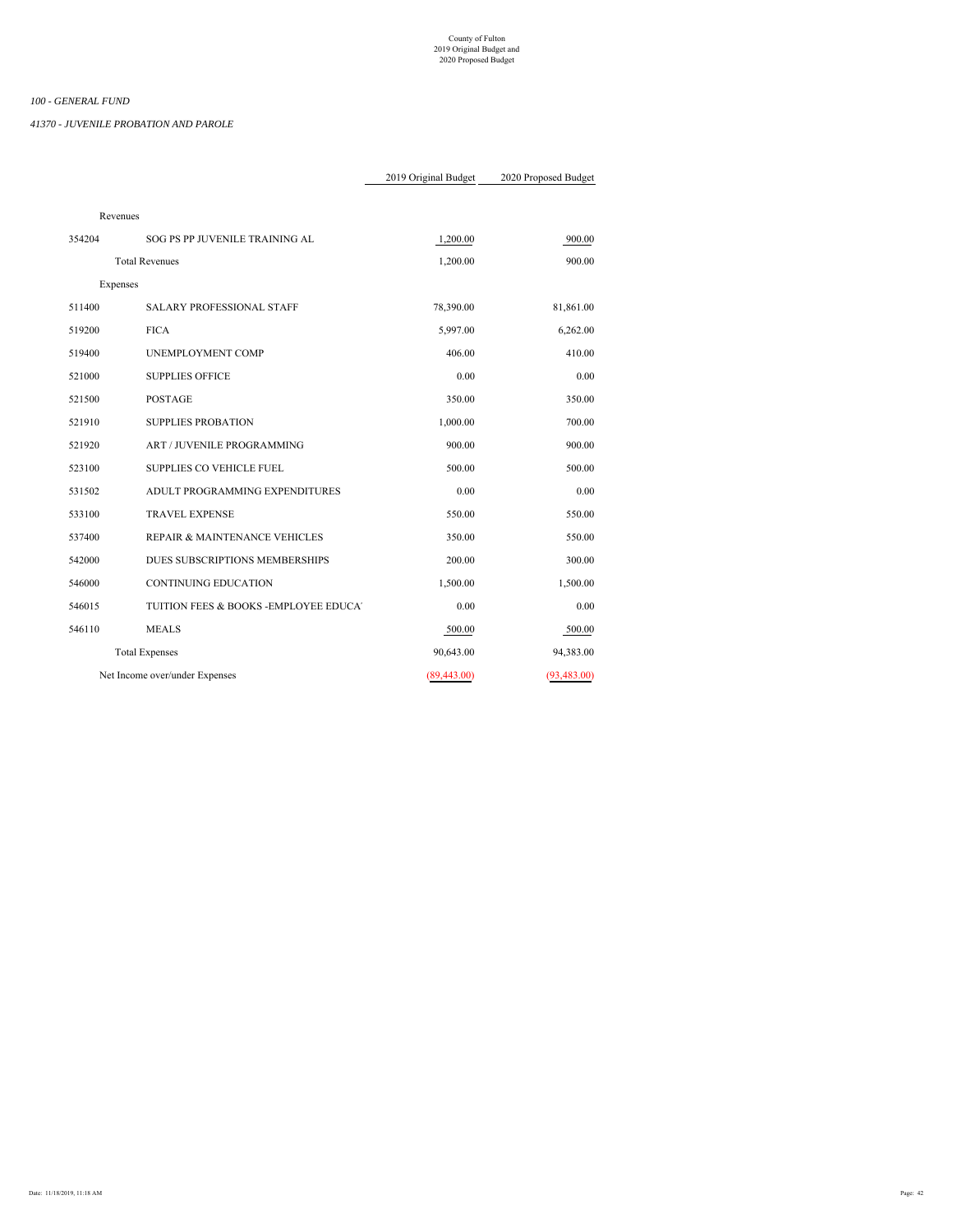#### *41380 - JUVENILE COMMUNITY SER PROGRAM*

# 2019 Original Budget 2020 Proposed Budget

# Expenses

| 537400 | REPAIR & MAINTENANCE VEHICLES  | 0.00 | $0.00\,$ |
|--------|--------------------------------|------|----------|
|        | <b>Total Expenses</b>          | 0.00 | 0.00     |
|        | Net Income over/under Expenses | 0.00 | 0.00     |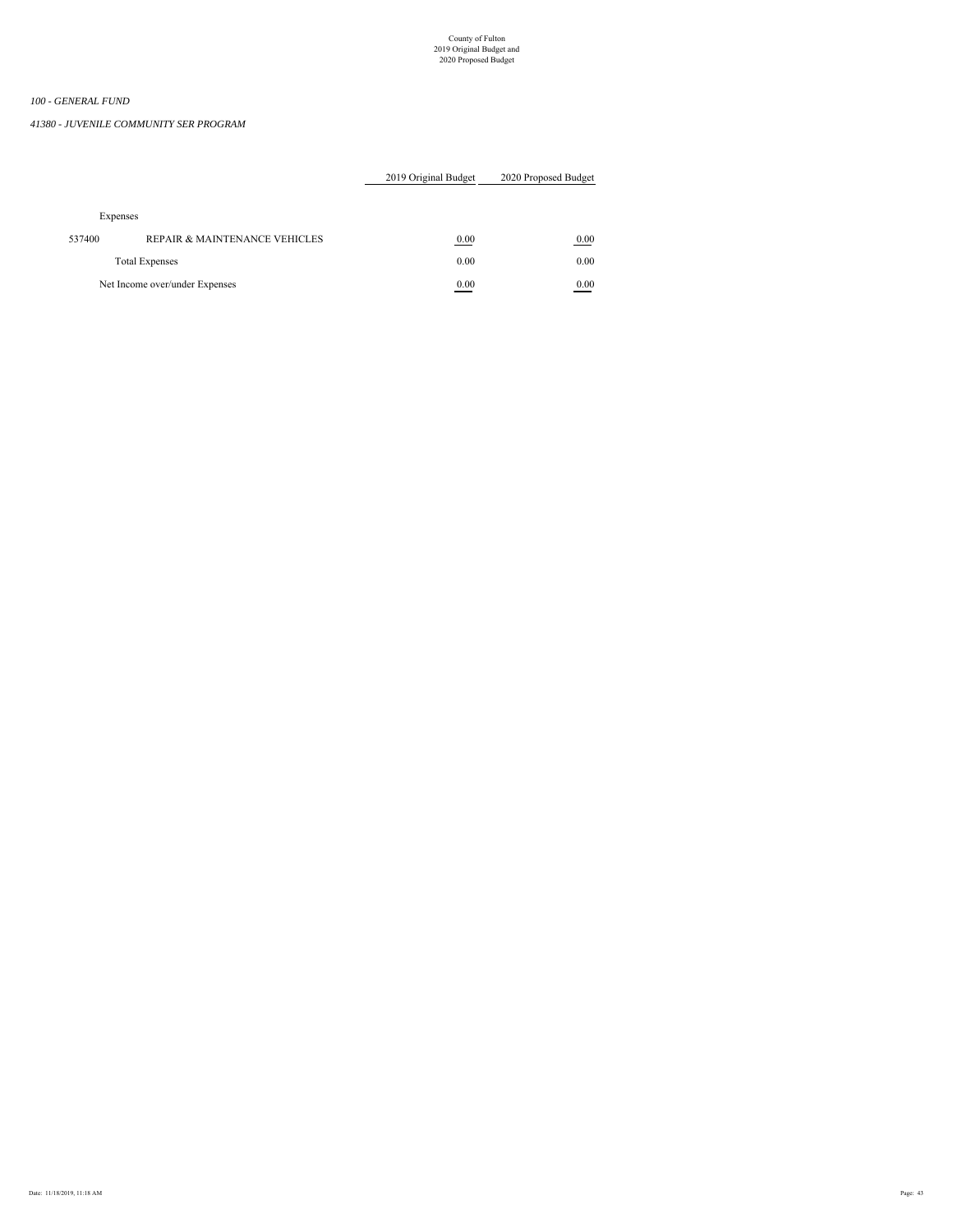#### *41910 - EMERGENCY MANAGEMENT*

| Revenues |          |                                         |           |            |
|----------|----------|-----------------------------------------|-----------|------------|
|          | 361026   | SALARY REIMBURSEMENT                    | 47,929.00 | 42,500.00  |
|          |          | <b>Total Revenues</b>                   | 47,929.00 | 42,500.00  |
|          | Expenses |                                         |           |            |
|          | 511000   | SALARY DEPARTMENT HEAD                  | 21,226.00 | 21,226.00  |
|          | 511200   | <b>SALARY STAFF</b>                     | 14,154.00 | 14,154.00  |
|          | 519200   | <b>FICA</b>                             | 2,707.00  | 2,707.00   |
|          | 519400   | UNEMPLOYMENT COMP                       | 203.00    | 410.00     |
|          | 521000   | <b>SUPPLIES OFFICE</b>                  | 300.00    | 300.00     |
|          | 521500   | <b>POSTAGE</b>                          | 50.00     | 50.00      |
|          | 523100   | SUPPLIES CO VEHICLE FUEL                | 250.00    | 250.00     |
|          | 523800   | <b>SUPPLIES CLOTHING &amp; UNIFORMS</b> | 200.00    | 200.00     |
|          | 532100   | <b>TELEPHONE</b>                        | 2,500.00  | 2,500.00   |
|          | 533100   | <b>TRAVEL EXPENSE</b>                   | 500.00    | 500.00     |
|          | 534000   | <b>ADVERTISING</b>                      | 100.00    | 100.00     |
|          | 537600   | REPAIR & MAINTENANCE EQUIPMENT          | 100.00    | 100.00     |
|          | 538400   | RENTALS/LEASE OF MACHINERY AND EQUII    | 500.00    | 500.00     |
|          | 538600   | RENTALS OF MISC. ITEMS                  | 0.00      | 0.00       |
|          | 538605   | WATER COOLER EQUIPMENT & SUPPLIES       | 200.00    | 200.00     |
|          | 542000   | DUES SUBSCRIPTIONS MEMBERSHIPS          | 250.00    | 250.00     |
|          | 546000   | <b>CONTINUING EDUCATION</b>             | 100.00    | 100.00     |
|          | 546110   | <b>MEALS</b>                            | 150.00    | 150.00     |
|          |          | <b>Total Expenses</b>                   | 43,490.00 | 43,697.00  |
|          |          | Net Income over/under Expenses          | 4,439.00  | (1,197.00) |
|          |          |                                         |           |            |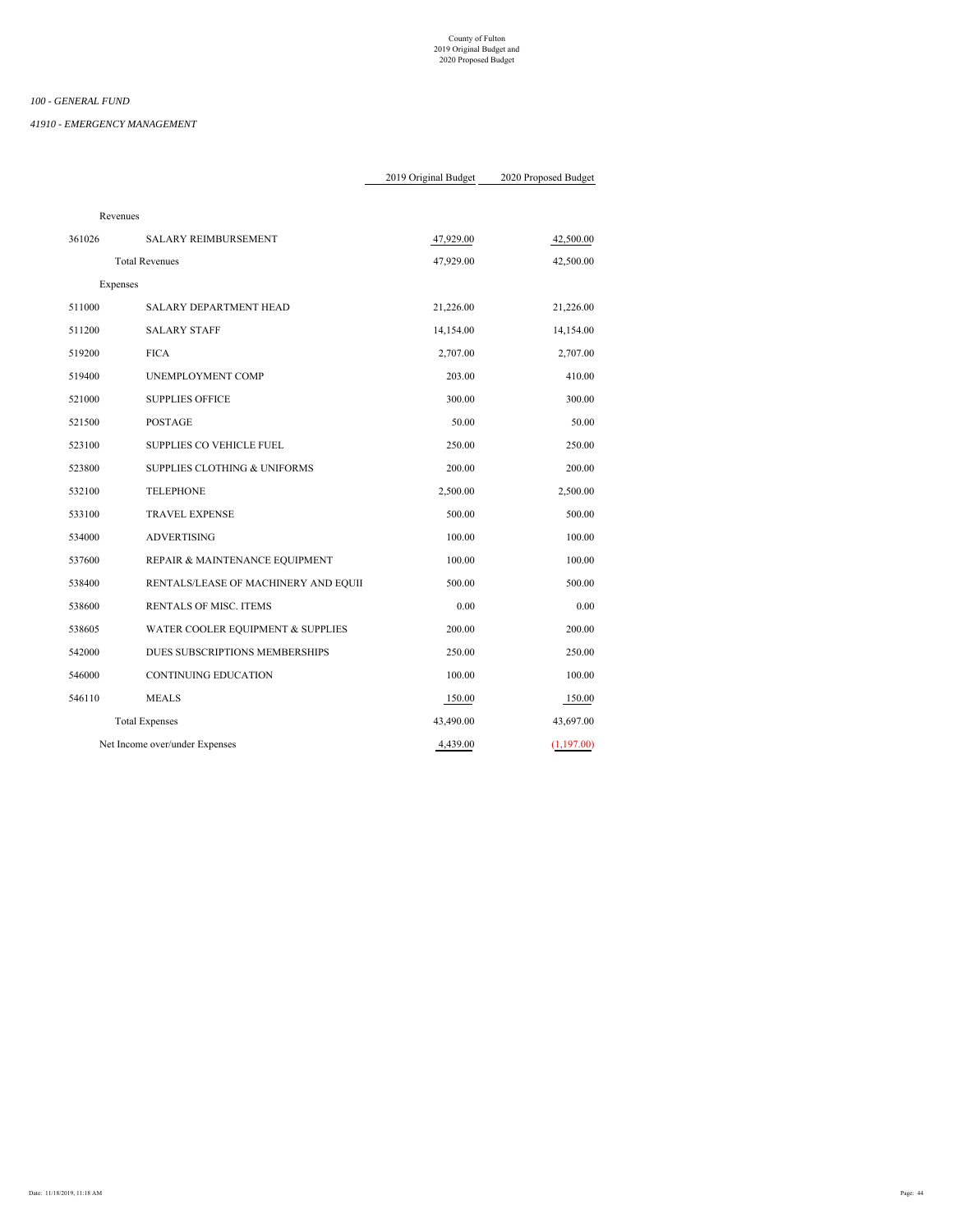#### *41950 - RADIO GRANT - PCCD*

|          |                                    | 2019 Original Budget | 2020 Proposed Budget |
|----------|------------------------------------|----------------------|----------------------|
|          |                                    |                      |                      |
| Revenues |                                    |                      |                      |
| 365020   | <b>RADIO GRANT REVENUE - PCCD</b>  | 0.00                 | 0.00                 |
|          | <b>Total Revenues</b>              | 0.00                 | 0.00                 |
| Expenses |                                    |                      |                      |
| 541520   | <b>RADIO GRANT EXPENSES - PCCD</b> | 0.00                 | 0.00                 |
|          | <b>Total Expenses</b>              | 0.00                 | 0.00                 |
|          | Net Income over/under Expenses     | 0.00                 | 0.00                 |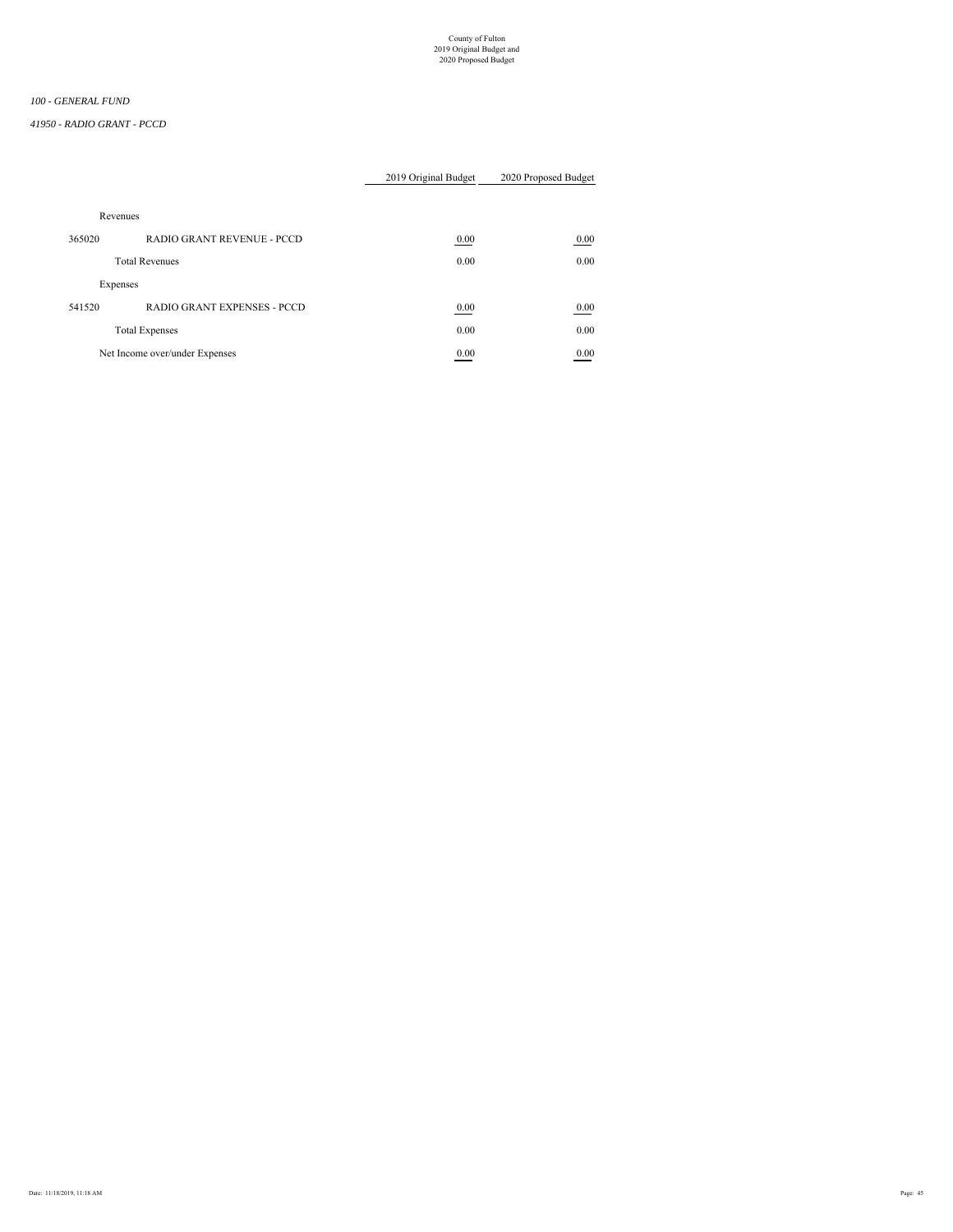#### *100 - GENERAL FUND*

#### *42200 - CHILDREN SERVICES*

| Revenues |                                           |              |              |
|----------|-------------------------------------------|--------------|--------------|
| 351602   | FOG C & Y MEDICAID REIMBURSEMENT          | 986.00       | 1,218.00     |
| 351604   | FOG HS C & Y T-IV-B                       | 36,692.00    | 36,692.00    |
| 351605   | FOG TITLE XX                              | 11,791.00    | 11,791.00    |
| 354218   | SOG IV-B                                  | 9,784.00     | 9,784.00     |
| 354600   | SOG HS C & Y ACT 148                      | 1,021,760.00 | 844,828.00   |
| 354601   | FOG HS C & Y T-IV-E                       | 216,300.00   | 198,399.00   |
| 354604   | FOG TEMP ASSIS NEEDY FAMILIES TANF        | 18,136.00    | 18,136.00    |
| 354608   | <b>SOG TRUANCY</b>                        | 0.00         | 0.00         |
| 354610   | SOG Family Dev Credential HSBG            | 0.00         | 0.00         |
| 354611   | SOG Family Group Decision HSBG            | 0.00         | 0.00         |
| 361007   | CS JUD C & Y CLIENT REIMBURSMT            | 15,000.00    | 17,000.00    |
| 361020   | OTHER MISC REIMBURSEMENTS                 | 0.00         | 2,500.00     |
|          | <b>Total Revenues</b>                     | 1,330,449.00 | 1,140,348.00 |
| Expenses |                                           |              |              |
| 511000   | SALARY DEPARTMENT HEAD                    | 54,893.00    | 54,893.00    |
| 511200   | <b>SALARY STAFF</b>                       | 59,027.00    | 54,542.00    |
| 511400   | <b>SALARY PROFESSIONAL STAFF</b>          | 283,881.00   | 265,317.00   |
| 511700   | ON-CALL COMPENSATION                      | 21,202.00    | 21,202.00    |
| 519200   | <b>FICA</b>                               | 32,054.00    | 30,290.00    |
| 519400   | UNEMPLOYMENT COMP                         | 2,438.00     | 2,255.00     |
| 521000   | <b>SUPPLIES OFFICE</b>                    | 6,000.00     | 7,000.00     |
| 521200   | CLIENT SUPPLIES - CHILD SERVICES          | 500.00       | 500.00       |
| 521300   | SUPPLIES MINOR EQUIPMENT                  | 300.00       | 300.00       |
| 521500   | <b>POSTAGE</b>                            | 2,200.00     | 2,200.00     |
| 523100   | SUPPLIES CO VEHICLE FUEL                  | 2,500.00     | 2,500.00     |
| 524100   | <b>SUPPLIES GENERAL</b>                   | 2,000.00     | 2,000.00     |
| 524300   | SUPPLIES HEALTH AND WELFARE               | 200.00       | 200.00       |
| 531000   | PRO SER SOLICITOR                         | 0.00         | 24,000.00    |
| 531400   | PROF SER SPEC. LEGAL SERVICES             | 30,000.00    | 30,000.00    |
| 531440   | <b>ADOPTION ASSISTANCE</b>                | 169,000.00   | 145,846.00   |
| 531510   | INSTITUT. FOSTER CARE                     | 135,000.00   | 57,951.00    |
| 531512   | <b>TRUANCY</b>                            | 0.00         | 0.00         |
| 531515   | FAMILY GROUP DECISION MAKING              | 0.00         | 0.00         |
| 531520   | INSTITUT. RESIDENTIAL                     | 149,500.00   | 192,965.00   |
| 531525   | SECURE/RESIDENTIAL Youth Development Cent | 30,000.00    | 0.00         |
| 531530   | PROF SER GROUP HOME INSTITUTIONAL         | 250,000.00   | 153,901.78   |
| 531700   | PROF SER JUVENILE DETENTION               | 10,000.00    | 0.00         |
| 532100   | TELEPHONE                                 | 7,000.00     | 8,113.00     |
| 533100   | TRAVEL EXPENSE                            | 5,000.00     | 5,003.00     |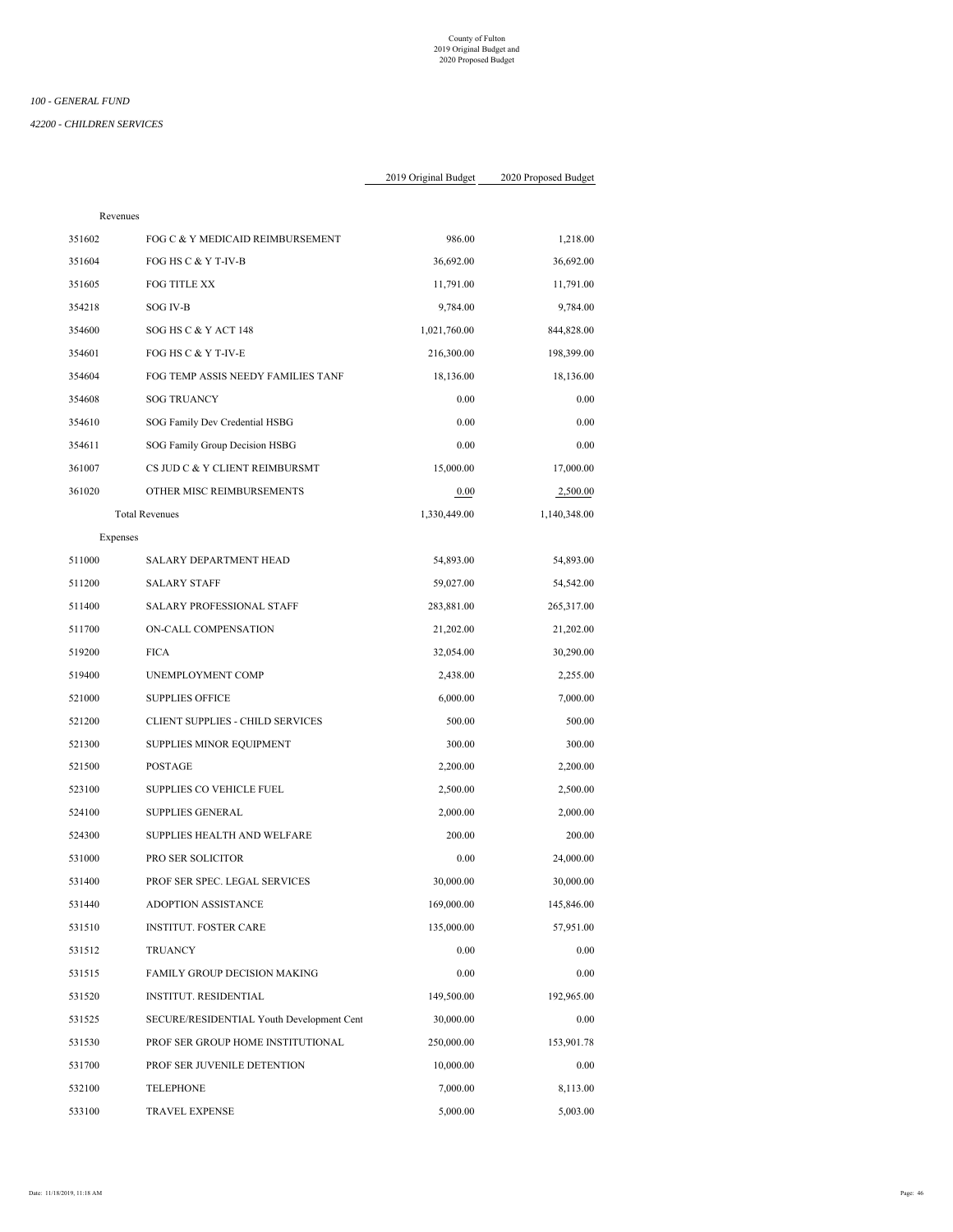534000 ADVERTISING 1,000.00 558.00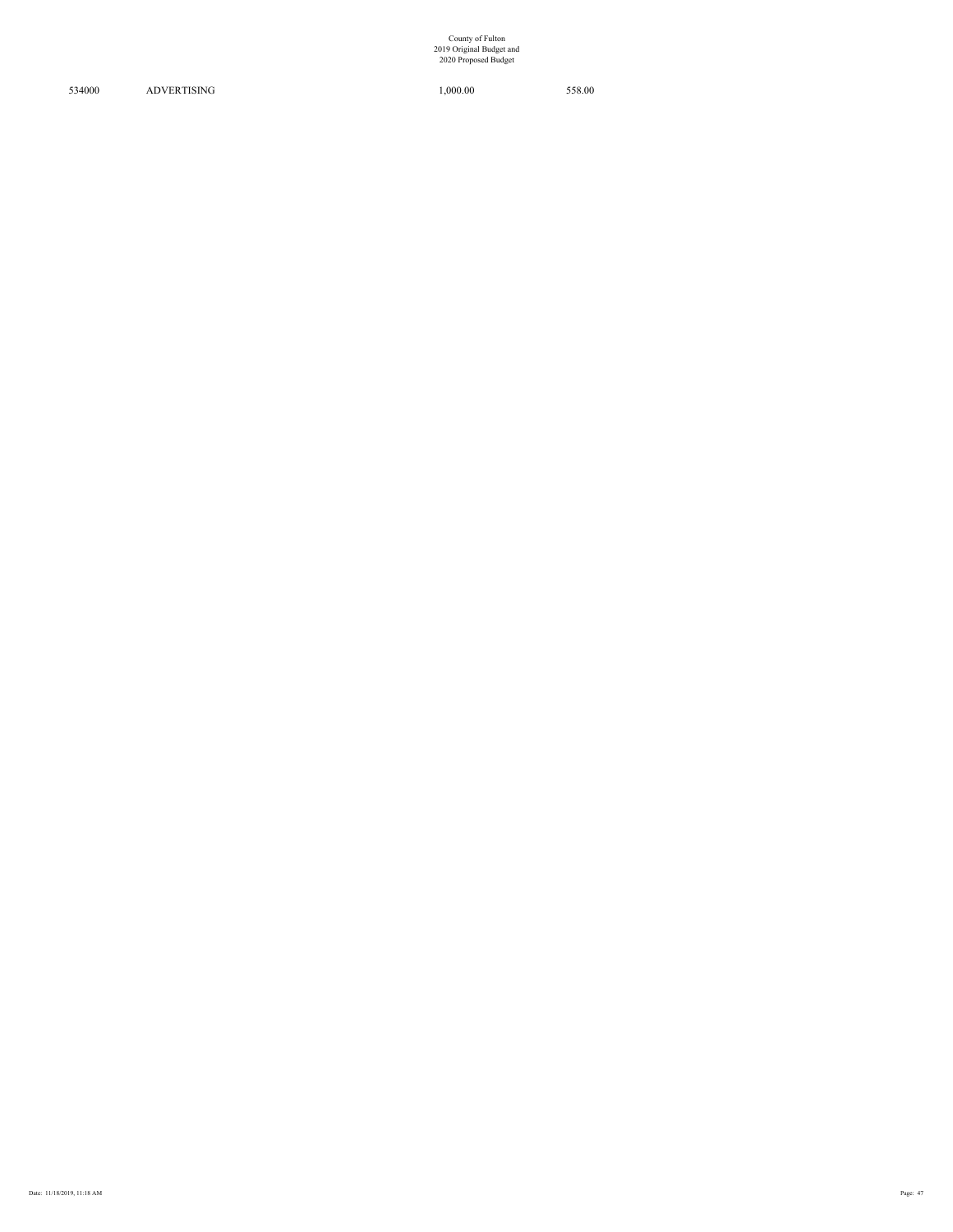#### *42200 - CHILDREN SERVICES*

|        |                                         | 2019 Original Budget | 2020 Proposed Budget |
|--------|-----------------------------------------|----------------------|----------------------|
|        |                                         |                      |                      |
| 536100 | ELECTRICITY - MAINTENANCE               | 0.00                 | 0.00                 |
| 536105 | ELECTRICITY - SERVICES FOR CHILDREN     | 1,900.00             | 1,500.00             |
| 536400 | <b>PUBLIC UTILITY SEWER</b>             | 360.00               | 240.00               |
| 536600 | PUBLIC UTILITY WATER-COURTHOUSE         | 0.00                 | 0.00                 |
| 536605 | PUBLIC UTILITY WATER - SFC 219 N SECOND | 400.00               | 400.00               |
| 537400 | REPAIR & MAINTENANCE VEHICLES           | 700.00               | 500.00               |
| 538400 | RENTALS/LEASE OF MACHINERY AND EQUII    | 3,500.00             | 3,500.00             |
| 538600 | <b>RENTALS OF MISC. ITEMS</b>           | 300.00               | 200.00               |
| 538605 | WATER COOLER EQUIPMENT & SUPPLIES       | 300.00               | 300.00               |
| 542000 | DUES SUBSCRIPTIONS MEMBERSHIPS          | 2,500.00             | 2,500.00             |
| 545200 | COMPUTER/SOFTWARE SUPPORT               | 9,000.00             | 14,000.00            |
| 545490 | CONTRACTED CHILD SERVICES               | 65,000.00            | 70,000.00            |
| 546000 | <b>CONTINUING EDUCATION</b>             | 1,500.00             | 1,500.00             |
| 546110 | <b>MEALS</b>                            | 1,000.00             | 1,000.00             |
| 574000 | CAPITAL PURCHASE EQUIPMENT              | 5,500.00             | 4,000.00             |
|        | <b>Total Expenses</b>                   | 1,345,655.00         | 1,161,176.78         |
|        | Net Income over/under Expenses          | (15,206.00)          | (20, 828.78)         |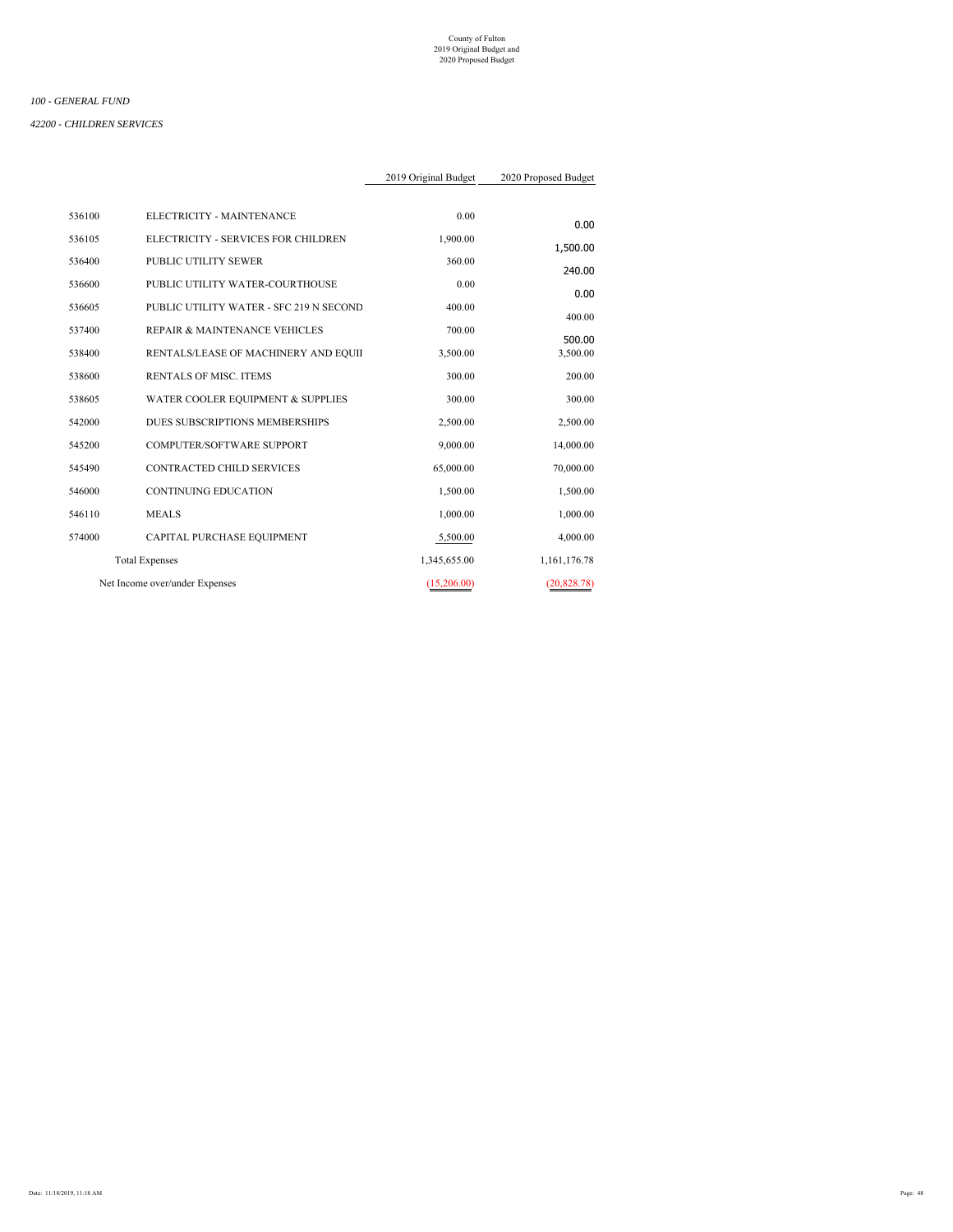*42300 - HUMAN SERVICES ADMINISTRATION*

|          |                                     | 2019 Original Budget | 2020 Proposed Budget |
|----------|-------------------------------------|----------------------|----------------------|
|          |                                     |                      |                      |
| Revenues |                                     |                      |                      |
| 361020   | OTHER MISC REIMBURSEMENTS           | 45,625.00            | 41,500.00            |
| 361026   | <b>SALARY REIMBURSEMENT</b>         | 5,000.00             | 1,000.00             |
| 361027   | MEETINGS SEMINARS EDUCA TRAVEL REIM | 0.00                 | 0.00                 |
|          | <b>Total Revenues</b>               | 50,625.00            | 42,500.00            |
| Expenses |                                     |                      |                      |
| 511000   | SALARY DEPARTMENT HEAD              | 0.00                 | 0.00                 |
| 511200   | <b>SALARY STAFF</b>                 | 5,000.00             | 1,000.00             |
| 519200   | <b>FICA</b>                         | 0.00                 | 0.00                 |
| 519400   | UNEMPLOYMENT COMP                   | 0.00                 | 0.00                 |
| 521000   | <b>SUPPLIES OFFICE</b>              | 50.00                | 0.00                 |
| 521500   | <b>POSTAGE</b>                      | 0.00                 | 0.00                 |
| 533100   | <b>TRAVEL EXPENSE</b>               | 300.00               | 300.00               |
| 545000   | <b>CONTRACTED SERVICES</b>          | 45,000.00            | 41,500.00            |
| 546000   | <b>CONTINUING EDUCATION</b>         | 200.00               | 200.00               |
| 546110   | <b>MEALS</b>                        | 50.00                | 50.00                |
|          | <b>Total Expenses</b>               | 50,600.00            | 43,050.00            |
|          | Net Income over/under Expenses      | 25.00                | (550.00)             |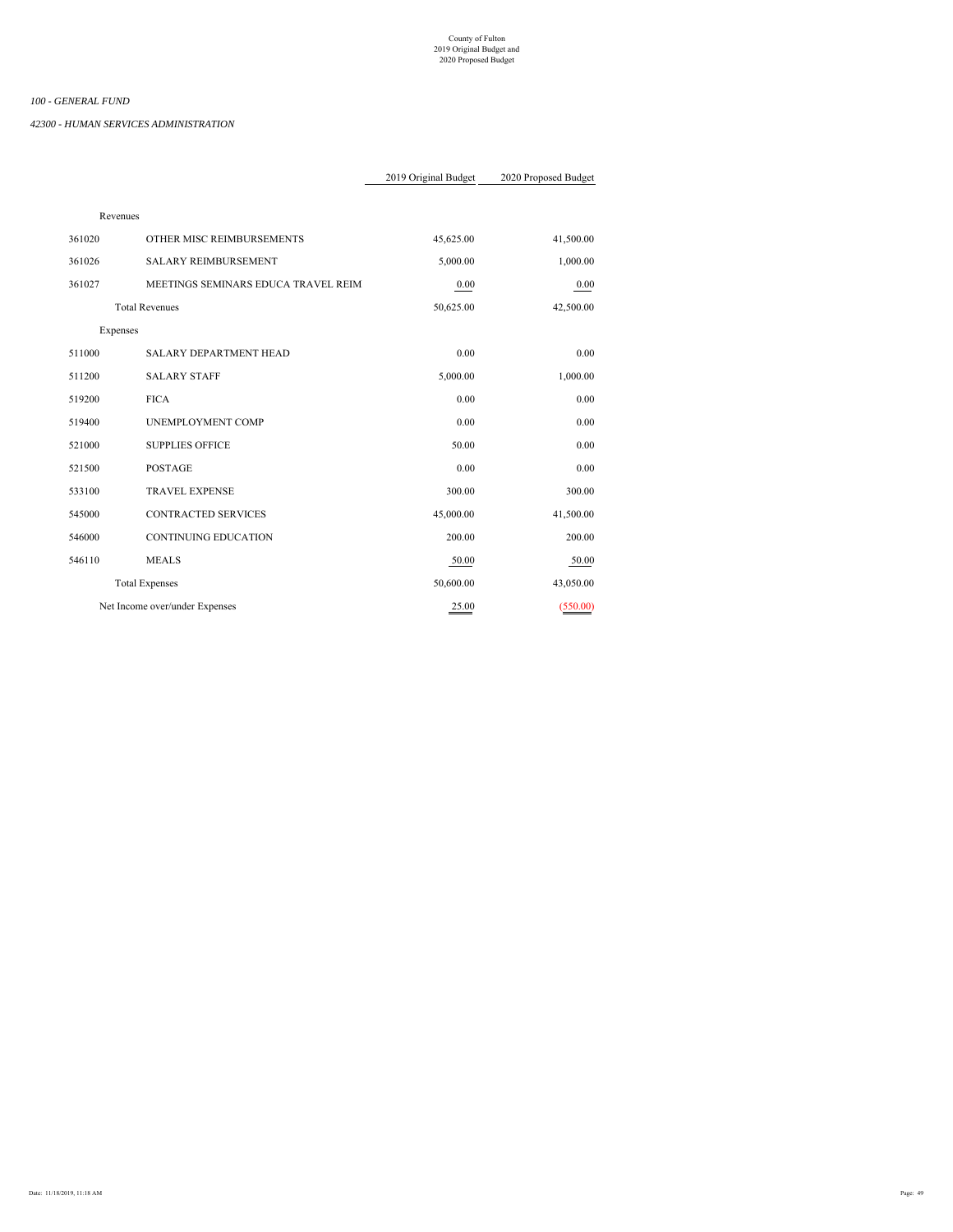# *100 - GENERAL FUND*

#### *43800 - LIQUID FUELS*

# 2019 Original Budget 2020 Proposed Budget

#### Revenues

| 361002 | <b>TAX CERTIFICATES</b>        | 0.00 | 0.00 |
|--------|--------------------------------|------|------|
|        | <b>Total Revenues</b>          | 0.00 | 0.00 |
|        | Net Income over/under Expenses | 0.00 | 0.00 |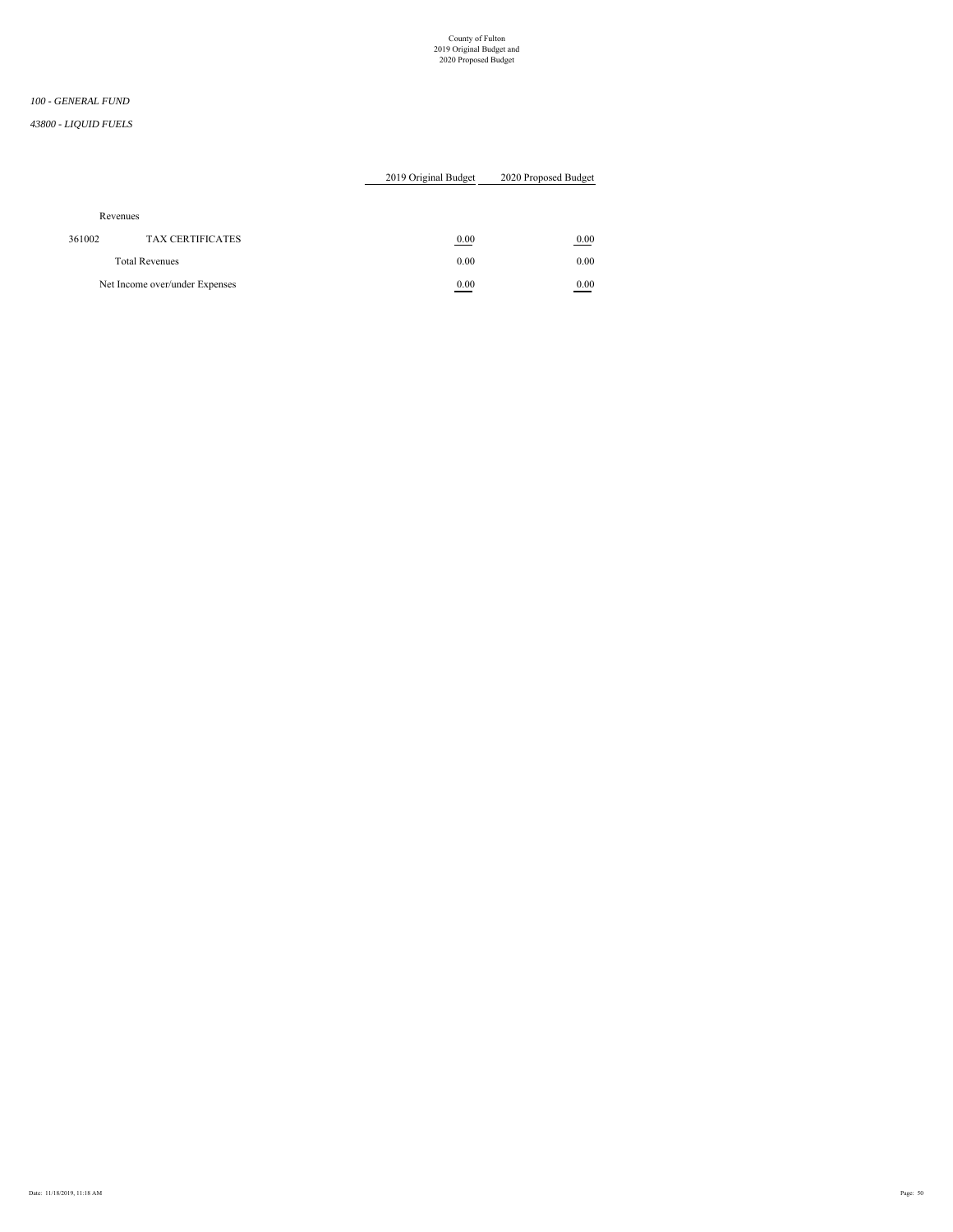# *100 - GENERAL FUND*

*46150 - GYPSY MOTH SUPPRESSION*

|        |                                | 2019 Original Budget | 2020 Proposed Budget |
|--------|--------------------------------|----------------------|----------------------|
|        |                                |                      |                      |
|        | Expenses                       |                      |                      |
| 511200 | <b>SALARY STAFF</b>            | 0.00                 | 0.00                 |
| 519200 | <b>FICA</b>                    | 0.00                 | 0.00                 |
| 519400 | UNEMPLOYMENT COMP              | 0.00                 | 0.00                 |
| 533100 | <b>TRAVEL EXPENSE</b>          | 0.00                 | 0.00                 |
|        | <b>Total Expenses</b>          | 0.00                 | 0.00                 |
|        | Net Income over/under Expenses | 0.00                 | 0.00                 |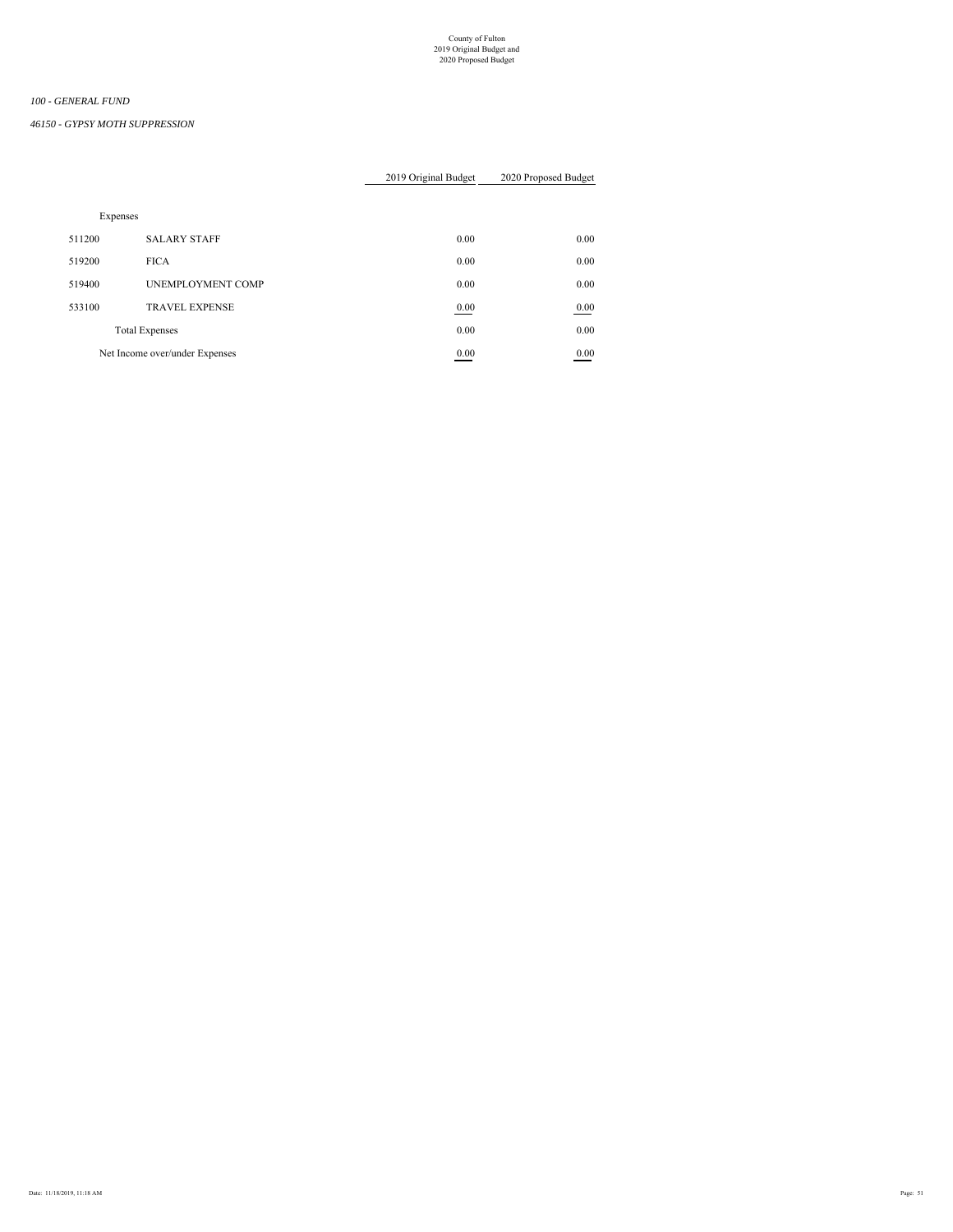# *100 - GENERAL FUND*

#### *46175 - PENN STATE EXTENSION*

|          |                             | 2019 Original Budget | 2020 Proposed Budget |
|----------|-----------------------------|----------------------|----------------------|
|          |                             |                      |                      |
| Expenses |                             |                      |                      |
| 511200   | <b>SALARY STAFF</b>         | 27,581.00            | 27,581.00            |
| 519200   | <b>FICA</b>                 | 2,110.00             | 2,110.00             |
| 519400   | <b>UNEMPLOYMENT COMP</b>    | 203.00               | 205.00               |
| 538300   | <b>RENTALS OF BUILDINGS</b> | 9,600.00             | 10,200.00            |

545300 REPAIRS & MAINTENANCE BUILDINGS 0.00 0.00 0.00 0.00 552200 PENN STATE EXTENSION ANNUAL ALLOTME 14,579.00 14,579.00

| <b>Total Expenses</b><br>the contract of the contract of the contract of the contract of the contract of the contract of the contract of | 54,073.00 | 54,675.00 |
|------------------------------------------------------------------------------------------------------------------------------------------|-----------|-----------|
|                                                                                                                                          |           |           |

Net Income over/under Expenses (54,073.00) (54,675.00)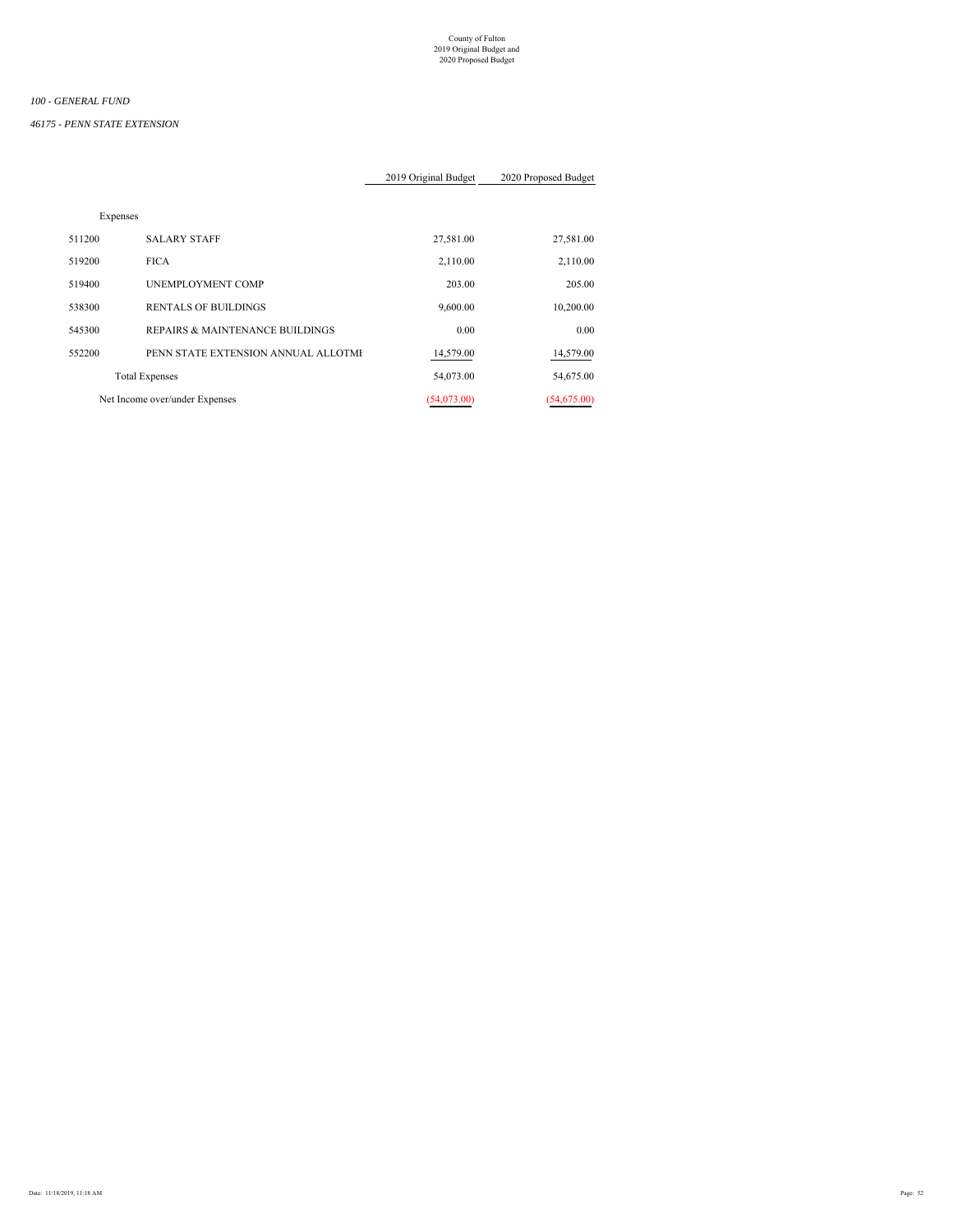# *100 - GENERAL FUND*

#### *48100 - EMPLOYEE BENEFITS*

| 2019 Original Budget | 2020 Proposed Budget |  |
|----------------------|----------------------|--|
|----------------------|----------------------|--|

| Expenses |                                |              |                |
|----------|--------------------------------|--------------|----------------|
| 519500   | <b>WORKERS COMP</b>            | 31,500.00    | 46,500.00      |
| 519601   | <b>DENTAL INSURANCE</b>        | 31,500.00    | 35,680.00      |
| 519602   | <b>VISION INSURANCE</b>        | 5,000.00     | 5,240.00       |
| 519603   | <b>HEALTH INSURANCE</b>        | 552,000.00   | 530,498.00     |
| 519700   | <b>RETIREMENT</b>              | 327,000.00   | 401,587.00     |
| 519800   | LIFE INSURANCE                 | 5,000.00     | 5,000.00       |
|          | <b>Total Expenses</b>          | 952,000.00   | 1,024,505.00   |
|          | Net Income over/under Expenses | (952,000,00) | (1,024,505.00) |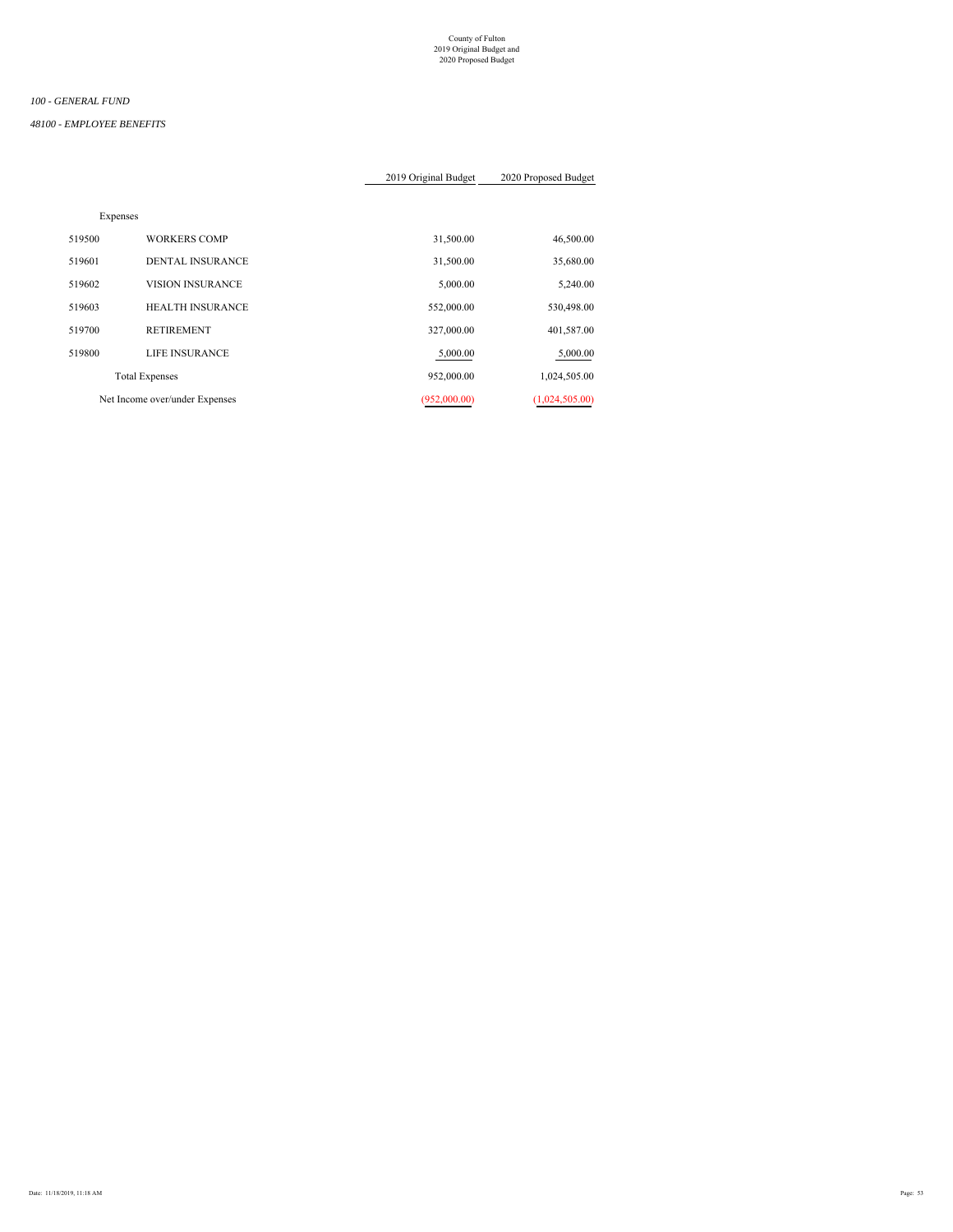# *100 - GENERAL FUND*

#### *48600 - INSURANCE*

# 2019 Original Budget 2020 Proposed Budget

#### Expenses

| 535200 | <b>INSURANCE LIABILITY</b>     | 56,000.00   | 63,425.00    |
|--------|--------------------------------|-------------|--------------|
|        | <b>Total Expenses</b>          | 56,000.00   | 63,425.00    |
|        | Net Income over/under Expenses | (56,000.00) | (63, 425.00) |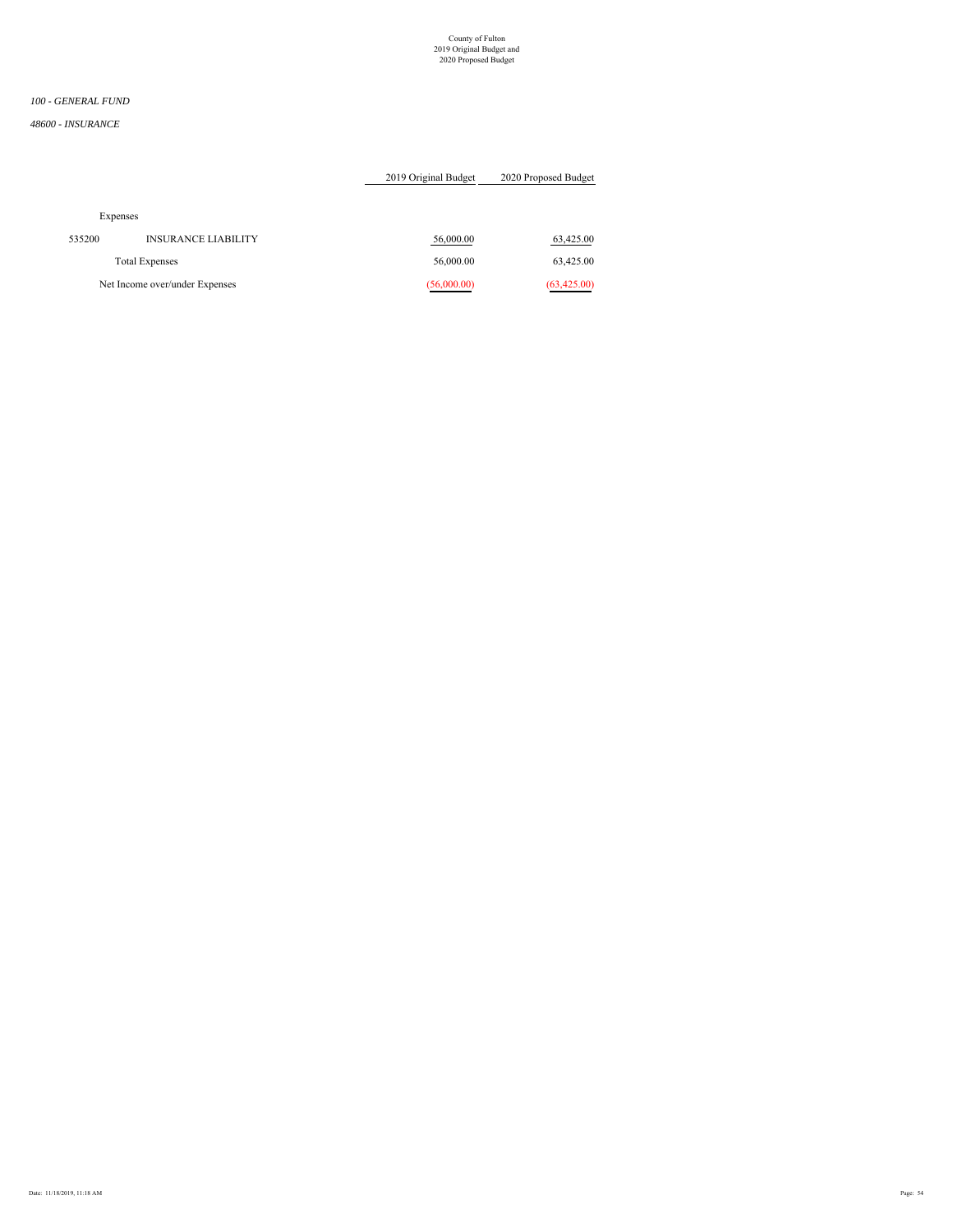# *100 - GENERAL FUND*

#### *48900 - COUNTY ALLOTMENT*

| Expenses                       |                                     |             |             |
|--------------------------------|-------------------------------------|-------------|-------------|
| 531505                         | DRUG & ALCOHOL SERVICES             | 8,500.00    | 15,000.00   |
| 531506                         | MH / ID SERVICES                    | 25,000.00   | 0.00        |
| 552100                         | FULTON INDUSTRIAL DEVELOPMENT ASSOC | 10,000.00   | 10,000.00   |
| 552210                         | <b>CONSERVATION DISTRICT</b>        | 0.00        | 0.00        |
| 552300                         | <b>FC LIBRARY</b>                   | 12,000.00   | 12,000.00   |
| 553200                         | AREA AGENCY ON AGING                | 10,965.00   | 10,965.00   |
|                                | <b>Total Expenses</b>               | 66,465.00   | 47,965.00   |
| Net Income over/under Expenses |                                     | (66.465.00) | (47,965.00) |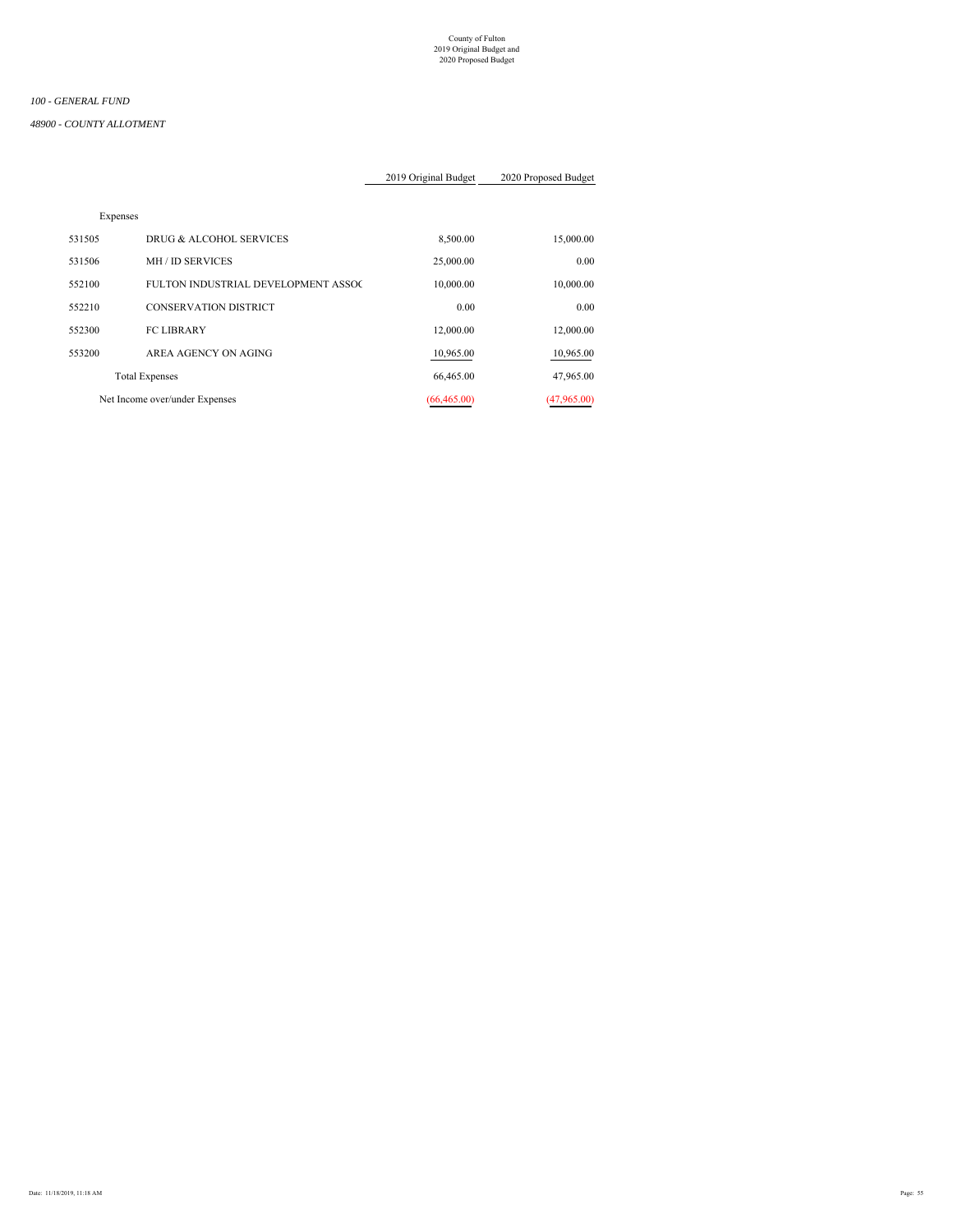### *100 - GENERAL FUND*

#### *48901 - OTHER ADMINISTRATIVE*

| 2019 Original Budget | 2020 Proposed Budget |
|----------------------|----------------------|
|                      |                      |

# Expenses

|       | 0.00<br>and the state of the con- | 30,214.00    | <b>OVERTIME COMPENSATION</b>   | 511800 |
|-------|-----------------------------------|--------------|--------------------------------|--------|
| 49200 | 0.00                              | 30,214.00    | <b>Total Expenses</b>          |        |
|       | 0.00                              | (30, 214.00) | Net Income over/under Expenses |        |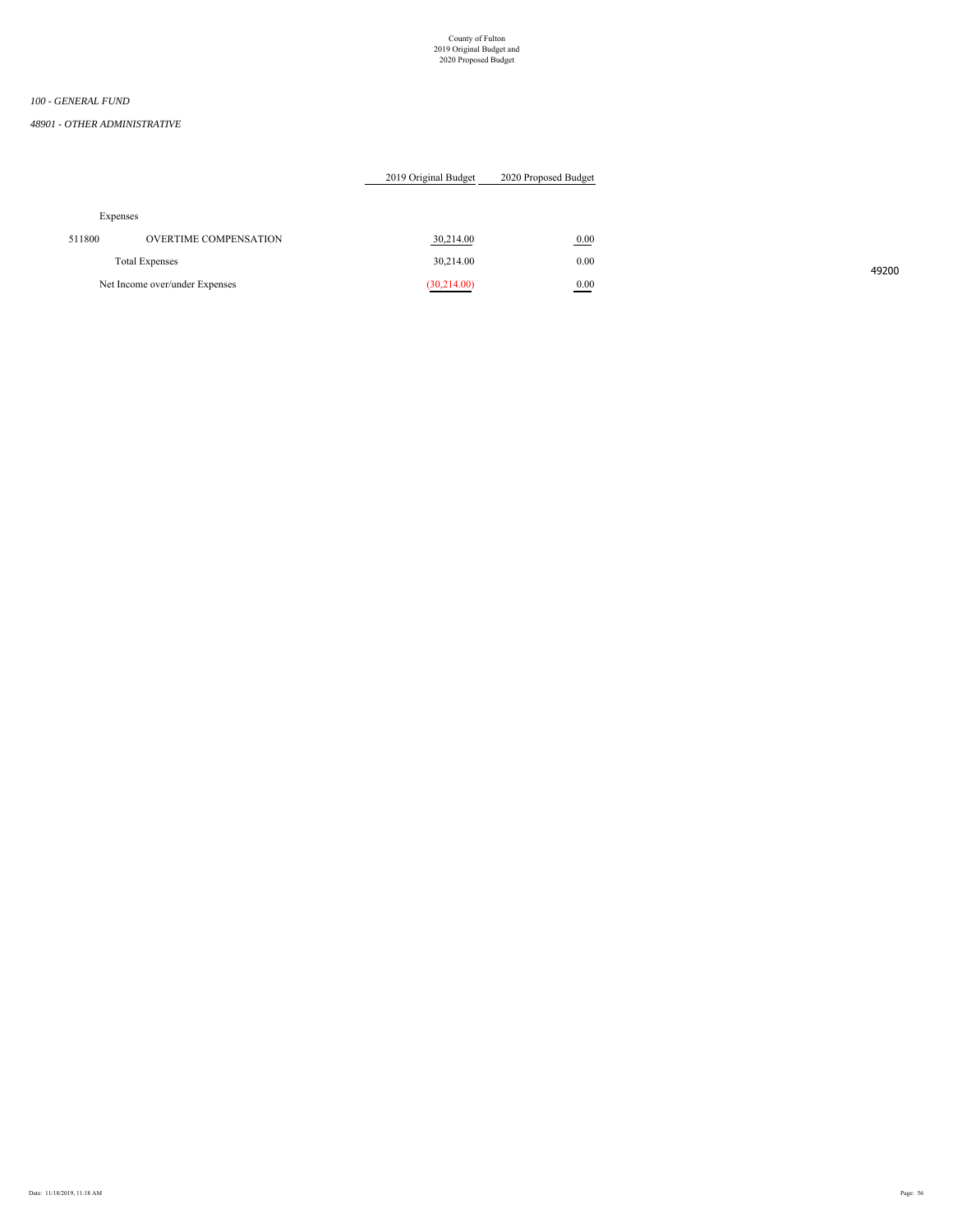*49200 - INTERFUND OPERATING TRANSFERS*

| Revenues |                                        |              |                |
|----------|----------------------------------------|--------------|----------------|
| 392203   | TRANSFER FROM FUND 244                 | 37,531.00    | 37,511.00      |
| 392204   | TRANSFER FROM FUND 206                 | 850.00       | 850.00         |
| 392205   | <b>TRANSFER FROM FUND 205</b>          | 1,700.00     | 1,700.00       |
| 392212   | <b>TRANSFER FROM FUND 212</b>          | 5,100.00     | 5,500.00       |
| 392229   | <b>TRANSFER FROM FUND 229</b>          | 5,000.00     | 5,000.00       |
| 392233   | TRANSFER FROM FUND 233                 | 5,672.00     | 5,672.00       |
| 392234   | TRANSFER FROM FUND 234                 | 31,401.00    | 31,401.00      |
| 392243   | <b>TRANSFER FROM FUND 243</b>          | 8,000.00     | 8,000.00       |
| 392244   | TRANSFER FROM FUND 244                 | 0.00         | 37,511.00      |
| 392247   | TRANSFER FROM FUND 247                 | 18,800.00    | 15,000.00      |
| 392299   | TRANSFER FROM FUND 204                 | 4,000.00     | 3,810.00       |
| 392300   | TRANSFER FROM FUND 300 - CAPITAL RESEF | 45,000.00    | 0.00           |
|          | <b>Total Revenues</b>                  | 163,054.00   | 151,955.00     |
| Expenses |                                        |              |                |
| 592200   | TRANSFER TO FUND 400                   | 532,005.00   | 353,379.00     |
| 592211   | TRANSFER TO FUND 211                   | 6,804.00     | 6,759.00       |
| 592227   | <b>TRANSFER TO FUND 227</b>            | 21,511.00    | 25,313.00      |
| 592229   | <b>TRANSFER TO FUND 229</b>            | 15,580.00    | 25,000.00      |
| 592231   | TRANSFER TO FUND 231                   | 18,479.00    | 19,025.00      |
| 592235   | TRANSFER TO FUND 235                   | 41,299.00    | 42,439.00      |
| 592238   | TRANSFER TO FUND 238                   | 0.00         | 972,164.00     |
| 592240   | TRANSFER TO FUND 240                   | 2,000.00     | 2,000.00       |
| 592256   | TRANSFER TO FUND 256                   | 14,686.00    | 15,224.00      |
| 592300   | TRANSFER TO FUND 300                   | 0.00         | 225,028.00     |
| 592348   | <b>TRANSFER TO FUND 348</b>            | 0.00         | 0.00           |
|          | <b>Total Expenses</b>                  | 652,364.00   | 1,686,331.00   |
|          | Net Income over/under Expenses         | (489,310.00) | (1,534,376.00) |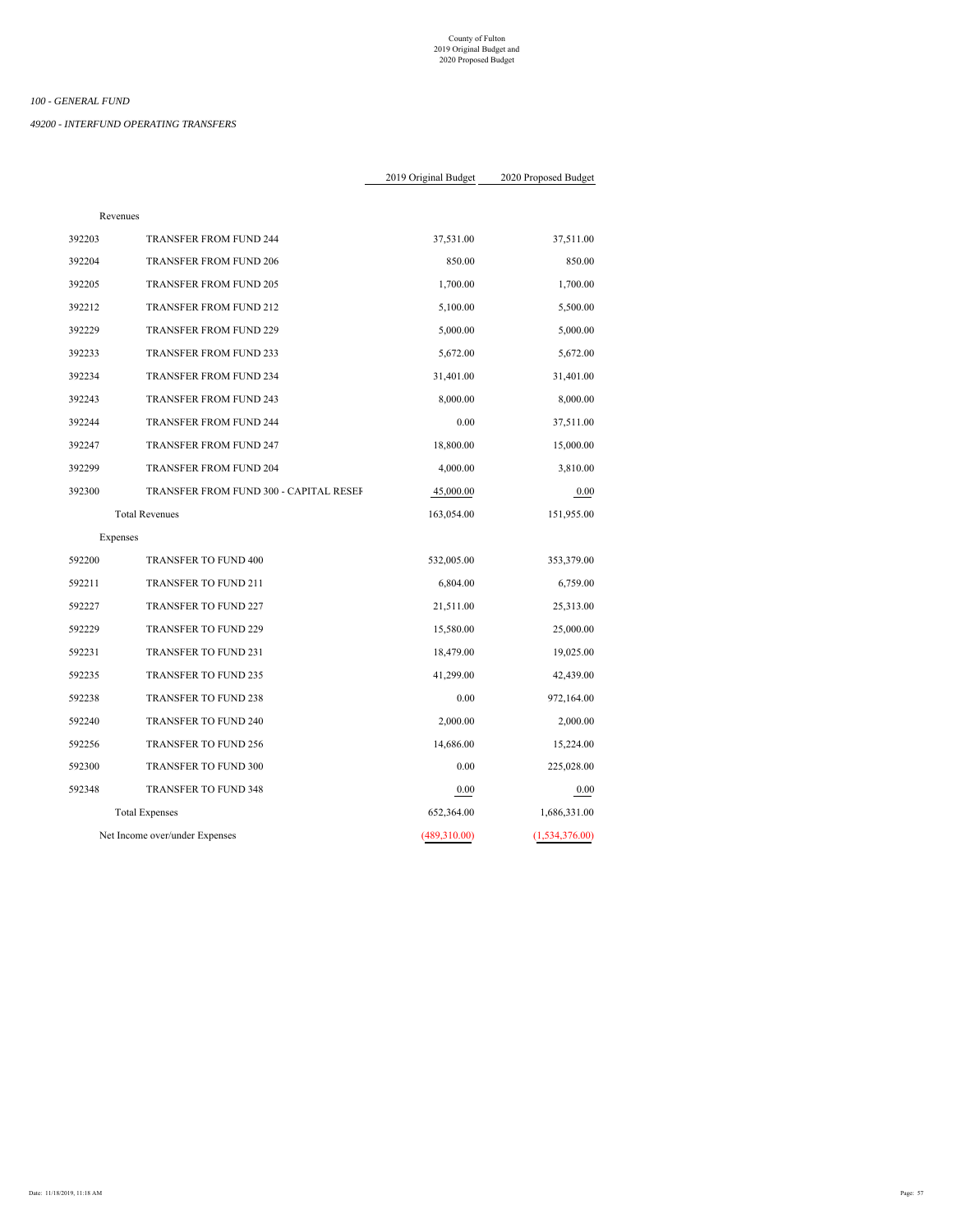# *201 - LIQUID FUELS FUND 43800 - LIQUID FUELS*

|                                |                                     | 2019 Original Budget | 2020 Proposed Budget |
|--------------------------------|-------------------------------------|----------------------|----------------------|
| Revenues                       |                                     |                      |                      |
| 341010                         | <b>INTEREST EARNINGS</b>            | 10.00                | 10.00                |
| 354300                         | PENNDOT LIQUID FUELS FUND           | 35,000.00            | 35,000.00            |
| <b>Total Revenues</b>          |                                     | 35,010.00            | 35,010.00            |
| Expenses                       |                                     |                      |                      |
| 534000                         | <b>ADVERTISING</b>                  | 0.00                 | 0.00                 |
| 536100                         | ELECTRICITY - MAINTENANCE           | 0.00                 | 0.00                 |
| 536145                         | ELECTRICITY - RT 16 (LIQUID FUEL)   | 120.00               | 120.00               |
| 542000                         | DUES SUBSCRIPTIONS MEMBERSHIPS      | 6,380.00             | 6,380.00             |
| 561000                         | CAPITAL CONSTRUCTION GENERAL CONTRA | 29,000.00            | 29,000.00            |
| <b>Total Expenses</b>          |                                     | 35,500.00            | 35,500.00            |
| Net Income over/under Expenses |                                     | (490.00)             | (490.00)             |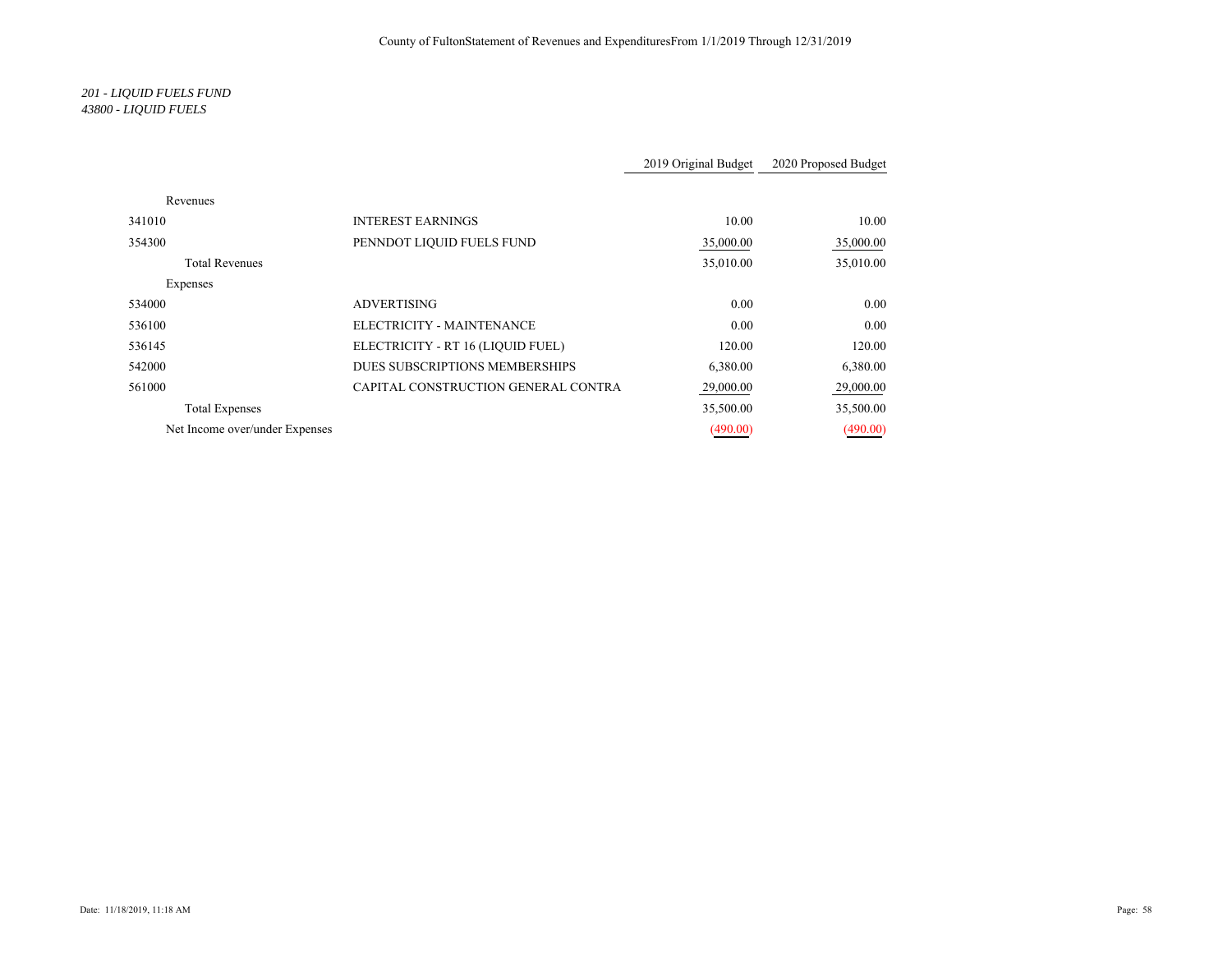#### *204 - RECORDS IMPROVEMENT 40390 - TREASURER*

|                                |                             | 2019 Original Budget | 2020 Proposed Budget |
|--------------------------------|-----------------------------|----------------------|----------------------|
| Revenues                       |                             |                      |                      |
| 341010                         | <b>INTEREST EARNINGS</b>    | 10.00                | 10.00                |
| 361032                         | <b>AUTOMATION FEES</b>      | 4,000.00             | 3,800.00             |
| <b>Total Revenues</b>          |                             | 4,010.00             | 3,810.00             |
| Expenses                       |                             |                      |                      |
| 592202                         | <b>TRANSFER TO FUND 100</b> | 4,000.00             | 3,810.00             |
| <b>Total Expenses</b>          |                             | 4,000.00             | 3,810.00             |
| Net Income over/under Expenses |                             | 10.00                | 0.00                 |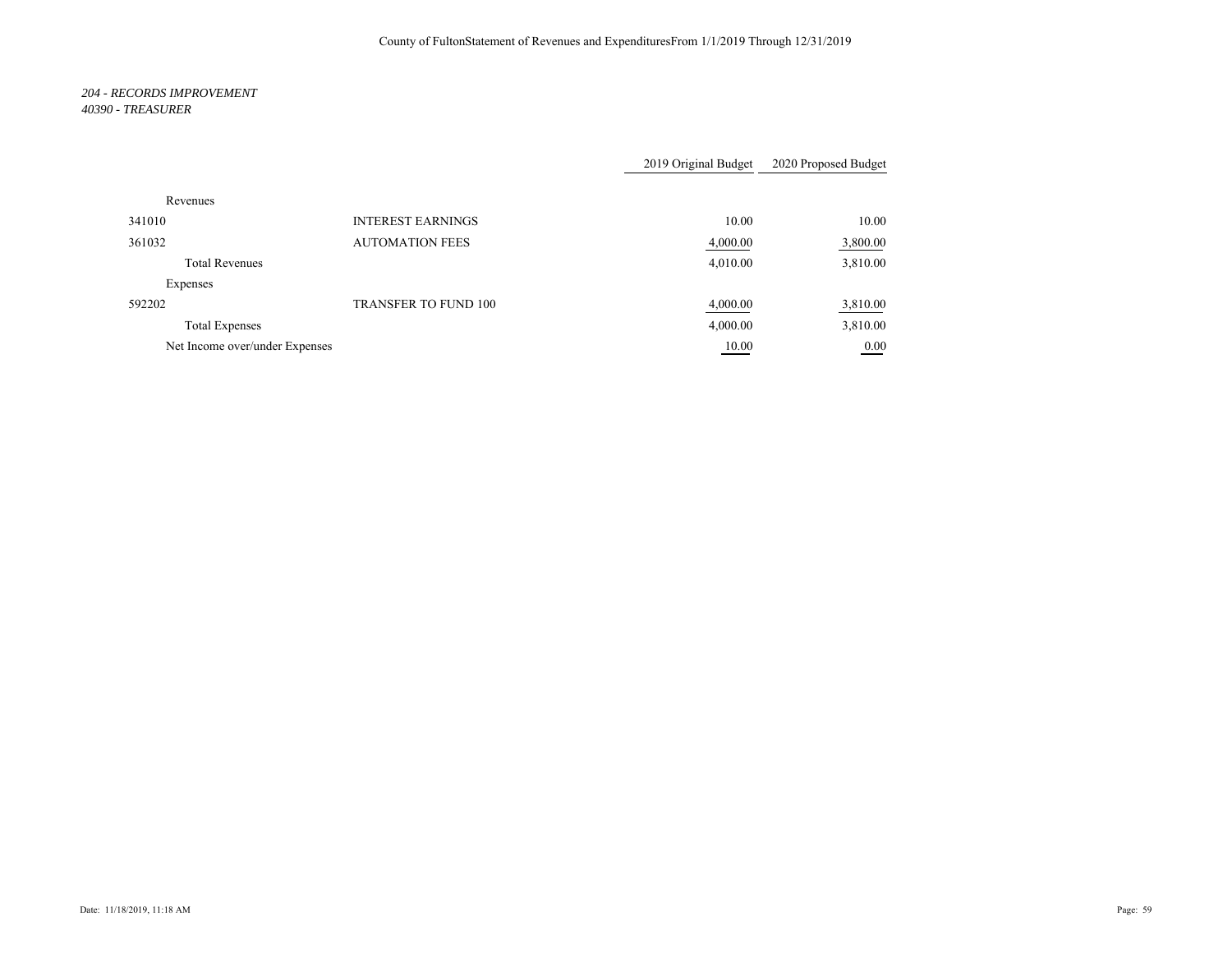#### *205 - PROTHONOTARY AUTOMATION 40532 - PROTHONOTARY*

|                                |                             | 2019 Original Budget | 2020 Proposed Budget |
|--------------------------------|-----------------------------|----------------------|----------------------|
| Revenues                       |                             |                      |                      |
| 341010                         | <b>INTEREST EARNINGS</b>    | 1.00                 | 1.00                 |
| 361032                         | <b>AUTOMATION FEES</b>      | 1,700.00             | 1,700.00             |
| <b>Total Revenues</b>          |                             | 1,701.00             | 1,701.00             |
| Expenses                       |                             |                      |                      |
| 592202                         | <b>TRANSFER TO FUND 100</b> | 1,700.00             | 1,700.00             |
| <b>Total Expenses</b>          |                             | 1,700.00             | 1,700.00             |
| Net Income over/under Expenses |                             | 1.00                 | 1.00                 |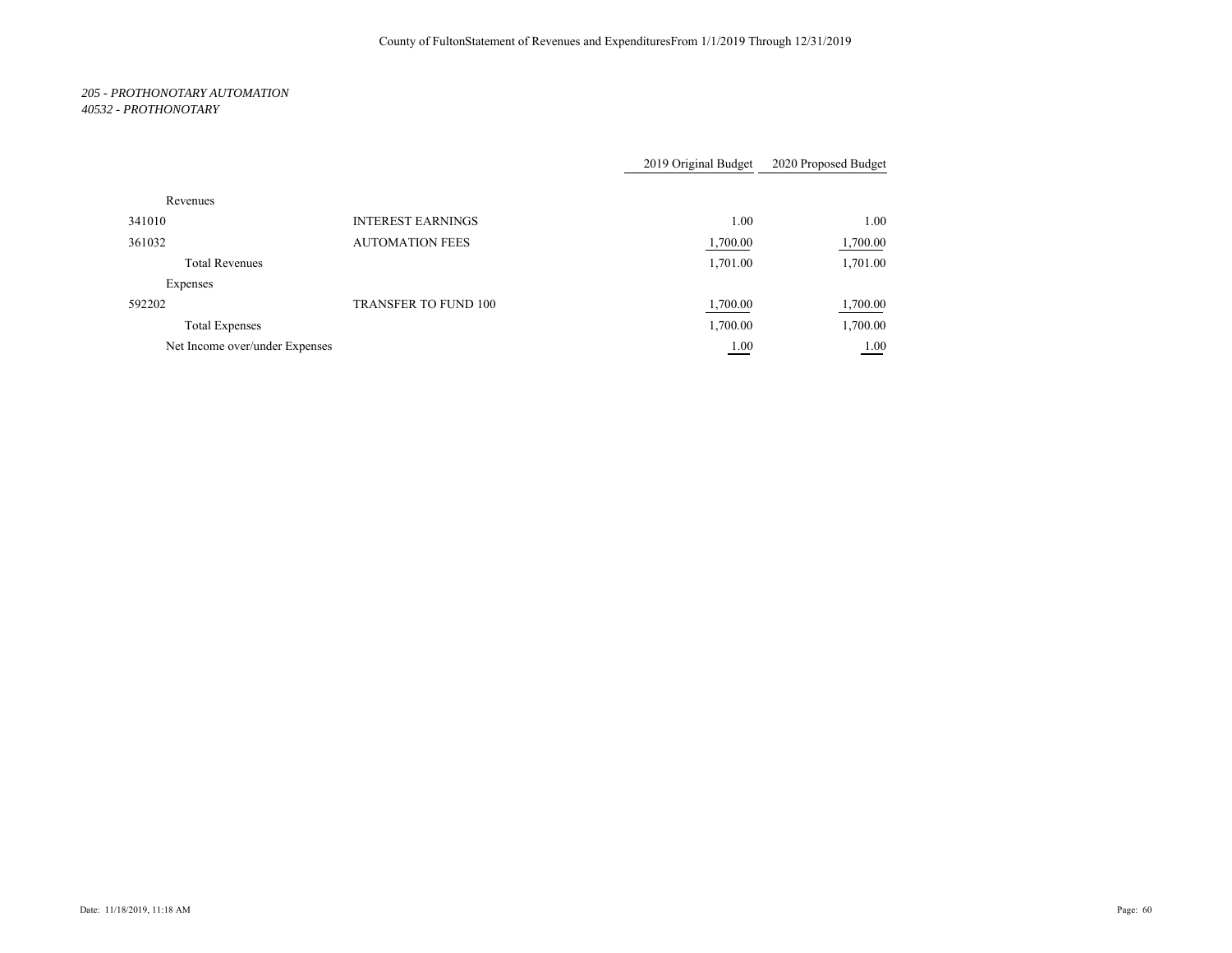#### *206 - CLERK OF COURTS AUTOMATION 40945 - CLERK OF COURTS*

|                                |                                    | 2019 Original Budget | 2020 Proposed Budget |
|--------------------------------|------------------------------------|----------------------|----------------------|
| Revenues                       |                                    |                      |                      |
| 341010                         | <b>INTEREST EARNINGS</b>           | 0.00                 | 0.00                 |
| 361005                         | <b>CLERK OF COURTS FILING FEES</b> | 850.00               | 850.00               |
| <b>Total Revenues</b>          |                                    | 850.00               | 850.00               |
| Expenses                       |                                    |                      |                      |
| 592202                         | <b>TRANSFER TO FUND 100</b>        | 850.00               | 850.00               |
| <b>Total Expenses</b>          |                                    | 850.00               | 850.00               |
| Net Income over/under Expenses |                                    | 0.00                 | 0.00                 |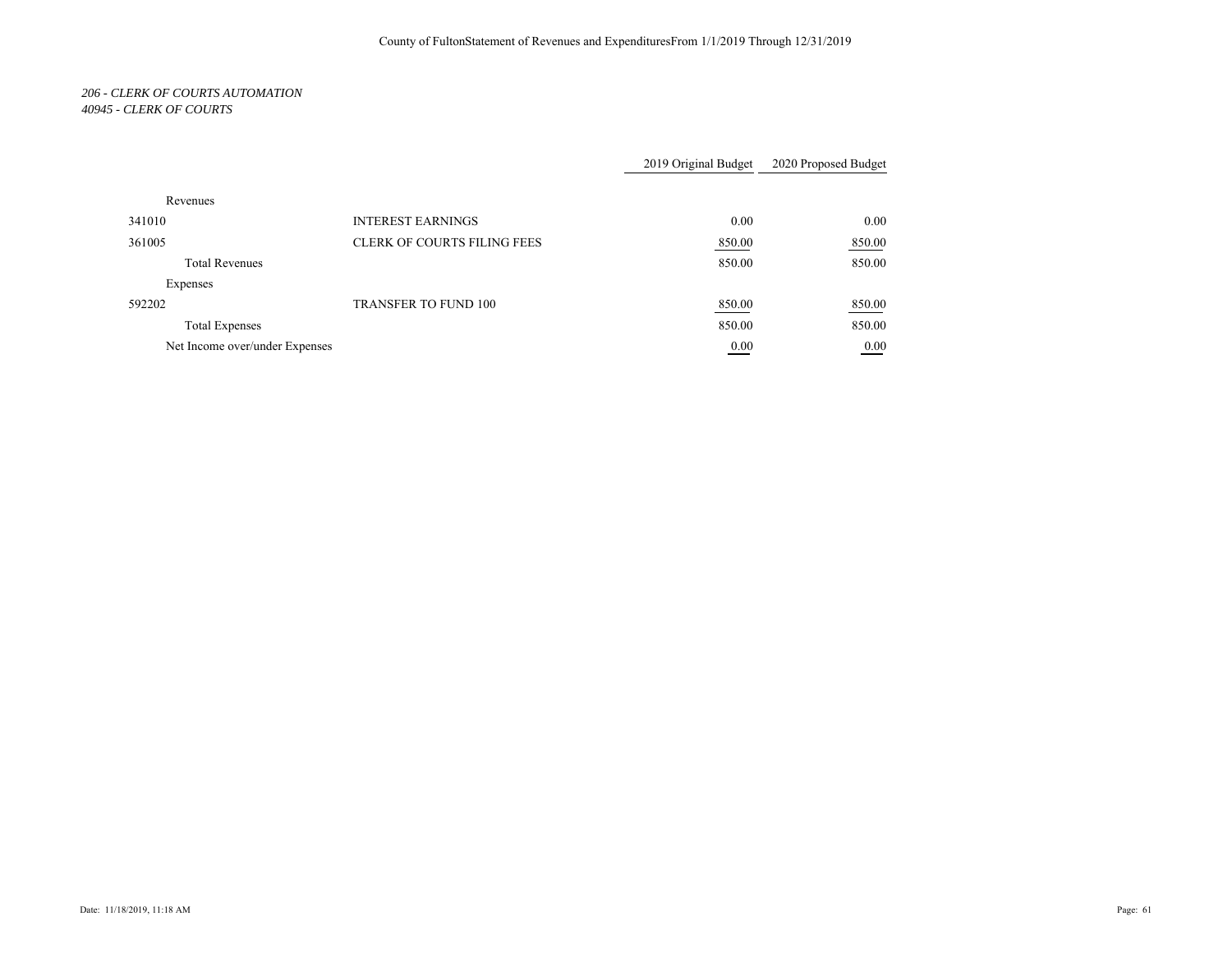#### *210 - ADOPTION COUNSELING 40390 - TREASURER*

|                                |                           | 2019 Original Budget | 2020 Proposed Budget |
|--------------------------------|---------------------------|----------------------|----------------------|
| Revenues                       |                           |                      |                      |
| 341010                         | <b>INTEREST EARNINGS</b>  | 3.00                 | 2.00                 |
| 361020                         | OTHER MISC REIMBURSEMENTS | 100.00               | 0.00                 |
| <b>Total Revenues</b>          |                           | 103.00               | 2.00                 |
| Net Income over/under Expenses |                           | 103.00               | 2.00                 |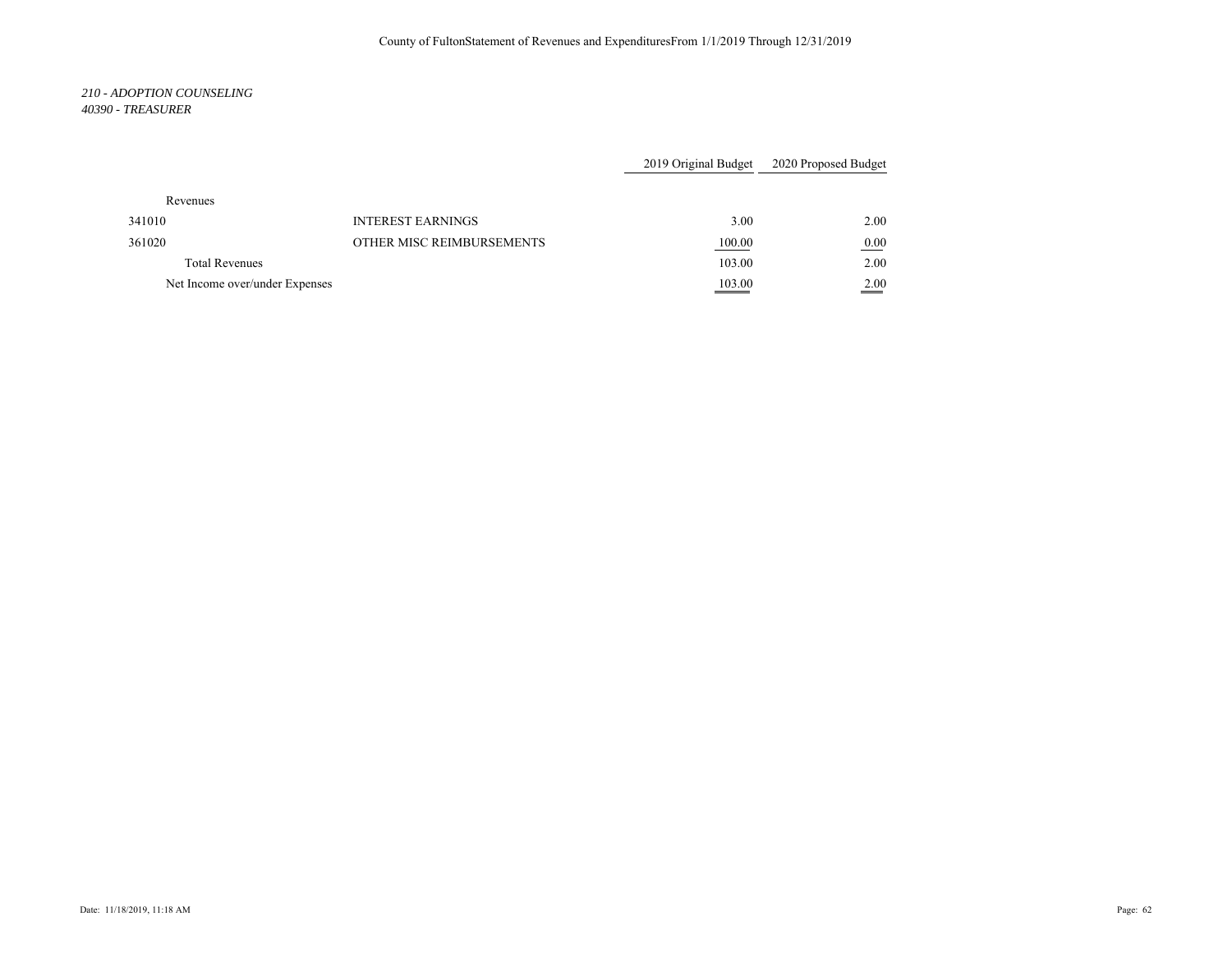#### *211 - INDEPENDENT LIVING 42200 - CHILDREN SERVICES*

|                                |                                         | 2019 Original Budget | 2020 Proposed Budget |
|--------------------------------|-----------------------------------------|----------------------|----------------------|
|                                |                                         |                      |                      |
| Revenues                       |                                         |                      |                      |
| 341010                         | <b>INTEREST EARNINGS</b>                | 30.00                | 0.00                 |
| 351606                         | FOG-MISC                                | 43,091.00            | 42,666.00            |
| 392010                         | TRANSFER FROM FUND 100                  | 6,804.00             | 6,759.00             |
| <b>Total Revenues</b>          |                                         | 49,925.00            | 49,425.00            |
| Expenses                       |                                         |                      |                      |
| 521000                         | <b>SUPPLIES OFFICE</b>                  | 0.00                 | 0.00                 |
| 521200                         | <b>CLIENT SUPPLIES - CHILD SERVICES</b> | 19,275.00            | 14,775.00            |
| 524100                         | <b>SUPPLIES GENERAL</b>                 | 0.00                 | 0.00                 |
| 531515                         | <b>FAMILY GROUP DECISION MAKING</b>     | 0.00                 | 0.00                 |
| 531530                         | PROF SER GROUP HOME INSTITUTIONAL       | 0.00                 | 0.00                 |
| 533100                         | <b>TRAVEL EXPENSE</b>                   | 0.00                 | 0.00                 |
| 545200                         | <b>COMPUTER/SOFTWARE SUPPORT</b>        | 0.00                 | 0.00                 |
| 545490                         | <b>CONTRACTED CHILD SERVICES</b>        | 30,650.00            | 34,650.00            |
| <b>Total Expenses</b>          |                                         | 49,925.00            | 49,425.00            |
| Net Income over/under Expenses |                                         | 0.00                 | 0.00                 |
|                                |                                         |                      |                      |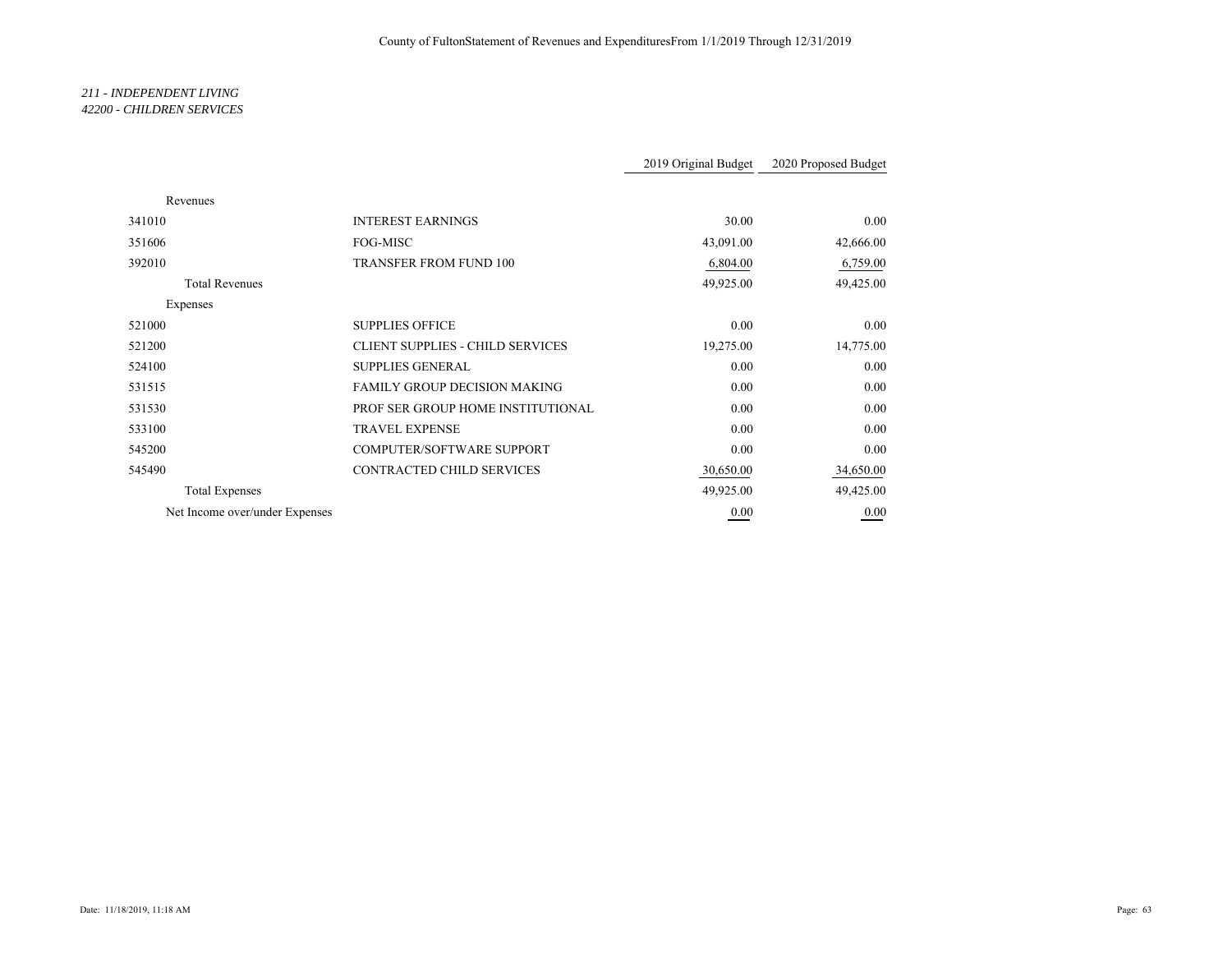#### *212 - RECORDER OF DEEDS IMPROVEMENT FUND 40530 - RECORDER OF DEEDS*

|                                |                             | 2019 Original Budget       | 2020 Proposed Budget |
|--------------------------------|-----------------------------|----------------------------|----------------------|
| Revenues                       |                             |                            |                      |
| 361012                         | CS RECORDER OF DEEDS        | 5,100.00                   | 5,500.00             |
| <b>Total Revenues</b>          |                             | 5,100.00                   | 5,500.00             |
| Expenses                       |                             |                            |                      |
| 592202                         | <b>TRANSFER TO FUND 100</b> | 5,100.00                   | 5,500.00             |
| <b>Total Expenses</b>          |                             | 5,100.00                   | 5,500.00             |
| Net Income over/under Expenses |                             | 0.00<br>and the control of | 0.00                 |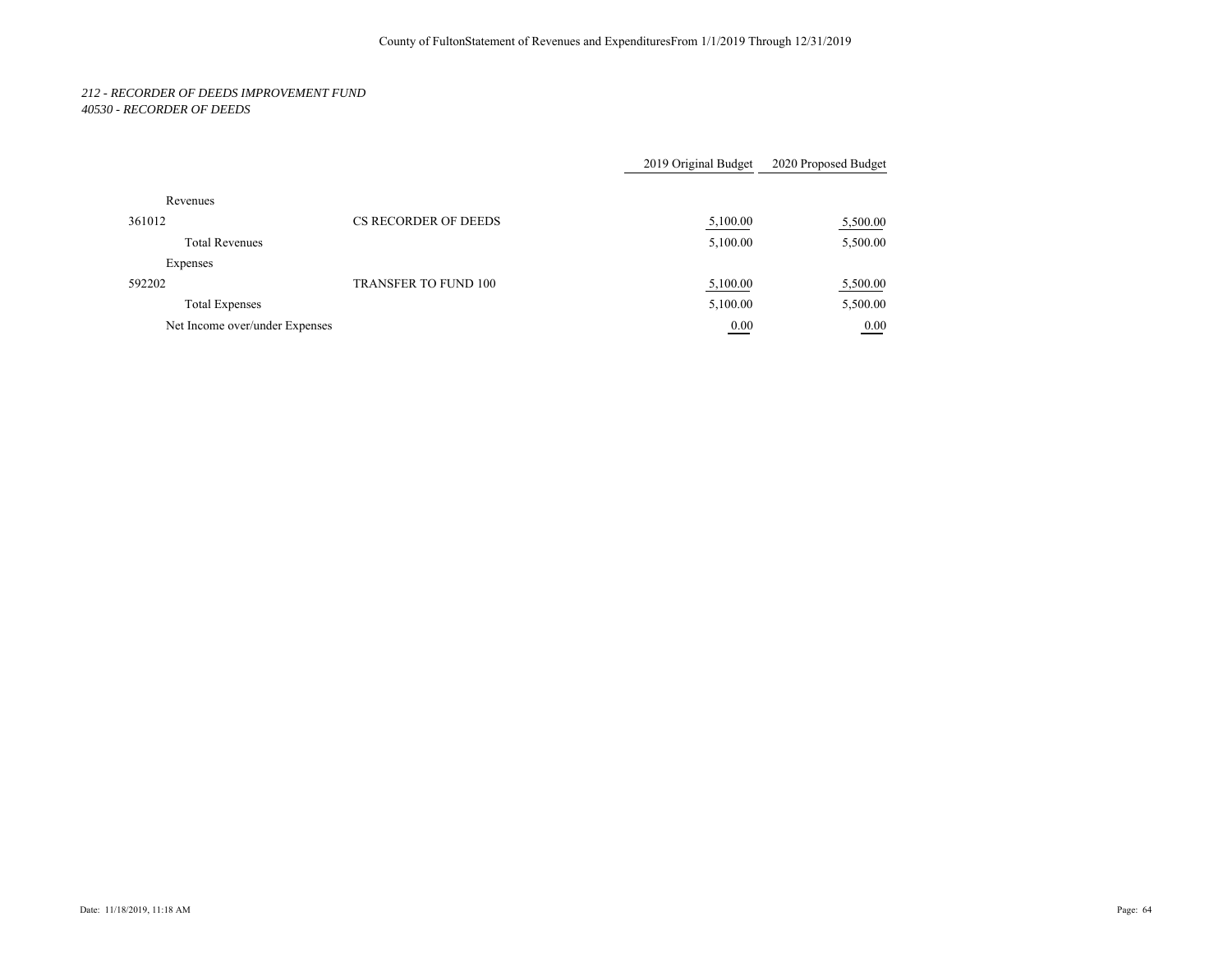# *214 - LIQUID FUELS BRIDGE FUND ACT 44 43800 - LIQUID FUELS*

|                                |                               | 2019 Original Budget | 2020 Proposed Budget |
|--------------------------------|-------------------------------|----------------------|----------------------|
| Revenues                       |                               |                      |                      |
| 341010                         | <b>INTEREST EARNINGS</b>      | 12.00                | 12.00                |
| 354300                         | PENNDOT LIQUID FUELS FUND     | 3,750.00             | 3,750.00             |
| <b>Total Revenues</b>          |                               | 3,762.00             | 3,762.00             |
| Expenses                       |                               |                      |                      |
| 531300                         | PROF SER ENGINEER & ARCHITECT | 0.00                 | 0.00                 |
| <b>Total Expenses</b>          |                               | 0.00                 | 0.00                 |
| Net Income over/under Expenses |                               | 3,762.00             | 3,762.00             |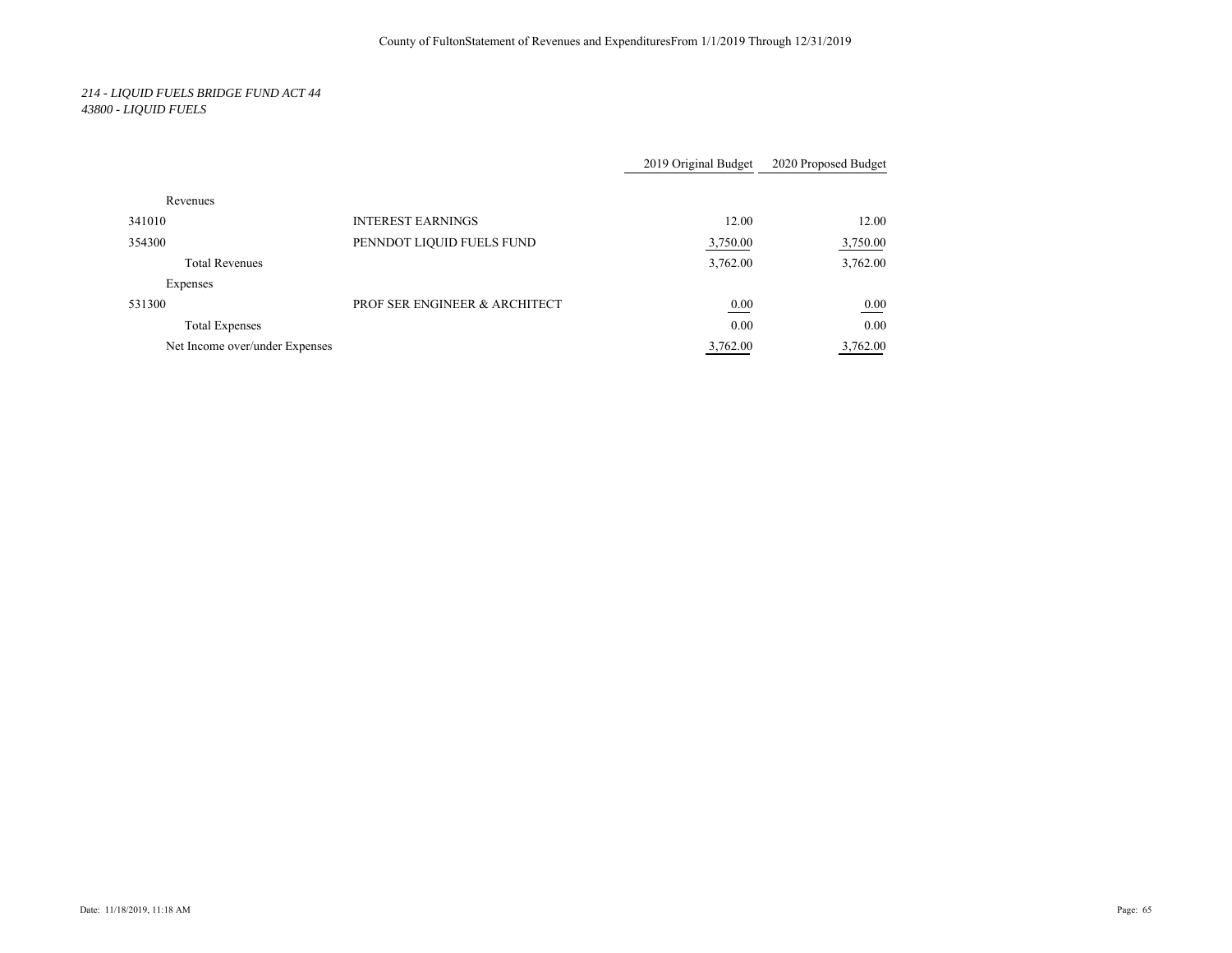#### *218 - CLERK OF ORPHANS COURT AUTOMATION 40985 - CLERK OF ORPHANS COURT*

|                                |                          | 2019 Original Budget | 2020 Proposed Budget |
|--------------------------------|--------------------------|----------------------|----------------------|
| Revenues                       |                          |                      |                      |
| 341010                         | <b>INTEREST EARNINGS</b> | 6.00                 | 6.00                 |
| 361032                         | <b>AUTOMATION FEES</b>   | 500.00               | 500.00               |
| <b>Total Revenues</b>          |                          | 506.00               | 605.00               |
| Expenses                       |                          |                      |                      |
| 545400                         | <b>INFOCON SERVICES</b>  | 0.00                 | 0.00                 |
| <b>Total Expenses</b>          |                          | 0.00                 | 0.00                 |
| Net Income over/under Expenses |                          | 506.00               | 605.00               |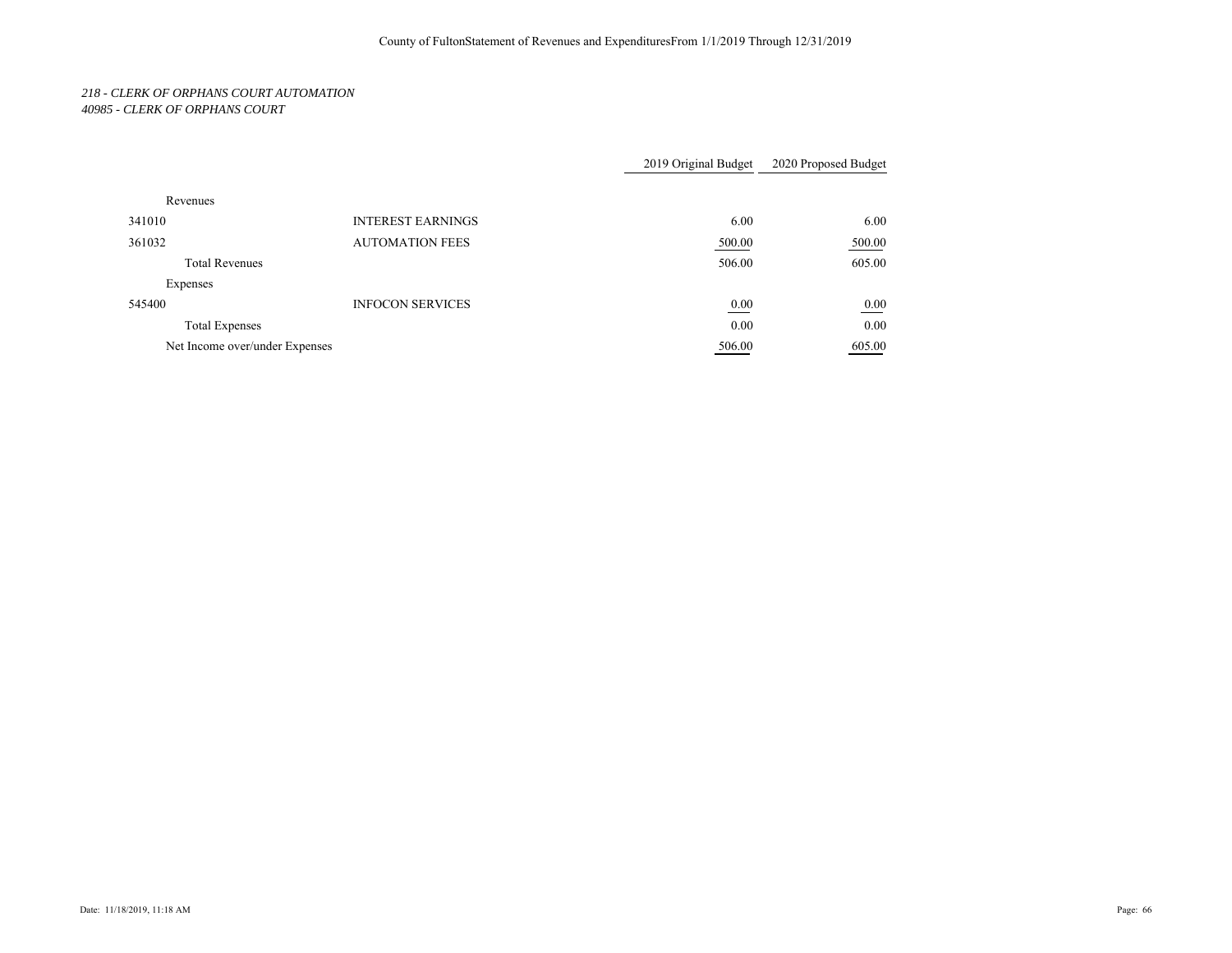#### *219 - REGISTER OF WILLS AUTOMATION 40531 - REGISTER OF WILLS*

|                                |                          | 2019 Original Budget | 2020 Proposed Budget |
|--------------------------------|--------------------------|----------------------|----------------------|
| Revenues                       |                          |                      |                      |
| 341010                         | <b>INTEREST EARNINGS</b> | 3.00                 | 3.00                 |
| 361032                         | <b>AUTOMATION FEES</b>   | 300.00               | 300.00               |
| <b>Total Revenues</b>          |                          | 303.00               | 303.00               |
| Expenses                       |                          |                      |                      |
| 545400                         | <b>INFOCON SERVICES</b>  | 0.00                 | 0.00                 |
| <b>Total Expenses</b>          |                          | 0.00                 | 0.00                 |
| Net Income over/under Expenses |                          | 303.00               | 303.00               |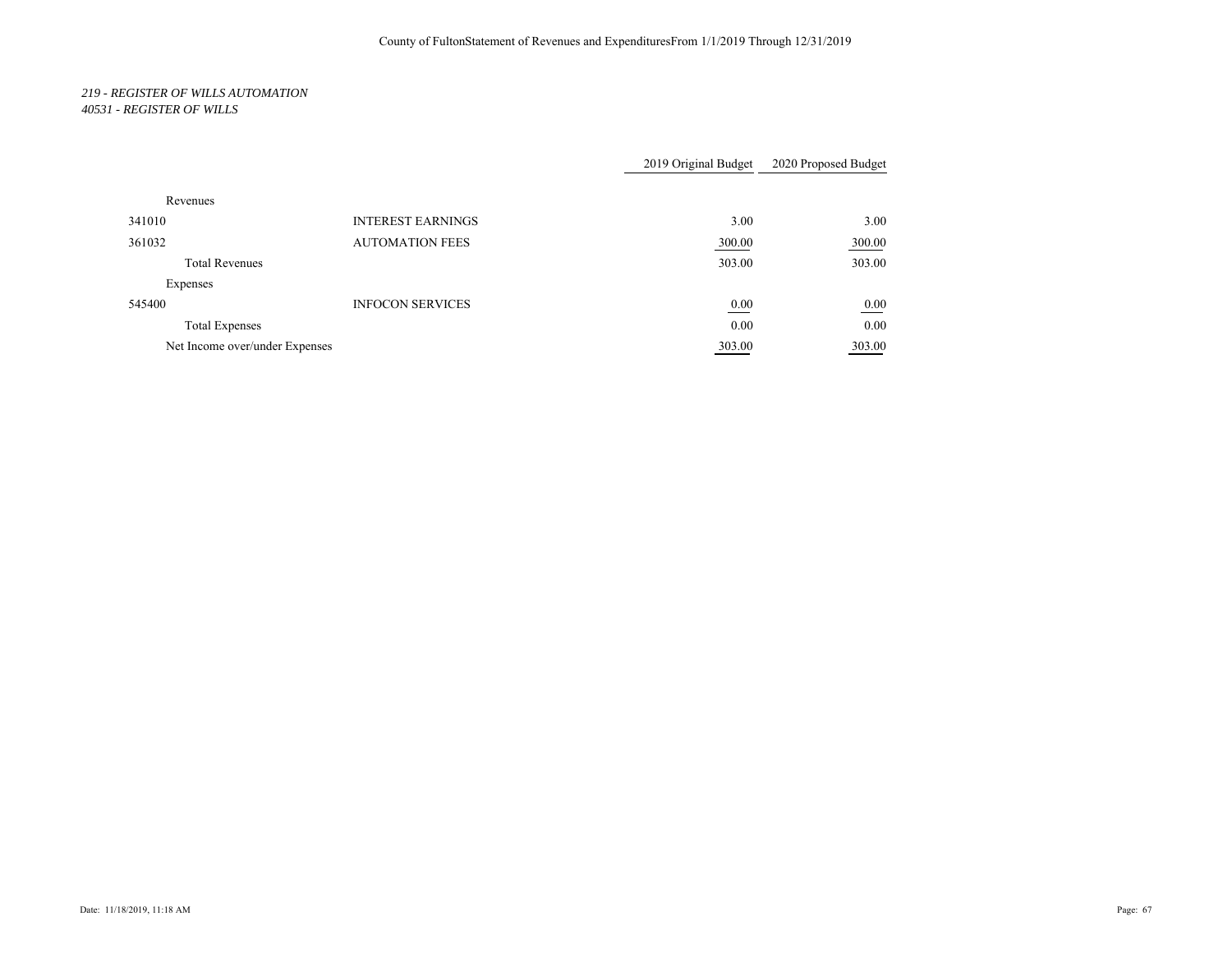# *220 - LIQUID FUELS \$5 VEHICLE REGISTRATION FEE 43800 - LIQUID FUELS*

|                                |                               | 2019 Original Budget | 2020 Proposed Budget |
|--------------------------------|-------------------------------|----------------------|----------------------|
| Revenues                       |                               |                      |                      |
| 341010                         | <b>INTEREST EARNINGS</b>      | 0.00                 | 50.00                |
| 354310                         | \$5 VEHICLE FEE FOR LOCAL USE | 0.00                 | 0.00                 |
| <b>Total Revenues</b>          |                               | 0.00                 | 50.00                |
| Expenses                       |                               |                      |                      |
| 548504                         | <b>LOAN INTEREST</b>          | 0.00                 | 0.00                 |
| 548509                         | PRIN PA INFRASTRUCTURE        | 0.00                 | 0.00                 |
| <b>Total Expenses</b>          |                               | 0.00                 | 0.00                 |
| Net Income over/under Expenses |                               | 0.00                 | 50.00                |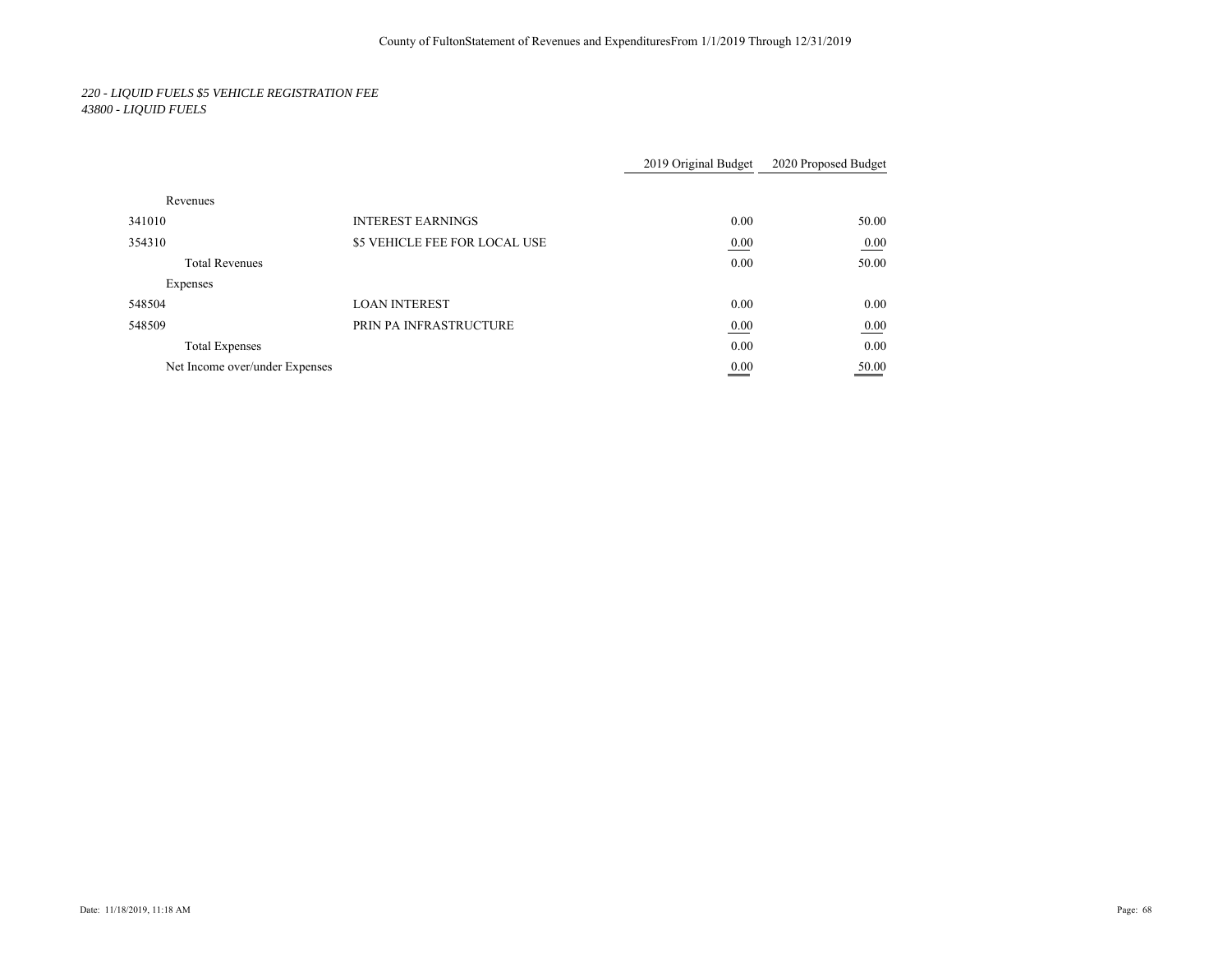# *221 - ACT 89 TRANSPORTATION FUND 43800 - LIQUID FUELS*

|                                |                                   | 2019 Original Budget | 2020 Proposed Budget |
|--------------------------------|-----------------------------------|----------------------|----------------------|
| Revenues                       |                                   |                      |                      |
| 341010                         | <b>INTEREST EARNINGS</b>          | 25.00                | 25.00                |
| 354305                         | <b>Act 89 TRANSPORTATION FUND</b> | 6,500.00             | 6,500.00             |
| <b>Total Revenues</b>          |                                   | 6,525.00             | 6,525.00             |
| Net Income over/under Expenses |                                   | 6,525.00             | 6,525.00             |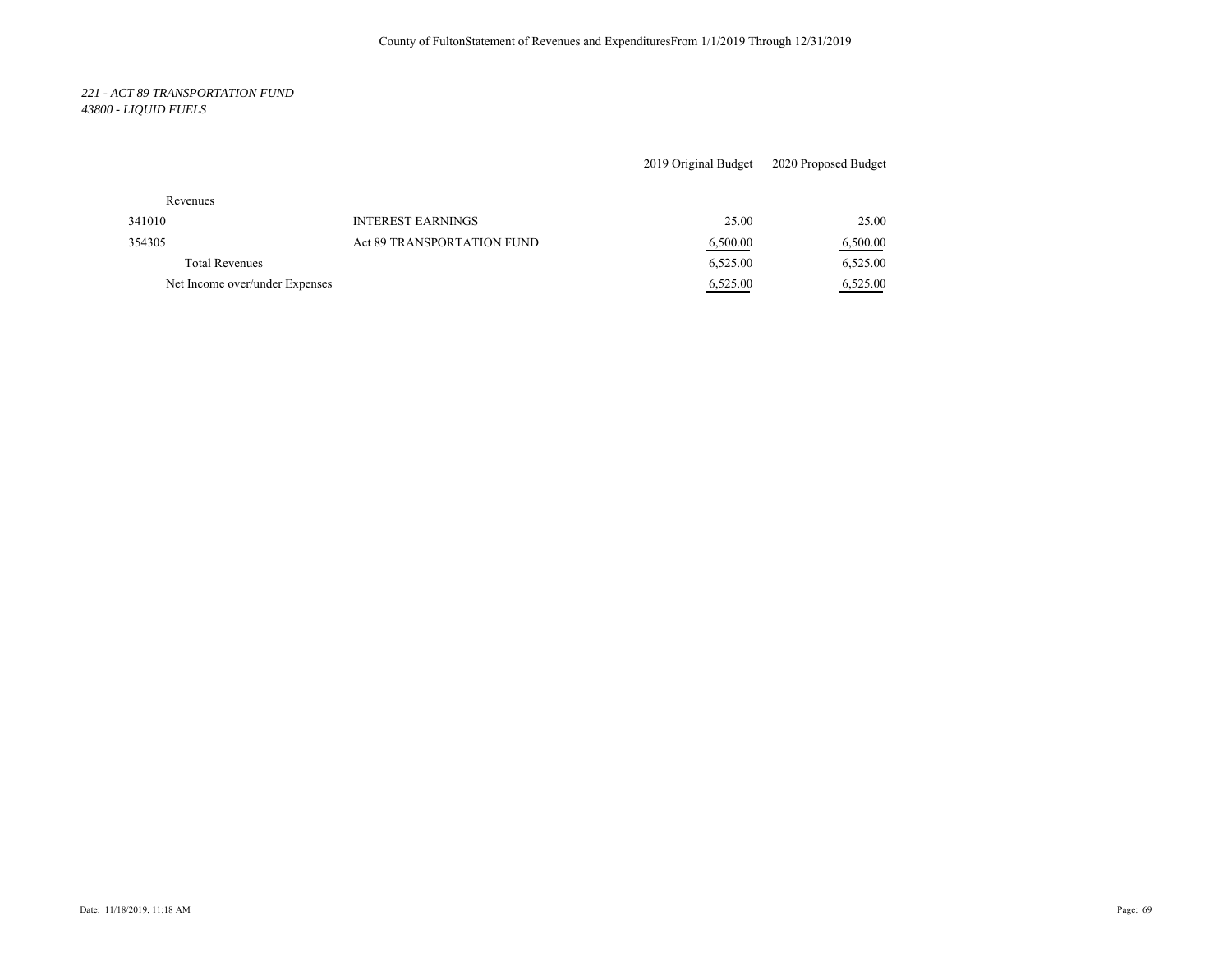## *226 - HOMELESS ASSISTANCE 42300 - HUMAN SERVICES ADMINISTRATION*

|                                |                            | 2019 Original Budget           | 2020 Proposed Budget |
|--------------------------------|----------------------------|--------------------------------|----------------------|
| Revenues                       |                            |                                |                      |
| 354900                         | <b>SOG- VARIOUS GRANTS</b> | 0.00                           | 0.00                 |
| <b>Total Revenues</b>          |                            | 0.00                           | 0.00                 |
| Expenses                       |                            |                                |                      |
| 531850                         | <b>HOUSING ASSISTANCE</b>  | 0.00                           | 0.00                 |
| 545000                         | <b>CONTRACTED SERVICES</b> | 0.00                           | 0.00                 |
| <b>Total Expenses</b>          |                            | 0.00                           | 0.00                 |
| Net Income over/under Expenses |                            | 0.00<br>and the control of the | 0.00                 |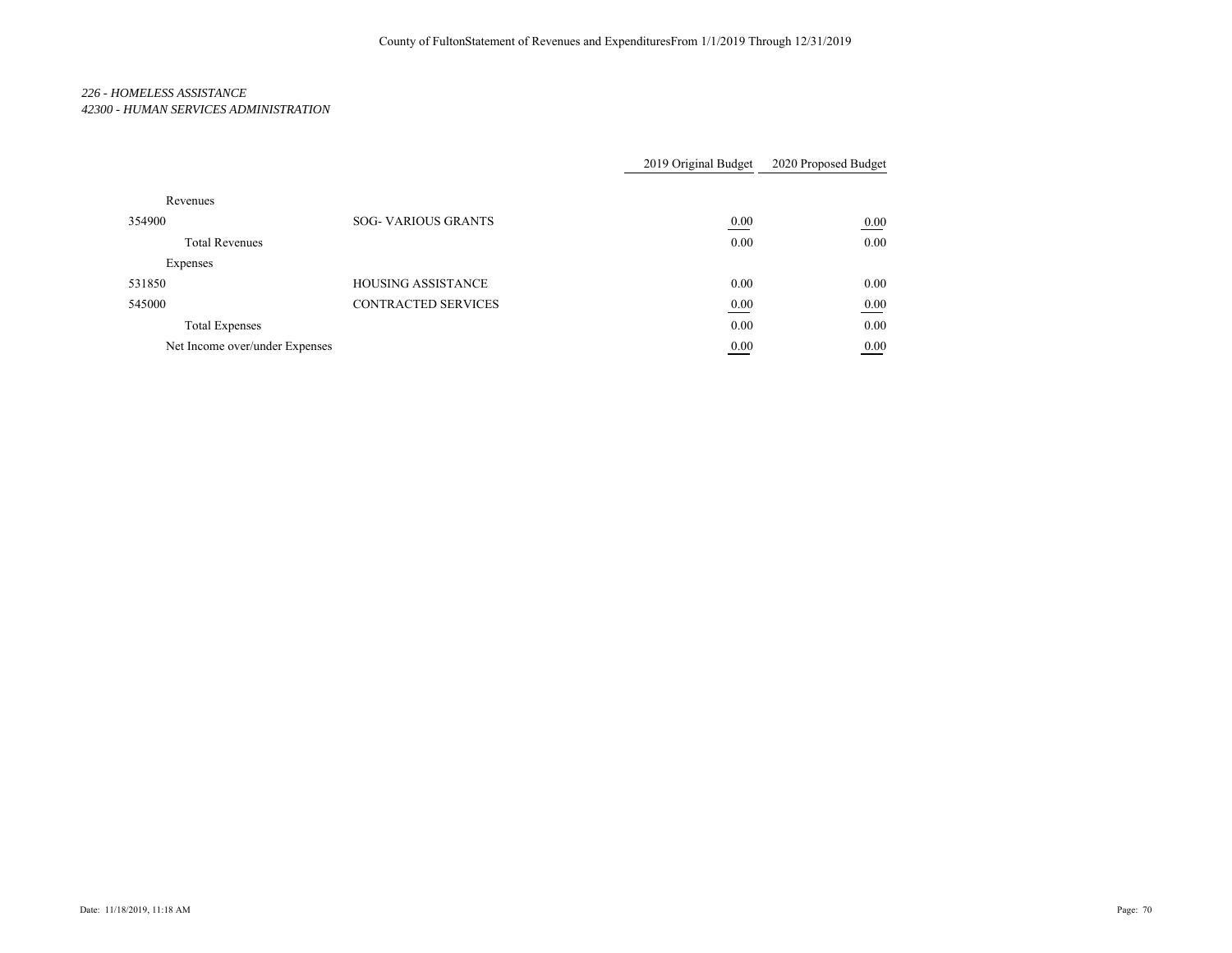# *227 - SFC IT Grant 42200 - CHILDREN SERVICES*

|                                |                                  | 2019 Original Budget | 2020 Proposed Budget |
|--------------------------------|----------------------------------|----------------------|----------------------|
| Revenues                       |                                  |                      |                      |
| 354900                         | <b>SOG-VARIOUS GRANTS</b>        | 42,509.00            | 47,011.00            |
| 392010                         | <b>TRANSFER FROM FUND 100</b>    | 21,511.00            | 25,313.00            |
| <b>Total Revenues</b>          |                                  | 64,020.00            | 72,324.00            |
| Expenses                       |                                  |                      |                      |
| 521000                         | <b>SUPPLIES OFFICE</b>           | 2,000.00             | 2,000.00             |
| 545200                         | <b>COMPUTER/SOFTWARE SUPPORT</b> | 57,020.00            | 65,324.00            |
| 574000                         | CAPITAL PURCHASE EQUIPMENT       | 5,000.00             | 5,000.00             |
| <b>Total Expenses</b>          |                                  | 64,020.00            | 72,324.00            |
| Net Income over/under Expenses |                                  | 0.00                 | 0.00                 |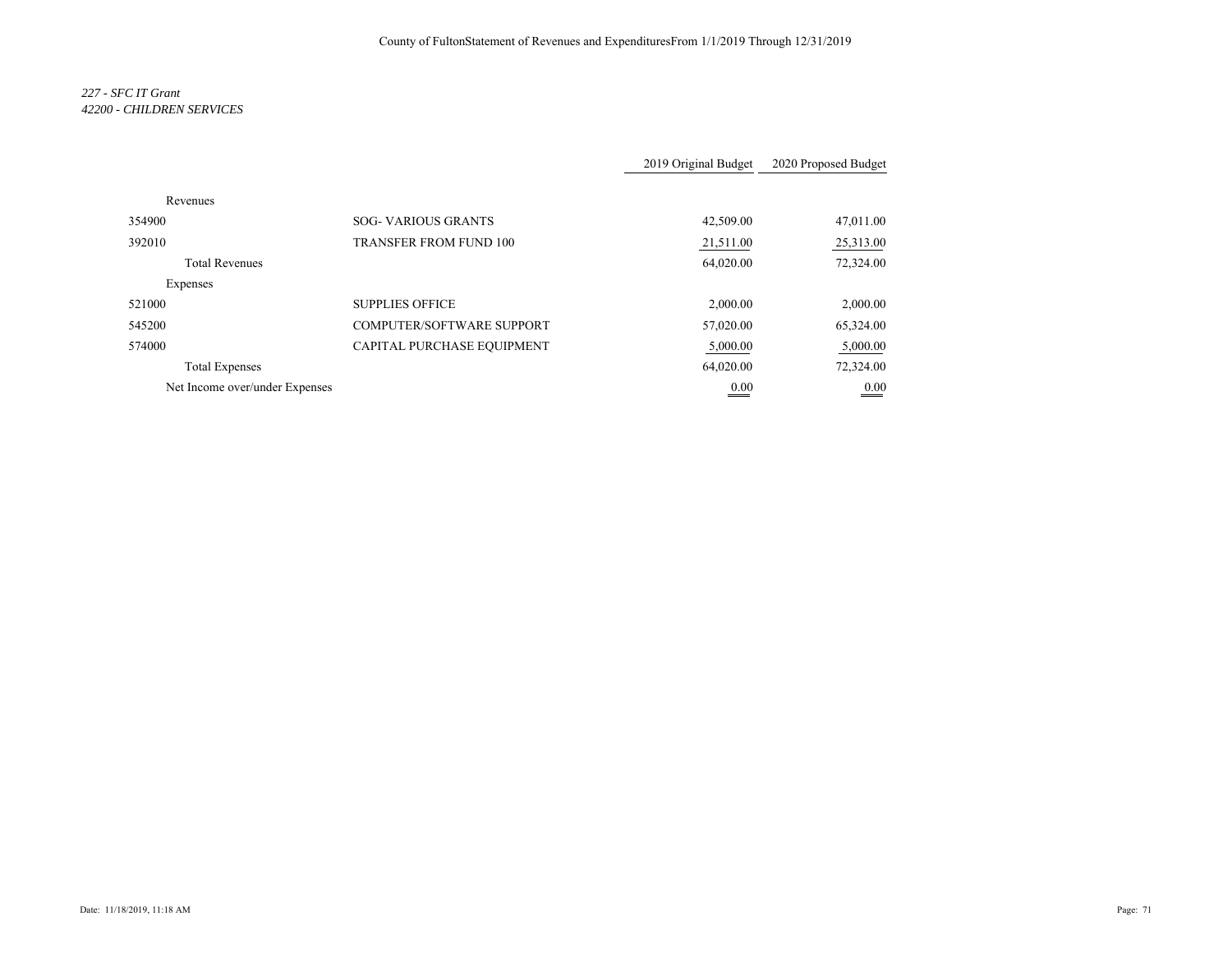## *229 - HUMAN SERVICES BLOCK GRANT 42300 - HUMAN SERVICES ADMINISTRATION*

|                                |                                      | 2019 Original Budget | 2020 Proposed Budget |
|--------------------------------|--------------------------------------|----------------------|----------------------|
| Revenues                       |                                      |                      |                      |
| 341010                         | <b>INTEREST EARNINGS</b>             | 100.00               | 100.00               |
| 351606                         | FOG-MISC                             | 43,080.00            | 43,080.00            |
| 354606                         | DRUG & ALCOHOL                       | 0.00                 | 0.00                 |
| 354900                         | <b>SOG- VARIOUS GRANTS</b>           | 588,426.00           | 588,426.00           |
| 361020                         | OTHER MISC REIMBURSEMENTS            | 0.00                 | 0.00                 |
| 361027                         | MEETINGS SEMINARS EDUCA TRAVEL REIMB | 0.00                 | 0.00                 |
| 392010                         | TRANSFER FROM FUND 100               | 15,580.00            | 25,000.00            |
| <b>Total Revenues</b>          |                                      | 647,186.00           | 656,606.00           |
| Expenses                       |                                      |                      |                      |
| 521000                         | <b>SUPPLIES OFFICE</b>               | 0.00                 | 0.00                 |
| 524100                         | <b>SUPPLIES GENERAL</b>              | 0.00                 | 0.00                 |
| 531100                         | PROF SER ACCOUNTING & AUDITING       | 0.00                 | 0.00                 |
| 531505                         | DRUG & ALCOHOL SERVICES              | 28,513.00            | 30,054.00            |
| 531506                         | MH / ID SERVICES                     | 543,740.00           | 543,827.00           |
| 531850                         | <b>HOUSING ASSISTANCE</b>            | 32,633.00            | 33,400.00            |
| 533100                         | <b>TRAVEL EXPENSE</b>                | 0.00                 | 1,000.00             |
| 534000                         | <b>ADVERTISING</b>                   | 100.00               | 100.00               |
| 542000                         | DUES SUBSCRIPTIONS MEMBERSHIPS       | 900.00               | 900.00               |
| 545000                         | <b>CONTRACTED SERVICES</b>           | 36,000.00            | 42,000.00            |
| 546000                         | <b>CONTINUING EDUCATION</b>          | 300.00               | 325.00               |
| 546110                         | <b>MEALS</b>                         | 0.00                 | 0.00                 |
| 553250                         | FKLN CNTY HSBG                       | 0.00                 | 0.00                 |
| 592202                         | TRANSFER TO FUND 100                 | 5,000.00             | 5,000.00             |
| <b>Total Expenses</b>          |                                      | 647,186.00           | 656,606.00           |
| Net Income over/under Expenses |                                      | 0.00                 | 0.00                 |
|                                |                                      |                      |                      |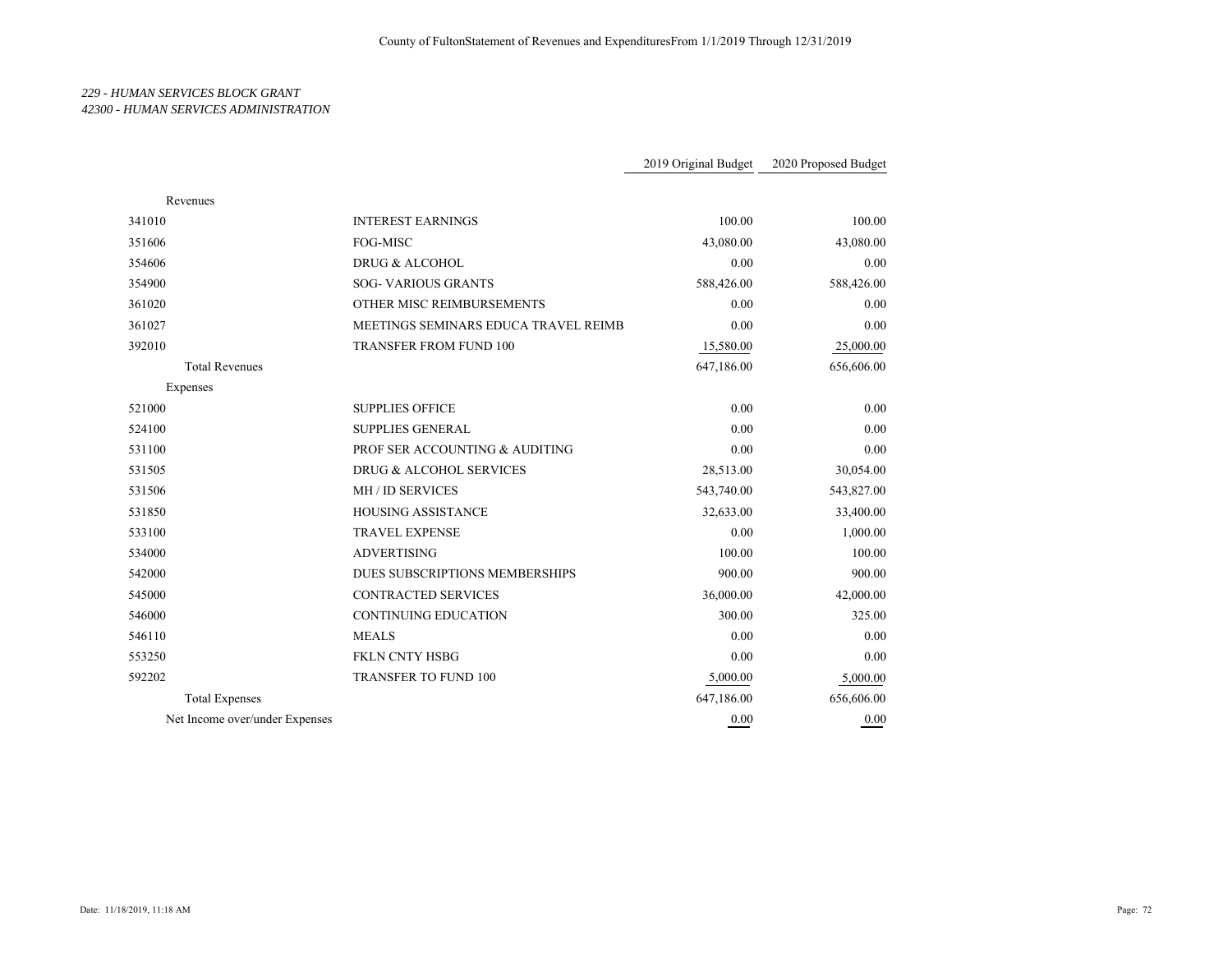## *231 - SFC SPECIAL GRANTS 42200 - CHILDREN SERVICES*

|                                |                                         | 2019 Original Budget | 2020 Proposed Budget |
|--------------------------------|-----------------------------------------|----------------------|----------------------|
|                                |                                         |                      |                      |
| Revenues                       |                                         |                      |                      |
| 354608                         | <b>SOG TRUANCY</b>                      | 136,166.00           | 140,400.00           |
| 354900                         | <b>SOG- VARIOUS GRANTS</b>              | 43,650.00            | 45,075.00            |
| 392010                         | TRANSFER FROM FUND 100                  | 18,479.00            | 19,025.00            |
| <b>Total Revenues</b>          |                                         | 198,295.00           | 204,500.00           |
| Expenses                       |                                         |                      |                      |
| 521200                         | <b>CLIENT SUPPLIES - CHILD SERVICES</b> | 0.00                 | 0.00                 |
| 531500                         | PROF SER MEDICAL                        | 0.00                 | 0.00                 |
| 531507                         | <b>HOUSING INITIATIVE</b>               | 10,000.00            | 10,000.00            |
| 531508                         | <b>CANS</b>                             | 2,000.00             | 2,000.00             |
| 531509                         | <b>CRISIS &amp; RAPID RESPONSE</b>      | 0.00                 | 6,500.00             |
| 531512                         | <b>TRUANCY</b>                          | 151,295.00           | 156,000.00           |
| 531515                         | <b>FAMILY GROUP DECISION MAKING</b>     | 35,000.00            | 30,000.00            |
| 538600                         | <b>RENTALS OF MISC. ITEMS</b>           | 0.00                 | 0.00                 |
| 545490                         | CONTRACTED CHILD SERVICES               | 0.00                 | 0.00                 |
| 546110                         | <b>MEALS</b>                            | 0.00                 | 0.00                 |
| <b>Total Expenses</b>          |                                         | 198,295.00           | 204,500.00           |
| Net Income over/under Expenses |                                         | 0.00                 | 0.00                 |
|                                |                                         |                      |                      |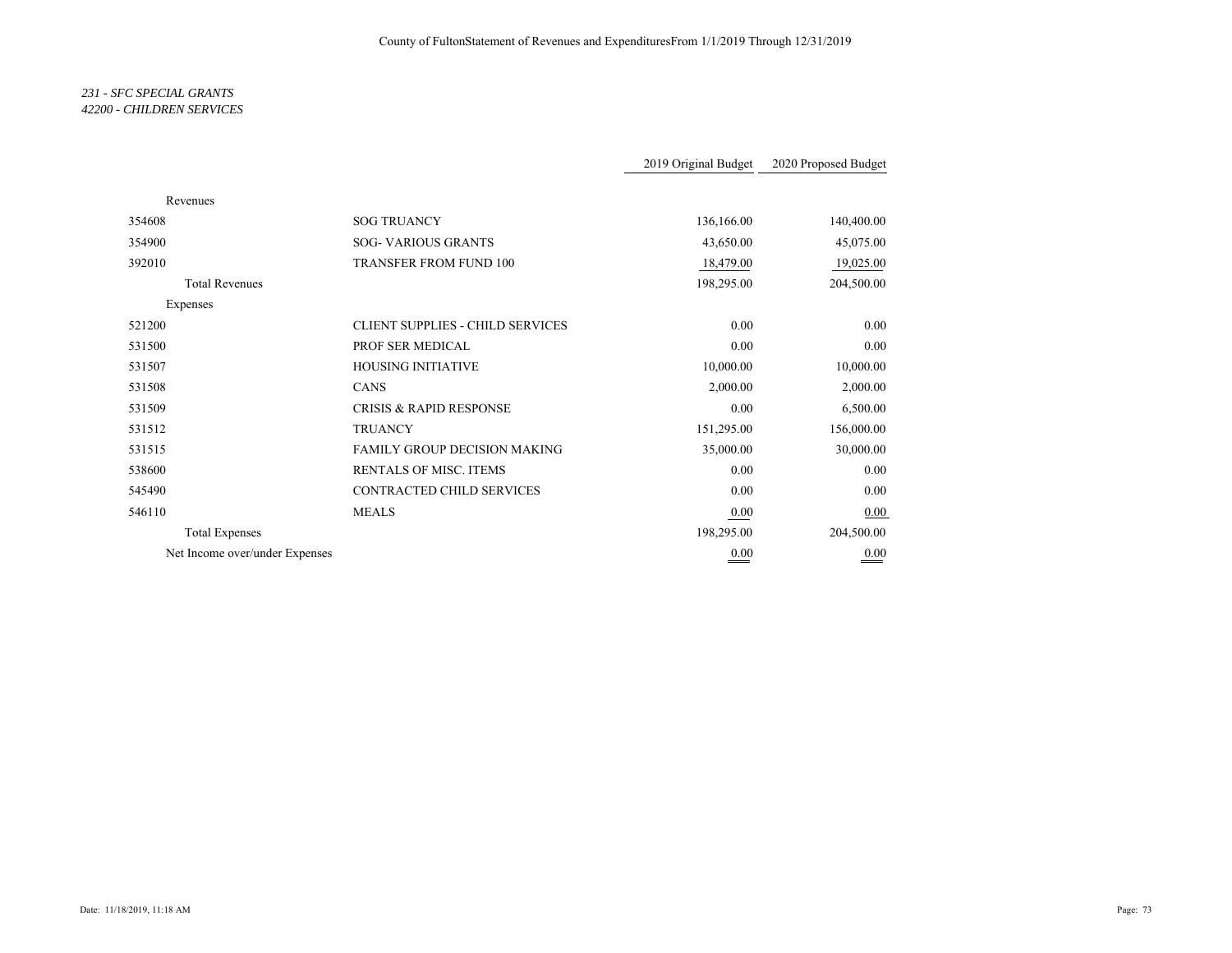# *233 - VICTIMS OF JUVENILE OFFENDERS (VOJO) 40940 - DISTRICT ATTORNEY*

|                                |                             | 2019 Original Budget  | 2020 Proposed Budget |
|--------------------------------|-----------------------------|-----------------------|----------------------|
|                                |                             |                       |                      |
| Revenues                       |                             |                       |                      |
| 341010                         | <b>INTEREST EARNINGS</b>    | 0.00                  | 0.00                 |
| 354900                         | <b>SOG- VARIOUS GRANTS</b>  | 5,956.00              | 5,956.00             |
| <b>Total Revenues</b>          |                             | 5,956.00              | 5,956.00             |
| Expenses                       |                             |                       |                      |
| 521000                         | <b>SUPPLIES OFFICE</b>      | 131.00                | 155.00               |
| 521500                         | <b>POSTAGE</b>              | 60.00                 | 120.00               |
| 533100                         | <b>TRAVEL EXPENSE</b>       | 93.00                 | 9.00                 |
| 592202                         | <b>TRANSFER TO FUND 100</b> | 5,672.00              | 5,672.00             |
| <b>Total Expenses</b>          |                             | 5,956.00              | 5,956.00             |
| Net Income over/under Expenses |                             | 0.00<br>$\sim$ $\sim$ | 0.00<br>___          |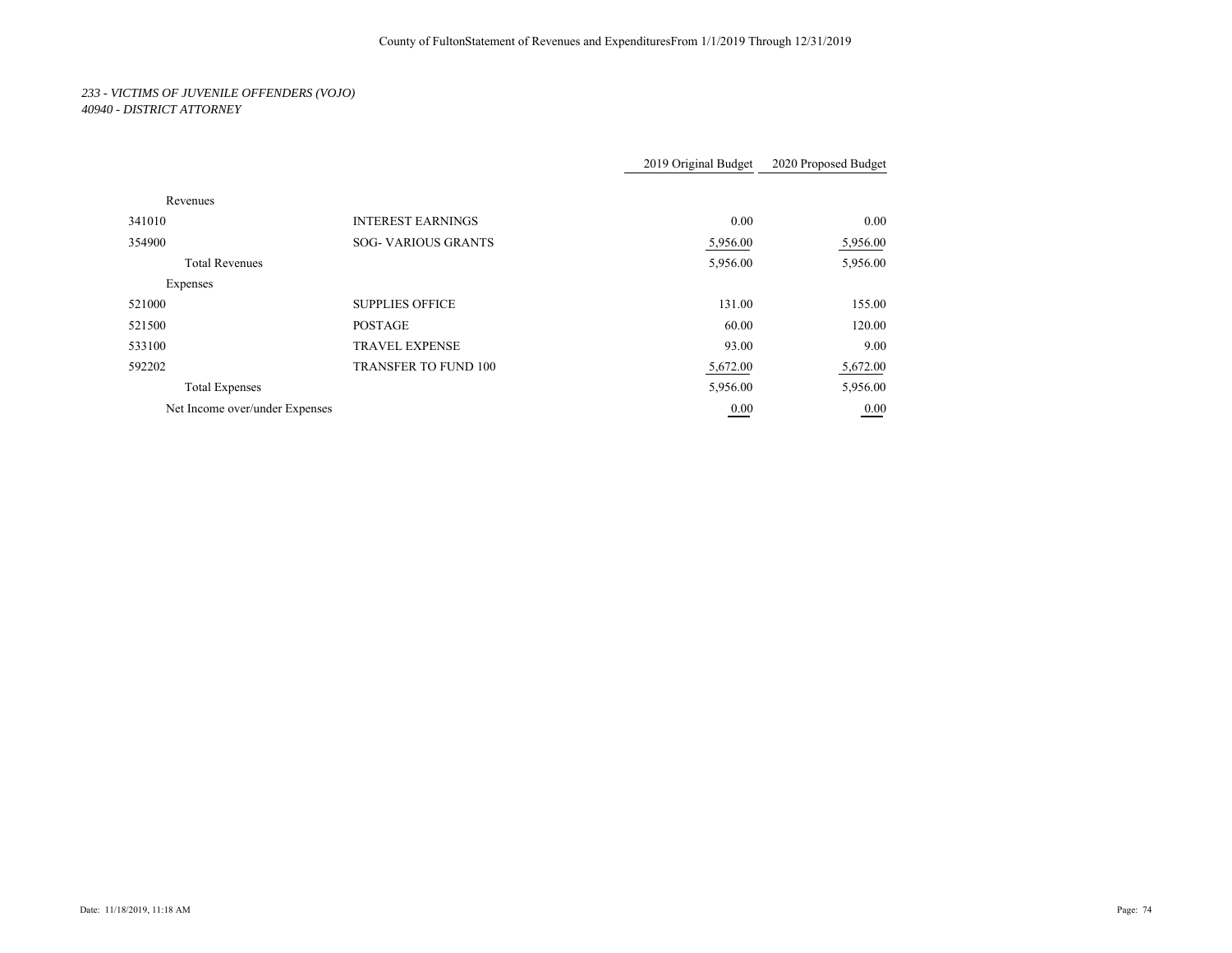# *234 - VICTIM WITNESS (RASA) 40940 - DISTRICT ATTORNEY*

|                                |                             | 2019 Original Budget | 2020 Proposed Budget |
|--------------------------------|-----------------------------|----------------------|----------------------|
| Revenues                       |                             |                      |                      |
| 341010                         | <b>INTEREST EARNINGS</b>    | 0.00                 | 0.00                 |
| 354900                         | <b>SOG- VARIOUS GRANTS</b>  | 32,294.00            | 32,294.00            |
| <b>Total Revenues</b>          |                             | 32,294.00            | 32,294.00            |
| Expenses                       |                             |                      |                      |
| 521000                         | <b>SUPPLIES OFFICE</b>      | 555.00               | 579.00               |
| 521500                         | <b>POSTAGE</b>              | 240.00               | 264.00               |
| 533100                         | <b>TRAVEL EXPENSE</b>       | 98.00                | 50.00                |
| 546000                         | <b>CONTINUING EDUCATION</b> | 0.00                 | 0.00                 |
| 592202                         | <b>TRANSFER TO FUND 100</b> | 31,401.00            | 31,401.00            |
| <b>Total Expenses</b>          |                             | 32,294.00            | 32,294.00            |
| Net Income over/under Expenses |                             | 0.00                 | 0.00                 |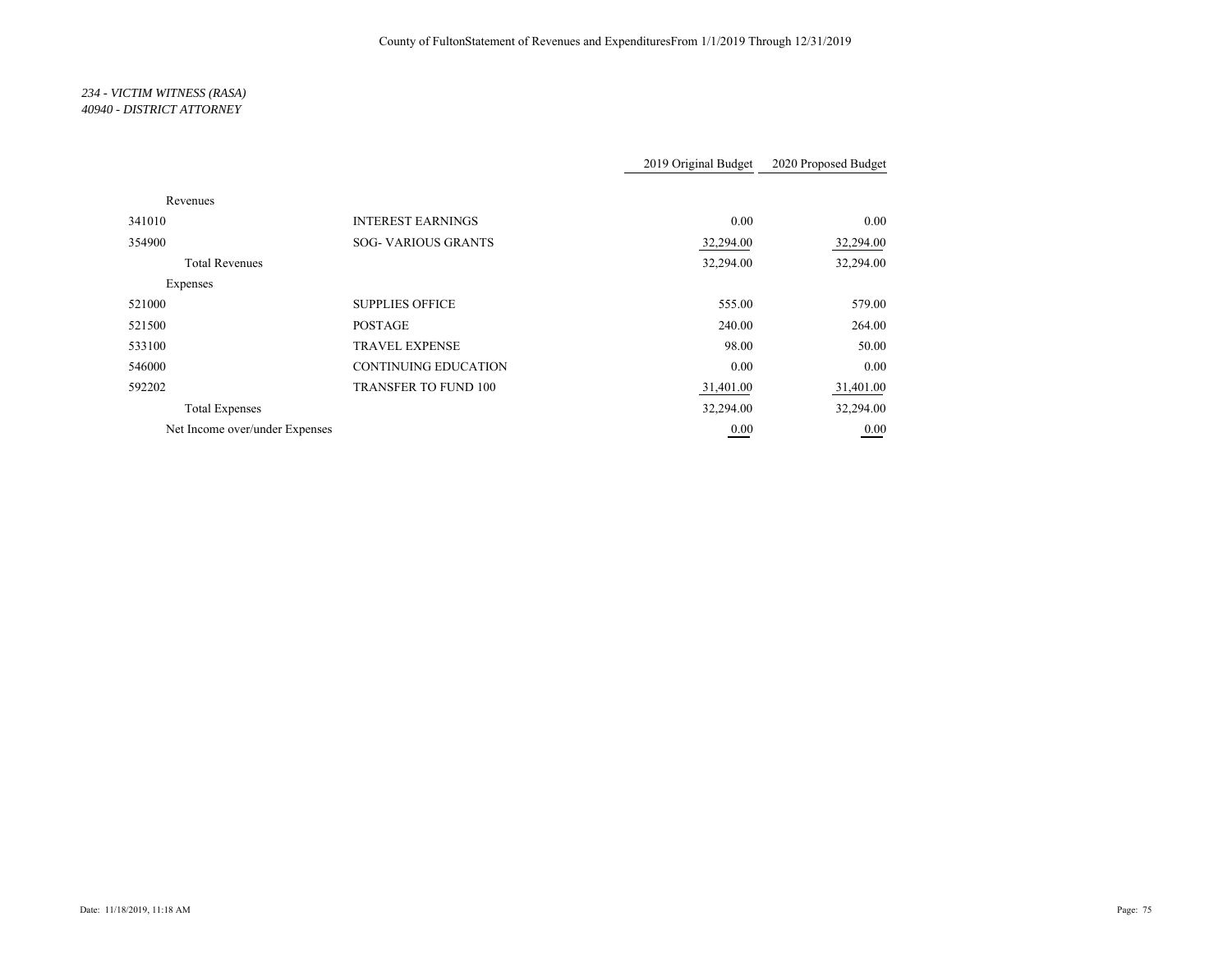## *235 - LAW LIBRARY 40930 - LAW LIBRARY*

|                                |                                | 2019 Original Budget | 2020 Proposed Budget |
|--------------------------------|--------------------------------|----------------------|----------------------|
| Revenues                       |                                |                      |                      |
| 331300                         | <b>FINES &amp; FORFITURES</b>  | 6,000.00             | 7,000.00             |
| 392010                         | <b>TRANSFER FROM FUND 100</b>  | 41,299.00            | 42,439.00            |
| <b>Total Revenues</b>          |                                | 47,299.00            | 49,439.00            |
| Expenses                       |                                |                      |                      |
| 511500                         | <b>SALARY STAFF PT</b>         | 400.00               | 400.00               |
| 519200                         | <b>FICA</b>                    | 431.00               | 31.00                |
| 519400                         | UNEMPLOYMENT COMP              | 8.00                 | 8.00                 |
| 521000                         | <b>SUPPLIES OFFICE</b>         | 0.00                 | 0.00                 |
| 542000                         | DUES SUBSCRIPTIONS MEMBERSHIPS | 46,860.00            | 49,000.00            |
| <b>Total Expenses</b>          |                                | 47,699.00            | 49,439.00            |
| Net Income over/under Expenses |                                | (400.00)             | 0.00                 |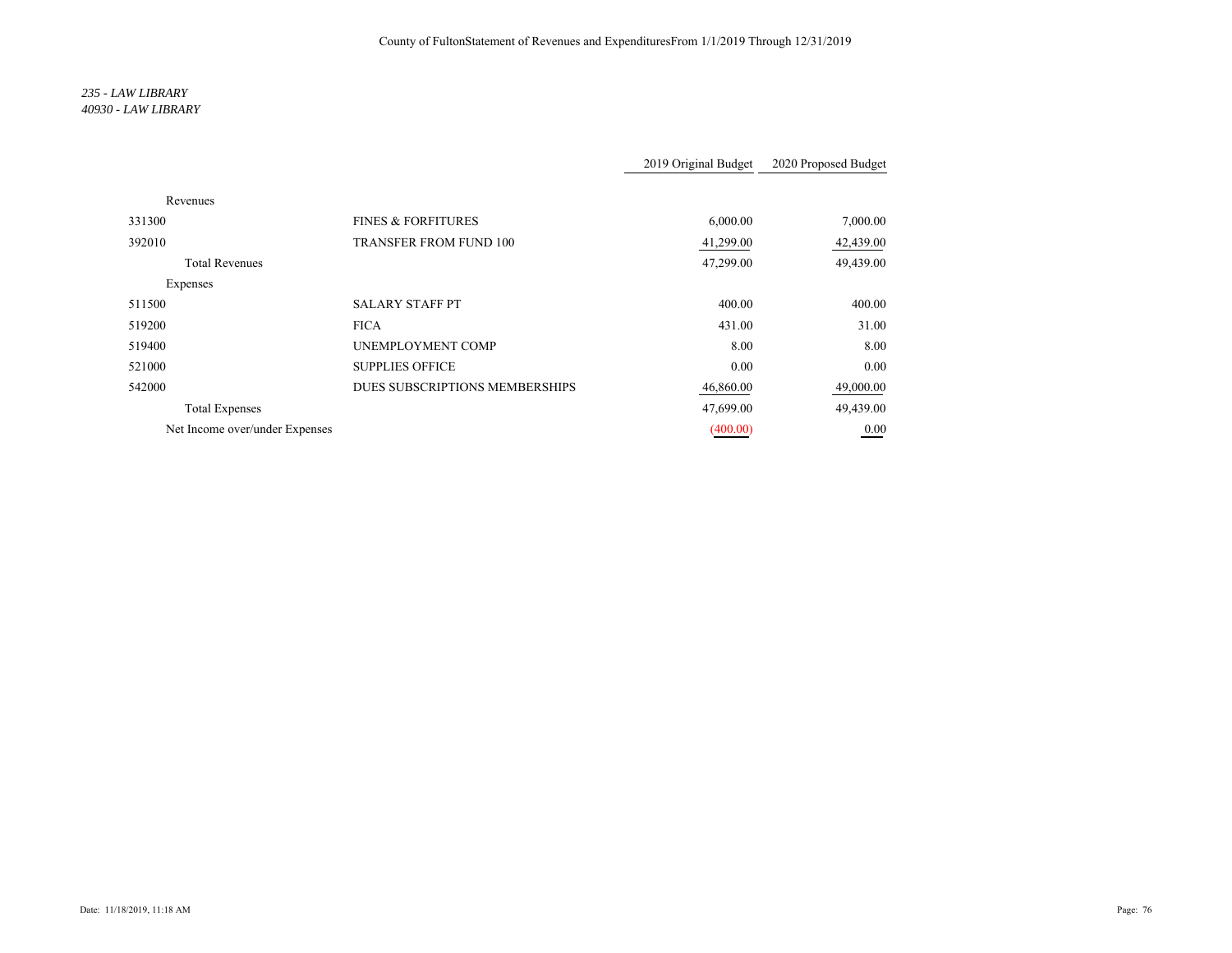## *238 - 911 41941 - 911*

|                       |                                             | 2019 Original Budget | 2020 Proposed Budget |
|-----------------------|---------------------------------------------|----------------------|----------------------|
| Revenues              |                                             |                      |                      |
| 341010                | <b>INTEREST EARNINGS</b>                    | 100.00               | 100.00               |
| 354900                | <b>SOG-VARIOUS GRANTS</b>                   | 425,000.00           | 425,000.00           |
| 361040                | Act 12 Revenue - 911 Grant                  | 277,766.00           | 81,000.00            |
| 392011                | <b>COMMUNICATION REIMBURSEMENT ACT 78 I</b> | 0.00                 | 0.00                 |
| 392100                | TRANSFER FROM FUND 100 - GENERAL FUND       | 0.00                 | 972,163.53           |
| 392300                | TRANSFER FROM FUND 300 - CAPITAL RESER'     | 0.00                 | 0.00                 |
| 394101                | <b>LOAN PROCEEDS</b>                        | 0.00                 | 0.00                 |
| <b>Total Revenues</b> |                                             | 702,866.00           | 1,478,263.53         |
| Expenses              |                                             |                      |                      |
| 511000                | <b>SALARY DEPARTMENT HEAD</b>               | 21,226.00            | 21,226.00            |
| 511200                | <b>SALARY STAFF</b>                         | 14,154.00            | 137,717.00           |
| 511500                | <b>SALARY STAFF PT</b>                      | 0.00                 | 41,028.00            |
| 519200                | <b>FICA</b>                                 | 2,707.00             | 16,922.00            |
| 519400                | UNEMPLOYMENT COMP                           | 203.00               | 2,665.00             |
| 521000                | <b>SUPPLIES OFFICE</b>                      | 100.00               | 100.00               |
| 521500                | <b>POSTAGE</b>                              | 50.00                | 50.00                |
| 531100                | PROF SER ACCOUNTING & AUDITING              | 0.00                 | 0.00                 |
| 532100                | <b>TELEPHONE</b>                            | 50,000.00            | 50,000.00            |
| 532800                | <b>SUPPLIES - CLOTHING &amp; UNIFORMS</b>   | 0.00                 | 0.00                 |
| 533100                | <b>TRAVEL EXPENSE</b>                       | 500.00               | 500.00               |
| 534000                | Adverstising                                | 0.00                 | 225.00               |
| 535300                | <b>BOND INSURANCE</b>                       | 100.00               | 100.00               |
| 536100                | ELECTRICITY - MAINTENANCE                   | 0.00                 | 0.00                 |
| 536190                | ELECTRICITY -911 TOWER                      | 3,000.00             | 2,000.00             |
| 536191                | ELECTRICITY - 911 TOWER 11325 BARK ROAD     | 3,000.00             | 2,000.00             |
| 536192                | ELECTRICITY - 911 TOWER 434 BARK RD         | 3,000.00             | 2,000.00             |
| 536700                | PUBLIC UTILITY FUEL OIL                     | 1,500.00             | 1,500.00             |
| 537450                | RENTALS - CELL PHONE TOWERS                 | 18,500.00            | 19,000.00            |
| 538400                | RENTALS/LEASE OF MACHINERY AND EQUIPI       | 480.00               | 480.00               |
| 542000                | DUES SUBSCRIPTIONS MEMBERSHIPS              | 150.00               | 150.00               |
| 545000                | <b>CONTRACTED SERVICES</b>                  | 180,000.00           | 185,500.00           |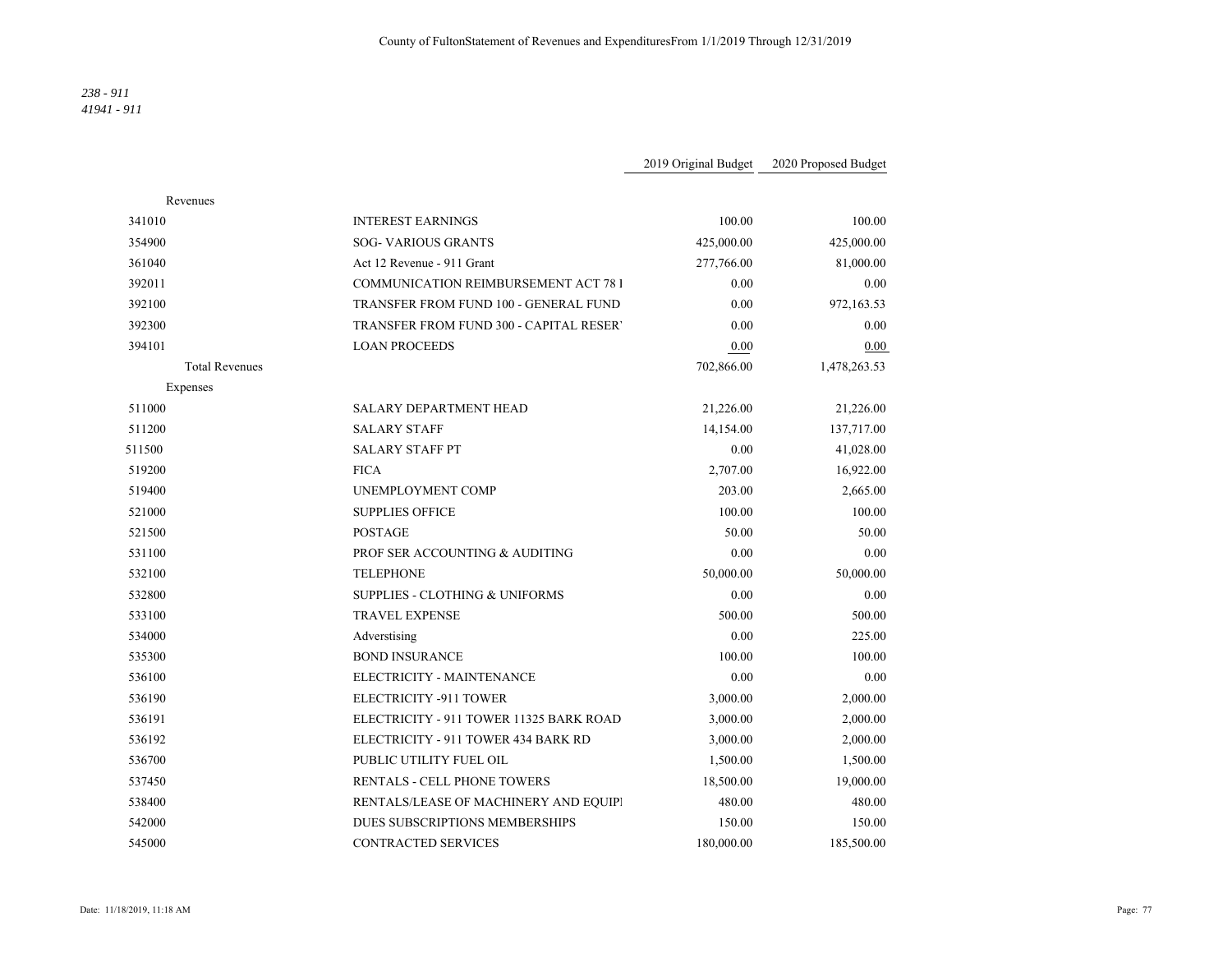| 545010                         | CONTRACTED SERVICES R & M EQUIPMENT | 126,000.00 | 130,000.00   |
|--------------------------------|-------------------------------------|------------|--------------|
| 546000                         | CONTINUING EDUCATION                | 500.00     | 24,500.00    |
| 574000                         | CAPITAL PURCHASE EQUIPMENT          | 277,766.00 | 851,000.00   |
| Total Expenses                 |                                     | 702,936.00 | 1,488,663.00 |
| Net Income over/under Expenses |                                     | (70.00)    | (10, 399.47) |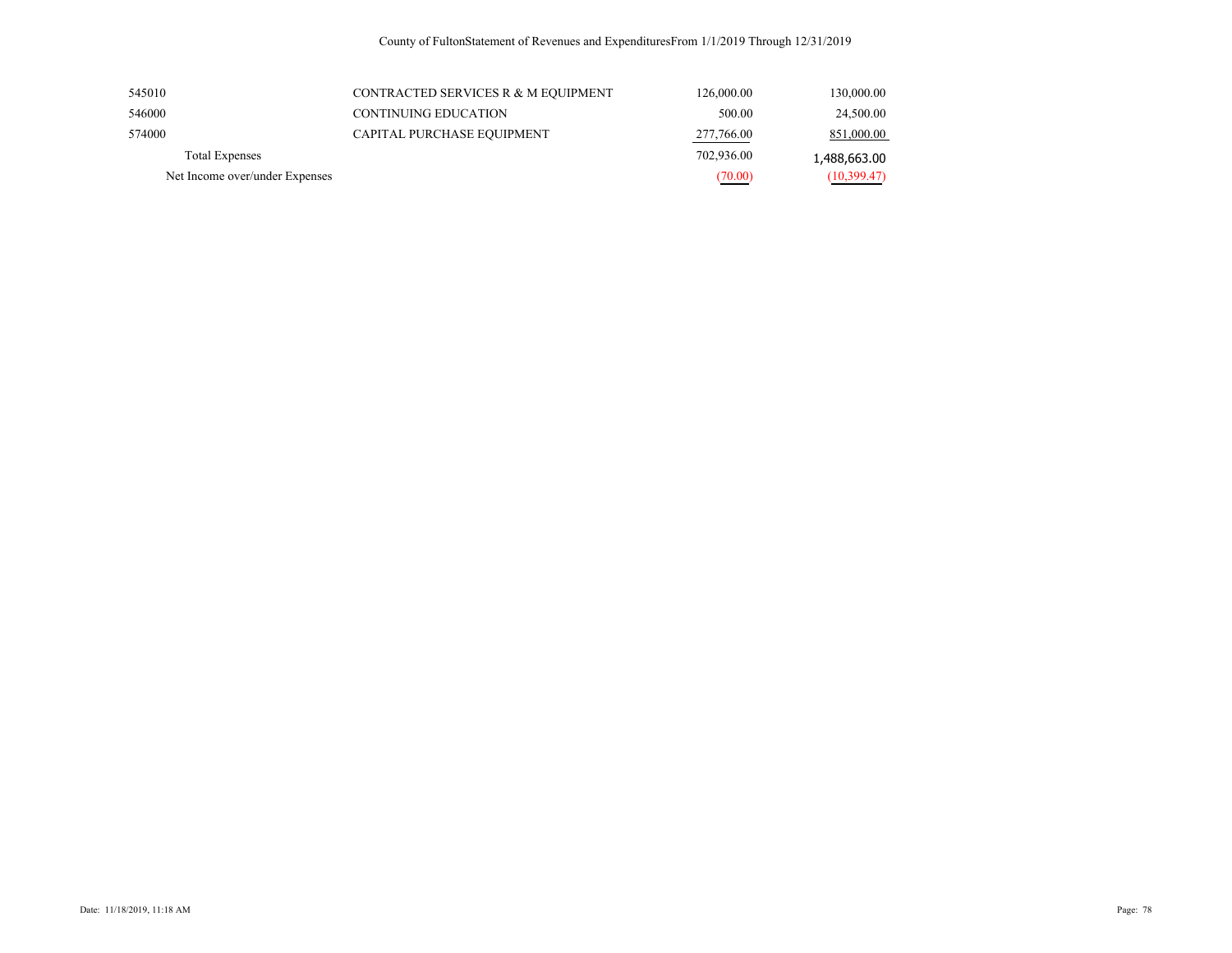# *240 - HAZMAT HMRF 41910 - EMERGENCY MANAGEMENT*

|                                |                                       | 2019 Original Budget | 2020 Proposed Budget |
|--------------------------------|---------------------------------------|----------------------|----------------------|
| Revenues                       |                                       |                      |                      |
| 341010                         | <b>INTEREST EARNINGS</b>              | 40.00                | 50.00                |
| 354900                         | <b>SOG- VARIOUS GRANTS</b>            | 3,830.00             | 3,830.00             |
| 362110                         | <b>HAZMAT TIER II FEES</b>            | 2,200.00             | 2,200.00             |
| 392010                         | TRANSFER FROM FUND 100                | 2,000.00             | 2,000.00             |
| <b>Total Revenues</b>          |                                       | 8,070.00             | 8,080.00             |
| Expenses                       |                                       |                      |                      |
| 521000                         | <b>SUPPLIES OFFICE</b>                | 400.00               | 200.00               |
| 521300                         | <b>SUPPLIES MINOR EQUIPMENT</b>       | 2,000.00             | 2,000.00             |
| 521500                         | <b>POSTAGE</b>                        | 100.00               | 50.00                |
| 532100                         | <b>TELEPHONE</b>                      | 900.00               | 270.00               |
| 532310                         | <b>VEHICLE ALLOWANCE/MAINTENANCE</b>  | 1,000.00             | 1,000.00             |
| 534000                         | <b>ADVERTISING</b>                    | 300.00               | 300.00               |
| 538400                         | RENTALS/LEASE OF MACHINERY AND EQUIP! | 100.00               | 0.00                 |
| 546000                         | <b>CONTINUING EDUCATION</b>           | 250.00               | 0.00                 |
| 546110                         | <b>MEALS</b>                          | 250.00               | 150.00               |
| 553100                         | <b>HAZMAT MATCHING GRANT</b>          | 2,500.00             | 2,500.00             |
| <b>Total Expenses</b>          |                                       | 7,800.00             | 6,470.00             |
| Net Income over/under Expenses |                                       | 270.00               | 1,610.00             |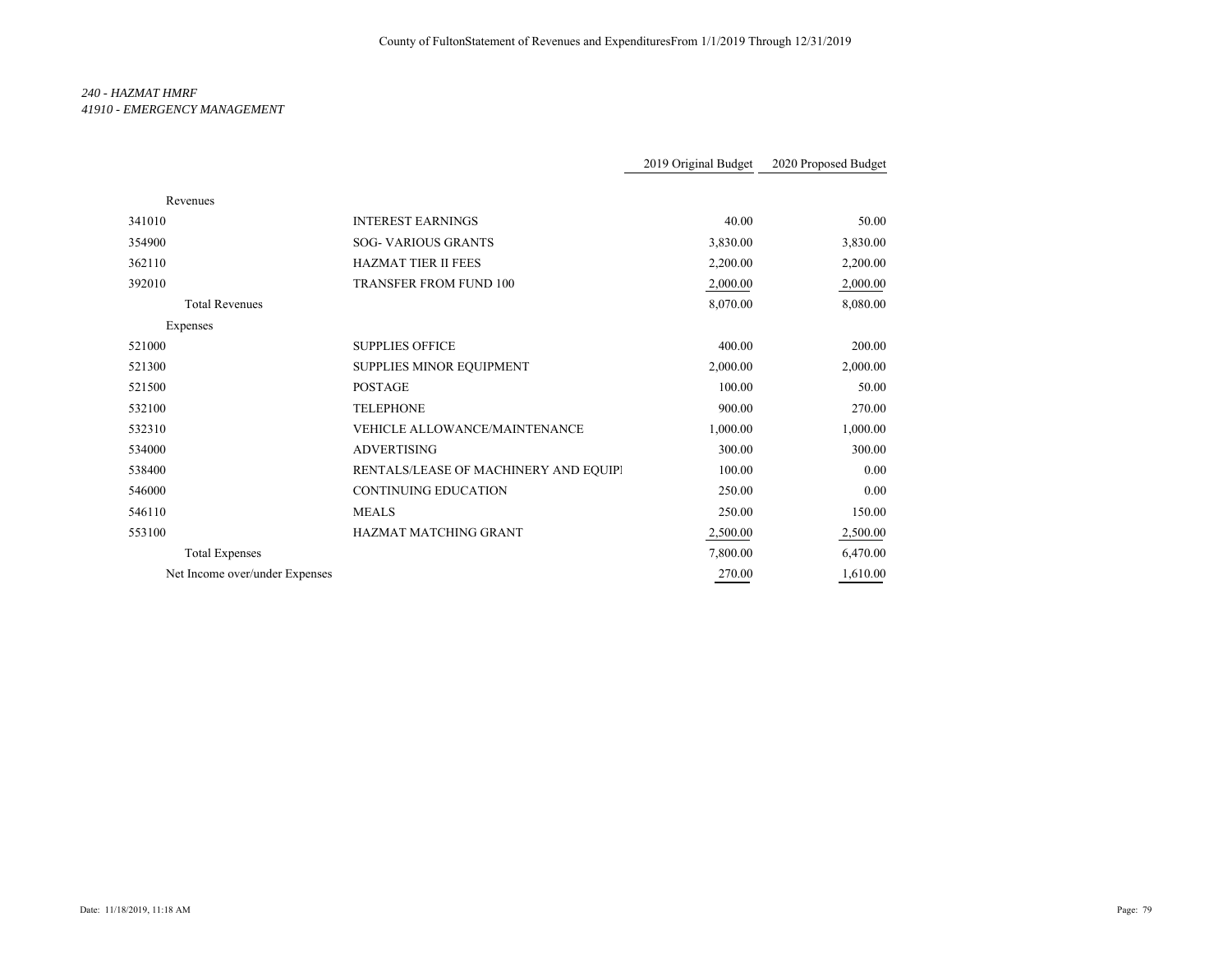# *243 - OFFENDERS SUPERVISION 41360 - ADULT PROBATION AND PAROLE*

|                                |                             | 2019 Original Budget | 2020 Proposed Budget |
|--------------------------------|-----------------------------|----------------------|----------------------|
| Revenues                       |                             |                      |                      |
| 362102                         | CS JUD PP ACT 35 PROBATION  | 16,000.00            | 16,000.00            |
| <b>Total Revenues</b>          |                             | 16,000.00            | 16,000.00            |
| Expenses                       |                             |                      |                      |
| 592202                         | <b>TRANSFER TO FUND 100</b> | 8,000.00             | 8,000.00             |
| 592900                         | Transfer to Franklin County | 8,000.00             | 8,000.00             |
| <b>Total Expenses</b>          |                             | 16,000.00            | 16,000.00            |
| Net Income over/under Expenses |                             | 0.00                 | 0.00                 |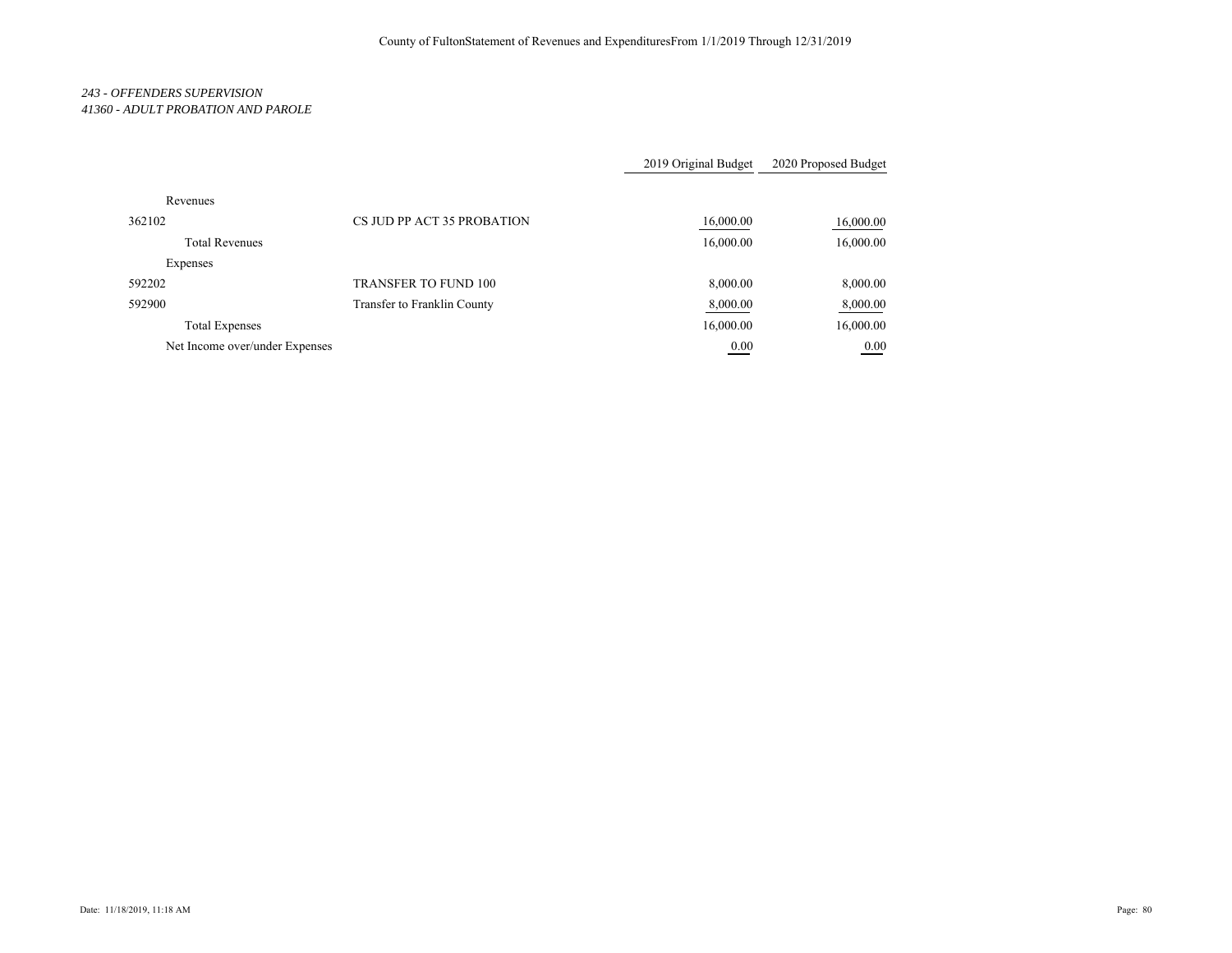## *244 - JUVENILE PROBATION GRANT-IN-AID 41370 - JUVENILE PROBATION AND PAROLE*

|                                |                                   | 2019 Original Budget | 2020 Proposed Budget |
|--------------------------------|-----------------------------------|----------------------|----------------------|
| Revenues                       |                                   |                      |                      |
| 341010                         | <b>INTEREST EARNINGS</b>          | 35.00                | 15.00                |
| 354203                         | SOG PS PP JUVENILE IN-AID PROGRAM | 37,496.00            | 37,496.00            |
| <b>Total Revenues</b>          |                                   | 37,531.00            | 37,511.00            |
| Expenses                       |                                   |                      |                      |
| 592202                         | <b>TRANSFER TO FUND 100</b>       | 37,531.00            | 37,511.00            |
| <b>Total Expenses</b>          |                                   | 37,531.00            | 37,511.00            |
| Net Income over/under Expenses |                                   | 0.00                 | 0.00                 |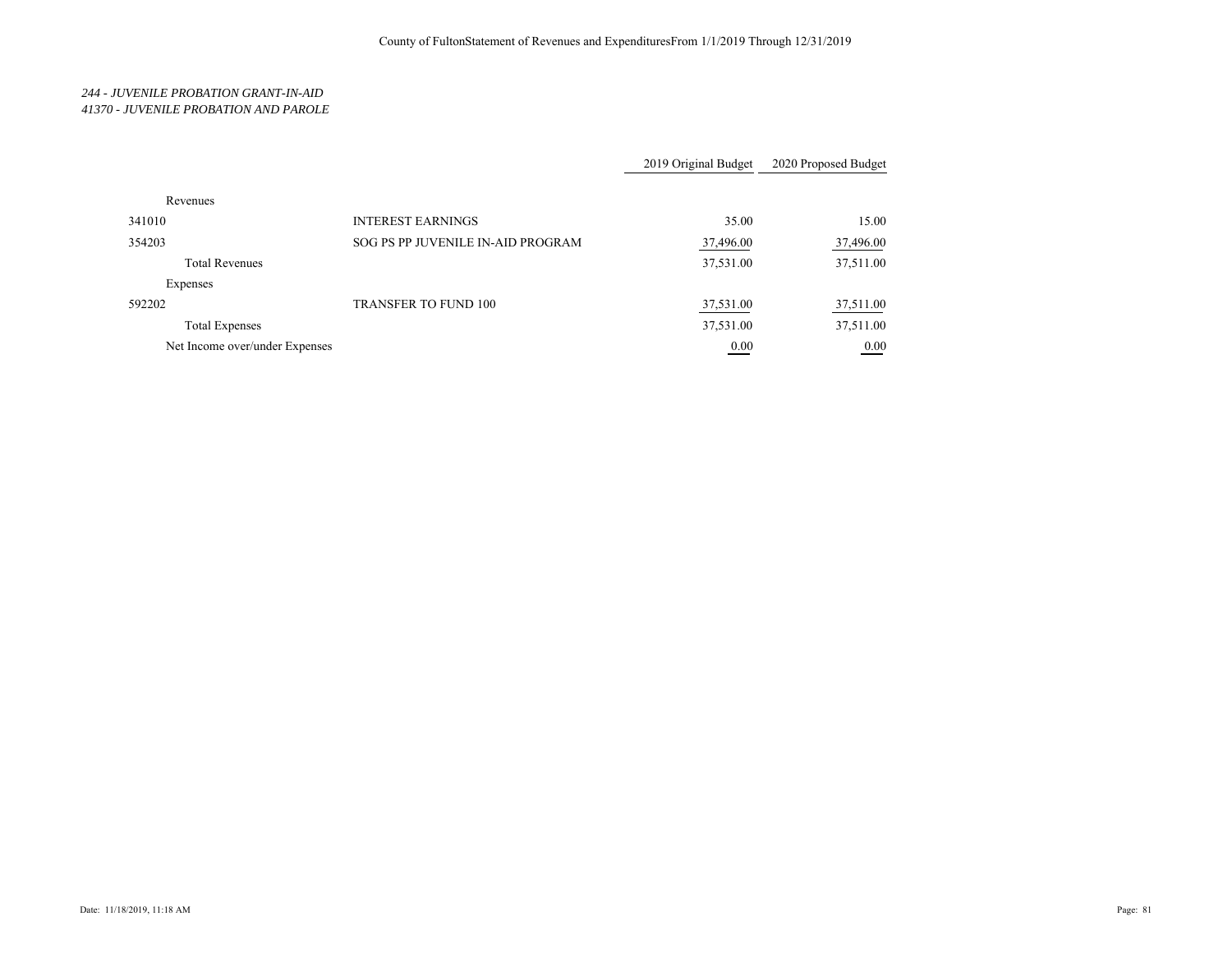# *245 - SUBSTANCE ABUSE 41360 - ADULT PROBATION AND PAROLE*

|                                |                                 | 2019 Original Budget | 2020 Proposed Budget |
|--------------------------------|---------------------------------|----------------------|----------------------|
| Revenues                       |                                 |                      |                      |
| 331300                         | <b>FINES &amp; FORFITURES</b>   | 4,500.00             | 4,500.00             |
| 341010                         | <b>INTEREST EARNINGS</b>        | 50.00                | 50.00                |
| <b>Total Revenues</b>          |                                 | 4,550.00             | 4,550.00             |
| Expenses                       |                                 |                      |                      |
| 521300                         | <b>SUPPLIES MINOR EQUIPMENT</b> | 250.00               | 250.00               |
| 531500                         | PROF SER MEDICAL                | 2,000.00             | 2,000.00             |
| 531505                         | DRUG & ALCOHOL SERVICES         | 2,000.00             | 2,000.00             |
| <b>Total Expenses</b>          |                                 | 4,250.00             | 4,250.00             |
| Net Income over/under Expenses |                                 | 300.00               | 300.00               |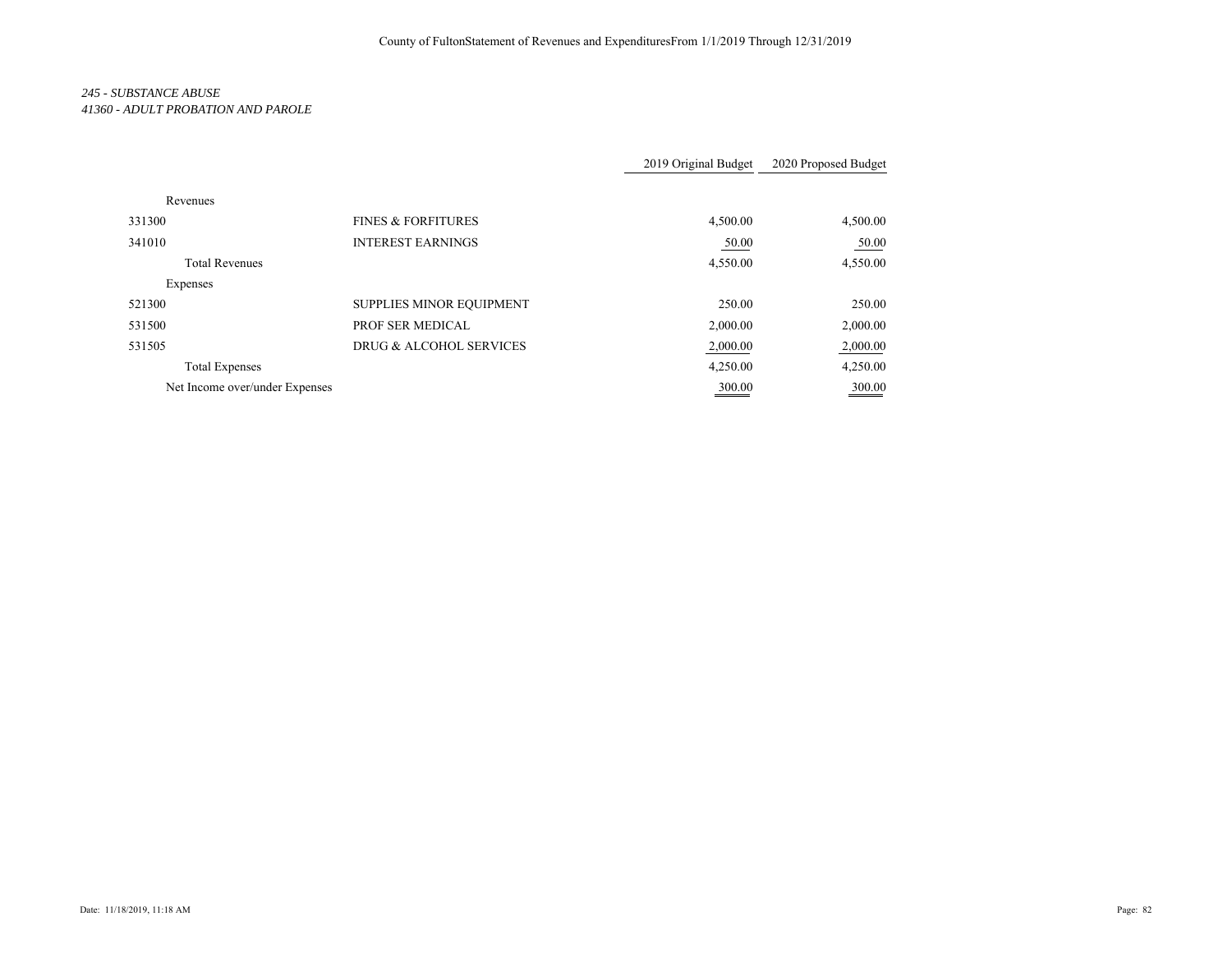# *247 - CDBG 40720 - PROJECT DEVELOPMENT*

|                                |                                | 2019 Original Budget | 2020 Proposed Budget |
|--------------------------------|--------------------------------|----------------------|----------------------|
| Revenues                       |                                |                      |                      |
| 351606                         | <b>FOG-MISC</b>                | 1,405,456.00         | 461,700.00           |
| 361020                         | OTHER MISC REIMBURSEMENTS      | 1,000.00             | 0.00                 |
| <b>Total Revenues</b>          |                                | 1,406,456.00         | 461,700.00           |
| Expenses                       |                                |                      |                      |
| 521000                         | <b>SUPPLIES OFFICE</b>         | 500.00               | 500.00               |
| 521500                         | <b>POSTAGE</b>                 | 1,000.00             | 1,000.00             |
| 531300                         | PROF SER ENGINEER & ARCHITECT  | 150,900.00           | 65,000.00            |
| 531400                         | PROF SER SPEC. LEGAL SERVICES  | 2,500.00             | 2,500.00             |
| 533100                         | <b>TRAVEL EXPENSE</b>          | 1,500.00             | 1,500.00             |
| 534000                         | <b>ADVERTISING</b>             | 3,500.00             | 3,500.00             |
| 538600                         | <b>RENTALS OF MISC. ITEMS</b>  | 1,200.00             | 1,200.00             |
| 542000                         | DUES SUBSCRIPTIONS MEMBERSHIPS | 250.00               | 250.00               |
| 545000                         | <b>CONTRACTED SERVICES</b>     | 1,225,056.00         | 370,000.00           |
| 546000                         | <b>CONTINUING EDUCATION</b>    | 1,000.00             | 1,000.00             |
| 546110                         | <b>MEALS</b>                   | 250.00               | 250.00               |
| 592202                         | <b>TRANSFER TO FUND 100</b>    | 18,800.00            | 15,000.00            |
| <b>Total Expenses</b>          |                                | 1,406,456.00         | 461,700.00           |
| Net Income over/under Expenses |                                | 0.00                 | 0.00                 |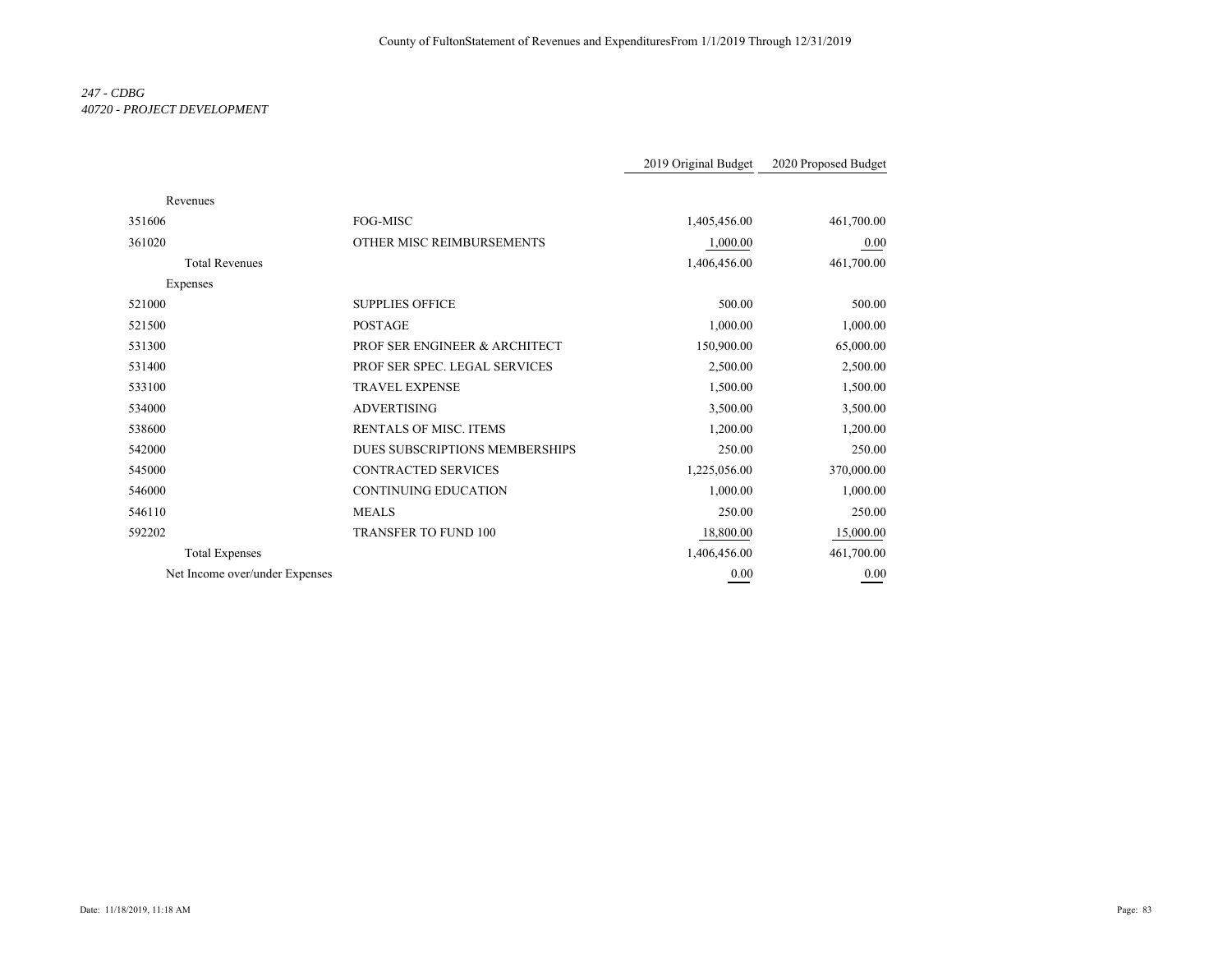### *255 - DOMESTIC INCENTIVE 42101 - DRO INCENTIVE*

|                                |                                         | 2019 Original Budget | 2020 Proposed Budget |
|--------------------------------|-----------------------------------------|----------------------|----------------------|
| Revenues                       |                                         |                      |                      |
| 341010                         | <b>INTEREST EARNINGS</b>                | 485.00               | 510.00               |
| 351607                         | <b>DRO INCENTIVE</b>                    | 22,000.00            | 20,000.00            |
| <b>Total Revenues</b>          |                                         | 22,485.00            | 20,510.00            |
| Expenses                       |                                         |                      |                      |
| 523800                         | <b>SUPPLIES CLOTHING &amp; UNIFORMS</b> | 500.00               | 500.00               |
| 574000                         | CAPITAL PURCHASE EQUIPMENT              | 3,000.00             | 2,500.00             |
| <b>Total Expenses</b>          |                                         | 3,500.00             | 3,000.00             |
| Net Income over/under Expenses |                                         | 18,985.00            | 17,510.00            |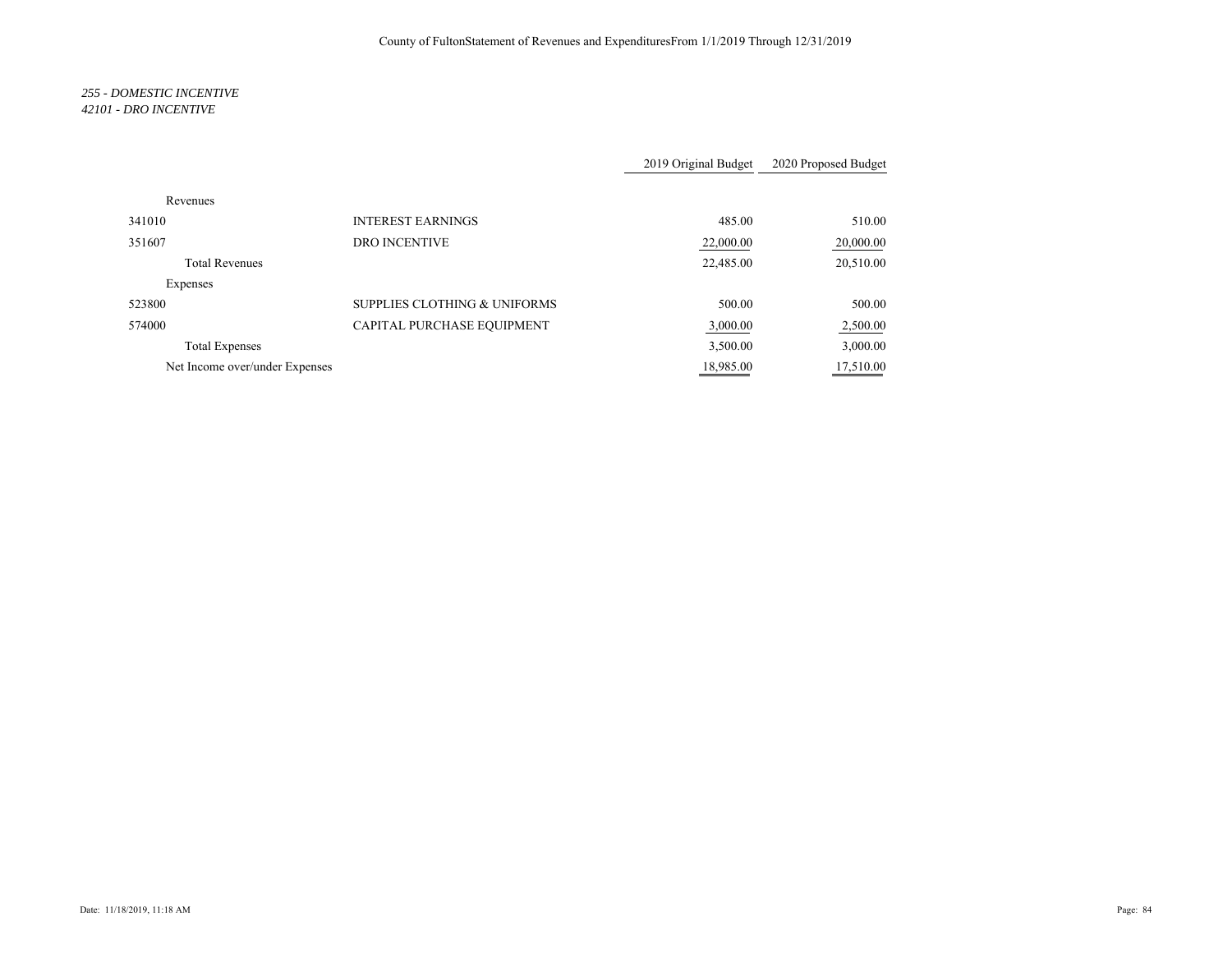## *256 - DOMESTIC RELATIONS 42100 - DOMESTIC RELATIONS*

|                                |                                         | 2019 Original Budget | 2020 Proposed Budget |
|--------------------------------|-----------------------------------------|----------------------|----------------------|
| Revenues                       |                                         |                      |                      |
| 351600                         | FOG HS DRO % IV D FUNDS REIMBURSEMENT   | 172,156.00           | 184,264.00           |
| 351601                         | HS DRO % IV D FUNDS BLOOD TESTS - GENET | 100.00               | 100.00               |
| 361017                         | <b>DR SERVICE FEES</b>                  | 5,500.00             | 2,000.00             |
| 392010                         | TRANSFER FROM FUND 100                  | 14,686.00            | 15,224.00            |
| <b>Total Revenues</b>          |                                         | 192,442.00           | 201,588.00           |
| Expenses                       |                                         |                      |                      |
| 511000                         | <b>SALARY DEPARTMENT HEAD</b>           | 55,869.00            | 55,869.00            |
| 511200                         | <b>SALARY STAFF</b>                     | 28,683.00            | 28,683.00            |
| 511400                         | SALARY PROFESSIONAL STAFF               | 76,232.00            | 78,894.00            |
| 519200                         | <b>FICA</b>                             | 12,300.00            | 12,504.00            |
| 519400                         | UNEMPLOYMENT COMP                       | 813.00               | 820.00               |
| 521000                         | <b>SUPPLIES OFFICE</b>                  | 1,800.00             | 1,800.00             |
| 521500                         | <b>POSTAGE</b>                          | 3,250.00             | 3,000.00             |
| 531400                         | PROF SER SPEC. LEGAL SERVICES           | 7,000.00             | 7,000.00             |
| 531500                         | PROF SER MEDICAL                        | 250.00               | 500.00               |
| 532100                         | <b>TELEPHONE</b>                        | 800.00               | 800.00               |
| 536100                         | ELECTRICITY - MAINTENANCE               | 0.00                 | 0.00                 |
| 536130                         | ELECTRICITY - NEIGHBORHOOD SVC BLDG     | 3,600.00             | 3,200.00             |
| 538605                         | WATER COOLER EQUIPMENT & SUPPLIES       | 250.00               | 250.00               |
| 542000                         | DUES SUBSCRIPTIONS MEMBERSHIPS          | 400.00               | 400.00               |
| 545200                         | COMPUTER/SOFTWARE SUPPORT               | 0.00                 |                      |
| 546000                         | <b>CONTINUING EDUCATION</b>             | 1,000.00             | 900.00               |
| 546110                         | <b>MEALS</b>                            | 100.00               | 200.00               |
| <b>Total Expenses</b>          |                                         | 192,347.00           | 201,588.00           |
| Net Income over/under Expenses |                                         | 95.00                | 0.00                 |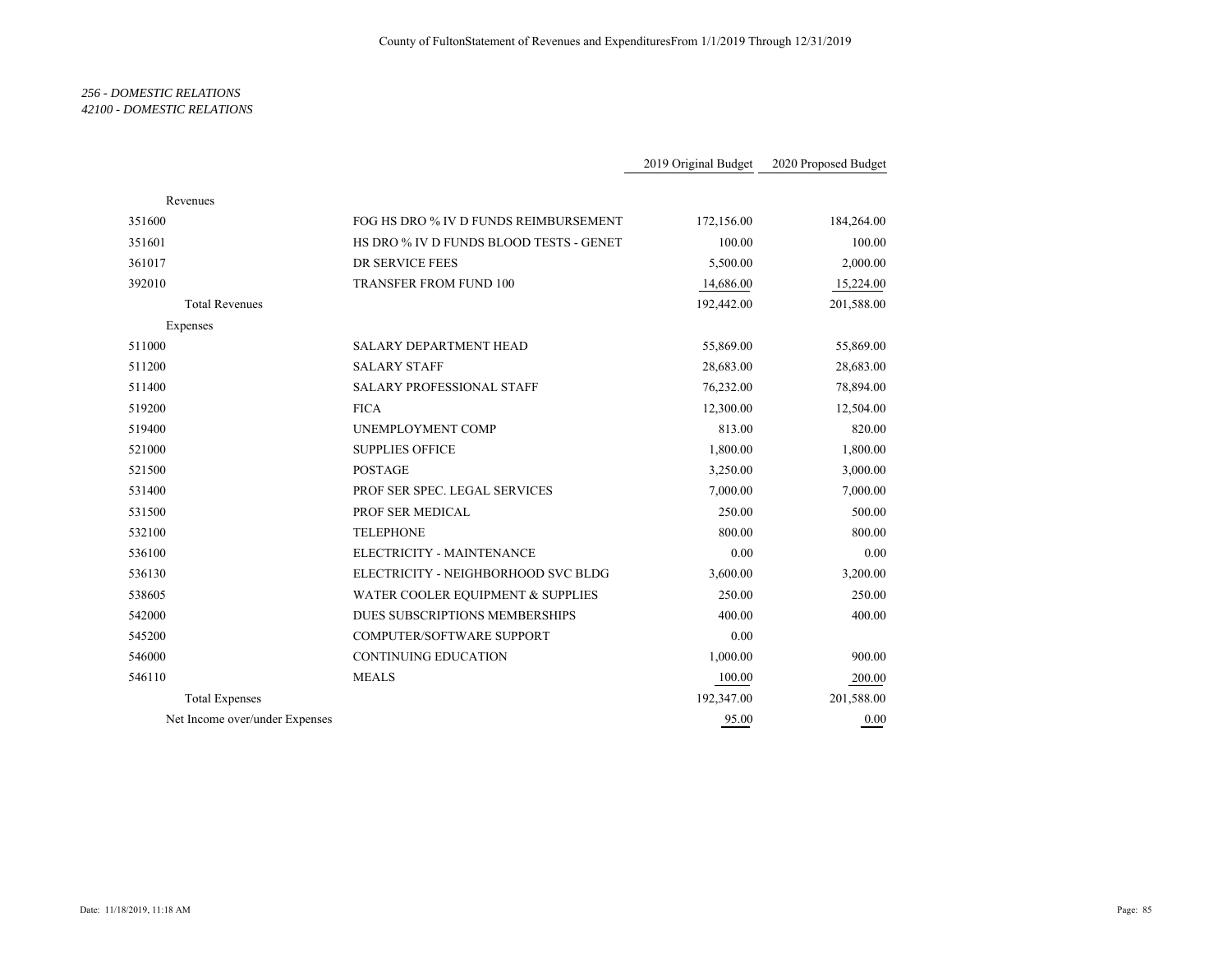### *261 - FARMLAND PRESERVATION 40390 - TREASURER*

|                                |                             | 2019 Original Budget | 2020 Proposed Budget |
|--------------------------------|-----------------------------|----------------------|----------------------|
| Revenues                       |                             |                      |                      |
| 301600                         | <b>CLEAN AND GREEN FEES</b> | 1,600.00             | 1,700.00             |
| 341010                         | <b>INTEREST EARNINGS</b>    | 13.00                | <u>13.00</u>         |
| <b>Total Revenues</b>          |                             | 1,613.00             | 1,713.00             |
| Net Income over/under Expenses |                             | 1,613.00             | 1,713.00             |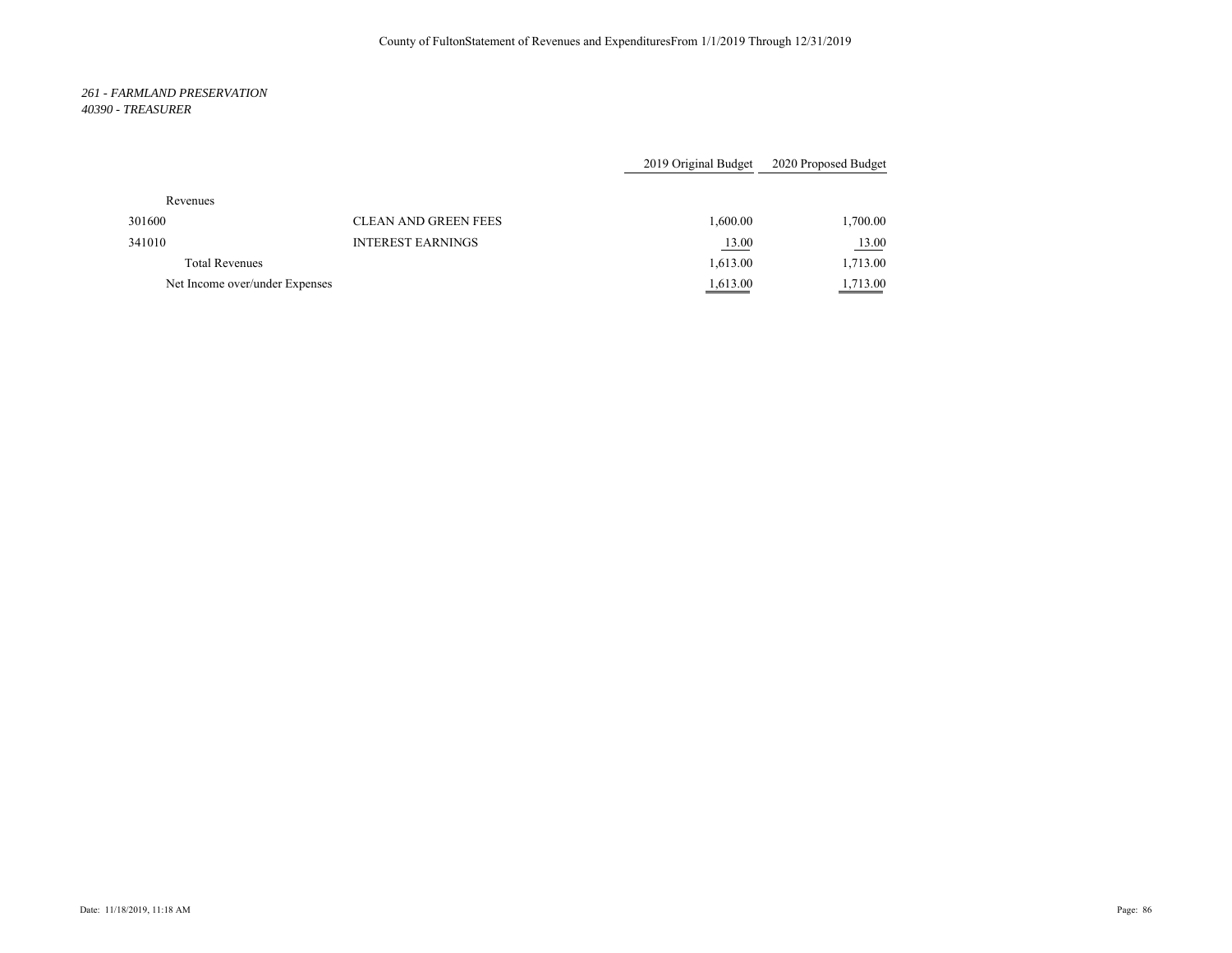## *262 - Act 13 MARCELLUS SHALE RECREATIONAL 40390 - TREASURER*

|                                |                            | 2019 Original Budget | 2020 Proposed Budget |
|--------------------------------|----------------------------|----------------------|----------------------|
| Revenues                       |                            |                      |                      |
| 341010                         | <b>INTEREST EARNINGS</b>   | 100.00               | 80.00                |
| 354900                         | <b>SOG- VARIOUS GRANTS</b> | 25,000.00            | 25,000.00            |
| <b>Total Revenues</b>          |                            | 25,100.00            | 25,080.00            |
| Net Income over/under Expenses |                            | 25,100.00            | 25,080.00            |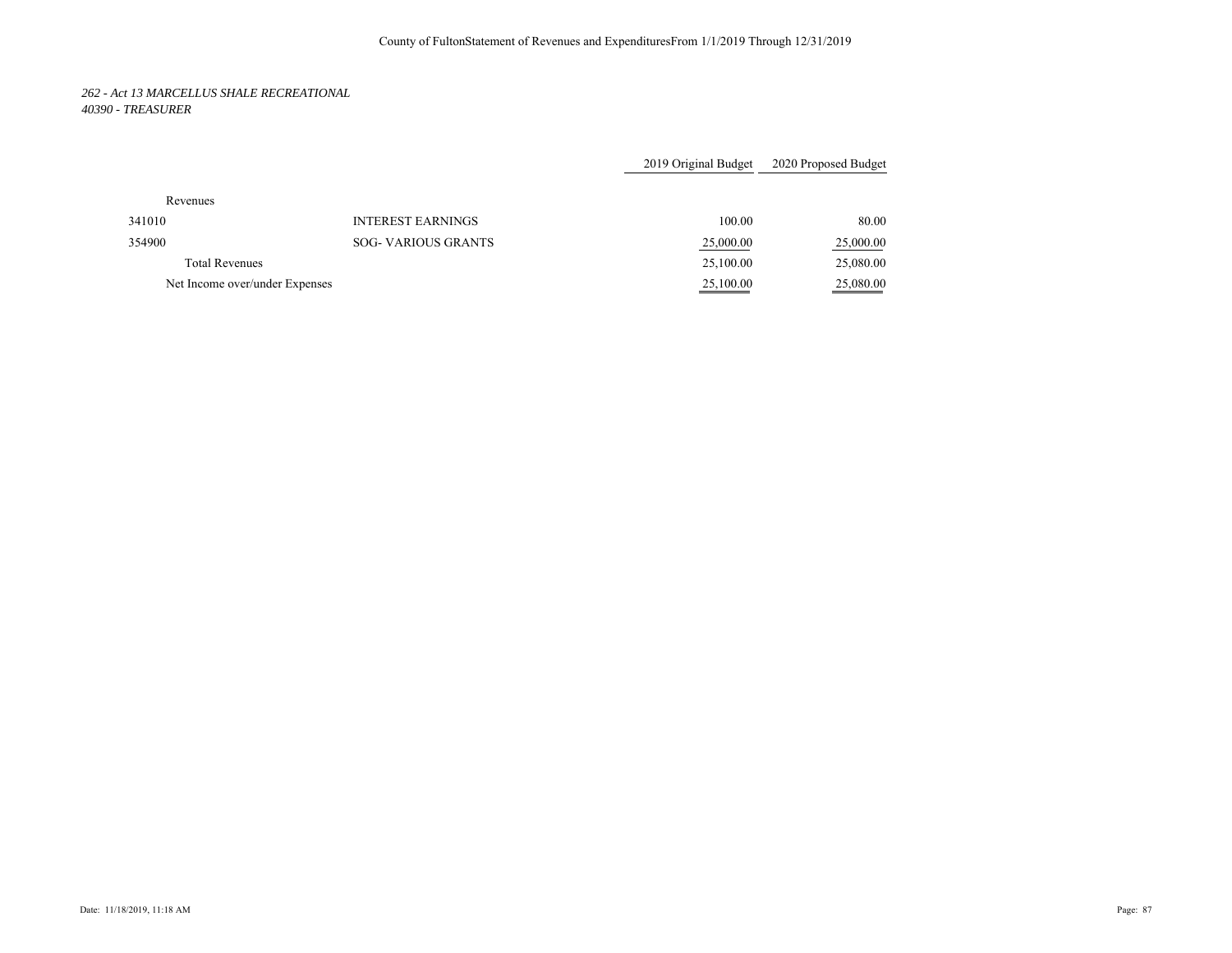## *262 - Act 13 MARCELLUS SHALE RECREATIONAL 40720 - PROJECT DEVELOPMENT*

|                                |                                     | 2019 Original Budget | 2020 Proposed Budget |
|--------------------------------|-------------------------------------|----------------------|----------------------|
| Expenses                       |                                     |                      |                      |
| 531300                         | PROF SER ENGINEER & ARCHITECT       | 0.00                 | 0.00                 |
| 538300                         | <b>RENTALS OF BUILDINGS</b>         | 9,600.00             | 10,200.00            |
| 552210                         | <b>CONSERVATION DISTRICT</b>        | 10,000.00            | 10,000.00            |
| 552802                         | <b>BUCK VALLEY PARK</b>             | 0.00                 | 0.00                 |
| 552804                         | <b>BURNT CABINS PARK</b>            | 10,000.00            | 0.00                 |
| 561000                         | CAPITAL CONSTRUCTION GENERAL CONTRA | 0.00                 | 31,000.00            |
| <b>Total Expenses</b>          |                                     | 29,600.00            | 51,200.00            |
| Net Income over/under Expenses |                                     | (29,600.00)          | (51,200.00)          |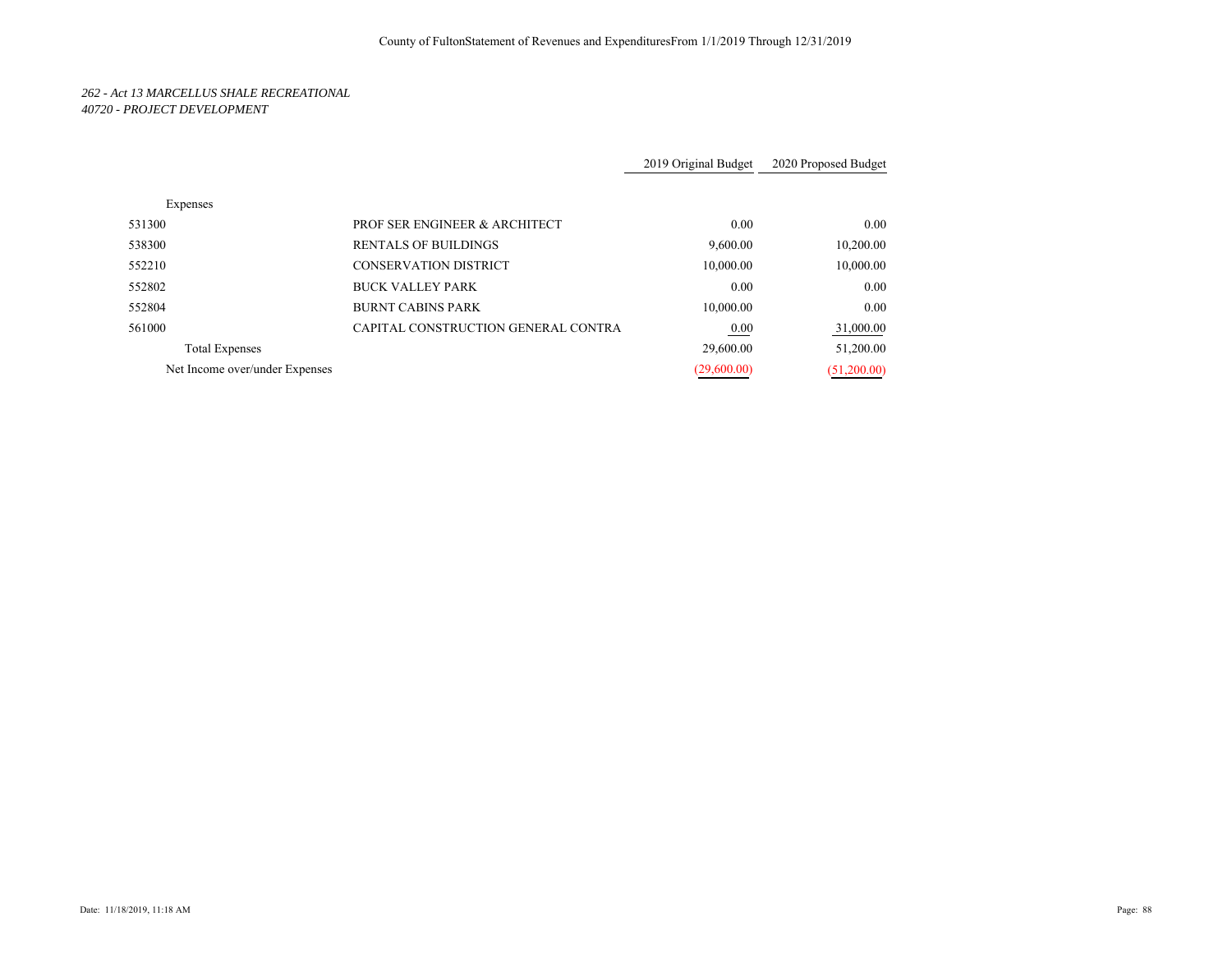## *263 - ACT 13 MARCELLUS SHALE BRIDGE 40390 - TREASURER*

|                                |                            | 2019 Original Budget | 2020 Proposed Budget |
|--------------------------------|----------------------------|----------------------|----------------------|
| Revenues                       |                            |                      |                      |
| 341010                         | <b>INTEREST EARNINGS</b>   | 48.00                | 48.00                |
| 354900                         | <b>SOG- VARIOUS GRANTS</b> | 40,000.00            | 40,000.00            |
| <b>Total Revenues</b>          |                            | 40,048.00            | 40,048.00            |
| Net Income over/under Expenses |                            | 40,048.00            | 40,048.00            |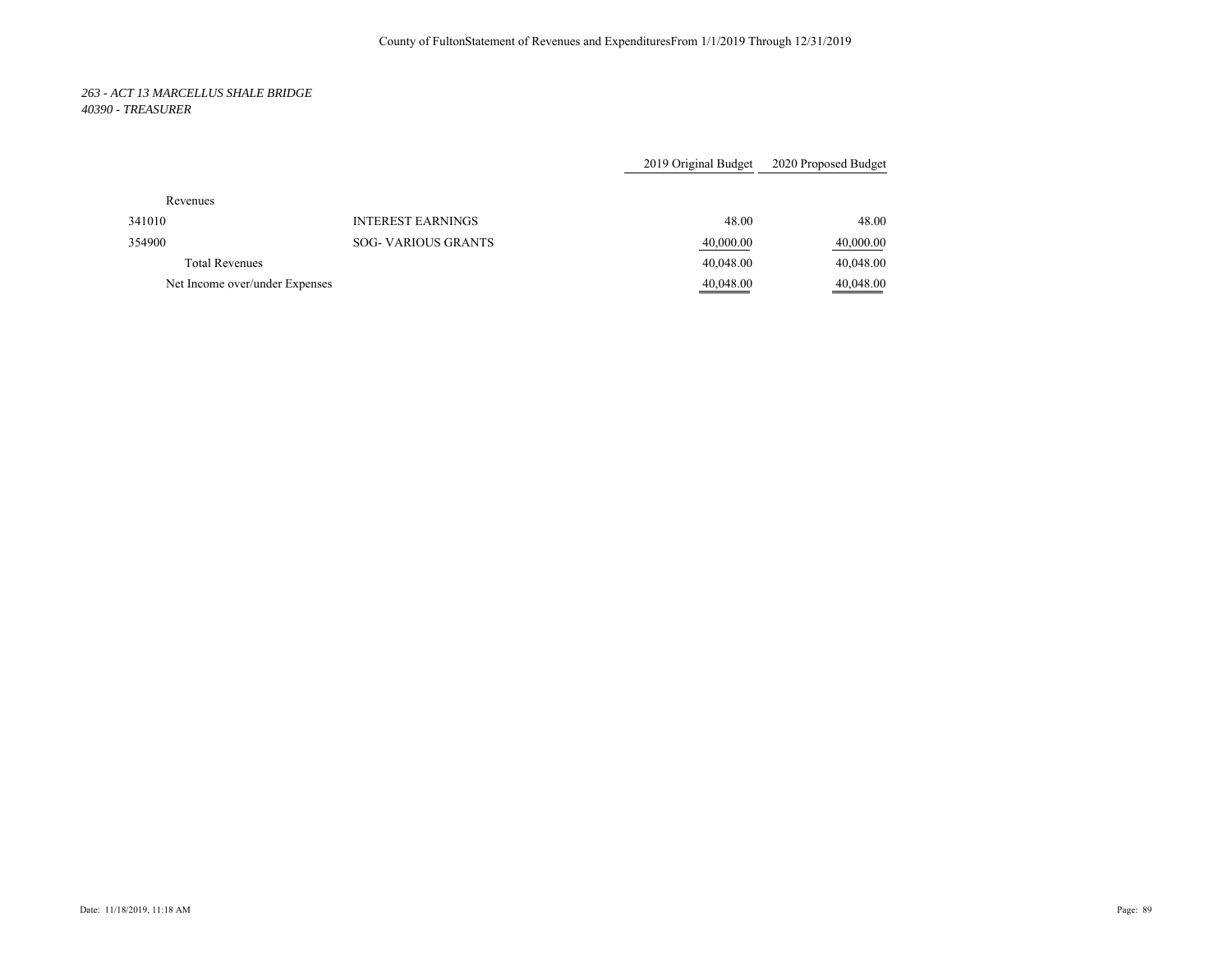## *263 - ACT 13 MARCELLUS SHALE BRIDGE 40720 - PROJECT DEVELOPMENT*

|                                |                                     | 2019 Original Budget | 2020 Proposed Budget |
|--------------------------------|-------------------------------------|----------------------|----------------------|
| Expenses                       |                                     |                      |                      |
| 531300                         | PROF SER ENGINEER & ARCHITECT       | 5,000.00             | 5,000.00             |
| 561000                         | CAPITAL CONSTRUCTION GENERAL CONTRA | 0.00                 | 0.00                 |
| <b>Total Expenses</b>          |                                     | 5,000.00             | 5,000.00             |
| Net Income over/under Expenses |                                     | (5,000.00)           | (5,000.00)           |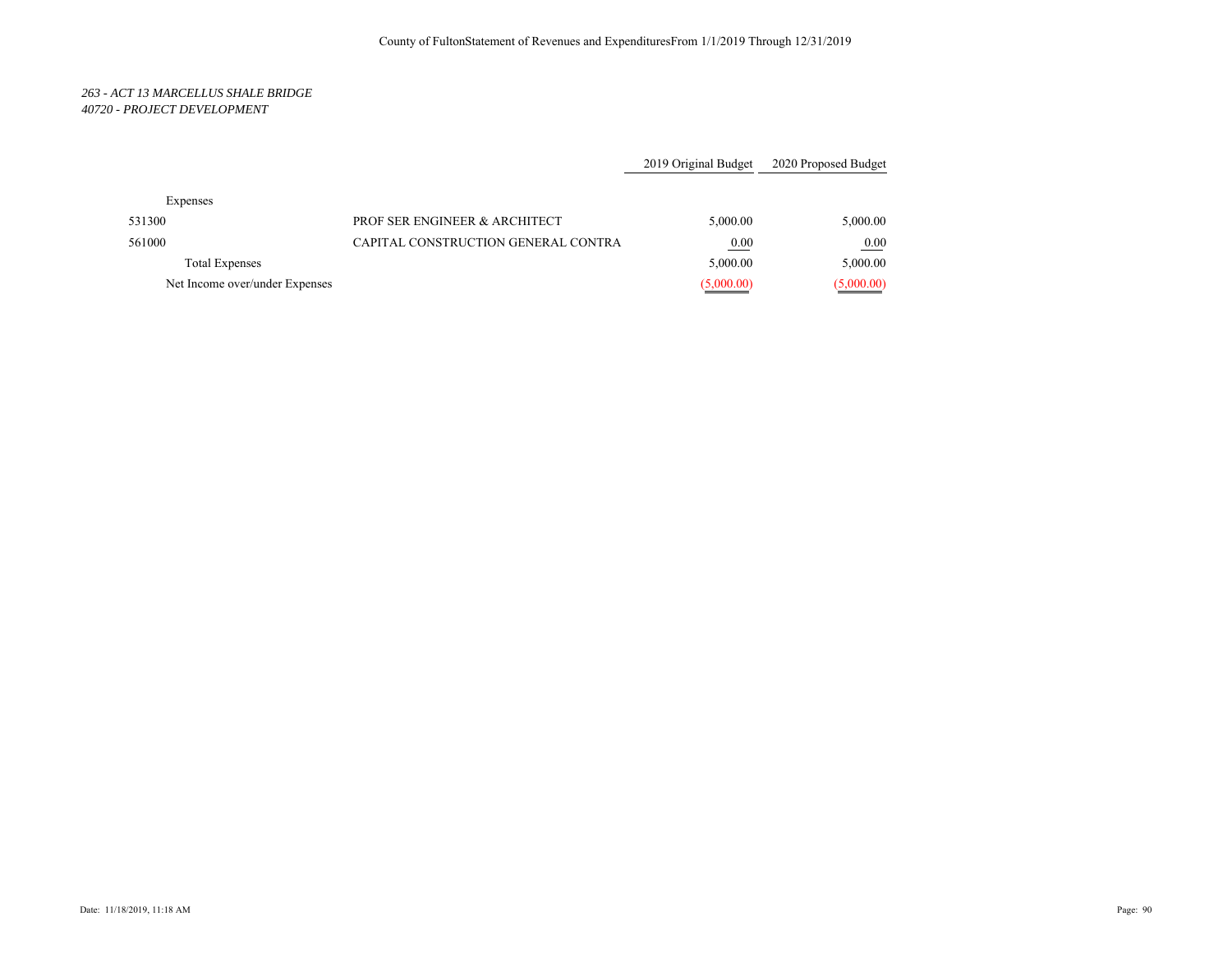# *270 - ELECTION (HAVA) 40720 - PROJECT DEVELOPMENT*

|                                |                            | 2019 Original Budget                  | 2020 Proposed Budget |
|--------------------------------|----------------------------|---------------------------------------|----------------------|
| Revenues                       |                            |                                       |                      |
| 341010                         | <b>INTEREST EARNINGS</b>   | 0.00<br>the control of the control of | 0.00                 |
| <b>Total Revenues</b>          |                            | 0.00                                  | 0.00                 |
| Expenses                       |                            |                                       |                      |
| 574000                         | CAPITAL PURCHASE EQUIPMENT | 0.00                                  | 0.00                 |
| <b>Total Expenses</b>          |                            | 0.00                                  | 0.00                 |
| Net Income over/under Expenses |                            | 0.00                                  | 0.00                 |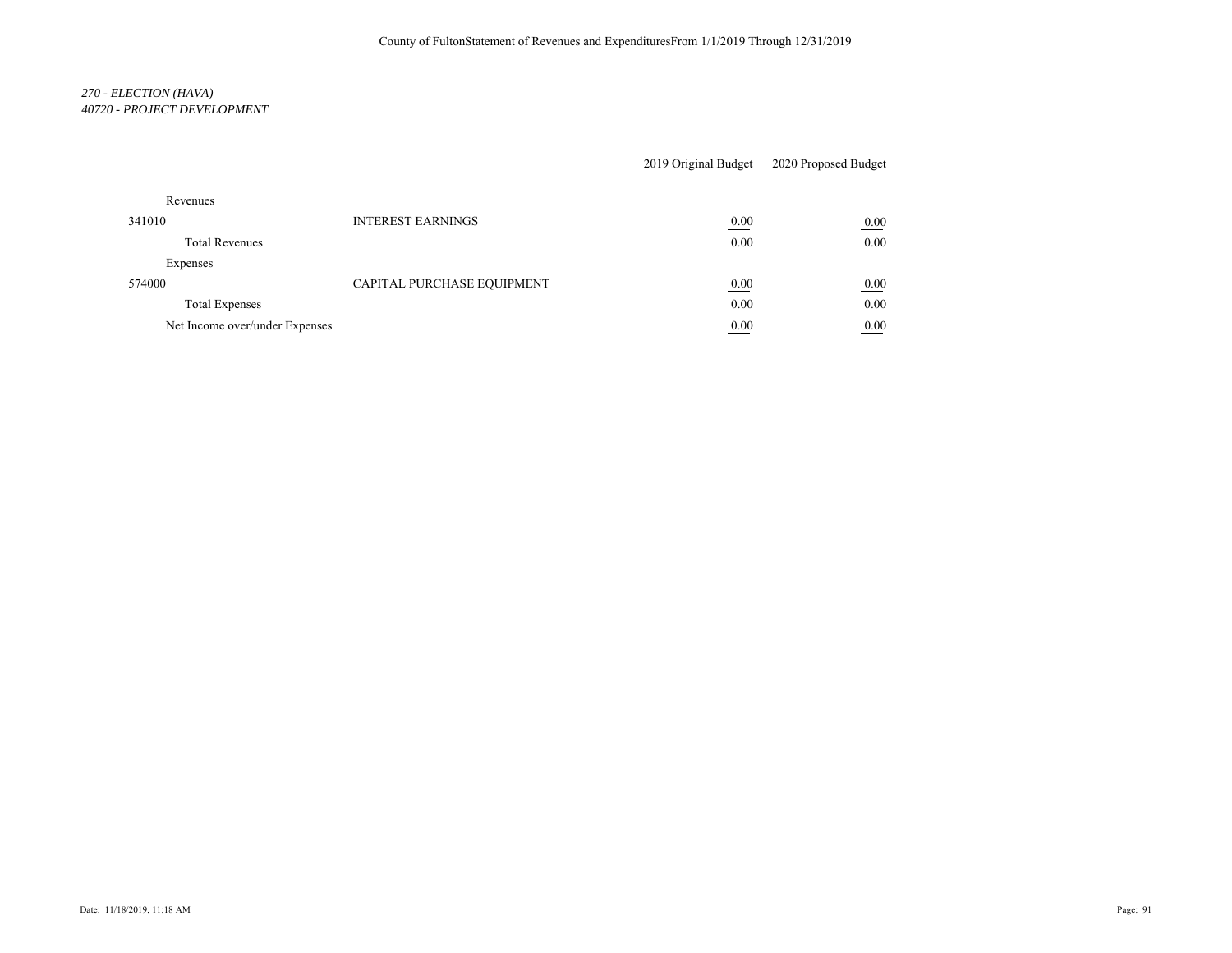## *272 - CASEWORKER VISITATION GRANT 42200 - CHILDREN SERVICES*

|                                |                                    | 2019 Original Budget | 2020 Proposed Budget |
|--------------------------------|------------------------------------|----------------------|----------------------|
| Revenues                       |                                    |                      |                      |
| 354001                         | <b>CASEWORKER VISITATION GRANT</b> | 2,000.00             | 2,000.00             |
| <b>Total Revenues</b>          |                                    | 2,000.00             | 2,000.00             |
| Expenses                       |                                    |                      |                      |
| 511400                         | <b>SALARY PROFESSIONAL STAFF</b>   | 2,000.00             | 2,000.00             |
| 524100                         | <b>SUPPLIES GENERAL</b>            | 0.00                 | 0.00                 |
| <b>Total Expenses</b>          |                                    | 2,000.00             | 2,000.00             |
| Net Income over/under Expenses |                                    | 0.00                 | 0.00                 |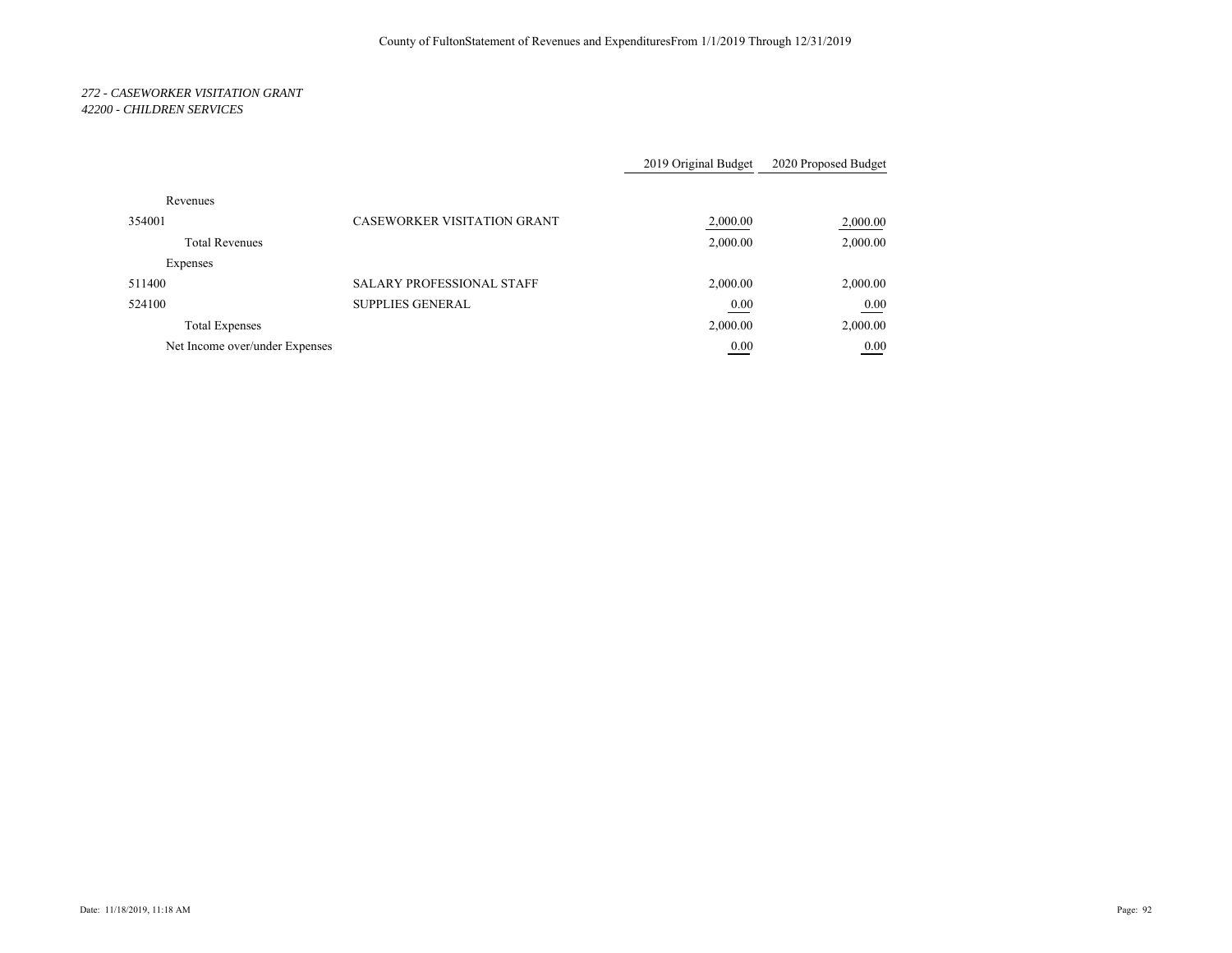# *274 - PERFORMCARE 42300 - HUMAN SERVICES ADMINISTRATION*

|                                |                                 | 2019 Original Budget | 2020 Proposed Budget |
|--------------------------------|---------------------------------|----------------------|----------------------|
| Revenues                       |                                 |                      |                      |
| 354004                         | PERFORMCARE REVENUE             | 0.00                 | 0.00                 |
| <b>Total Revenues</b>          |                                 | 0.00                 | 0.00                 |
| Expenses                       |                                 |                      |                      |
| 521300                         | <b>SUPPLIES MINOR EQUIPMENT</b> | 0.00                 | 0.00                 |
| 531506                         | <b>MH / ID SERVICES</b>         | 0.00                 | 0.00                 |
| 531850                         | <b>HOUSING ASSISTANCE</b>       | 0.00                 | 0.00                 |
| 546000                         | <b>CONTINUING EDUCATION</b>     | 0.00                 | 0.00                 |
| <b>Total Expenses</b>          |                                 | 0.00                 | 0.00                 |
| Net Income over/under Expenses |                                 | 0.00                 | 0.00                 |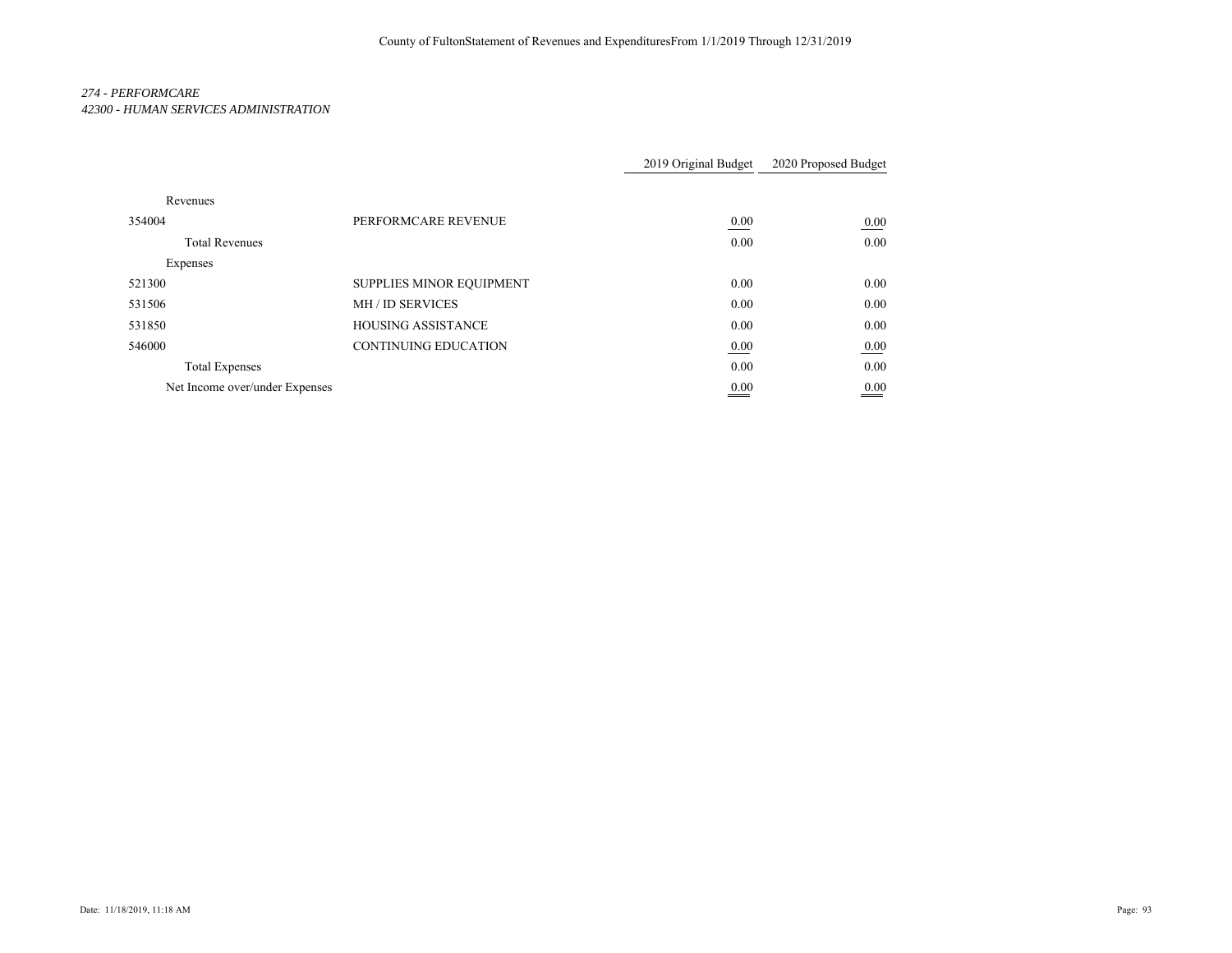# *275 - MATP - MEDICAL ASSISTANCE TRANSPORTATION FUND 42300 - HUMAN SERVICES ADMINISTRATION*

|                                |                                   | 2019 Original Budget | 2020 Proposed Budget |
|--------------------------------|-----------------------------------|----------------------|----------------------|
| Revenues                       |                                   |                      |                      |
| 332245                         | MEDICAL ASSIST TRANSPORTATION     | 438,541.00           | 421,801.00           |
| 341010                         | <b>INTEREST EARNINGS</b>          | 0.00                 | 0.00                 |
| <b>Total Revenues</b>          |                                   | 438,541.00           | 421,801.00           |
| Expenses                       |                                   |                      |                      |
| 550200                         | MEDICAL ASSISTANCE TRANSPORTATION | 438,541.00           | 421,801.00           |
| <b>Total Expenses</b>          |                                   | 438,541.00           | 421,801.00           |
| Net Income over/under Expenses |                                   | 0.00                 | 0.00                 |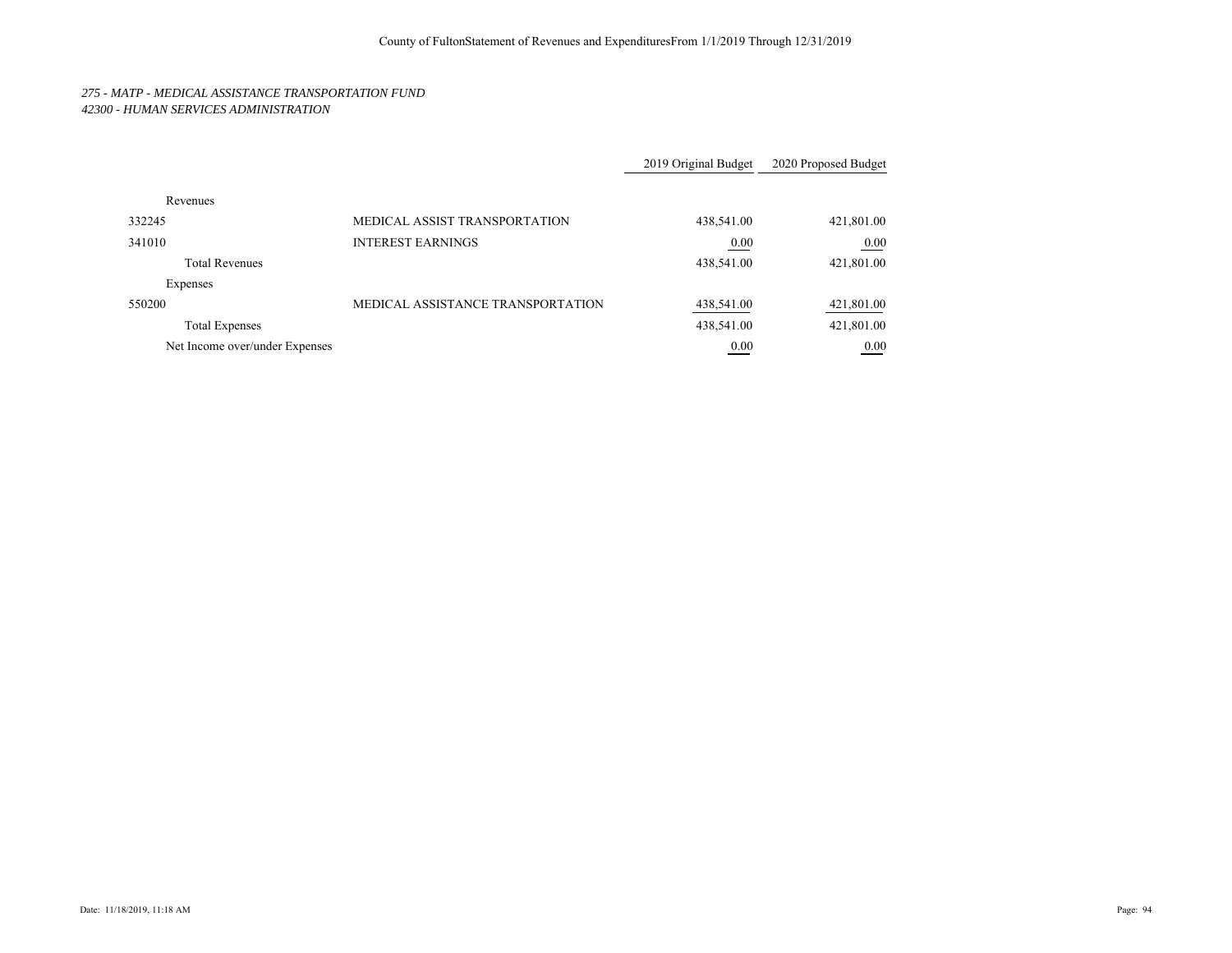#### *300 - CAPITAL PROJECT RESERVE FUNDS 40390 - TREASURER*

|                                |                                         | 2019 Original Budget | 2020 Proposed Budget                          |
|--------------------------------|-----------------------------------------|----------------------|-----------------------------------------------|
| Revenues                       |                                         |                      |                                               |
| 392010                         | <b>TRANSFER FROM FUND 100</b>           | 0.00                 | 0.00                                          |
| 392300                         | TRANSFER FROM FUND 300 - CAPITAL RESERT | 0.00                 | 0.00                                          |
| <b>Total Revenues</b>          |                                         | 0.00                 | 0.00                                          |
| Expenses                       |                                         |                      |                                               |
| 592202                         | <b>TRANSFER TO FUND 100</b>             | 45,000.00            | 0.00                                          |
| 592238                         | <b>TRANSFER TO FUND 238</b>             | 0.00                 | 0.00                                          |
| 592348                         | <b>TRANSFER TO FUND 348</b>             | 0.00                 | 0.00                                          |
| <b>Total Expenses</b>          |                                         | 45,000.00            | 0.00                                          |
| Net Income over/under Expenses |                                         | (45,000.00)          | 0.00<br><u> The Common State State Sta</u> te |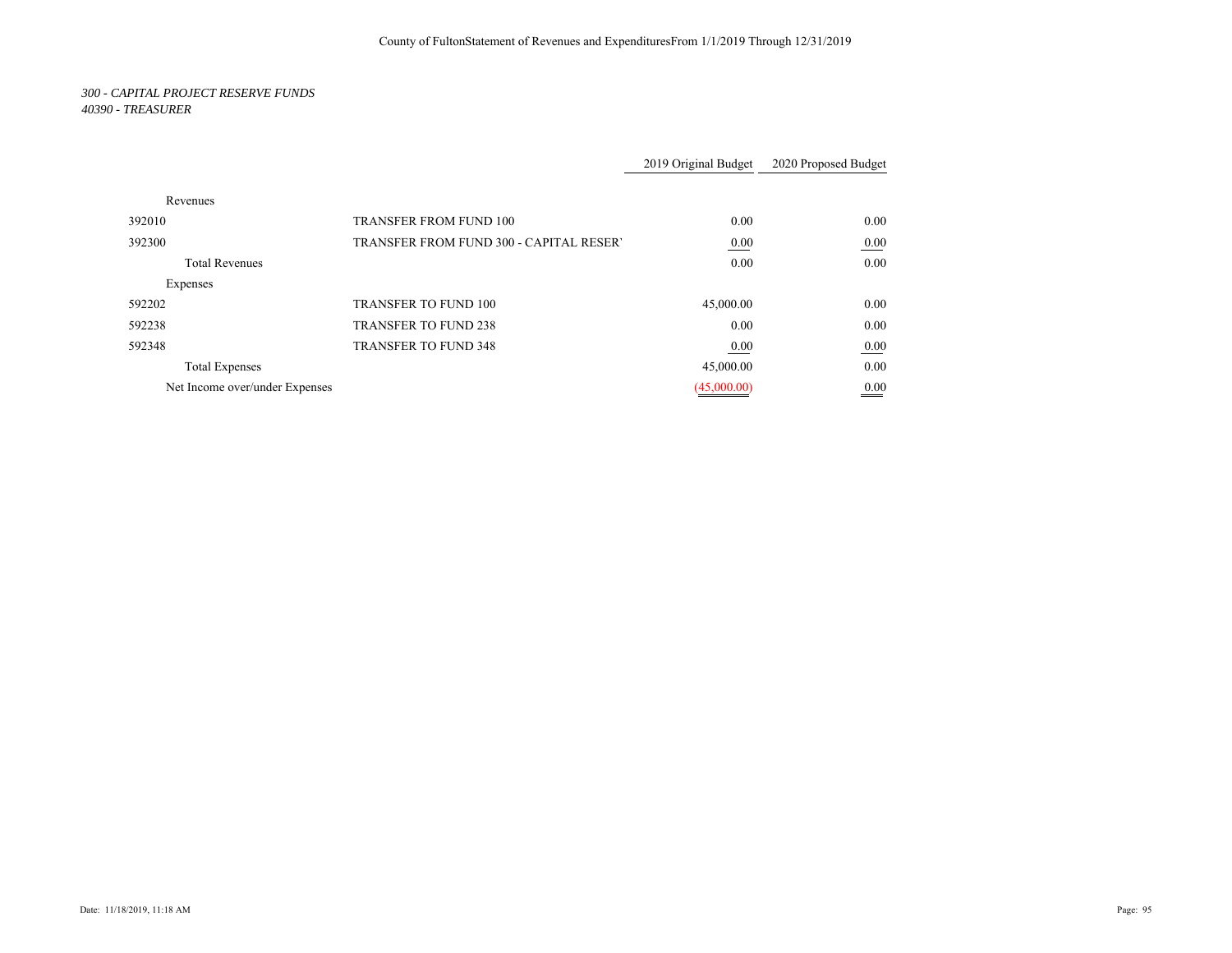#### *348 - BUILDING CONSTRUCTION FUND 40720 - PROJECT DEVELOPMENT*

|                                |                                     |      | 2019 Original Budget 2020 Proposed Budget |
|--------------------------------|-------------------------------------|------|-------------------------------------------|
|                                |                                     |      |                                           |
| Expenses                       |                                     |      |                                           |
| 561000                         | CAPITAL CONSTRUCTION GENERAL CONTRA | 0.00 | 0.00                                      |
| <b>Total Expenses</b>          |                                     | 0.00 | 0.00                                      |
| Net Income over/under Expenses |                                     | 0.00 | 0.00                                      |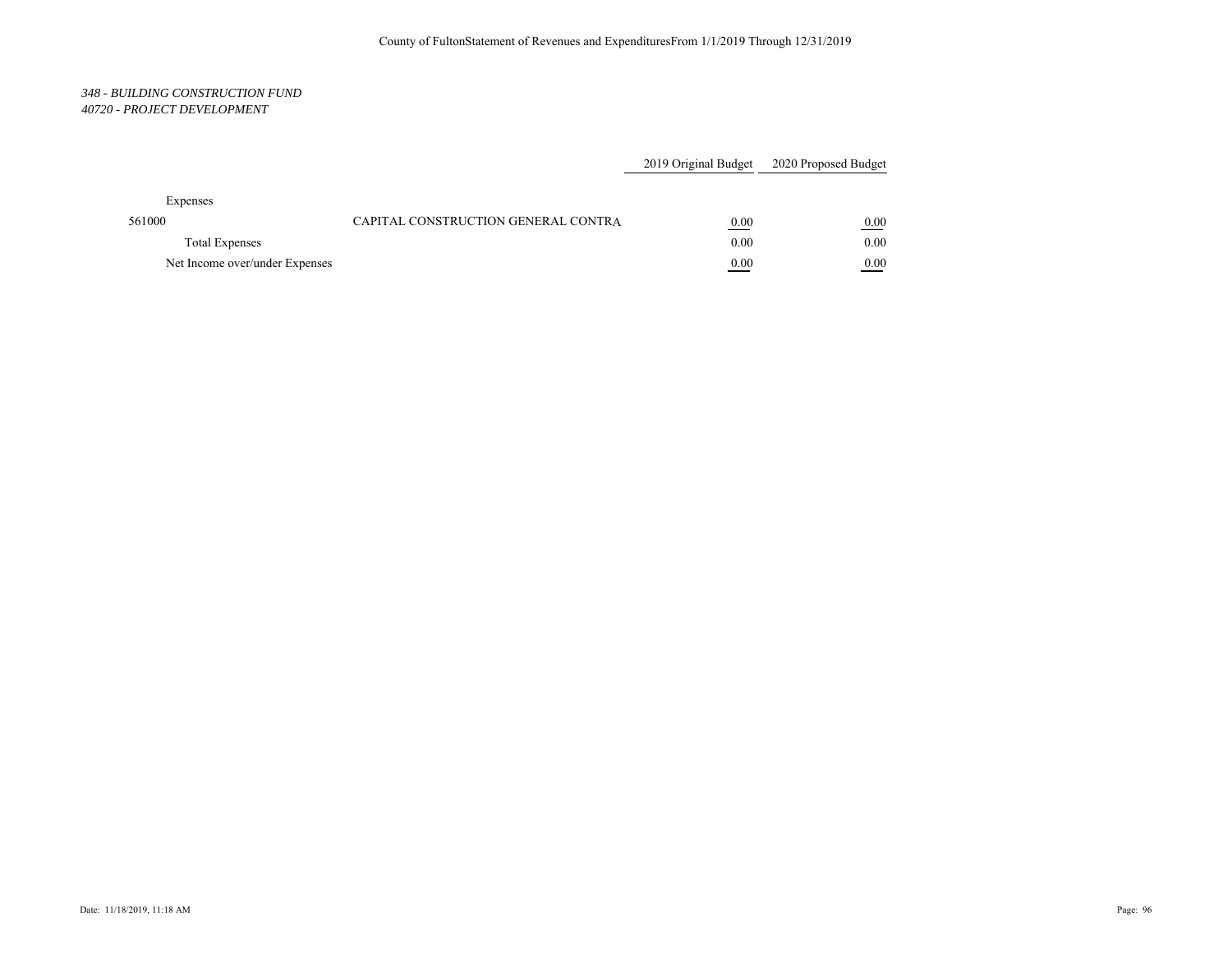### *348 - BUILDING CONSTRUCTION FUND 40990 - NEW BUILDING 2009*

|                                |                                   | 2019 Original Budget | 2020 Proposed Budget |
|--------------------------------|-----------------------------------|----------------------|----------------------|
|                                |                                   |                      |                      |
| Revenues                       |                                   |                      |                      |
| 341010                         | <b>INTEREST EARNINGS</b>          | 0.00                 | 0.00                 |
| 361020                         | OTHER MISC REIMBURSEMENTS         | 0.00                 | 0.00                 |
| 392010                         | <b>TRANSFER FROM FUND 100</b>     | 0.00                 | 0.00                 |
| <b>Total Revenues</b>          |                                   | 0.00                 | 0.00                 |
| Expenses                       |                                   |                      |                      |
| 545000                         | <b>CONTRACTED SERVICES</b>        | 0.00                 | 0.00                 |
| 545400                         | <b>INFOCON SERVICES</b>           | 0.00                 | 0.00                 |
| 573000                         | <b>CAPITAL PURCHASE BUILDINGS</b> | 0.00                 | 0.00                 |
| <b>Total Expenses</b>          |                                   | 0.00                 | 0.00                 |
| Net Income over/under Expenses |                                   | 0.00                 | 0.00                 |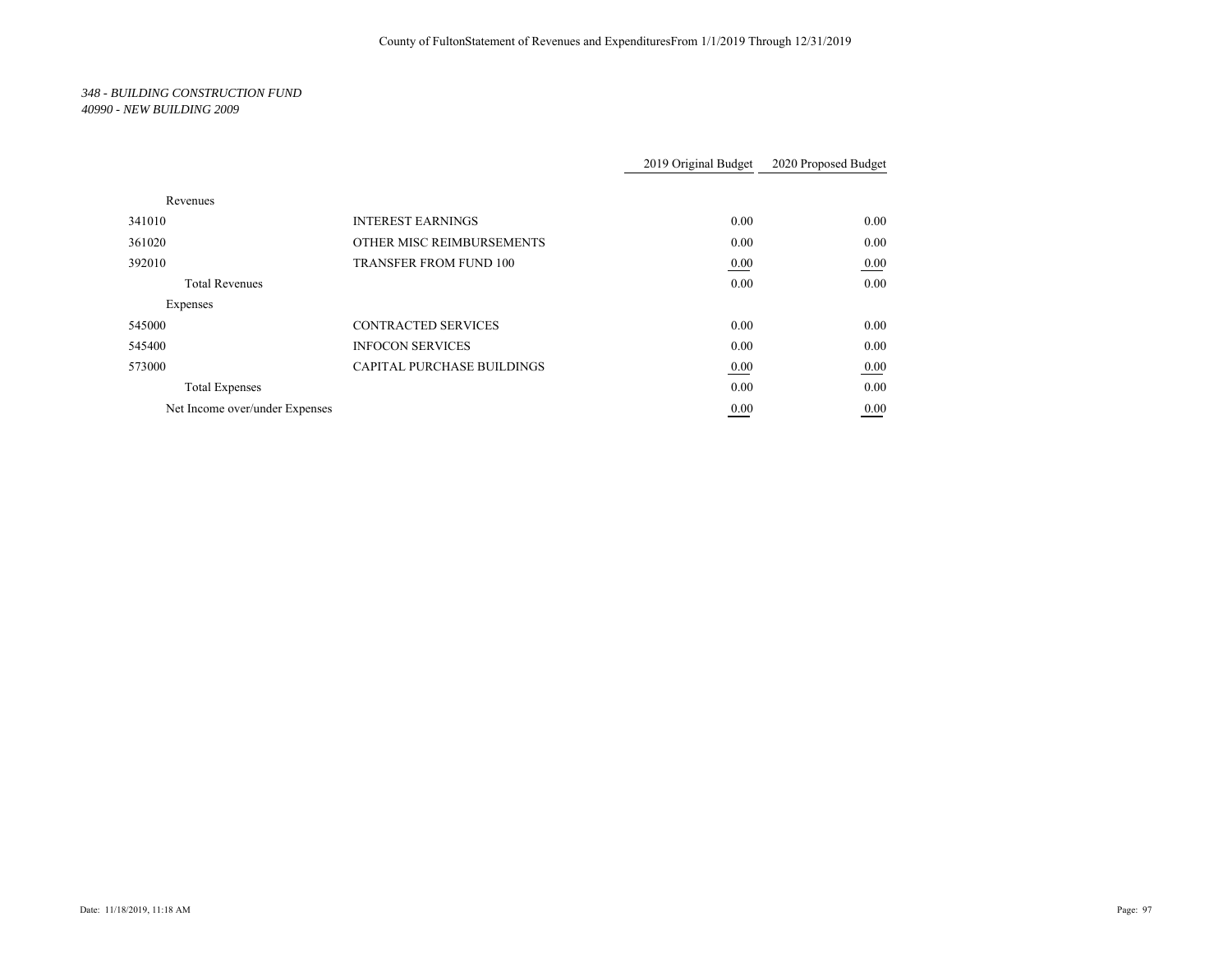# *348 - BUILDING CONSTRUCTION FUND 40995 - BUILDING PURCHASE - 318 N FIRST STREET*

|                                |                                          | 2019 Original Budget | 2020 Proposed Budget |
|--------------------------------|------------------------------------------|----------------------|----------------------|
| Revenues                       |                                          |                      |                      |
| 361020                         | OTHER MISC REIMBURSEMENTS                | 0.00                 | 0.00                 |
| 392010                         | <b>TRANSFER FROM FUND 100</b>            | 0.00                 | 0.00                 |
| 392300                         | TRANSFER FROM FUND 300 - CAPITAL RESERT  | 0.00                 | 0.00                 |
| <b>Total Revenues</b>          |                                          | 0.00                 | 0.00                 |
| Expenses                       |                                          |                      |                      |
| 572000                         | CAPITAL PURCHASE IMPROVEMENTS other that | 0.00                 | 0.00                 |
| 573000                         | <b>CAPITAL PURCHASE BUILDINGS</b>        | 0.00                 | 0.00                 |
| 574000                         | CAPITAL PURCHASE EQUIPMENT               | 0.00                 | 0.00                 |
| <b>Total Expenses</b>          |                                          | 0.00                 | 0.00                 |
| Net Income over/under Expenses |                                          | 0.00                 | 0.00                 |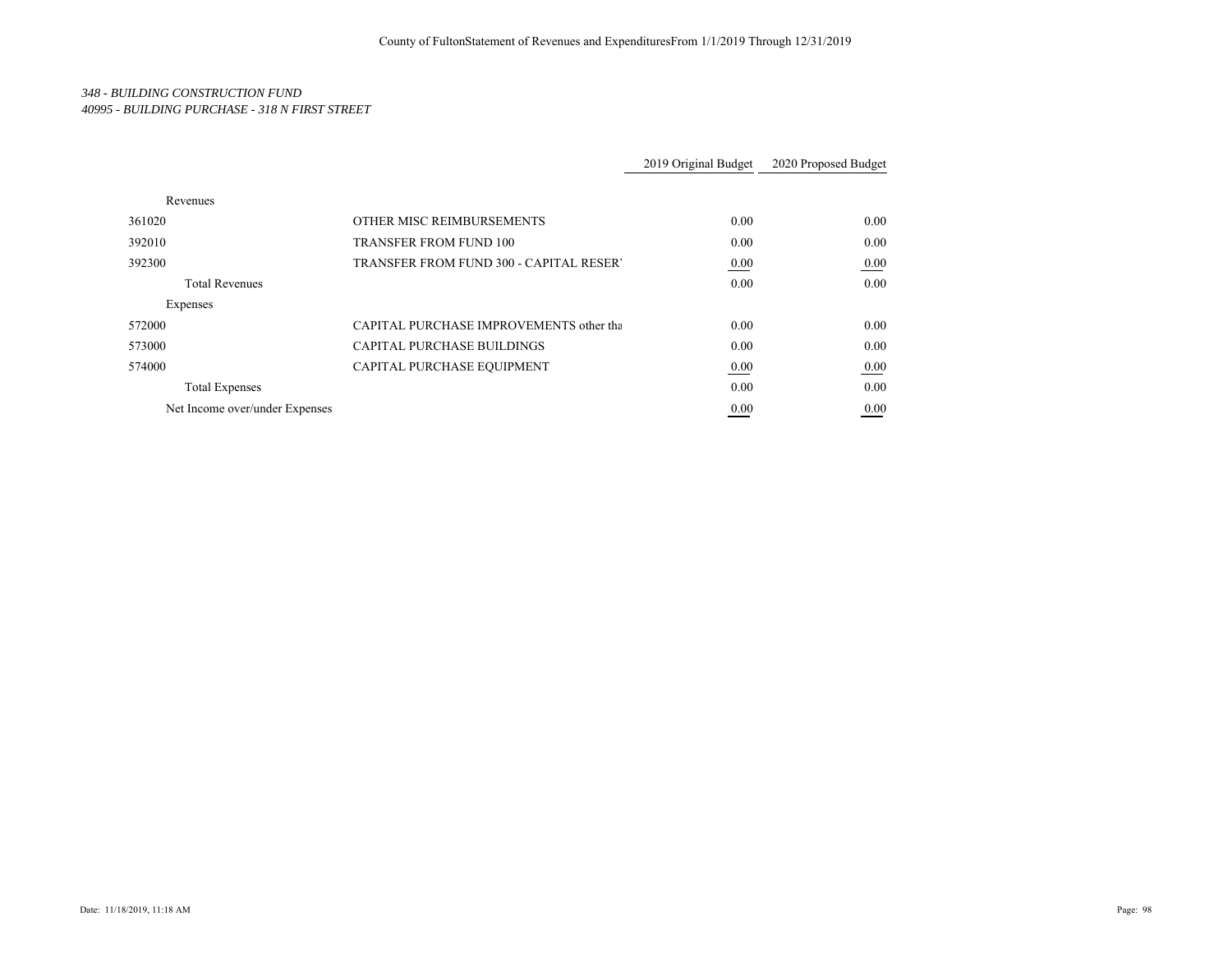### *400 - DEBT SERVICE FUNDS 47000 - DEBT SERVICE*

|                                |                                                | 2019 Original Budget | 2020 Proposed Budget |
|--------------------------------|------------------------------------------------|----------------------|----------------------|
| Revenues                       |                                                |                      |                      |
| 392010                         | <b>TRANSFER FROM FUND 100</b>                  | 532,005.00           | 353,379.42           |
| 354900                         | <b>SOG-VARIOUS GRANTS</b>                      | 0.00                 | 1,500,000.00         |
| 394101                         | <b>LOAN PROCEEDS</b>                           | 0.00                 | $0.00\,$             |
| <b>Total Revenues</b>          |                                                | 532,005.00           | 1,853,379.42         |
| Expenses                       |                                                |                      |                      |
| 548500                         | SERIES B of 2017 (former PRIN PAYMENT SFC M    | 22,930.00            | 23,450.33            |
| 548504                         | <b>LOAN INTEREST</b>                           | 117,357.00           | 165,353.32           |
| 548505                         | <b>BANK FEES</b>                               | 0.00                 | $0.00\,$             |
| 548506                         | DEBT SERVICE - PRIN 15 YR NOTE                 | 16,676.00            | 17,353.00            |
| 548508                         | SERIES A OF 2017 (FORMERLY 2009A)              | 174,581.00           | 180,844.22           |
| 548510                         | SERIES C of 2017 (formerly PRIN 2012 SERIES A) | 61,704.00            | 63, 345. 47          |
| 548512                         | PRIN 911 LOAN                                  | 138,757.00           | 1,403,033.08         |
| <b>Total Expenses</b>          |                                                | 532,005.00           | 1,853,379.42         |
| Net Income over/under Expenses |                                                | 0.00                 | 0.00                 |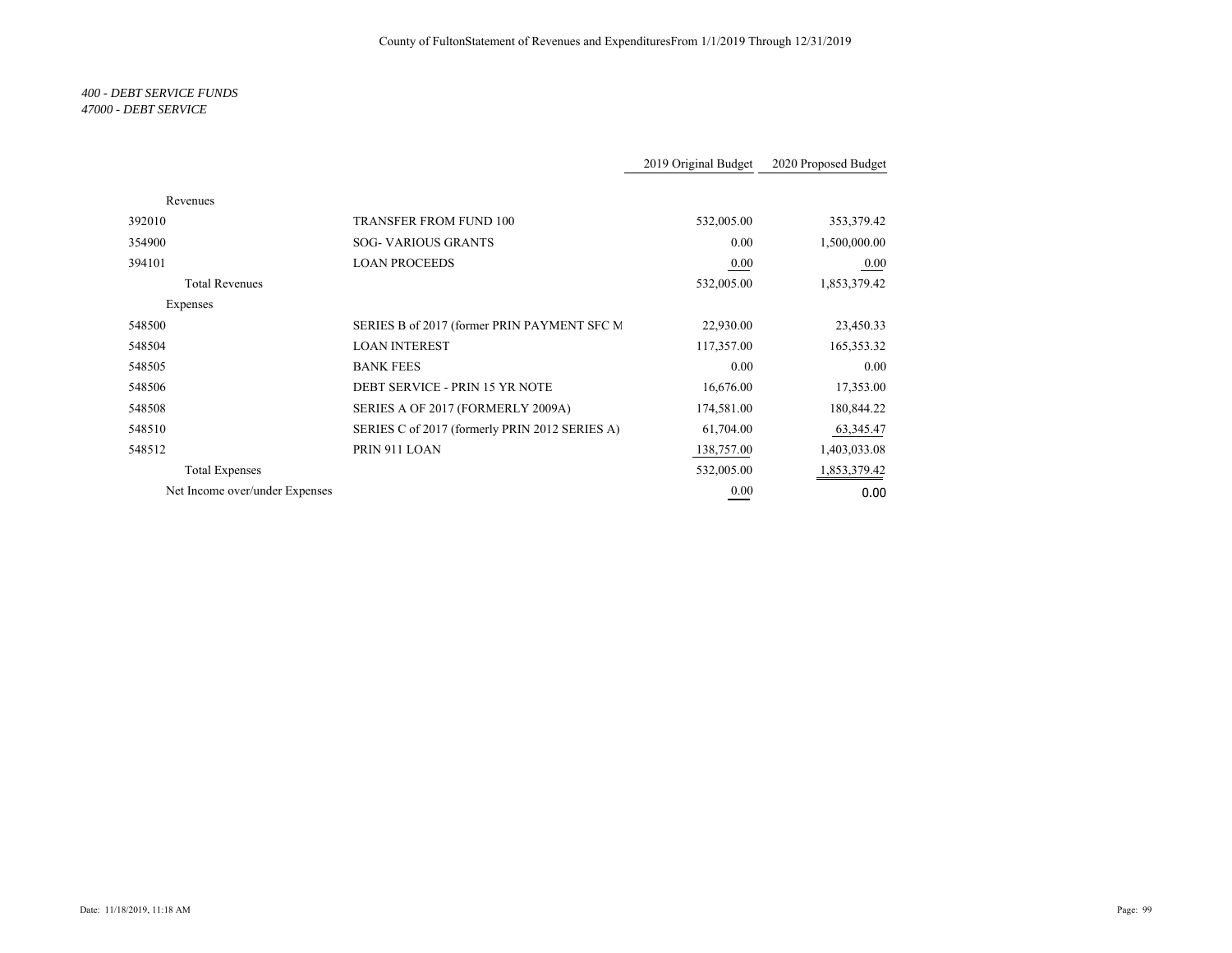#### *801 - PASS THROUGH GRANTS 48900 - COUNTY ALLOTMENT*

|                                               | 2019 Original Budget | 2020 Proposed Budget |
|-----------------------------------------------|----------------------|----------------------|
| Revenues                                      |                      |                      |
| 332245<br>MEDICAL ASSIST TRANSPORTATION       | 0.00                 | 0.00                 |
| 354603<br>SOG HS WELFARE TO WORK              | 20,000.00            | 10,000.00            |
| 354612<br><b>FKLN CNTY HSBG</b>               | 0.00                 | 0.00                 |
| SOG EMERGENCY SOLUTIONS GRANT<br>354615       | 0.00                 | 0.00                 |
| 354900<br><b>SOG- VARIOUS GRANTS</b>          | 0.00                 | 0.00                 |
| 361029<br>FOG TEFAP (FOOD BASKET)             | 1,600.00             | 2,000.00             |
| <b>FKLIN CNTY DUI FINES</b><br>361034         | 6,000.00             | 9,000.00             |
| FRANKLIN COUNTY CENTRAL BOOKING FEE<br>361035 | 6,000.00             | 3,000.00             |
| <b>Total Revenues</b>                         | 33,600.00            | 24,000.00            |
| Expenses                                      |                      |                      |
| MENTAL HEALTH MATTERS GRANT<br>354620         | 0.00                 | 0.00                 |
| 550100<br><b>WELFARE TO WORK GRANT</b>        | 20,000.00            | 10,000.00            |
| MEDICAL ASSISTANCE TRANSPORTATION<br>550200   | 0.00                 | 0.00                 |
| <b>EMERGENCY SOLUTIONS GRANT</b><br>550300    | 0.00                 | 0.00                 |
| MENTAL HEALTH MATTERS GRANT<br>550400         | 0.00                 | 0.00                 |
| <b>CONSERVATION DISTRICT</b><br>552210        | 0.00                 | 0.00                 |
| 552700<br><b>FC FOOD BASKET</b>               | 1,600.00             | 2,000.00             |
| <b>FKLN CNTY HSBG</b><br>553250               | 0.00                 | 0.00                 |
| FKLN CNTY DUI<br>553251                       | 6,000.00             | 9,000.00             |
| 553252<br>FRANKLIN COUNTY CENTRAL BOOKING FEE | 6,000.00             | 3,000.00             |
| <b>Total Expenses</b>                         | 33,600.00            | 24,000.00            |
| Net Income over/under Expenses                | 0.00                 | 0.00                 |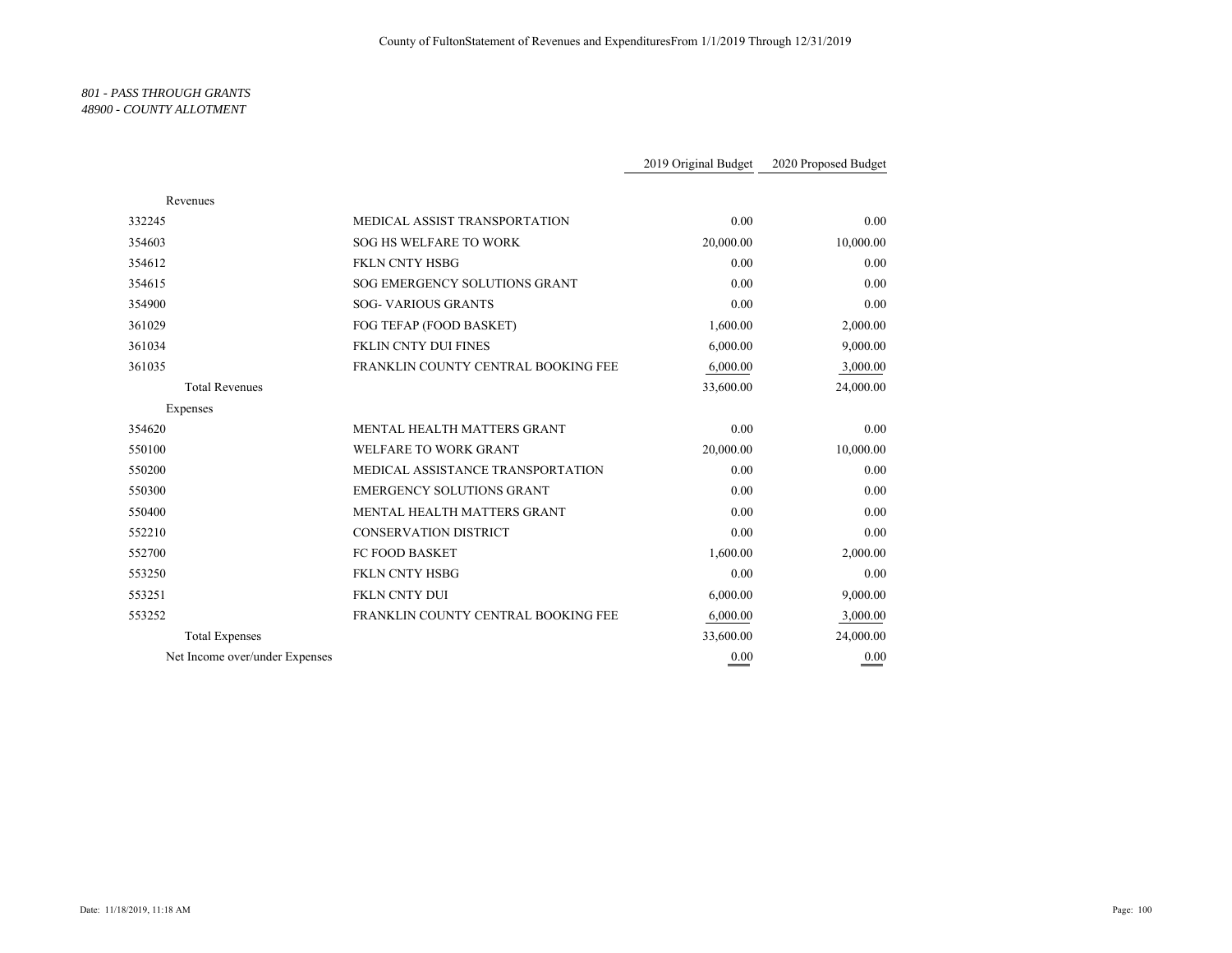# *802 - DA General Forfitures & Donations 40940 - DISTRICT ATTORNEY*

|                                |                           | 2019 Original Budget | 2020 Proposed Budget |
|--------------------------------|---------------------------|----------------------|----------------------|
| Revenues                       |                           |                      |                      |
| 361020                         | OTHER MISC REIMBURSEMENTS | 0.00                 | 0.00                 |
| <b>Total Revenues</b>          |                           | 0.00                 | 0.00                 |
| Expenses                       |                           |                      |                      |
| 521300                         | SUPPLIES MINOR EQUIPMENT  | 0.00                 | 0.00                 |
| <b>Total Expenses</b>          |                           | 0.00                 | 0.00                 |
| Net Income over/under Expenses |                           | 0.00<br>___          | 0.00<br>____         |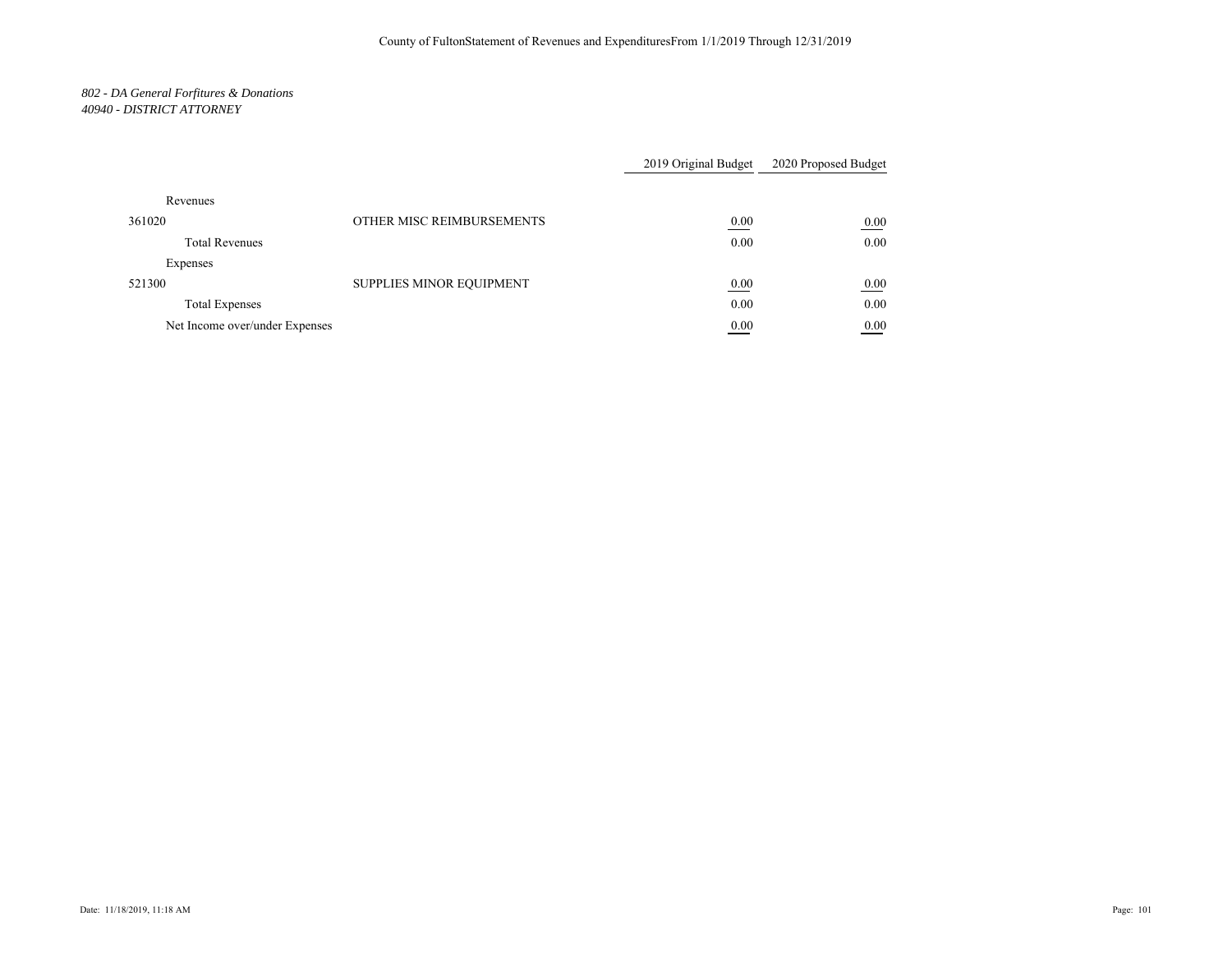## *803 - 911 PASS THRU FUNDS - ACT 12 41941 - 911*

|                                |                            | 2019 Original Budget      | 2020 Proposed Budget |
|--------------------------------|----------------------------|---------------------------|----------------------|
|                                |                            |                           |                      |
| Expenses                       |                            |                           |                      |
| 553260                         | Act 12 Expense - 911 Grant | 0.00                      | 0.00                 |
|                                | <b>Total Expenses</b>      |                           | 0.00                 |
| Net Income over/under Expenses |                            | 0.00<br><b>STATISTICS</b> | 0.00                 |